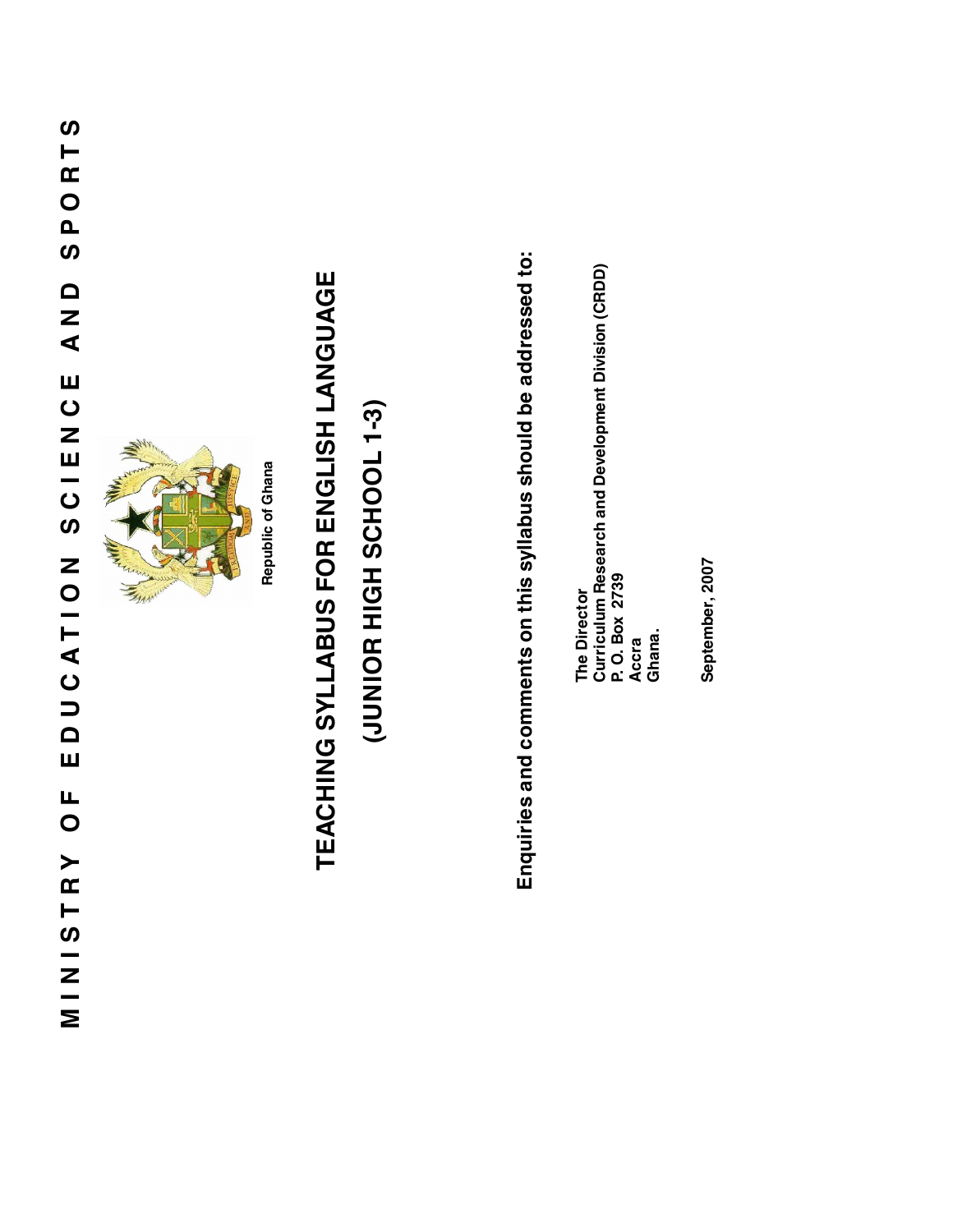# TEACHING SYLLABUS FOR ENGLISH **TEACHING SYLLABUS FOR ENGLISH**

## (JOOHOOR HIGH SCHOOL) **(JUNIOR HIGH SCHOOL)**

#### RATIONALE **RATIONALE**

The status of English Language and the roles it plays in national life are well known. As the official language, it is the language of government and<br>administration. It is the language of commerce, the learned professions internet. Beyond the lowest levels of education, that is, from Primary 4, English is the medium of instruction. This means that success in education at all<br>levels depends, to a very large extent, on the individual's profic The status of English Language and the roles it plays in national life are well known. As the official language, it is the language of government and administration. It is the language of commerce, the learned professions and the media. As an international language, it is the most widely used on the levels depends, to a very large extent, on the individuali's proficiency in the language. It is for these and other reasons that English Language is a major internet. Beyond the lowest levels of education, that is, from Primary 4, English is the medium of instruction. This means that success in education at all subject of study in Ghanaian schools. subject of study in Ghanaian schools.

#### **GENERAL AIMS GENERAL AIMS**

The syllabus has been designed to assist the pupil to The syllabus has been designed to assist the pupil to

- 1. develop the basic language skills of listening, speaking, reading and writing 1. develop the basic language skills of listening, speaking, reading and writing
- attain high proficiency in English to help him/her in the study of other subjects and the study of English at higher levels 2. attain high proficiency in English to help him/her in the study of other subjects and the study of English at higher levels  $\overline{a}$
- cultivate the habit of and interest in reading 3. cultivate the habit of and interest in reading  $\tilde{\mathfrak{S}}$
- communicate effectively in English 4. communicate effectively in English  $\vec{r}$

### SCOPE OF CONTENT **SCOPE OF CONTENT**

The subject aims at integrating the receptive and productive skills in the teaching and learning of English in the five sections indicated below: The subject aims at integrating the receptive and productive skills in the teaching and learning of English in the five sections indicated below: Listening and Speaking Oral/Speech Work Section 1: - Listening and Speaking Oral/Speech Work Section 1:

| Conversation | Language Structure | Reading Comprehension<br>Summary Writing<br>Reading Aloud<br>Silent Reading | Narrative and Descriptive Writing<br>Guided Summary Work<br>Letter Writing |
|--------------|--------------------|-----------------------------------------------------------------------------|----------------------------------------------------------------------------|
|              | Grammar            | Reading                                                                     | Composition                                                                |
|              |                    |                                                                             |                                                                            |
|              | Section 2:         | Section 3:                                                                  | Section 4:                                                                 |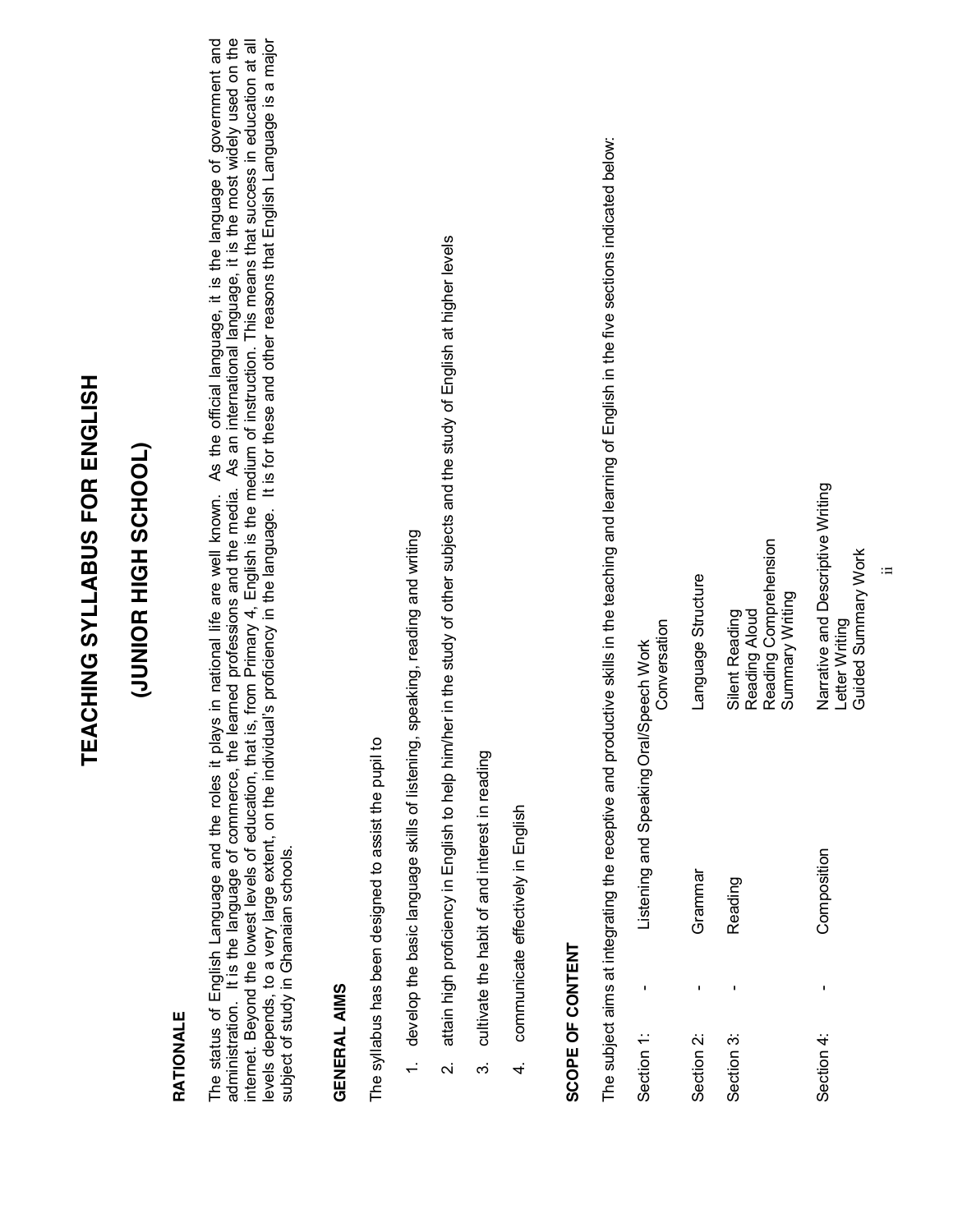### PRE-REQUISITE SKILLS **PRE-REQUISITE SKILLS**

The pre-requisite skills in listening, speaking, reading and writing English are assumed to have been adequately acquired at the Primary Level. The pre-requisite skills in listening, speaking, reading and writing English are assumed to have been adequately acquired at the Primary Level.

## ORGANISATION OF SYLLABUS **ORGANISATION OF SYLLABUS**

The structure and organization of the syllabus for each year of JHS1-3, is indicated in the following pages: The structure and organization of the syllabus for each year of JHS1-3, is indicated in the following pages: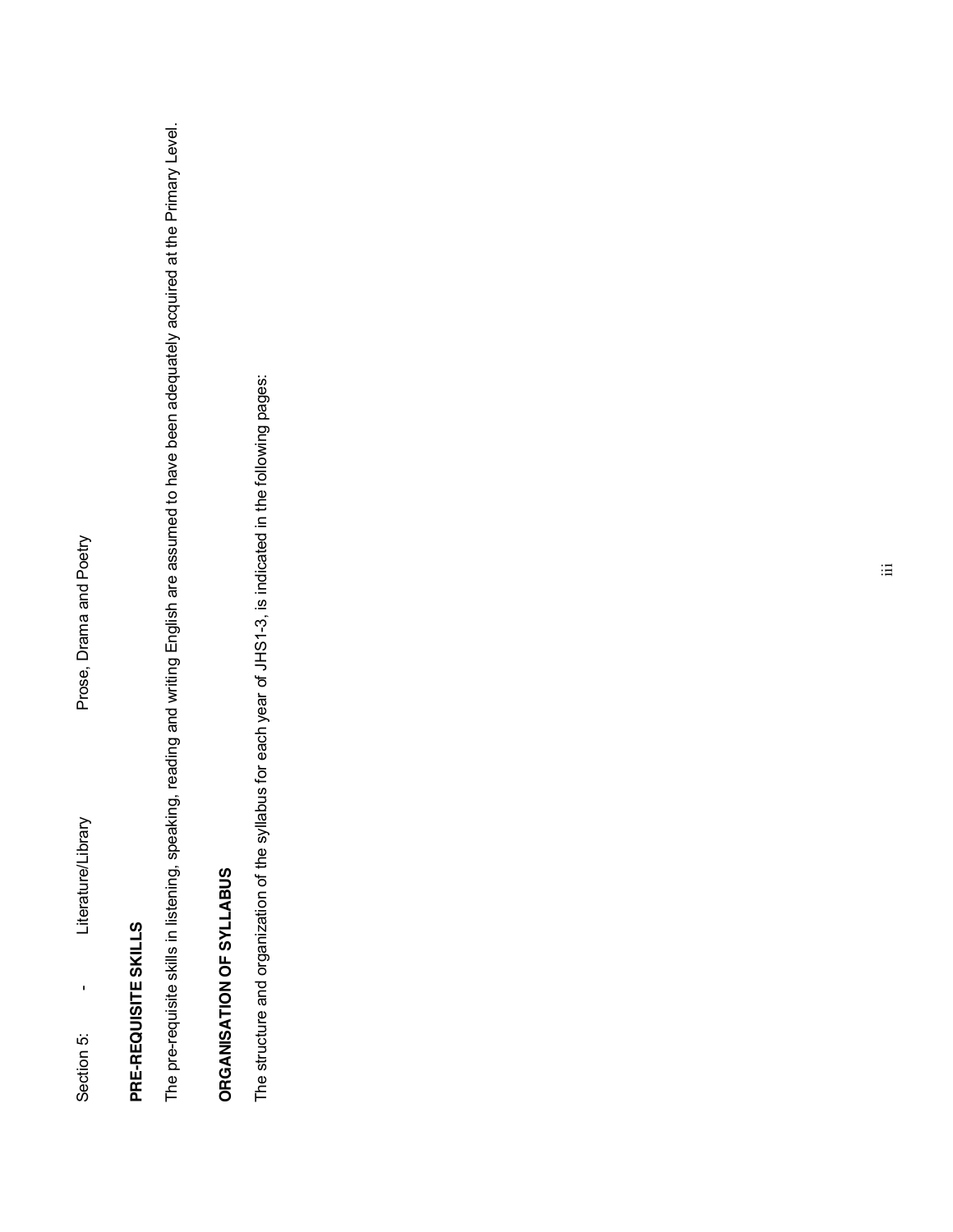| T.S. T.S.                                                                                                                                                                                                                                                                                                                                                                                                                                                                                                                                            | <b>J.H.S. 2</b>                                                                                                                                                                                                                                                                                                                                          | J.H.S. 3                                                                                                                                                                                                                                                                                                                                                                                                                                                                                                                                                                                                                                                                |
|------------------------------------------------------------------------------------------------------------------------------------------------------------------------------------------------------------------------------------------------------------------------------------------------------------------------------------------------------------------------------------------------------------------------------------------------------------------------------------------------------------------------------------------------------|----------------------------------------------------------------------------------------------------------------------------------------------------------------------------------------------------------------------------------------------------------------------------------------------------------------------------------------------------------|-------------------------------------------------------------------------------------------------------------------------------------------------------------------------------------------------------------------------------------------------------------------------------------------------------------------------------------------------------------------------------------------------------------------------------------------------------------------------------------------------------------------------------------------------------------------------------------------------------------------------------------------------------------------------|
| SECTION 1: LISTENING AND SPEAKING<br>$(Pg.1-4)$                                                                                                                                                                                                                                                                                                                                                                                                                                                                                                      | SECTION 1: LISTENING AND SPEAKING<br>(Pg 34-39)                                                                                                                                                                                                                                                                                                          | SECTION 1: LISTENING AND SPEAKING<br>(Pg. 66-70)                                                                                                                                                                                                                                                                                                                                                                                                                                                                                                                                                                                                                        |
| Unit 1: Pure Vowel Sounds (pg. 1-2)<br>SECTION 2: GRAMMAR (pg 6)<br>Unit 4: Conversation (p. 4-5)<br>Unit 2: Consonants (p. 2-3)<br>Unit 3: Diphthongs (p. 3)                                                                                                                                                                                                                                                                                                                                                                                        | The Syllable and Word Stress<br>Vowels and Consonants<br>Conversation (p. 38)<br>Intonation (p. 35-36)<br>Unit 1: Revision (p. 34-35)<br>$(p.36-37)$<br>Unit 3:<br>Unit 3:<br>Unit 4:                                                                                                                                                                    | Unit 2: Revision of Vowels and Consonants<br>(P 68)<br>Unit 4: Conversation (p. 69 - 70)<br>Unit 3: Weak Forms (p. 69)<br>Unit 1: Intonation (p. 67)                                                                                                                                                                                                                                                                                                                                                                                                                                                                                                                    |
| Active and Passive Sentences (p.<br>Pronouns and Their Types (p. 9)<br>Subject - Verb Agreement (p.13<br>Verb Tense Forms (p. 10-11)<br>ransitive/Intransitive Verbs<br>Personal and Possessives<br>Unit 10: Primary Auxiliaries (p. 18)<br>subject/Predicate (p. 12)<br>Unit 7: Verb Patterns in Simple<br>The Simple Sentence<br>Sentences (p.14-15)<br>Unit 1: Noun Classes (p. 6)<br>Common Nouns<br>Proper Nouns<br>Unit 9: Adverbs (17)<br>Unit 2: Nouns (p. 8)<br>Irregular<br>$15-16$<br>Unit 6:<br>Unit 8:<br>Unit 4:<br>Unit 3:<br>Unit 5: | Unit 2: Phrases (p. 41)<br>Unit 3: Clauses (p. 42)<br>Unit 4: Verb Tense Forms (p. 43)<br>Unit 4: Verb Tense Forms (p. 44)<br>Unit 5: Compound Sentences (p. 44)<br>Unit 6: Conditional Sentences (p. 47-48)<br>Unit 8: Complex Prepositions (p<br>SECTION 2: GRAMMAR (p. 39-55)<br>Unit 1: Auxiliary Verbs (p. 40)<br>Manner<br>Modals<br>Place<br>Time | Unit 9: Direct and Reported Speech (p.78 - 79)<br>Each, Not one of them, Everybody<br>Idioms and Idiomatic Expressions (p<br>Tense Forms and Uses: (p. 74 - 75)<br>Unit 10: Question and Answer Tags (p.79)<br>Either, Neither, None, Nobody<br>Unit 6: Subject-Verb Agreement (p 75)<br>Present Perfect Continuous<br>SECTION 2: GRAMMAR (p. 70 - 79)<br>Unit 1: Relative Clauses (p. 71 - 72)<br>Conditional clauses: (p. 76)<br>Past Perfect Continuous<br>Defining and Non-Defining<br>Unit 2: Verb Tense Forms(p. 73)<br>Collective Nouns (p. 74)<br>Noun Phrases (p.73)<br>Present Perfect<br>Past Perfect<br>Unit 4:<br>Unit 8:<br>Unit 7:<br>Unit 3:<br>Unit 5: |
|                                                                                                                                                                                                                                                                                                                                                                                                                                                                                                                                                      |                                                                                                                                                                                                                                                                                                                                                          |                                                                                                                                                                                                                                                                                                                                                                                                                                                                                                                                                                                                                                                                         |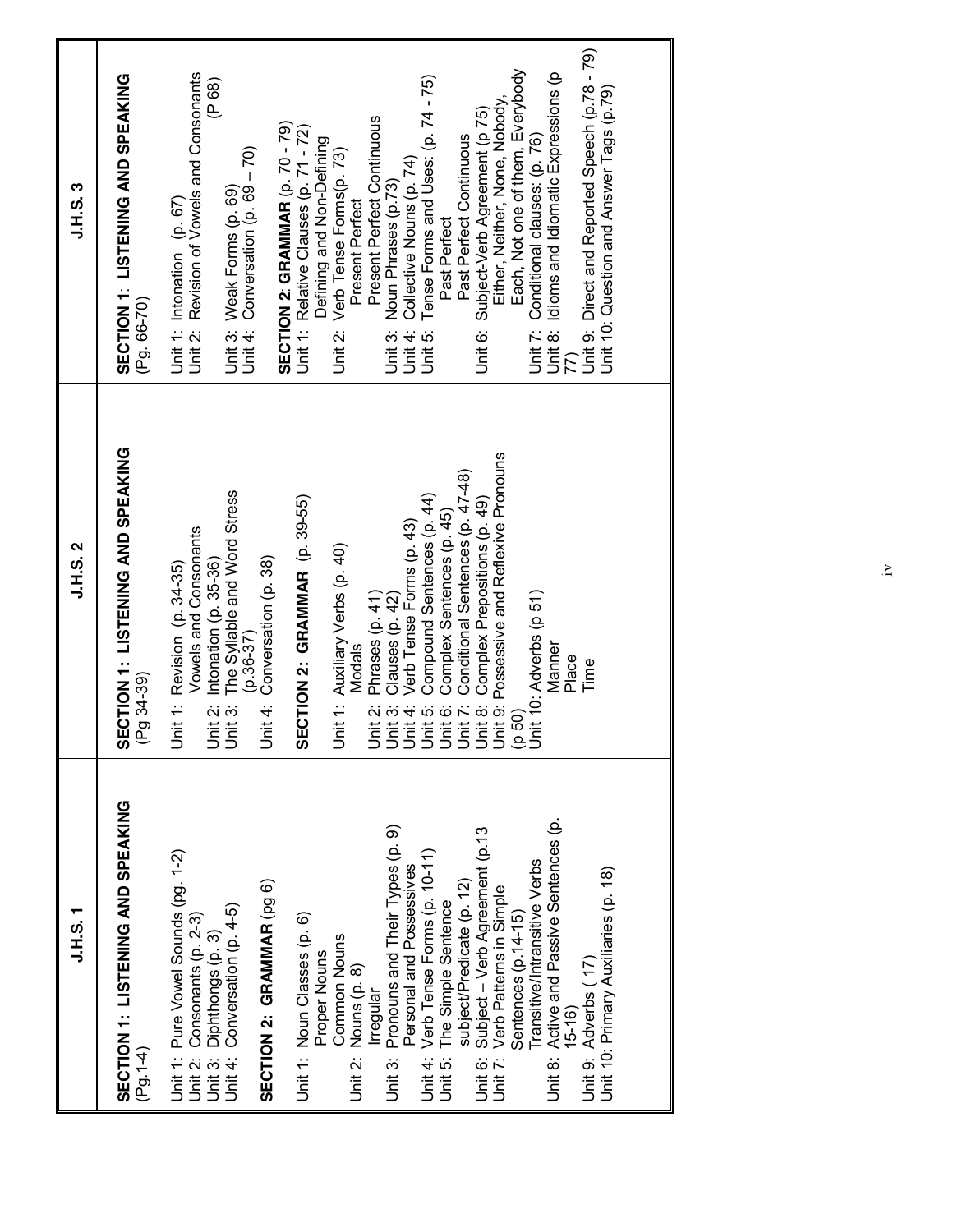SYLLABUS STRUCTURE AND ORGANIZATION (J.H.S. 1-3) **SYLLABUS STRUCTURE AND ORGANIZATION (J.H.S. 1 - 3)**

| いエラ                                                                                                                                                                                                                                                   | <b>J.H.S. 2</b>                                                                                                                                                                                                          | <b>J.H.S.3</b>                                                                                                                            |
|-------------------------------------------------------------------------------------------------------------------------------------------------------------------------------------------------------------------------------------------------------|--------------------------------------------------------------------------------------------------------------------------------------------------------------------------------------------------------------------------|-------------------------------------------------------------------------------------------------------------------------------------------|
| SECTION 3: READING (p. 19-21)                                                                                                                                                                                                                         | SECTION 3: READING (p. 52)                                                                                                                                                                                               | <b>SECTION 3: READING (p. 80-81)</b>                                                                                                      |
| Unit 1: Fluent Reading (p. 19)<br>Reading Aloud                                                                                                                                                                                                       | Unit 2: Summary Writing (p. 53)<br>Unit 1: Comprehension (p 52)                                                                                                                                                          | Unit 2: Summary Writing of Texts (p. 83)<br>Unit 1: Comprehension (p.82)                                                                  |
| Unit 3: Reading Comprehension (p 20)<br>Unit 2: Fast Reading (p. 19)<br>Reading Silently<br>Silent Reading                                                                                                                                            | SECTION 4: WRITING (p. 55 - 59)<br>Punctuation Marks (p 54)<br>Unit 1: Consolidation (p. 55)                                                                                                                             | SECTION 4: WRITING (p. 84 - 91)<br>Unit 1: Consolidation (p. 84 - 85)<br>Punctuation                                                      |
| <b>SECTION 4: WRITING (21 - 27)</b>                                                                                                                                                                                                                   | Writing Dialogues (p. 55)<br>Unit 2:                                                                                                                                                                                     | Unit 2: Writing Based on Non-Verbal Sources<br>(p. 86)<br>Unit 3:                                                                         |
| Constructing and Arranging<br>Unit 1: Consolidation Work (p 21)                                                                                                                                                                                       | Unit 3: Writing Simple Arguments (p. 55)<br>Unit 4: Writing Speeches/Talks (p. 56)<br>Unit 5: Writing Reports (p. 57)<br>Unit 6: Articles for Publication (p. 57)<br>Unit 7: Exposition, Processes and Directions (p 58) | Drawing - Programme/Agenda (p. 87)<br>Functional Writing: Formal Letters (p.<br>Unit 4: Writing Minutes (p. 88)<br>Unit 5:                |
| Ungrammatical Sentences (p.22)<br>Correcting Faulty and<br>Sentences (p. 21)<br>Unit 2:                                                                                                                                                               | Filling in Forms (p. 59)<br>Unit 8:                                                                                                                                                                                      | Functional Writing: Letters to the Press<br>Unit 6:<br>89)                                                                                |
| Everyday Incidents Reproduction of<br>Narrative Writing: Narrating<br>Paragraphing (p. 22)<br>Unit 4:<br>Unit 3:                                                                                                                                      | SECTION 5: LITERATURE/LIBRARY (p. 63 - 65)<br>Unit 1: Prose: Short Stories (p.60 - p.61)<br>African/Non-African                                                                                                          | Unit 7: Narrative Writing (p.90)<br>(Editor) (p. 89)<br>Short Stories<br>Unit 8:                                                          |
| Writing Descriptions: (p. 23)<br>People and Animals<br>Stories (p. 23)<br>Unit 5:                                                                                                                                                                     | Unit 2: Poetry: Simple Poems (p. 6)<br>Unit 3: Drama: Simple Plays (p. 62)<br>African/Non African                                                                                                                        | A School Event e.g., Open<br>Descriptive Writing (p. 91)<br>Debates (p. 90)<br>Day/Sports<br>Unit 9:                                      |
| Unit 8: Writing Replies to Friendly Letters (p. 25)<br>Unit 9: Guided Summary Writing (p. 25)<br>Events, Places and Processes<br>Unit 7: Writing Friendly Letters (p. 24)<br>Unit 6: Writing Descriptions: (p. 24)<br>Unit 10: Advertisements (p. 26) | African/Non-African                                                                                                                                                                                                      | SECTION 5: LITERATURE/LIBRARY<br>Unit 1: Novels: African/Non African<br>Unit 2: Poetry (p. 93)<br>Jnit 3: Drama (p. 93)<br>$(p. 91 - 92)$ |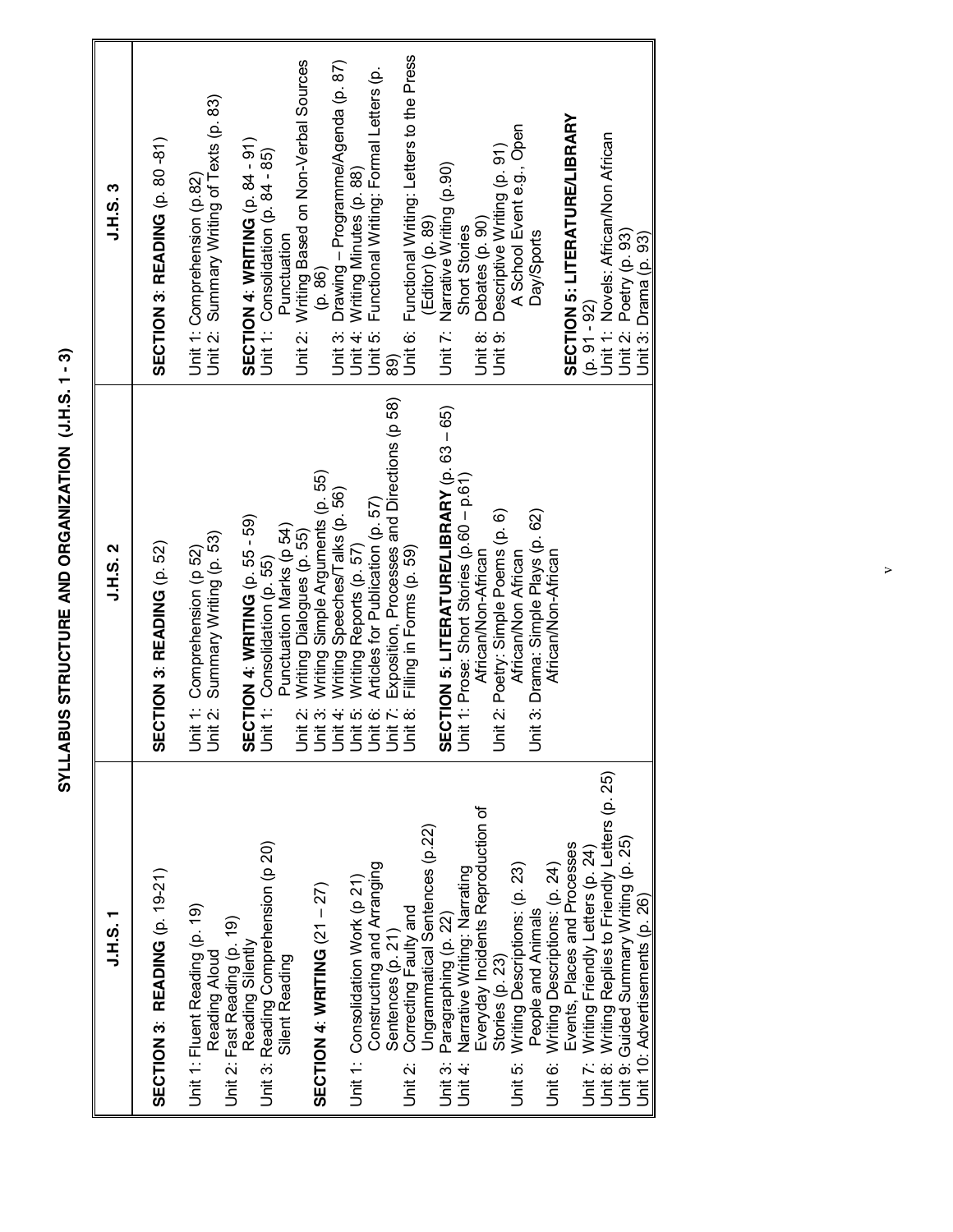| $J.H.S.$ 1                                                                                                                                                                                    | <b>J.H.S. 2</b> | J.H.S. 3 |
|-----------------------------------------------------------------------------------------------------------------------------------------------------------------------------------------------|-----------------|----------|
| SECTION 5: LITERATURE/LIBRARY<br>$(p. 27 - 29)$                                                                                                                                               |                 |          |
| Traditional African Poetry (p. 28)<br>Unit 3: Simple African Poems: (p. 28<br>Traditional Drama<br>Unit 1: Prose: (p. 27 - 28)<br>Oral Narratives<br>Unit 4: Drama (p. 29)<br>Unit 2: Poetry: |                 |          |

### TIME ALLOCATION **TIME ALLOCATION**

The chart below presents suggested period allocations to facilitate the teaching of English at Junior High School. The chart below presents suggested period allocations to facilitate the teaching of English at Junior High School.

|                                             | <b>J.H.S. 1</b>   | <b>J.H.S. 2</b> | J.H.S. 3                |
|---------------------------------------------|-------------------|-----------------|-------------------------|
| Oral/Speech Work & Reading<br>Comprehension | $\sim$            | $\sim$          | $\mathbf{\Omega}$       |
| Grammar                                     | $\mathbf{\Omega}$ | $\sim$          | $\overline{\mathsf{C}}$ |
| Composition                                 | $\sim$            | $\sim$          | $\mathsf{N}$            |
| Literature/Library                          |                   |                 |                         |
| Total                                       |                   |                 |                         |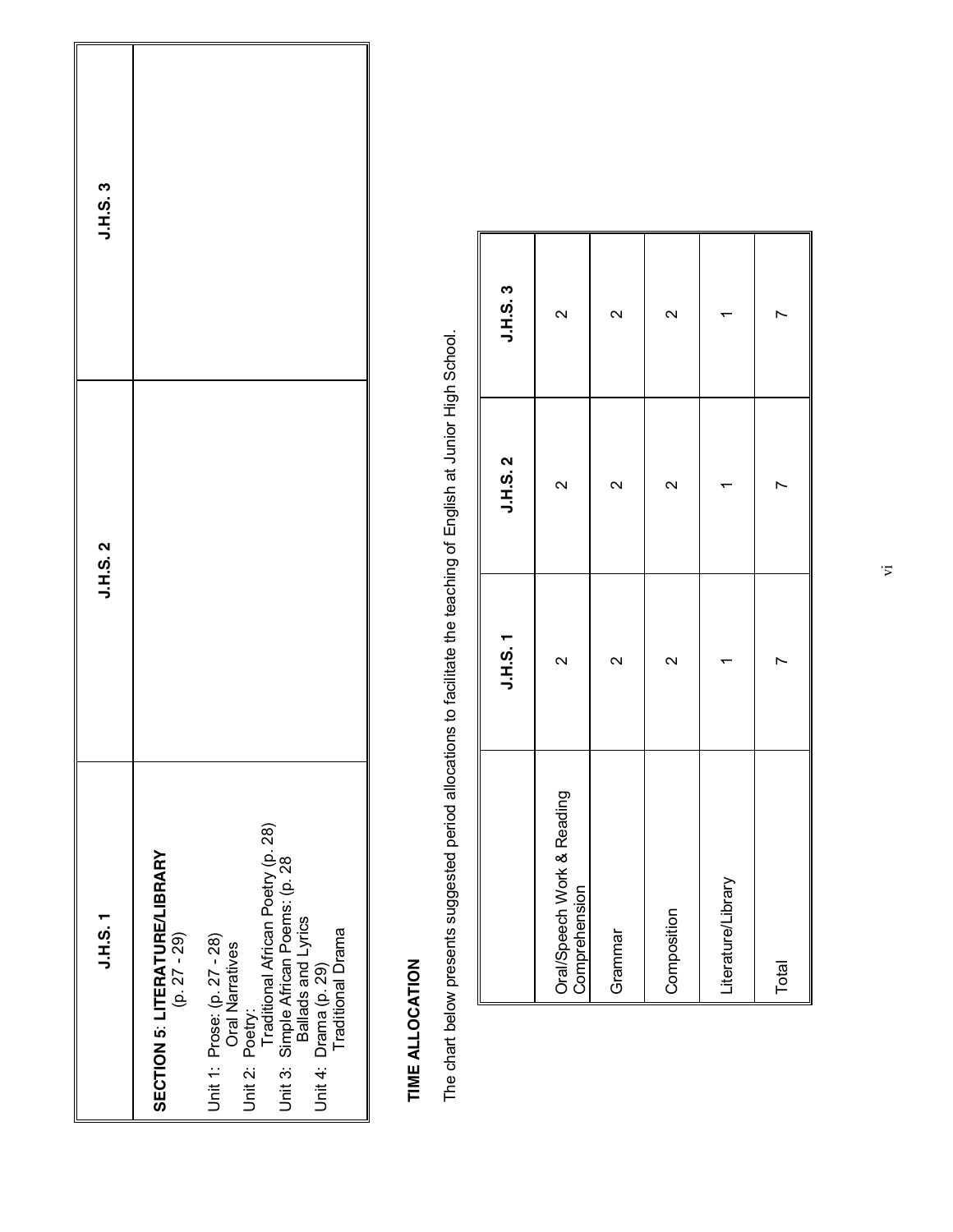| $\begin{array}{c}\n\infty & \infty & \infty & \infty & \leftarrow\n\end{array}$<br>Library Work (Reading and Research)<br>Physical Education<br>Music and Dance<br><b>SBA Project</b><br>Free Period<br>Worship | The one period allocated to Literature/Library in the chart above can be augmented with some of the time indicated beside Library Work in the list above.<br>SUGGESTIONS FOR TEACHING THE SYLLABUS | This syllabus has been developed very carefully and with a lot of consultations with the aim of helping to improve the standard of English in Basic Schools<br>Read this section very well in order to be able to use the syllabus very effectively. | General Objectives have been listed at the beginning of each Section. The general objectives are a summary of the specific objectives of the various units<br>contained in that Section. Read the general objectives very carefully before you start teaching the section. After teaching all the units of the section, go<br>you have covered the objectives adequately in the course of your teaching.<br>back and read the general objectives again to be sure<br>General Objectives | Each year's work is divided into sections. A section consists of a fairly homogeneous<br>body of knowledge within the subject. Within each section are units. A unit consists of a more related and more homogeneous body of knowledge and<br>The syllabus has been planned on the basis of Sections and Units.<br>Syllabus Structure: Sections and Units<br>skills. | A description of the<br>ecific Objectives, Content, Teaching and Learning Activities and Evaluation.<br>The syllabus is structured in five columns: Units, Sp<br>content of each column is as follows: | Column 1 - Units: The units in Column 1 are the divisions of the major topics of the section. You are expected to follow the unit topics according to the<br>linear order in which they have been presented. However, if you find at some points that teaching and learning in your class will be more effective if you<br>branched to another unit before coming back to the unit in the sequence, you are encouraged to do so. | for selecting objectives for test construction. Let's say for instance, that Unit 2 of Section 2 has five<br>Column 2 - Specific Objectives: Column 2 shows the Specific Objectives for each unit. The specific objectives begin with numbers such as 1.3.5 or 2.2.1.<br>These numbers are referred to as "Syllabus Reference Numbers." The fi<br>refers to the unit, while the third digit refers to the rank order of the specific objective. For instance, 1.3.5 means: Section 1, Unit 3 (of Section 1) and<br>means Specific Objective number 1 of Unit 2 of Section 2. Using syllabus reference numbers provides an easy way for communication among teachers<br>specific objectives: 2.2.5. A teacher may want to base his/her test items/questions on objectives 2.2.3 and not use the other three objectives. In this way,<br>a teacher would sample the objectives within units and within sections to be able to develop a test that accurately reflects the importance of the various<br>Specific Objective 5 of Unit 3 of Section 1. Similarly, the syllabus reference number 2.2.1 simply<br>Specific Objective 5. In other words, 1.3.5 refers to<br>and other educators. It further provides an easy way<br>skills taught in class. |
|-----------------------------------------------------------------------------------------------------------------------------------------------------------------------------------------------------------------|----------------------------------------------------------------------------------------------------------------------------------------------------------------------------------------------------|------------------------------------------------------------------------------------------------------------------------------------------------------------------------------------------------------------------------------------------------------|-----------------------------------------------------------------------------------------------------------------------------------------------------------------------------------------------------------------------------------------------------------------------------------------------------------------------------------------------------------------------------------------------------------------------------------------------------------------------------------------|----------------------------------------------------------------------------------------------------------------------------------------------------------------------------------------------------------------------------------------------------------------------------------------------------------------------------------------------------------------------|--------------------------------------------------------------------------------------------------------------------------------------------------------------------------------------------------------|----------------------------------------------------------------------------------------------------------------------------------------------------------------------------------------------------------------------------------------------------------------------------------------------------------------------------------------------------------------------------------------------------------------------------------|-----------------------------------------------------------------------------------------------------------------------------------------------------------------------------------------------------------------------------------------------------------------------------------------------------------------------------------------------------------------------------------------------------------------------------------------------------------------------------------------------------------------------------------------------------------------------------------------------------------------------------------------------------------------------------------------------------------------------------------------------------------------------------------------------------------------------------------------------------------------------------------------------------------------------------------------------------------------------------------------------------------------------------------------------------------------------------------------------------------------------------------------------------------------------------------------------------------------------------------------------------|
|-----------------------------------------------------------------------------------------------------------------------------------------------------------------------------------------------------------------|----------------------------------------------------------------------------------------------------------------------------------------------------------------------------------------------------|------------------------------------------------------------------------------------------------------------------------------------------------------------------------------------------------------------------------------------------------------|-----------------------------------------------------------------------------------------------------------------------------------------------------------------------------------------------------------------------------------------------------------------------------------------------------------------------------------------------------------------------------------------------------------------------------------------------------------------------------------------|----------------------------------------------------------------------------------------------------------------------------------------------------------------------------------------------------------------------------------------------------------------------------------------------------------------------------------------------------------------------|--------------------------------------------------------------------------------------------------------------------------------------------------------------------------------------------------------|----------------------------------------------------------------------------------------------------------------------------------------------------------------------------------------------------------------------------------------------------------------------------------------------------------------------------------------------------------------------------------------------------------------------------------|-----------------------------------------------------------------------------------------------------------------------------------------------------------------------------------------------------------------------------------------------------------------------------------------------------------------------------------------------------------------------------------------------------------------------------------------------------------------------------------------------------------------------------------------------------------------------------------------------------------------------------------------------------------------------------------------------------------------------------------------------------------------------------------------------------------------------------------------------------------------------------------------------------------------------------------------------------------------------------------------------------------------------------------------------------------------------------------------------------------------------------------------------------------------------------------------------------------------------------------------------------|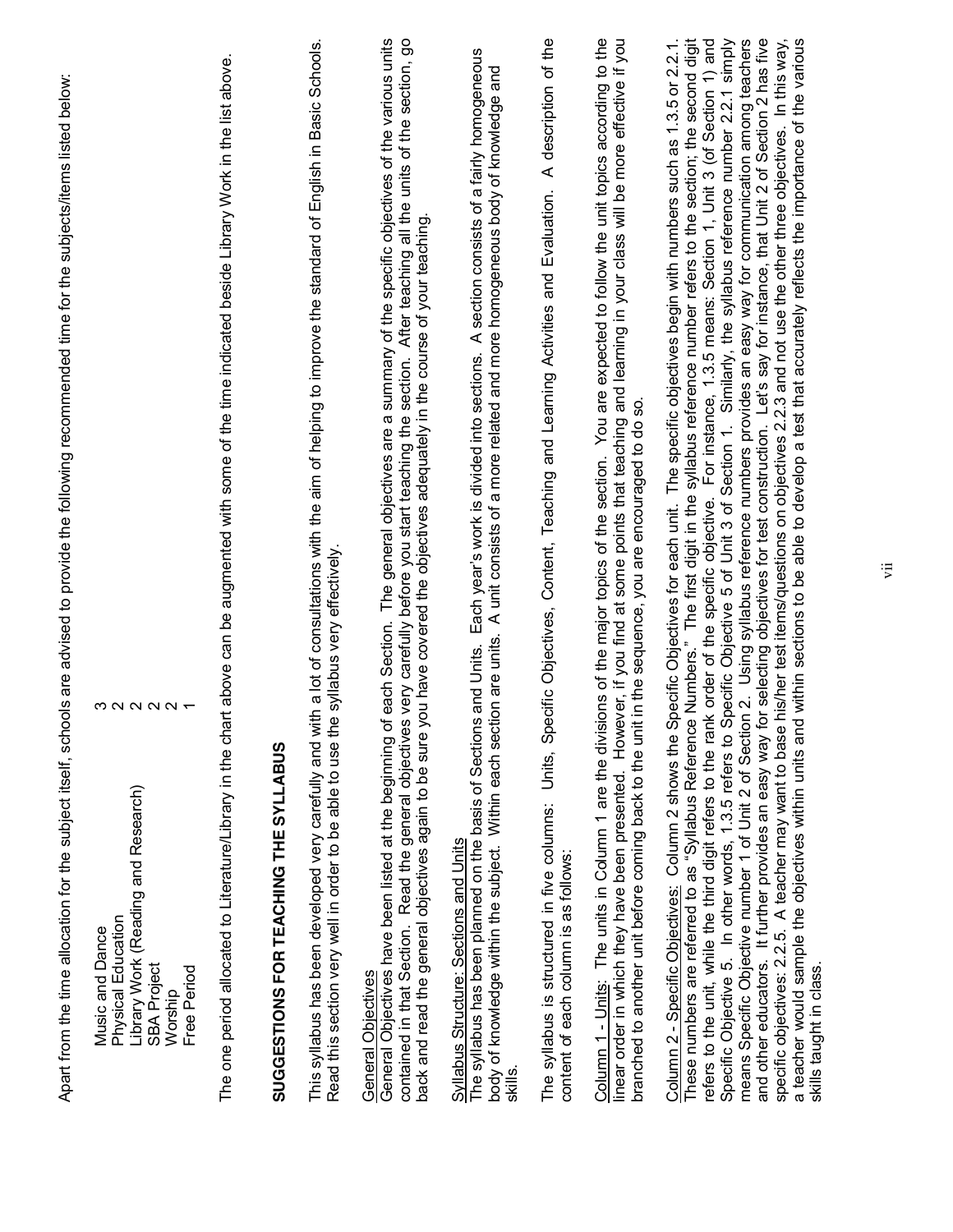| problems of each individual pupil. It means individualising your instruction as much as possible such that the majority of pupils will be able to master the<br>You will note also that specific objectives have been stated in terms of the pupil i.e., what the pupil will be able to do after instruction and learning in the<br>Each specific objective hence starts with the following, "The pupil will be able to" This in effect, means that you have to address the learning<br>objectives of each unit of the syllabus.<br>unit.                                                                                                                                                                                                                                                                                                                                                                                                                                                                                                                                                                                                                                                                                                                                                                                                                                                                                                                                                                                                                      |  |
|----------------------------------------------------------------------------------------------------------------------------------------------------------------------------------------------------------------------------------------------------------------------------------------------------------------------------------------------------------------------------------------------------------------------------------------------------------------------------------------------------------------------------------------------------------------------------------------------------------------------------------------------------------------------------------------------------------------------------------------------------------------------------------------------------------------------------------------------------------------------------------------------------------------------------------------------------------------------------------------------------------------------------------------------------------------------------------------------------------------------------------------------------------------------------------------------------------------------------------------------------------------------------------------------------------------------------------------------------------------------------------------------------------------------------------------------------------------------------------------------------------------------------------------------------------------|--|
| of the syllabus presents a selected body of information that you will need to use in teaching the<br>you to develop. The teacher should at any rate, have more content knowledge to be able to teach<br>quite exhaustive. In some other cases, you could add more information to the content presented.<br>Column 3 - Content: The "content" in the third column<br>particular unit. In some cases, the content presented is<br>In a few cases the content space has been left blank for<br>the syllabus effectively.                                                                                                                                                                                                                                                                                                                                                                                                                                                                                                                                                                                                                                                                                                                                                                                                                                                                                                                                                                                                                                          |  |
| therefore, required for mastery. The instructional model to bear in mind is "understanding followed by practice". You are encouraged to re-order the<br>the other languages, the emphasis is on the acquisition of effective communication skills. There may be a number of units where you will need to re-order<br>English is<br>suggested teaching and learning activities and also add to them where necessary in order to achieve optimum pupil learning. In the case of English and<br>a subject in which rules of grammar and usage have to be learnt precisely and applied in a variety of situations. Lots of practice on the part of pupils is,<br>Column 4 - Teaching and Learning Activities (T/LA): T/LA that will ensure maximum pupil participation in the lessons is presented in Column 4.<br>specific objectives to achieve the required effects.                                                                                                                                                                                                                                                                                                                                                                                                                                                                                                                                                                                                                                                                                            |  |
| form of oral questions, quizzes, class assignments, essays, structured questions, project work etc. Try to ask questions and set tasks and assignments<br>that will challenge your pupils to develop excellent skills in the Engl<br>suggested evaluation tasks are not exhaustive. You are encouraged to develop other creative evaluation tasks to ensure that pupils have mastered the<br>Column 5 - Evaluation: Suggestions and exercises for evaluating the lessons of each unit are indicated in Column 5. Evaluation exercises can be in the<br>instruction and behaviours implied in the specific objectives of each unit                                                                                                                                                                                                                                                                                                                                                                                                                                                                                                                                                                                                                                                                                                                                                                                                                                                                                                                              |  |
| It is therefore, necessary that you develop a scheme of work and<br>a substitute for lesson plans.<br>Lastly, bear in mind that the syllabus cannot be taken as<br>lesson plans for teaching the units of this syllabus.                                                                                                                                                                                                                                                                                                                                                                                                                                                                                                                                                                                                                                                                                                                                                                                                                                                                                                                                                                                                                                                                                                                                                                                                                                                                                                                                       |  |
| DEFINITION OF PROFILE DIMENSIONS                                                                                                                                                                                                                                                                                                                                                                                                                                                                                                                                                                                                                                                                                                                                                                                                                                                                                                                                                                                                                                                                                                                                                                                                                                                                                                                                                                                                                                                                                                                               |  |
| ω<br>e syllabuses developed from 1998 onwards. A 'dimension' is a psychological unit for describing<br>able to "describe" something after the instruction has been completed means that the pupil has<br>particular learning behaviour. More than one dimension constitutes a profile of dimensions. A specific objective may be stated with an action verb as<br>, give examples, etc. means that the pupil has understood the lesson taught.<br>The concept of profile dimensions was made central to th<br>acquired "knowledge". Being able to explain, summarize<br>follows: The pupil will be able to describe etc. Being                                                                                                                                                                                                                                                                                                                                                                                                                                                                                                                                                                                                                                                                                                                                                                                                                                                                                                                                 |  |
| Each<br>"Knowledge", "Application", etc. are dimensions that should be the prime focus of teaching and learning in schools. It has been realized unfortunately that<br>tended to stress knowledge acquisition to the detriment of the higher ability behaviours such as application, analysis, etc. The persistence of this situation<br>schools still teach the low ability thinking skills of knowledge and understanding and ignore the higher ability thinking skills. Instruction in most cases has<br>in the school system means that pupils will only do well on recall items and questions and perform poorly on questions that require higher ability thinking<br>of the specific objectives in this syllabus contains an "action verb" that describes the behaviour the pupil will be able to demonstrate after the instruction.<br>problem solving. For there to be any change in the quality of people who go through the school<br>system, pupils should be encouraged to apply their knowledge, develop analytical thinking skills, develop plans, generate new and creative ideas and<br>solutions, and use their knowledge in a variety of ways to solve mathemat<br>Similarly, being able to develop, plan, solve problems, construct, etc. means that the pupil can "apply" the knowledge acquired in some new context.<br>profile dimension of each particular specific objective. Read each objective carefully to know the profile dimension toward which you have to teach.<br>skills such as application of mathematical principles and |  |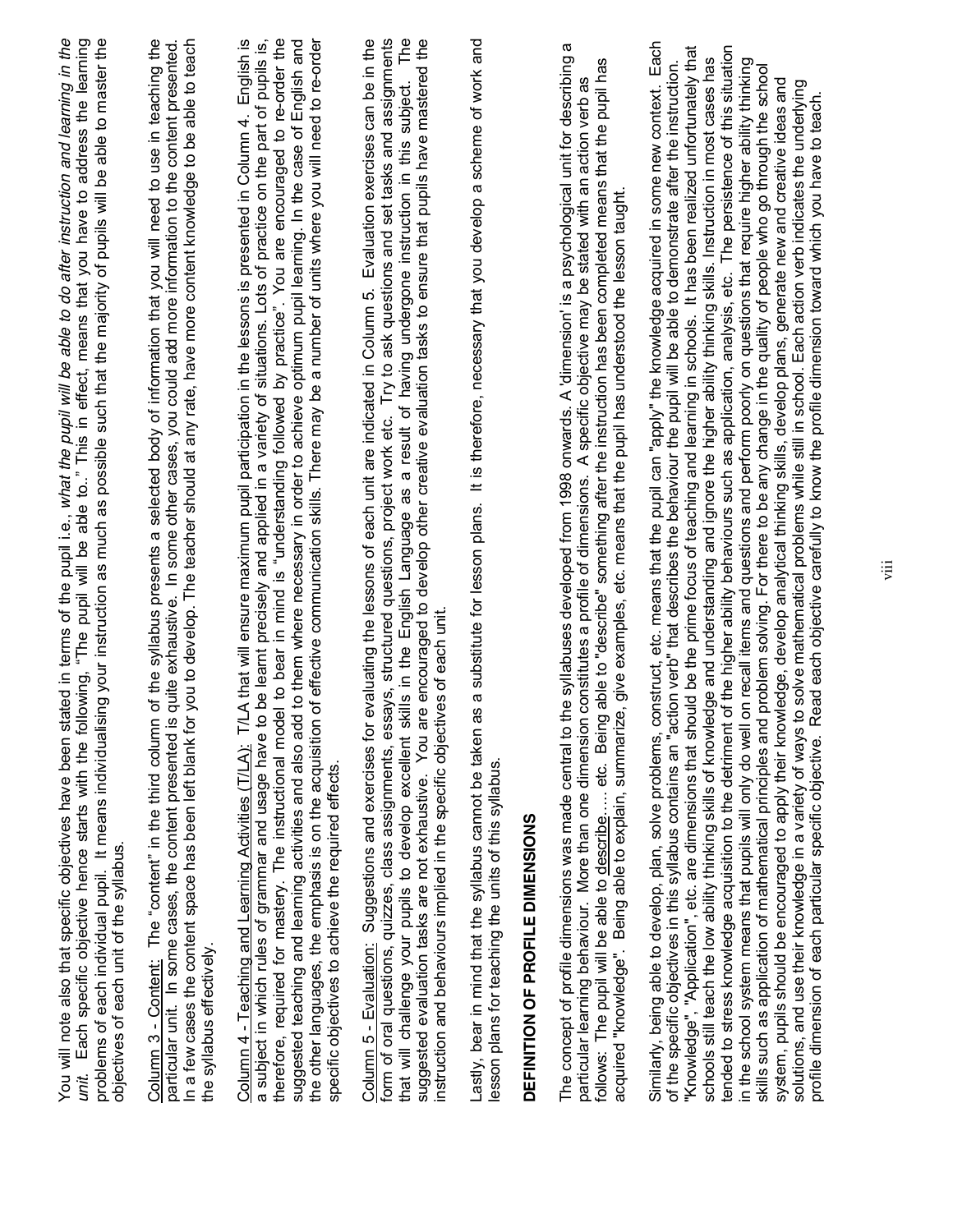Profile dimensions describe the underlying behaviours for teaching, learning and assessment. In English, two profile dimensions and four skills have been Profile dimensions describe the underlying behaviours for teaching, learning and assessment. In English, two profile dimensions and four skills have been specified for teaching, learning and testing. specified for teaching, learning and testing.

The profile dimensions are: The profile dimensions are:

| $\frac{40\%}{60\%}$                             |                                 | ೩<br>೩೩೩೩<br>೧೧೧                            |
|-------------------------------------------------|---------------------------------|---------------------------------------------|
| Knowledge and Understanding<br>Use of Knowledge | The four skills are as follows: | Speaking<br>_istening<br>Reading<br>Writing |

The profile dimensions and the skills may be combined as follows: The profile dimensions and the skills may be combined as follows:

| nowledge and Understandin | e and Understand<br>nowledae | <b>Ise of Knowledat</b> | <b>Knowleda</b><br>se of k |
|---------------------------|------------------------------|-------------------------|----------------------------|
| ı                         |                              |                         |                            |
| stening.                  | eadin                        | neaki.                  |                            |

and further acquired through Listening and Reading. "Use of Knowledge" implies the ability to use the language in writing and in speaking. Besides the<br>two dimensions are the four skills; Listening, Reading, Speaking and Wr writing letters, compositions, etc.<br>The English Language has a store of body language and certain stresses and intonations which give particular meaning to spoken words. Body language earning the English Language implies the acquisition of two major abilities or behaviours. These are "Knowledge and Understanding", and the "Use of Knowledge". "Knowledge and Understanding" refers to the ability to identify and recall for example, the principles of grammar acquired through instruction, "Productive Skills" since these are the skills which require the pupil to produce knowledge or information through speaking the language and through Learning the English Language implies the acquisition of two major abilities or behaviours. These are "Knowledge and Understanding", and the "Use of Knowledge´. ³Knowledge and Understanding´ refers to the ability to identify and recall for example, the principles of grammar acquired through instruction, two dimensions are the four skills; Listening, Reading, Reading, Speaking and Writing, and "Reading" are referred to as "Receptive Skills.'' They are the skills through which a pupil receives some communication from reading a book or listening to other persons. "Speaking" and "Writing" are referred to as and further acquired through Listening and Reading. "Use of Knowledge" implies the ability to use the language in writing and in speaking. Besides the ³Productive Skills´ since these are the skills which require the pupil to produce knowledge or information through speaking the language and through writing letters, compositions, etc.

The English Language has a store of body language and certain stresses and intonations which give particular meaning to spoken words. Body language and stresses must also be taught to enable young people to be able to interpret the meaning of words and expressions more accurately. and stresses must also be taught to enable young people to be able to interpret the meaning of words and expressions more accurately Each of the dimensions and the skills has been given a percentage weight that should be reflected in teaching, learning and testing. The weights indicated<br>on the right of the dimensions and skills show the relative emphasi Combining the dimensions and the four skills in the teaching and learning process will ensure that English Language is taught competently and studied Each of the dimensions and the skills has been given a percentage weight that should be reflected in teaching, learning and testing. The weights indicated on the right of the dimensions and skills show the relative emphasis that the teacher should give in the teaching, learning and testing processes. Combining the dimensions and the four skills in the teaching and learning process will ensure that English Language is taught competently and studied diligently in school. diligently in school.

The following diagram shows the relationship between the profile dimensions and the four language skills, with their suggested weights in the cells and in The following diagram shows the relationship between the profile dimensions and the four language skills, with their suggested weights in the cells and in the last column and row. the last column and row.

| Total             |         |            |
|-------------------|---------|------------|
| Productive Skills | peaking |            |
| J<br>j            | č       |            |
|                   | pulpea  |            |
| Receptive Skills  | stenın  |            |
| rofile Dimension  |         | viedge and |

# Relationship Between Profile Dimensions and Language Skills **Relationship Between Profile Dimensions and Language Skills**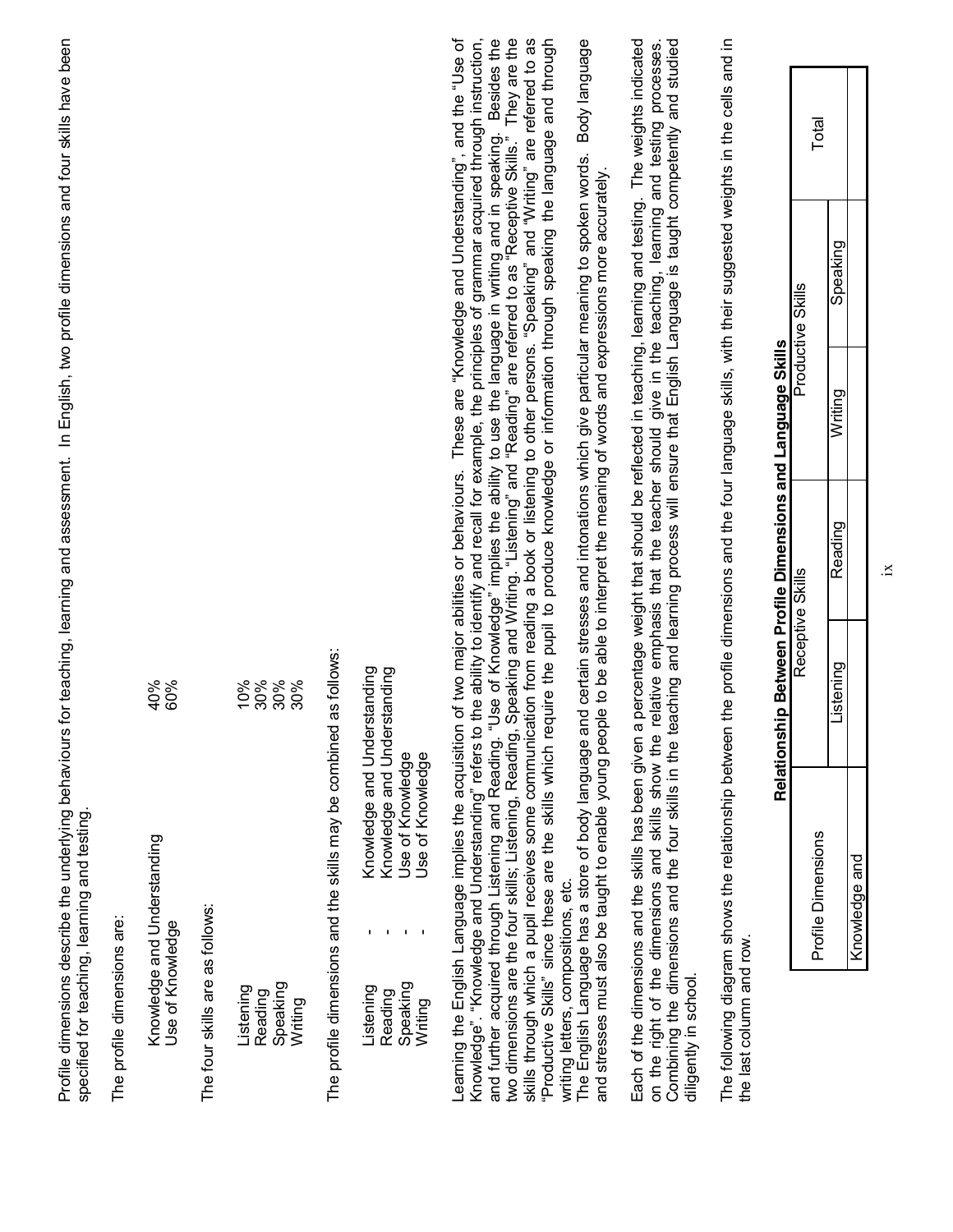|                        | Understanding                                                                                                                                                                                                                                                                                                                                                                                                                                         | $\overline{a}$             | 30                                                       |    | $\blacksquare$                                                                                                                                                                                              | $\overline{40}$                 |
|------------------------|-------------------------------------------------------------------------------------------------------------------------------------------------------------------------------------------------------------------------------------------------------------------------------------------------------------------------------------------------------------------------------------------------------------------------------------------------------|----------------------------|----------------------------------------------------------|----|-------------------------------------------------------------------------------------------------------------------------------------------------------------------------------------------------------------|---------------------------------|
|                        | Use of Knowledge                                                                                                                                                                                                                                                                                                                                                                                                                                      | $\blacksquare$             | $\blacksquare$                                           | 30 | వి                                                                                                                                                                                                          | 80                              |
|                        | Total                                                                                                                                                                                                                                                                                                                                                                                                                                                 | $\overline{C}$             | 80                                                       | 80 | ೫                                                                                                                                                                                                           | $\overline{100}$                |
|                        | "Knowledge and Understanding" has a weight of 40%<br>60% as against 40% for the receptive skills as already<br>shows the weight or relative emphasis that should be                                                                                                                                                                                                                                                                                   | indicated                  |                                                          |    | and "Use of Knowledge" has a weight of 60% as shown in the last column of the table. The last row<br>given each of the four skills in the teaching and learning process. The productive skills are weighted |                                 |
|                        | The explanation and key words involved in each of the                                                                                                                                                                                                                                                                                                                                                                                                 |                            | profile dimensions are as follows:                       |    |                                                                                                                                                                                                             |                                 |
|                        | Knowledge and Understanding (KU)                                                                                                                                                                                                                                                                                                                                                                                                                      |                            |                                                          |    |                                                                                                                                                                                                             |                                 |
| Knowledge              | remember, recall, identify, define, describe, list, name, match, state principles/facts/concepts. Knowledge is simply the ability to<br>remember or recall material already learned and constitutes the lowest level of learning.<br>The ability to:                                                                                                                                                                                                  |                            |                                                          |    |                                                                                                                                                                                                             |                                 |
| Understanding          | explain, summarise, translate, rewrite, paraphrase, give examples, generalise, estimate or predict consequences based upon a<br>trend. Understanding is generally the ability to grasp the meaning of some material that may be verbal, pictorial, or symbolic.<br>The ability to:                                                                                                                                                                    |                            |                                                          |    |                                                                                                                                                                                                             |                                 |
| Use of Knowledge (UK)  |                                                                                                                                                                                                                                                                                                                                                                                                                                                       |                            |                                                          |    |                                                                                                                                                                                                             |                                 |
| levels are as follows: | This dimension is also referred to as "Application". Ability to use knowledge or apply knowledge, as implied in this syllabus, has a number of behaviour<br>levels. These levels include application, analysis, synthesis, and evaluation. These may be considered and taught separately, paying attention to reflect<br>each of them equally in your teaching. The dimension "Use of Knowledge" is a summary dimension for all four learning levels. |                            |                                                          |    |                                                                                                                                                                                                             | Details of each of the four     |
| Application            | apply rules, methods, principles, theories,<br>produce, solve, operate, plan,<br>The ability to:                                                                                                                                                                                                                                                                                                                                                      | demonstrate, discover etc. | etc. to concrete situations that are new and unfamiliar. |    |                                                                                                                                                                                                             | It also involves the ability to |
| Analysis               | recognise un-stated assumptions and logical fallacies, recognise inferences from facts, etc.<br>break down material into its<br>The ability to:                                                                                                                                                                                                                                                                                                       |                            | component parts; to differentiate,                       |    | compare, distinguish, outline, separate, identify significant points,                                                                                                                                       |                                 |
| Synthesis              | organise, create, generate, etc.<br>put parts together to form a<br>The ability to:                                                                                                                                                                                                                                                                                                                                                                   | new whole.                 |                                                          |    | It involves the ability to combine, compile, compose, devise, plan, revise, design,                                                                                                                         |                                 |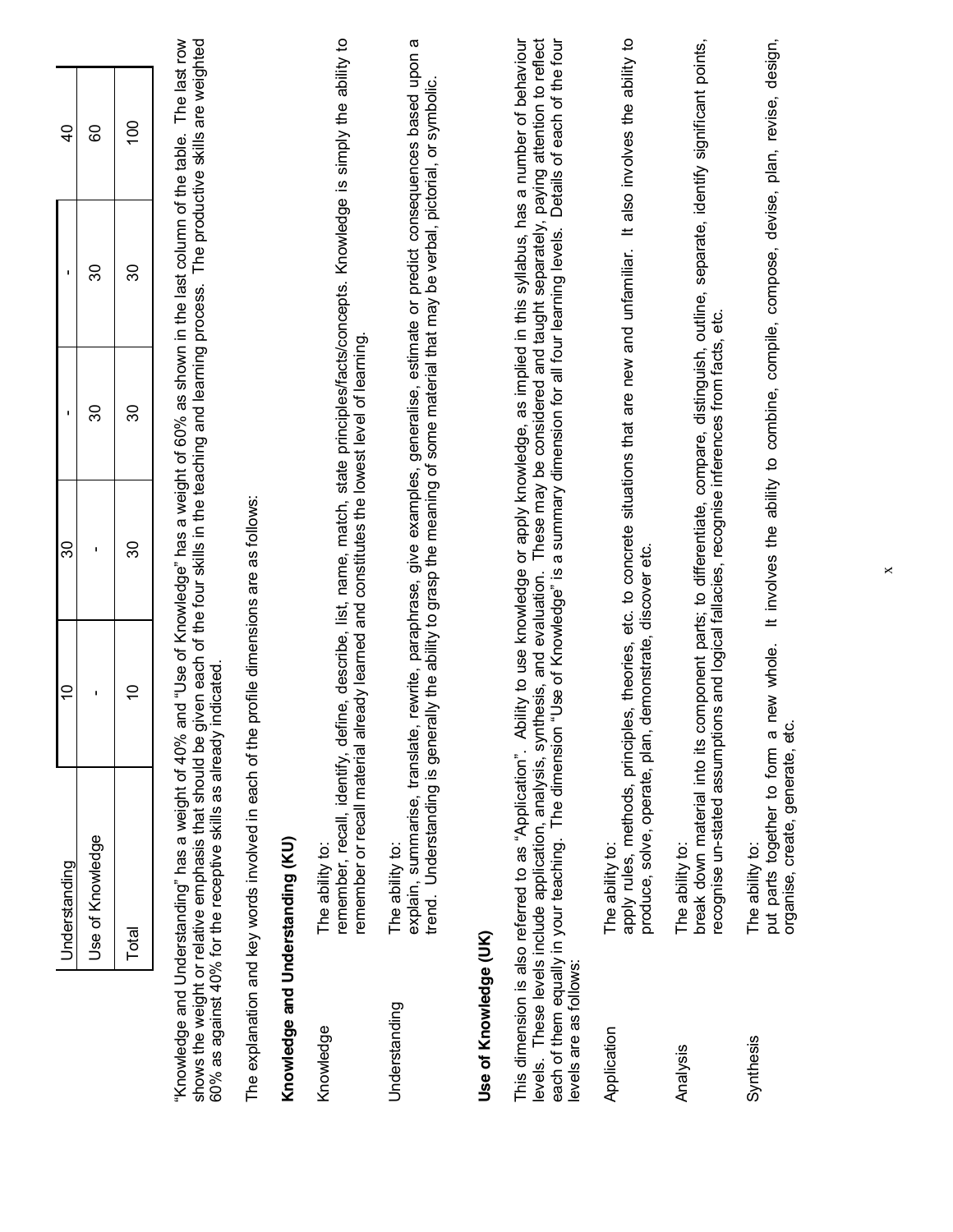| Evaluation                                                   | different things and make comments or judgement, contrast, criticise, justify, support, discuss,<br>some material based on<br>Evaluation refers to the ability to judge the worth or value of<br>ons etc.<br>appraise, compare features of<br>conclude, make recommendati<br>The ability to:<br>some criteria.                                                                                                                                                                                                                                                                                                                                                                                                                                                                                                                                                                                                     |
|--------------------------------------------------------------|--------------------------------------------------------------------------------------------------------------------------------------------------------------------------------------------------------------------------------------------------------------------------------------------------------------------------------------------------------------------------------------------------------------------------------------------------------------------------------------------------------------------------------------------------------------------------------------------------------------------------------------------------------------------------------------------------------------------------------------------------------------------------------------------------------------------------------------------------------------------------------------------------------------------|
|                                                              | This accounts for the poor<br>that call for evaluative thinking. As we have said, start to develop this important skill early in your<br>You will note from the above that evaluation is the highest form of thinking and is, therefore, the most difficult behaviour.<br>pupils by giving them lots of chances to do evaluative thinking while learning the subject.<br>performance of students and people generally on tasks                                                                                                                                                                                                                                                                                                                                                                                                                                                                                     |
|                                                              | Explanation of the meaning of the four skills is as follows:                                                                                                                                                                                                                                                                                                                                                                                                                                                                                                                                                                                                                                                                                                                                                                                                                                                       |
| Listening Comprehension:                                     | listen to, understand and follow directions, instructions etc. given in a language.<br>This is the ability to:                                                                                                                                                                                                                                                                                                                                                                                                                                                                                                                                                                                                                                                                                                                                                                                                     |
|                                                              |                                                                                                                                                                                                                                                                                                                                                                                                                                                                                                                                                                                                                                                                                                                                                                                                                                                                                                                    |
| Reading:                                                     | to answer questions arising from the passage read. He or she must also be able to summarize<br>to show that he/she has understood the passages. Making summaries is a very important aspect<br>The reader must be able to read coherently, and<br>read and understand what is conveyed in a piece of writing.<br>passages read<br>must be able<br>The ability to:<br>of "Reading".                                                                                                                                                                                                                                                                                                                                                                                                                                                                                                                                 |
| Speaking:                                                    | This is an oral communication skill<br>speak a language clearly, and in a way that will be understood by listeners.<br>that pupils should be encouraged to practise to perfection.<br>The ability to:                                                                                                                                                                                                                                                                                                                                                                                                                                                                                                                                                                                                                                                                                                              |
| Writing:                                                     | self dearly and comprehensively in writing. Writing may be in the form of simple sentences, short<br>sitions, summaries, letters, etc.<br>essays, compo<br>express one's<br>The ability to:                                                                                                                                                                                                                                                                                                                                                                                                                                                                                                                                                                                                                                                                                                                        |
| FORM OF ASSESSMENT                                           |                                                                                                                                                                                                                                                                                                                                                                                                                                                                                                                                                                                                                                                                                                                                                                                                                                                                                                                    |
|                                                              | specific objective in the syllabus is considered a criterion to be achieved by the pupil. When you develop a test that consists of items or questions that are<br>cannot test all the objectives taught in a term, in a year etc. The assessment procedure you use i.e. class tests, home work, projects etc. must be<br>It must be emphasized again that it is important that both instruction and assessment be based on the profile dimensions of the subject. In developing<br>assessment procedures, select specific objectives in such a way that you will be able to assess a representative sample of the syllabus objectives. Each<br>based on a representative sample of the specific objectives taught, the test is referred to as a "Criterion-Referenced Test". In many cases, a teacher<br>developed in such a way that it will consist of a sample of the important objectives taught over a period |
| the objectives studied in Term 3.<br>End-of-Term Examination | The end-of-term examination is a summative assessment system and should consist of a sample of the knowledge and skills pupils have acquired in the<br>term. The end-of-term test for Term 3 should be composed of items/questions based on the specific objectives studied over the three terms, using a<br>different weighting system such as to reflect the importance of the work done in each term in appropriate proportions. For example, a teacher may build an<br>end-of- Term 3 test in such a way that it would consist of the 20% of the objectives studied in Term 1, 20% of the objectives studied in Term 2, and 60% of                                                                                                                                                                                                                                                                             |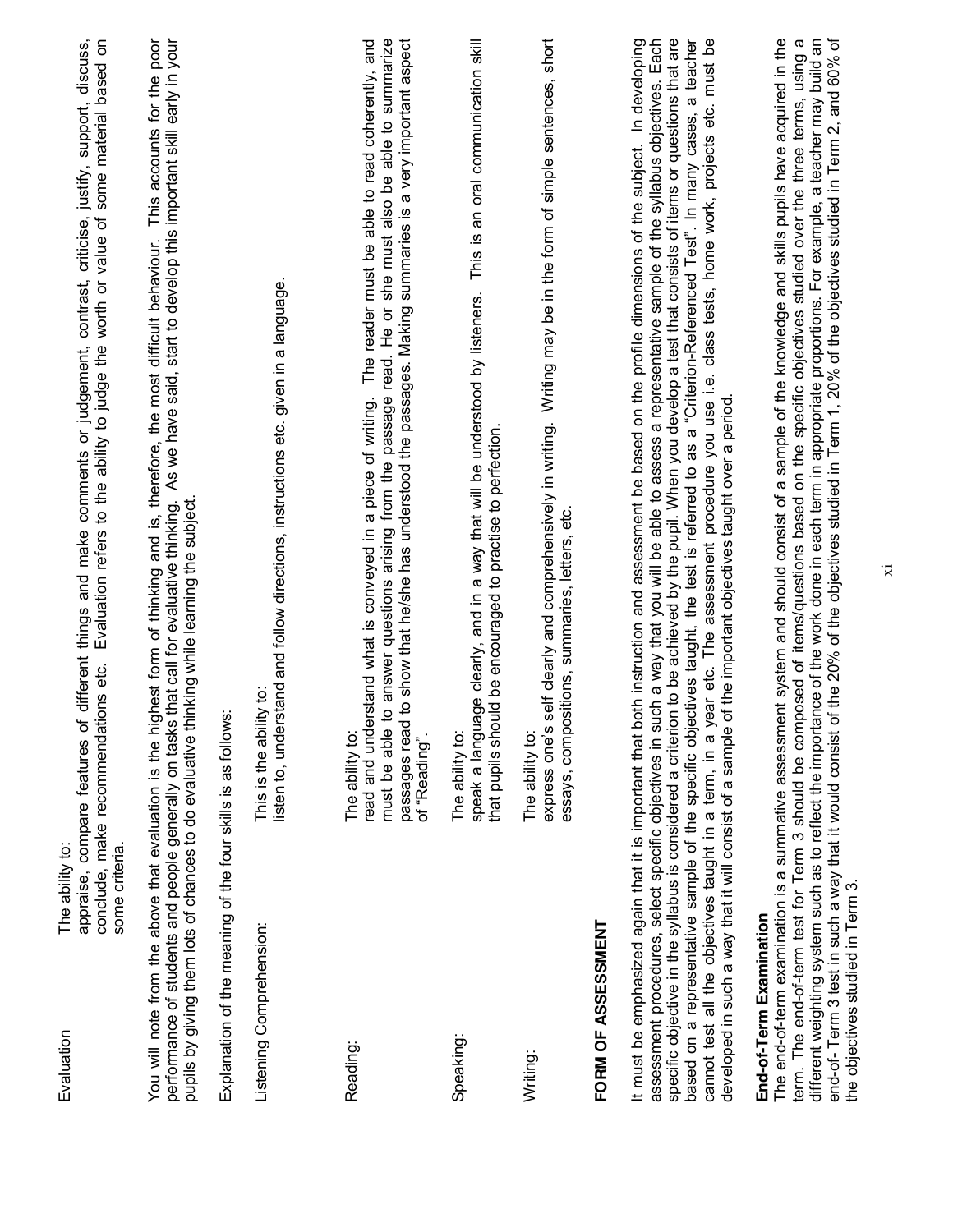should be scaled to 40. The 60 marks left should be derived from SBA which focuses on "attitudes and process skills". The suggested number of items for The structure consists of one examination paper with two sections, A and B and the School-Based Assessment. The end-of-term Test Paper will be a blend of objective-type and structured questions (i.e. short answers). The paper will test "knowledge and understanding" and "application of knowledge". The total marks for the test The diagram on the next page shows the recommended end-of-term examination structure in English for JHS 1-3. The structure consists of one structured questions (i.e. short answers). The paper will test "knowledge and understanding" and "application of knowledge". The total marks for the test should be scaled to 40. The 60 marks left should be derived from SBA which focuses on "attitudes and process skills". The suggested number of items for examination paper with two sections, A and B and the School-Based Assessment. The end-of-term Test Paper will be a blend of objective-type and The diagram on the next page shows the recommended end-of-term examination structure in English for JHS 1-3. the end-of-term test is as follows: the end-of-term test is as follows:

JHS2: 40 items for 60 minutes JHS1: 30 items for 45 minutes JHS3: 40 items for 60 minutes JHS1: 30 items for 45 minutes JHS2: 40 items for 60 minutes JHS3: 40 items for 60 minutes

 $\sigma$ The teacher should consider the ability level of the class and determine the number of items to use for the end-of-term assessment. The above is only a The teacher should consider the ability level of the class and determine the number of items to use for the end-of-term assessment. The above is only guide.

objective in the syllabus is considered a criterion to be achieved by the pupil. When you develop a test that consists of items or questions that are based<br>on a representative sample of the specific objectives taught, the In developing assessment Each specific all the objectives taught in a term, in a year, etc. The assessment procedure you use i.e. class tests, homework, projects, etc., must be developed in such It is important that both instruction and assessment be based on the profile dimensions and the skills of the subject. In developing assessment procedures, select specific objectives in such a way that you will be able to assess a representative sample of the syllabus objectives. Each specific objective in the syllabus is considered a criterion to be achieved by the pupil. When you develop a test that consists of items or questions that are based on a representative sample of the specific objectives taught, the test is referred to as a "Criterion-Referenced Test". In many cases, a teacher cannot test a way that it will consist of a sample of the important objectives taught over a period. The following structure should be considered for developing the enda way that it will consist of a sample of the important objectives taught over a period. The following structure should be considered for developing the endall the objectives taught in a term, in a year, etc. The assessment procedure you use i.e. class tests, homework, projects, etc., must be developed in such procedures, select specific objectives in such a way that you will be able to assess a representative sample of the syllabus objectives. It is important that both instruction and assessment be based on the profile dimensions and the skills of the subject. of-term test. of-term test.

|                                         | Section A                           | ביוונאוויוני בארי בין האווירני האווירני האווירני האווירני האווירני האווירני האווירני האווירני האווירני האווירנ<br>Section <sub>B</sub> |                   |                    |                          |
|-----------------------------------------|-------------------------------------|----------------------------------------------------------------------------------------------------------------------------------------|-------------------|--------------------|--------------------------|
|                                         | (Objective Test)                    | (Structured Questions)                                                                                                                 | SBA               |                    |                          |
| <b>Dimensions</b>                       | Grammar, Writing and<br>Composition | Reading, Writing and<br>Composition                                                                                                    | All Five Sections | <b>Total Marks</b> | %Weight of<br>dimensions |
| Knowledge and<br>Understanding          | $\overline{C}$                      | ₽                                                                                                                                      | $\frac{1}{6}$     | 8                  | $\overline{a}$           |
| Use of knowledge                        | $\tilde{=}$                         | $\tilde{=}$                                                                                                                            | 8                 | 80                 | 8                        |
| <b>Total Marks</b>                      | <u>ន</u>                            | <u>ន</u>                                                                                                                               | 100               | 140                |                          |
| % Contribution of<br><b>Test Papers</b> | $\tilde{=}$                         | d<br>d                                                                                                                                 | SO                |                    | $\overline{00}$          |

Distribution of Examination Marks and Examination paper Weights **Distribution of Examination Marks and Examination paper Weights**

Section B, is the structured questions section made up of 20 questions, each carrying 2 marks and totalling 20 marks. The total marks of 20 marks under Section B should be multiplied by 2 to obtain 40 as the percentage contribution of Section B. SBA will cover all five sections of the syllabus and will be marked out of 100 and scaled down to 50% as indicated in the last row. Each of the marks in the last but one row will be scaled to the percentage contribution marks The assessment model above consists of one paper with two sections. Section A, the objective test paper will consist of 10 items. Section B, is the and scaled down to 50% as indicated in the last row. Each of the marks in the last but one row will be scaled to the percentage contribution marksstructured questions sections, each of 20 questions, each carrying 2 marks and totalling 20 marks. The total marks of 20 marks under Section B should be multiplied by 2 to obtain 40 as the percentage contribution B. SBA will cover all five sections of the syllabus and will be marked out of 100 The assessment model above consists of one paper with two sections. Section A, the objective test paper will consist of 10 items.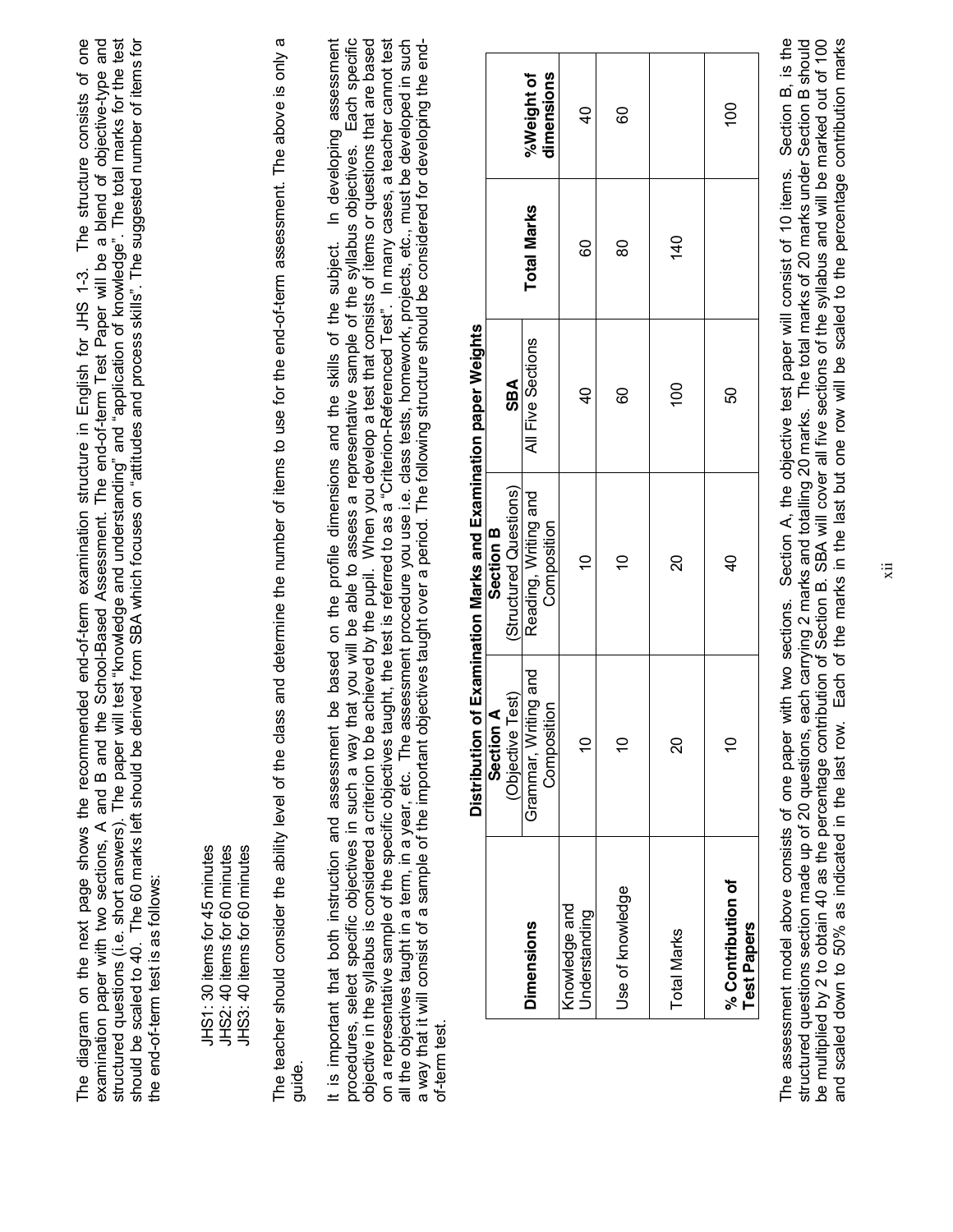| The ranking of pupils on examination performance will<br>be 140, the total scaled marks will be 100.<br>indicated in the last row. While the actual marks will<br>hence be based on 100 marks.                                                                                                                                                                                                                                                                                                                                                                                                                                                                                                                                                                                                                                                                                                                                                                                      |
|-------------------------------------------------------------------------------------------------------------------------------------------------------------------------------------------------------------------------------------------------------------------------------------------------------------------------------------------------------------------------------------------------------------------------------------------------------------------------------------------------------------------------------------------------------------------------------------------------------------------------------------------------------------------------------------------------------------------------------------------------------------------------------------------------------------------------------------------------------------------------------------------------------------------------------------------------------------------------------------|
| GUIDELINES FOR SCHOOL BASED ASSESSMENT                                                                                                                                                                                                                                                                                                                                                                                                                                                                                                                                                                                                                                                                                                                                                                                                                                                                                                                                              |
| September 2008. SBA is a very effective system for teaching and learning if carried out properly. The new SBA system is designed to provide schools with<br>new School Based Assessment system (SBA), formally referred to as Continuous Assessment, will be introduced into the school system from<br>achieve the following purposes:<br>an internal assessment system that will help schools to<br>⋖                                                                                                                                                                                                                                                                                                                                                                                                                                                                                                                                                                              |
| Provide teachers with advice on how to conduct remedial instruction on difficult areas of the syllabus to improve pupil performance<br>Provide teachers with guidelines for constructing assessment items/questions and other assessment tasks<br>Provide guidance in marking and grading of test items/questions and other assessment tasks<br>Introduce a system of moderation that will ensure accuracy and reliability of teachers' marks<br>ntroduce standards of achievement in each subject and in each class of the school system<br>Standardize the practice of internal school-based assessment in all schools in the country<br>Provide reduced assessment tasks for each of the primary school subjects<br>$\circ$<br>$\circ$<br>O<br>O<br>$\circ$<br>$\circ$<br>$\circ$                                                                                                                                                                                                |
| a reduction by 64% of the work load compared to the previous continuous assessment system. The 12 assessments are labelled as Task 1, Task 2, Task<br>3 and Task 4. Task 1-4 will be administered in Term 1; Tasks 5-8 will be ad<br>considers difficult to teach and learn. The selected objectives could also be those objectives considered very important and which therefore need pupils to<br>put in more practice. Task 2 will be administered at the end of the second month in the term. Task 3 will also be administered as individual test under the<br>year instead of the 33 assessments in the previous continuous assessment system. This will mean<br>in Term 2 and Term 3 respectively. Task 2 will be administered as a Group Exercise and will consist of two or three instructional objectives that the teacher<br>supervision of the class teacher at the end of the $11th$ or $12th$ week of the term.<br>The new SBA system will consist of 12 assessments a |
| rojects are intended to encourage pupils to apply knowledge and skills acquired in the term to write<br>may be required in English and Ghanaian Languages), use science and mathematics to solve a<br>erm. A pupil is expected to select one project topic for each term. Projects for the second term will<br>to be undertaken throughout the term and submitted at the end of the term. Schools will be supplied<br>ct as may be required in Creative Arts and in Natural Science.<br>with 9 project topics divided into three topics for each t<br>be undertaken by teams of pupils as Group Projects. P<br>an analytic or investigative paper, write a poem 9 (as<br>problem or produce a physical three-dimensional produ<br>Task 4 (and also Task 8 and Task 12) will be a project                                                                                                                                                                                            |
| Apart from the SBA, teachers are expected to use class exercises and home work as processes for continually evaluating pupils' class performance, and<br>performance.<br>a means for encouraging improvements in learning                                                                                                                                                                                                                                                                                                                                                                                                                                                                                                                                                                                                                                                                                                                                                           |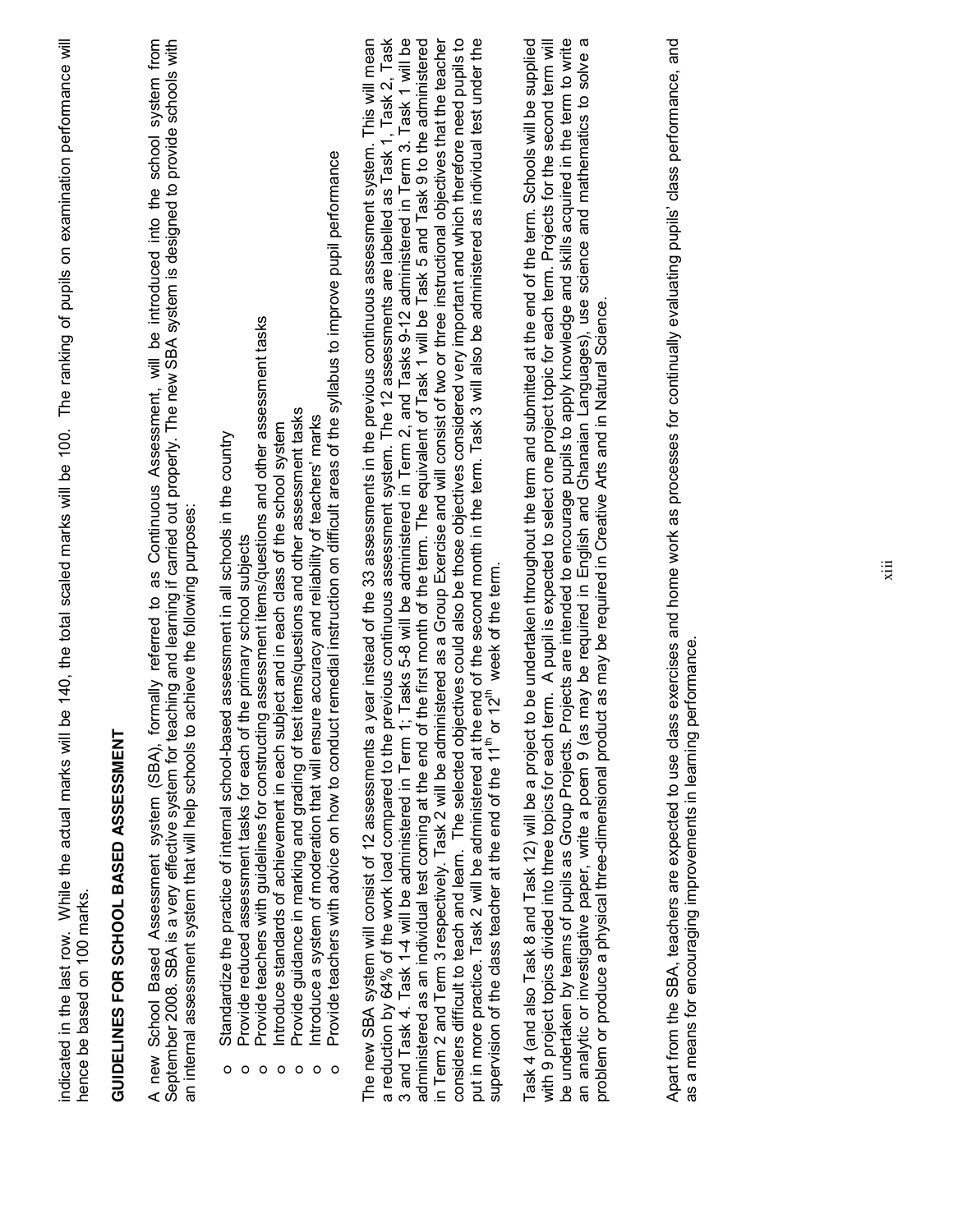| ¢<br>r |
|--------|
|        |
| z      |
| r      |
| ť      |
| t.     |
|        |
|        |
|        |
|        |
|        |

At the JHS level, just as at the primary level, pupils are expected to undertake assignments that may involve investigations and extended writing etc in<br>English. The following guidelines are provided for marking assignment At the JHS level, just as at the primary level, pupils are expected to undertake assignments that may involve investigations and extended writing etc in English. The following guidelines are provided for marking assignments of such nature.

1. Introduction 20% Introduction  $\div$   $\alpha$ 

20%

- Main Text 2. Main Text
- 60% 20% -Descriptions, use of charts etc. 60% 3. Conclusion 20% Descriptions, use of charts etc. Conclusion က်

Children have to be taught how to use charts and other forms of diagrammes in their writing pieces. They have to be taught to start with an introduction and Children have to be taught how to use charts and other forms of diagrammes in their writing pieces. They have to be taught to start with an introduction and conclude their writing appropriately. conclude their writing appropriately.

The marks derived from projects, the end of month tests and home work specifically designed for the SBA should together constitute the School Based Assessment component marked out of 60 per cent. The emphasis is to improve pupils' learning by encouraging them to produce essays, poems, and other The marks derived from projects, the end of month tests and home work specifically designed for the SBA should together constitute the School Based Assessment component marked out of 60 per cent. The emphasis is to improve pupils' learning by encouraging them to produce essays, poems, and other pieces of writing and drama. The SBA will hence consist of: pieces of writing and drama. The SBA will hence consist of:

Home work assignments (specially designed for SBA) Home work assignments (specially designed for SBA) End-of-month tests End-of-month tests Project Other regulations for the conduct of SBA will reach schools from GES. Other regulations for the conduct of SBA will reach schools from GES.

# Combining SBA marks and End-of-Term Examination Marks **Combining SBA marks and End-of-Term Examination Marks**

The SBA and the end-of-term test marks will hence be combined in equal proportions of 50:50. The equal proportions will affect only assessment in the<br>school system. It will not affect the SBA mark proportion of 30% used by The new SBA system is important for raising pupils' school performance. For this reason, the 60 marks for the SBA will be scaled to 50. The total marks The new SBA system is important for raising pupils' school performance. For this reason, the 60 marks for the SBA will be scaled to 50. The total marks for the end of term test will also be scaled to 50 before adding the SBA marks and end-of-term examination marks to determine pupils' end of term results. The SBA and the end-of-term test marks will hence be combined in equal proportions of 50:50. The equal proportions will affect only assessment in the for the end of term test will also be scaled to 50 before adding the SBA marks and end-of-term examination marks to determine pupils' end of term results. school system. It will not affect the SBA mark proportion of 30% used by WAEC for determining examination results at the BECE.

### **GRADING PROCEDURE GRADING PROCEDURE**

well as the total marks for the question. For instance, if a question carries 10 marks and you expect 4 points in the best answer, you could allocate 2 marks In marking your class examination scripts, it is very important that you develop a marking scheme. A marking scheme, as you may be aware, consists of the points for the best answer you expect for each essay question or structured question, and the mark(s) allocated for each point raised by the pupil as (or part of it, depending upon the quality of the point raised by the pupil) to each point raised, totalling 8 marks, and then give the remaining 2 marks or part In marking your class examination scripts, it is very important that you develop a marking scheme. A marking scheme, as you may be aware, consists of the points for the best answer you expect for each essay question or structured question, and the mark(s) allocated for each point raised by the pupil as well as the total marks for the question. For instance, if a question carries 10 marks and you expect 4 points in the best answer, you could allocate 2 marks (or part of it, depending upon the quality of the point raised by the pupil) to each point raised, totalling 8 marks, and then give the remaining 2 marks or part of it, for organisation of answer. For objective test papers, you may develop an answer key to speed up the marking. of it, for organisation of answer. For objective test papers, you may develop an answer key to speed up the marking.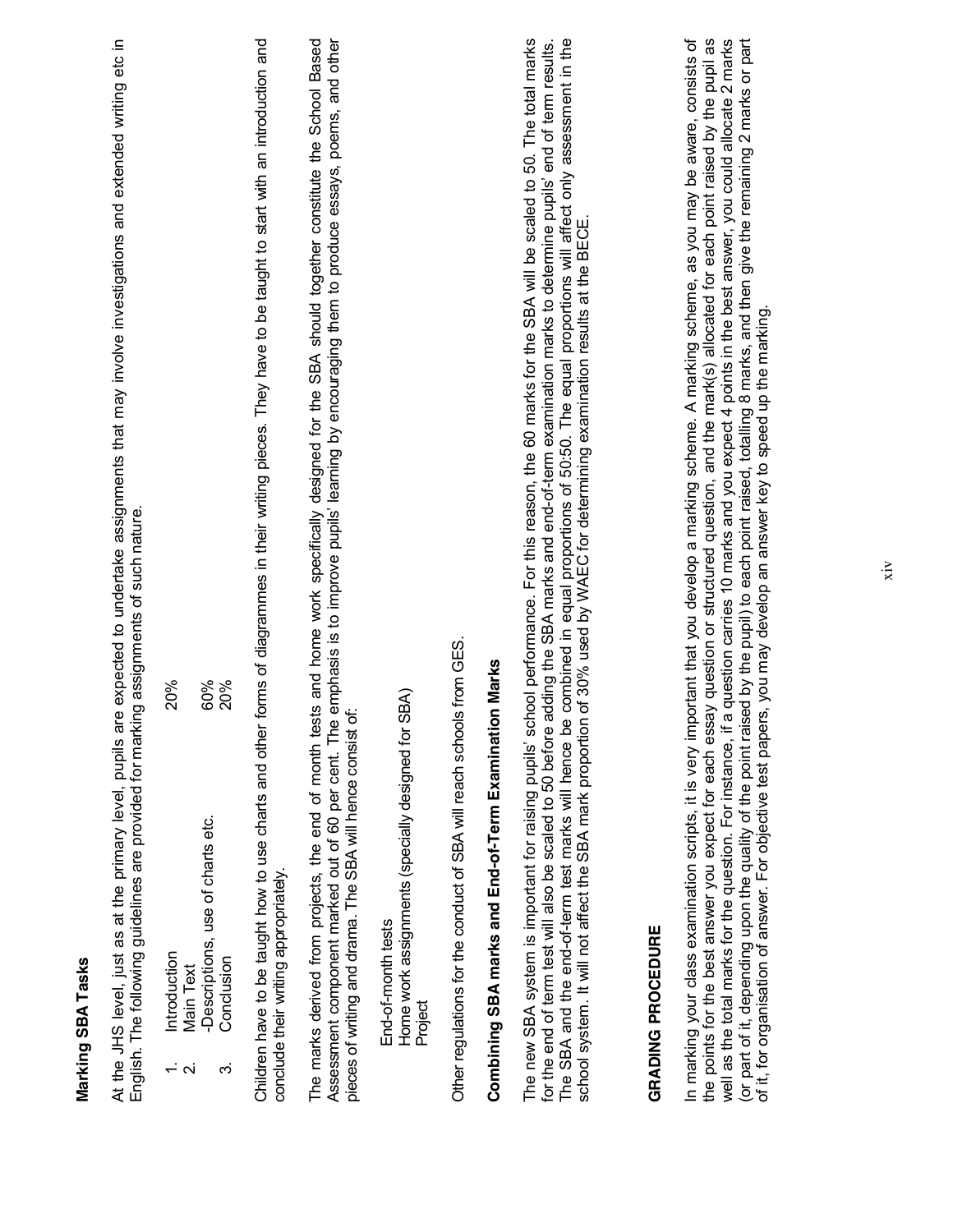To improve assessment and grading and also introduce uniformity in schools, it is recommended that schools adopt the following grade boundaries for To improve assessment and grading and also introduce uniformity in schools, it is recommended that schools adopt the following grade boundaries for assigning grades: assigning grades:

|  | Excellent<br>Very Good<br>Good<br>Credit (Satisfactory)<br>Pass                                                                                                                                                                                                                                      |  |
|--|------------------------------------------------------------------------------------------------------------------------------------------------------------------------------------------------------------------------------------------------------------------------------------------------------|--|
|  |                                                                                                                                                                                                                                                                                                      |  |
|  | $\begin{array}{l} 80 - 100\% \\ 70 - 79\% \\ 70 - 69\% \\ 60\% \\ 45 - 44\% \\ 35 - 44\% \\ 35 - 44\% \\ 46 - 34\% \\ 56 - 36\% \\ 67 - 36\% \\ 76 - 36\% \\ 76 - 36\% \\ 87 - 36\% \\ 100\% \\ 128 - 36\% \\ 132\% \\ 148 - 36\% \\ 152 - 36\% \\ 168 - 36\% \\ 172 - 36\% \\ 182 - 36\% \\ 192 - $ |  |
|  |                                                                                                                                                                                                                                                                                                      |  |
|  | 3<br>1999 - 1999 - 1999 - 1999 - 1999<br>1999 - 1999 - 1999 - 1999 - 1999<br>1999 - 1999 - 1999 - 1999 - 1999 - 1999 - 1999 - 1999 - 1999 - 1999 - 1999 - 1999 - 1999 - 1999 - 1999 - 1999                                                                                                           |  |

assessment. You therefore have to write the meaning of the grade alongside the score you write. Apart from the score and the grade descriptor, it will be<br>important also to write a short diagnosis of the points the pupil sh the grade, or the descriptor for the grade i.e. "Excellent", does not provide the pupil with enough information to evaluate his/her performance in the each grade. For instance, the grade boundary for "Excellent" consists of scores between 80 - 89. Writing "80%" for instance, without writing the meaning of The grading system presented above shows the letter grade system and equivalent grade boundaries. In assigning grades to pupils' test results, or any The grading system presented above shows the letter grade system and equivalent grade boundaries. In assigning grades to pupils¶ test results, or any form of evaluation, you may apply the above grade boundaries and the descriptors. The descriptors (Excellent, Very Good etc) indicate the meaning of form of evaluation, you may apply the above grade boundaries and the descriptors. The descriptors (Excellent, Very Good etc) indicate the meaning of each grade. For instance, the grade boundary for "Excellent" consists of scores between 80 - 89. Writing "for instance, without writing the meaning of the grade, or the descriptor for the grade i.e. "Excellent", does not provide the pupil with enough information to evaluate his/her performance in the assessment. You therefore have to write the meaning of the grade alongside the score you write. Apart from the score and the grade descriptor, it will be important also to write a short diagnosis of the points the pupil should consider in order to do better in future tests etc. Comments such as the following may also be added to the grades: may also be added to the grades:

Vlore room for improvement, etc. More room for improvement, etc. **Vot serious in class**  Not serious in class Could do better Could do better Has improved Has improved Hardworking Hardworking Keep it up Keep it up

example, you are using the criterion-referenced grading system. By this system a pupil must make a specified score to earn the appropriate grade. This<br>system of grading challenges pupils to study harder to earn better grad Note that the grade boundaries above are also referred to as grade cut-off scores. When you adopt a fixed cut-off score grading system as in this Note that the grade boundaries above are also referred to as grade cut-off scores. When you adopt a fixed cut-off score grading system as in this example, you are using the criterion-referenced grading system. By this system a pupil must make a specified score to earn the appropriate grade. This system of grading challenges pupils to study harder to earn better grades. It is hence very useful for achievement testing and grading.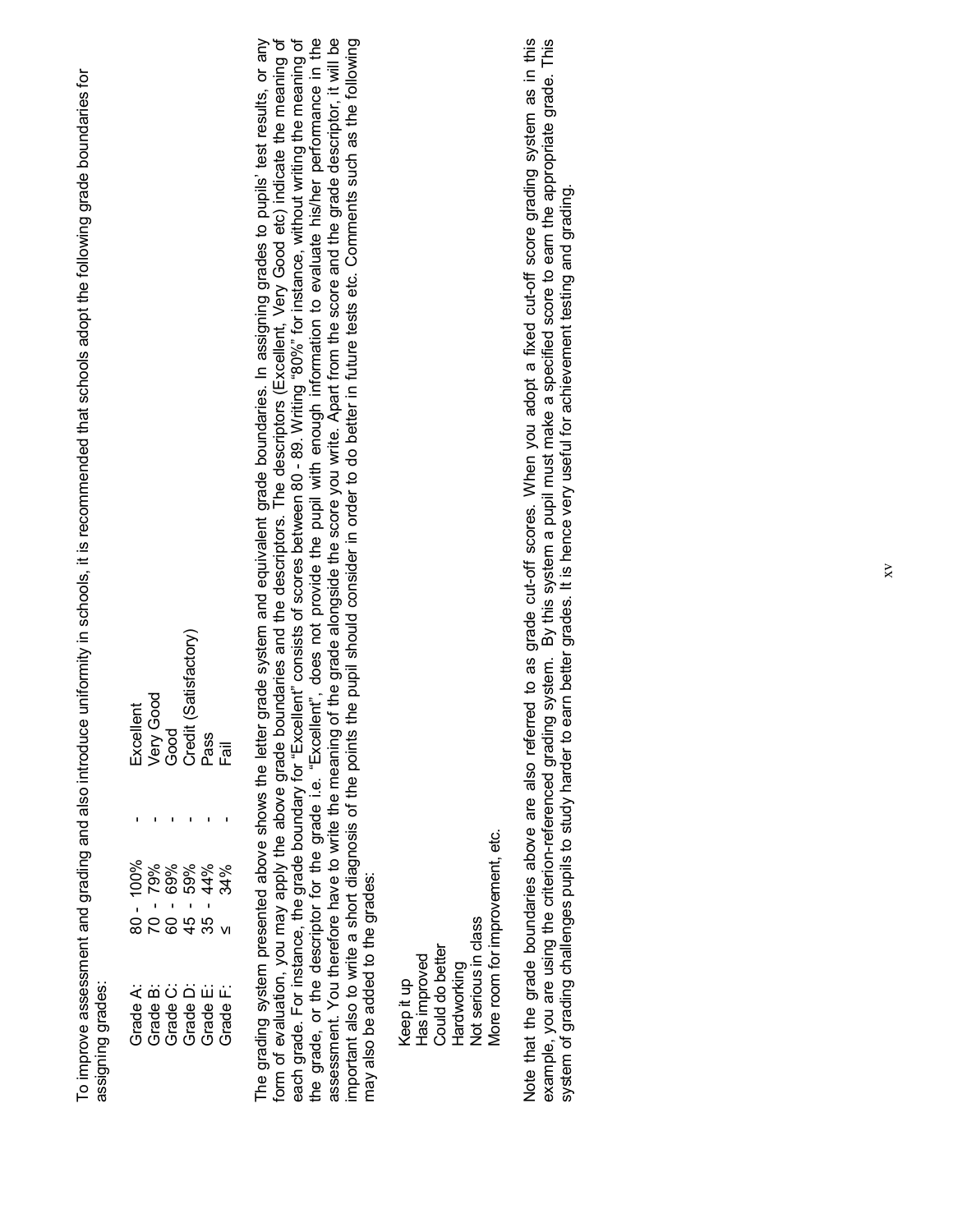| Integration of Skills                                                                                                                                                                                                                                                                                                                                                                                                                                                                                                                                                                                                                                                                                                                                                                                                                                                                                                                                                                                                                                                                                                                                                                                                                                                                                                    |
|--------------------------------------------------------------------------------------------------------------------------------------------------------------------------------------------------------------------------------------------------------------------------------------------------------------------------------------------------------------------------------------------------------------------------------------------------------------------------------------------------------------------------------------------------------------------------------------------------------------------------------------------------------------------------------------------------------------------------------------------------------------------------------------------------------------------------------------------------------------------------------------------------------------------------------------------------------------------------------------------------------------------------------------------------------------------------------------------------------------------------------------------------------------------------------------------------------------------------------------------------------------------------------------------------------------------------|
| productive (speaking and writing) skills are interrelated and hence complementary. Thus, for example, a reading lesson must provide ample opportunity for<br>skills. Similarly, it must be borne in mind that grammar is taught to be applied in speech and in<br>A key concept of the syllabus is the integrated approach to the teaching of skills. It must be remembered that the receptive (listening and reading) and<br>of grammar.<br>writing. Lessons must therefore feature relevant issues<br>the practice of related listening, speaking and writing                                                                                                                                                                                                                                                                                                                                                                                                                                                                                                                                                                                                                                                                                                                                                          |
| of laudable human values. This is not to shift the focus of language lessons to preaching these<br>values. Small doses of these values are fused into literature and composition as well as reading and oral work.<br>Another issue that is worthy of note is the integration                                                                                                                                                                                                                                                                                                                                                                                                                                                                                                                                                                                                                                                                                                                                                                                                                                                                                                                                                                                                                                            |
| Oral Work (Listening and Speaking)                                                                                                                                                                                                                                                                                                                                                                                                                                                                                                                                                                                                                                                                                                                                                                                                                                                                                                                                                                                                                                                                                                                                                                                                                                                                                       |
| correct stress and intonation. The section has been developed as activities that should be undertaken in turns. The teacher must give the units of<br>speaking English. The purpose of this section is to help pupils speak the English language with the<br>the section their due weight, balance and influence in the teaching process. Above all, the teacher must endeavour to get his/her pupils to speak<br>At the JHS level, the section on Oral Work referred to as "Listening and Speaking" in this syllabus, focuses on the correct vowel and consonant<br>to acquire effective skills in listening and speaking the English Language.<br>English as much as possible for them to be able<br>sounds, on dipthongs and general intonation in                                                                                                                                                                                                                                                                                                                                                                                                                                                                                                                                                                    |
| Reading Material<br>$\overline{\mathsf{N}}$                                                                                                                                                                                                                                                                                                                                                                                                                                                                                                                                                                                                                                                                                                                                                                                                                                                                                                                                                                                                                                                                                                                                                                                                                                                                              |
| Ghana. At the JHS level, the topics have been selected essentially to broaden the pupil's perspective on the present world. Topics selected include<br>democracy, reasons why some nations are rich and some are poor; the role of some African continental bodies and the United Nations Organization etc.<br>The topics at JHS1 generally centre on the major resources of the country before moving to the outside world, beginning from the later part of JHS1. Many<br>of the topics and issues in the reading list have not been dealt with in other subjects. By focusing on these topics in Reading lessons, pupils will be able to<br>The teacher is also encouraged to use his/her initiative in improvising and planning new and useful<br>material. It is a requirement that each pupil should read five books on different topics each term, that is fifteen books in a year and write a short report on<br>The topics selected for reading at the primary level are aimed at increasing the pupil's knowledge about critical issues that affect the life of the pupil in<br>important geographical aspects of the world, modern inventions and modern communication systems, differences between communism, socialism and<br>acquire a lot of useful information as they read in class.<br>each book read. |
| other supplementary material that will enhance the teaching and learning especially of the sections<br>The teacher is further encouraged to constantly look for<br>on "Listening and Speaking" and "Reading".<br>Supplementary Material<br>ო                                                                                                                                                                                                                                                                                                                                                                                                                                                                                                                                                                                                                                                                                                                                                                                                                                                                                                                                                                                                                                                                             |
|                                                                                                                                                                                                                                                                                                                                                                                                                                                                                                                                                                                                                                                                                                                                                                                                                                                                                                                                                                                                                                                                                                                                                                                                                                                                                                                          |

**NOTES TO THE TEACHER**

NOTES TO THE TEACHER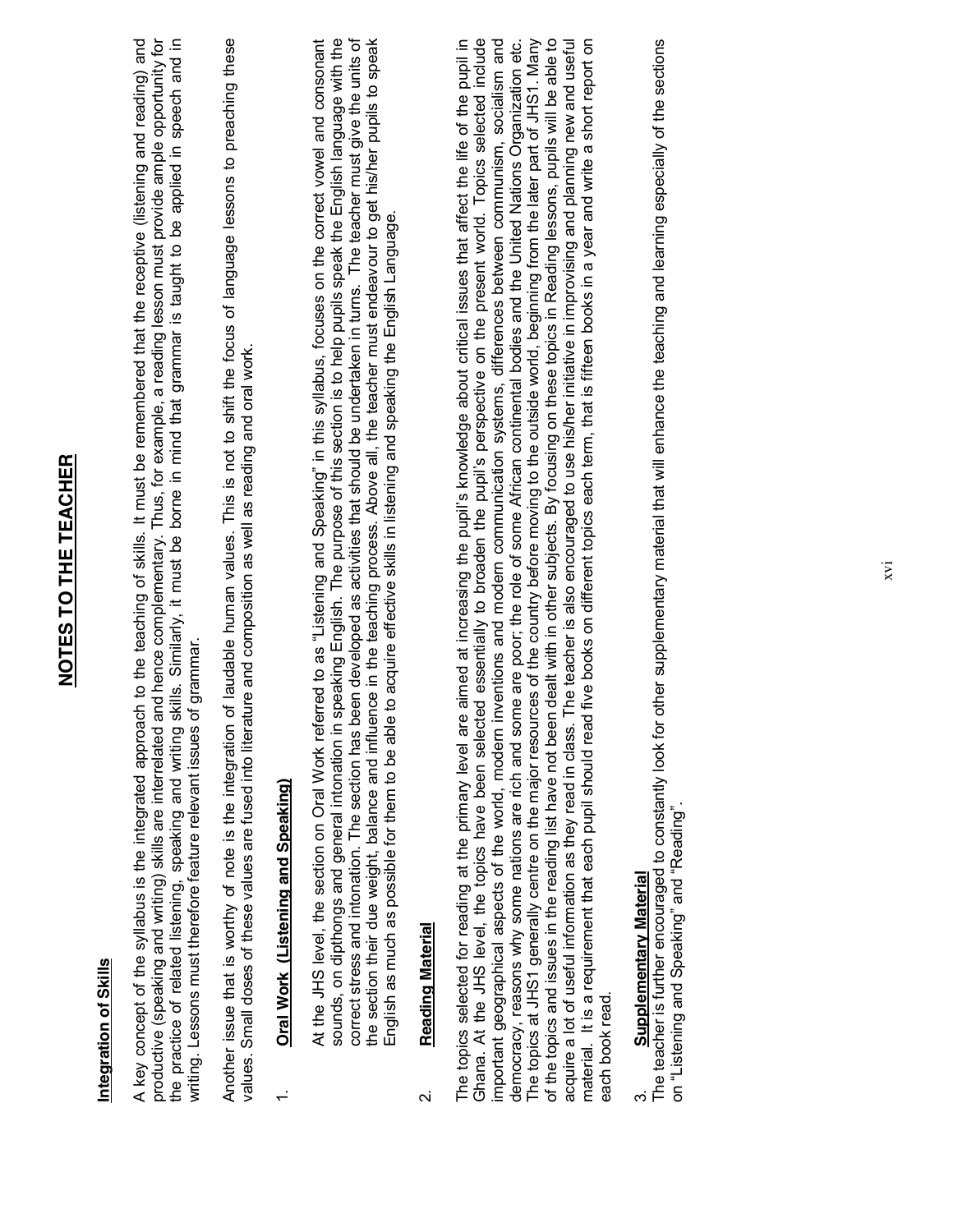## LIST OF TOPICS FOR READING **LIST OF TOPICS FOR READING**

### **(JUNIOR HIGH SCHOOL) UUNIOR HIGH SCHOOL**

The following list of topics has been selected to be used for developing materials for reading at JHS. The teacher is encouraged to look for materials that may be relevant to these topics, or select passages from other sources that will be of interest to pupils at each class level. Materials for reading must also The following list of topics has been selected to be used for developing materials for reading at JHS. The teacher is encouraged to look for materials that may be relevant to these topics, or select passages from other sources that will be of interest to pupils at each class level. Materials for reading must also be varied enough to reflect the basic types of prose: narrative, descriptive, expository and argumentative as well as bits of drama and verse be varied enough to reflect the basic types of prose: narrative, descriptive, expository and argumentative as well as bits of drama and verse

#### JHS 1

- Ghana's Natural Resources Gold and Diamonds 1. Ghana¶s Natural Resources - Gold and Diamonds  $\div$ 
	- Ghana's Natural Resources Bauxite 1. Ghana's Natural Resources – Bauxite
		- Shana's Natural Resources Manganese 2. Ghana's Natural Resources – Manganese
			- Ghana's Natural Resources Timber 3. Ghana's Natural Resources – Timber
- Ghana's Natural Resources Water Resources 4. Ghana's Natural Resources - Water Resources
	- ndustrialization in Ghana 5. Industrialization in Ghana
	- Diseases and their prevention AIDS, Syphilis 6. Diseases and their prevention ± AIDS, Syphilis  $\alpha$   $\alpha$   $+$   $\alpha$   $\alpha$   $\alpha$   $\alpha$
- Diseases and their prevention Malaria, Diarrhoea T. B. 7. Diseases and their prevention - Malaria, Diarrhoea T. B.
- **Festivals** 8. Festivals

#### JHS 2

- Tourism 1. Tourism
- **Modern Communication** 2. Modern Communication
	- Space Crafts 3. Space Crafts
		- **Mount Afajato** 4. Mount Afajato
- **Mount Everest** 5. Mount Everest **- ல் சுக்கு செல்ல**
- Sports and Games 6. Sports and Games
	- nventions 7. Inventions
- Communication E-mail, Internet, print and electronic media 8. Communication ± E-mail, Internet, print and electronic media
	- Diseases and their control Guinea Worm, Bird Flu 9. Diseases and their control ± Guinea Worm, Bird Flu

#### JHS3

- Forms of Government Communism, Socialism and Democracy 1. Forms of Government ± Communism, Socialism and Democracy
	- Power 2. Power
- **Rich Nations and Poor Nations** 3. Rich Nations and Poor Nations
- mportant Rivers of the World and Their Uses 4. Important Rivers of the World and Their Uses <u>– ស្រុង ស្រុកស្រុង</u>
	- The Internet 5. The Internet
		- Forest Depletion 6. Forest Depletion
- Fransportation Land, air and sea.  $7.$  Transportation  $-$  Land, air and sea.
	- ECOWAS, OAU, United Nations 8. ECOWAS, OAU, United Nations
		- **Drug Abuse** 9. Drug Abuse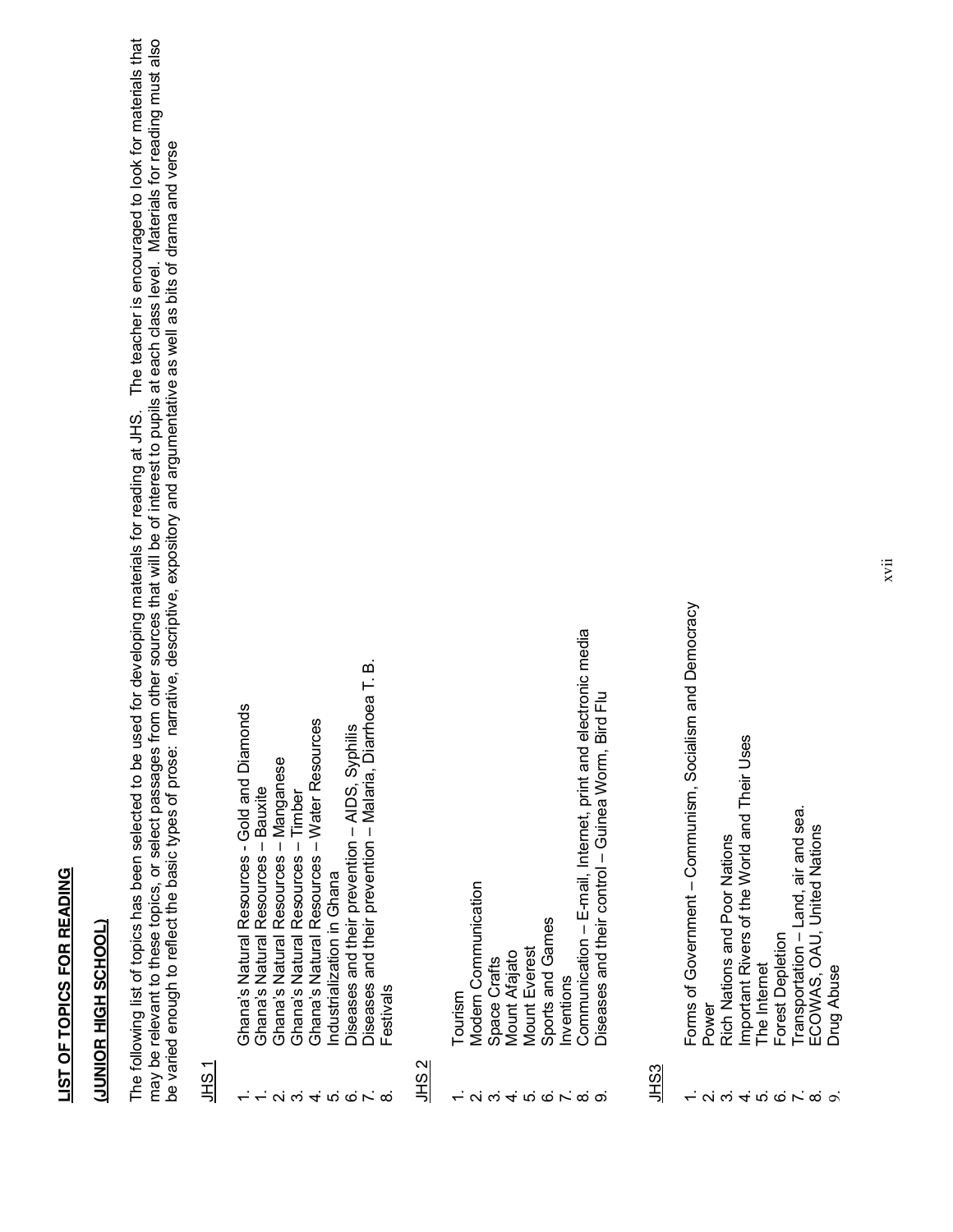**JHS 1**

 $\mathbf{\mathbf{\mathsf{II}}}$ 

### **SECTION 1<br>LISTENING AND SPEAKING LISTENING AND SPEAKING SECTION 1**

General Objectives: The student will General Objectives: The student will

1. articulate speech sounds and words correctly.  $\vec{r}$  or

articulate speech sounds and words correctly.<br>develop confidence and skills in listening and speaking.<br>increase his/her ability to express himself/herself orally 2. develop confidence and skills in listening and speaking.

|                   |                                                                                     | increase his/her ability to express himself/herself orally. |                                                                                                                     |                                                                        |
|-------------------|-------------------------------------------------------------------------------------|-------------------------------------------------------------|---------------------------------------------------------------------------------------------------------------------|------------------------------------------------------------------------|
| I<br>S            | SPECIFIC OBJECTIVES                                                                 | <b>CONTENT</b>                                              | TEACHING AND LEARNING<br><b>ACTIVITIES</b>                                                                          | EVALUATION                                                             |
| ヒ<br>N<br>コ       | The student will be able to:                                                        |                                                             |                                                                                                                     |                                                                        |
| PURE VOWEL SOUNDS | 1.1.1 distinguish between the various<br>pure vowel sounds.                         | Differences between the various<br>vowel sounds:            | Students listen to the target sound in<br>context from recorded cassette:                                           | Students classify words<br>pronounced by the                           |
|                   |                                                                                     | /i/ as in fit, bit, sit, kit                                | Provide model pronunciation or use<br>tape/cassette recorders.                                                      | vowel sounds (short and<br>teacher according to the<br>long).          |
|                   | correctly in isolation as well as<br>1.1.2 make the pure vowel sounds<br>in context | /i:/ as in feet, beet, we, see, key,<br>quay, receive.      | Make vowel sounds in isolation.                                                                                     |                                                                        |
|                   | 1.1.3 identify words containing pure                                                | /æ/ as in cat, back, hand.                                  | Put sounds in context (Refer Content)                                                                               |                                                                        |
|                   | vowel sounds                                                                        | /e/ as in bet, set, well, pet, bed,                         | Students listen and repeat sounds in<br>isolation/context                                                           |                                                                        |
|                   |                                                                                     | /a: as in arm, palm, balm, calm,<br>park, march             | containing vowel sounds taught and say<br>Students find examples of words                                           | In pairs/groups, pupils<br>give words containing                       |
|                   |                                                                                     | /2 / as in pot, cot, dot, hot.                              | them.                                                                                                               | contrasted forms of                                                    |
|                   |                                                                                     | as in bore, ball, call, tall,<br>halt, port.<br>∫ר⊂         | words containing specific vowel sounds<br>Assist pupils to find other examples of                                   | vowel sound verses short<br>vowel sounds. e.g. long<br>vowel sound.    |
|                   |                                                                                     | / / as in pull, full, bull, would<br>book.                  | and produce/read out a list of them.                                                                                | Students read a given                                                  |
|                   |                                                                                     | /u:/ in food, cool, fool, tool.                             | Guide students to use words containing<br>certain vowel sounds in sentences and<br>read them aloud.                 | pronunciation involving<br>text using the correct<br>pure vowel sounds |
|                   |                                                                                     | / A / as in cup, but, hut, mud, love                        | Organise listening activities in which                                                                              |                                                                        |
|                   |                                                                                     | $/ \partial /$ as in above, again, about,<br>against, ago   | have long and short forms. e.g. $/$ 2/ $/$ 2:/<br>pupils distinguish between sounds that<br>etc. (Refer to Content) |                                                                        |
|                   |                                                                                     | /3:/ as in heard, bird, first, hurt                         |                                                                                                                     |                                                                        |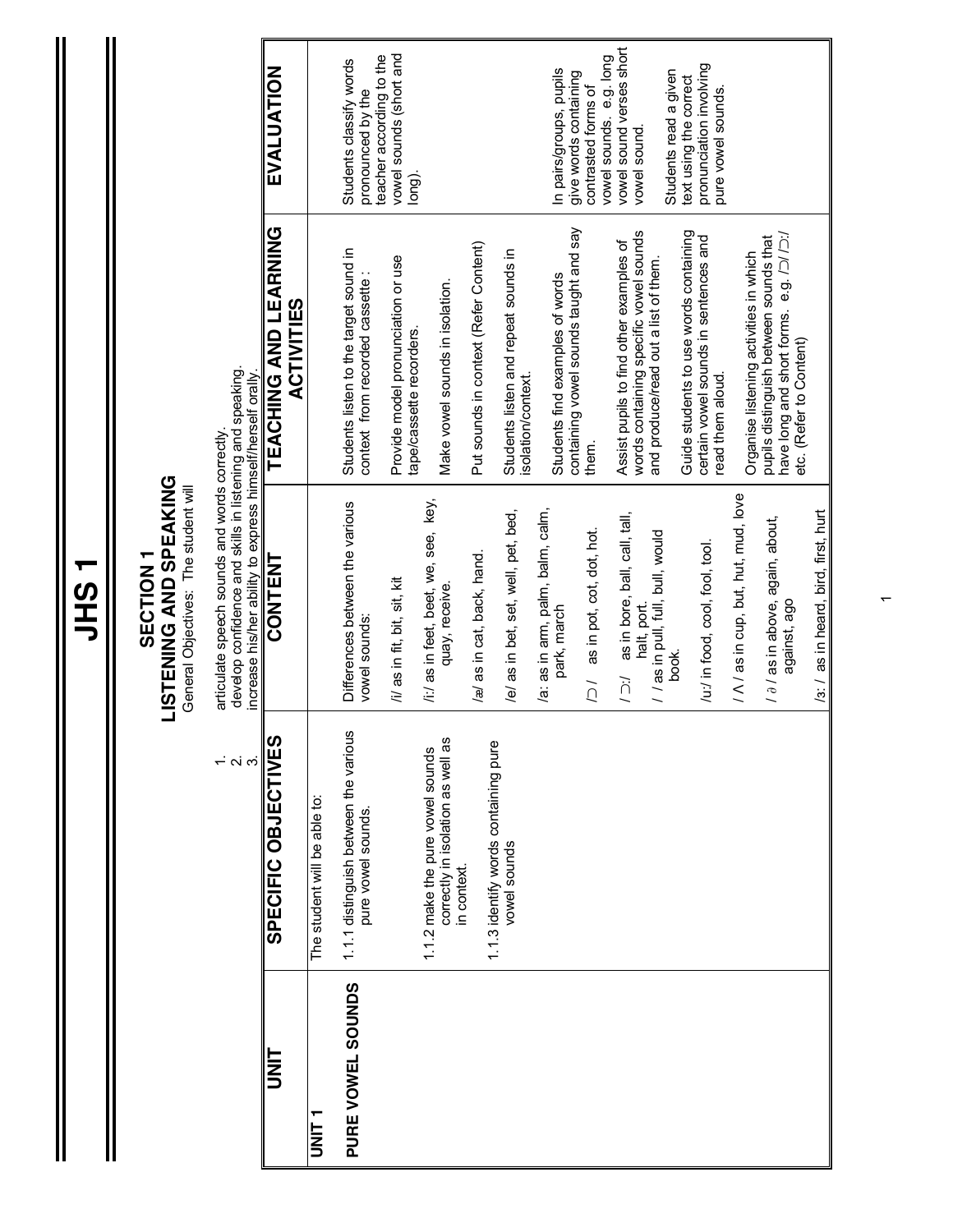| <b>TINU</b>                     |                                                                                                                                                                                                                                                                                                                                                                                                                           | SPECIFIC OBJECTIVES                                                    | <b>CONTENT</b>                                                                                    | <b>TEACHING AND LEARNING</b><br><b>ACTIVITIES</b>                                                                         | <b>EVALUATION</b>                                                       |
|---------------------------------|---------------------------------------------------------------------------------------------------------------------------------------------------------------------------------------------------------------------------------------------------------------------------------------------------------------------------------------------------------------------------------------------------------------------------|------------------------------------------------------------------------|---------------------------------------------------------------------------------------------------|---------------------------------------------------------------------------------------------------------------------------|-------------------------------------------------------------------------|
| UNIT 1 (CONT'D)                 |                                                                                                                                                                                                                                                                                                                                                                                                                           | The student will be able to:                                           | NOTE Teach two sounds in a                                                                        |                                                                                                                           |                                                                         |
| PURE VOWEL SOUNDS               |                                                                                                                                                                                                                                                                                                                                                                                                                           |                                                                        | particular lesson                                                                                 |                                                                                                                           |                                                                         |
|                                 |                                                                                                                                                                                                                                                                                                                                                                                                                           |                                                                        | are indicated by two dots - e.g. /<br>Sounds that have the long form<br>i: / as in feet, we, see. |                                                                                                                           |                                                                         |
| UNIT <sub>2</sub>               |                                                                                                                                                                                                                                                                                                                                                                                                                           |                                                                        | Words that have short form have<br>no dot e.g., / i / as in fit, sit;<br>/ a: / as in arm, palm.  |                                                                                                                           |                                                                         |
| CONSONANTS                      |                                                                                                                                                                                                                                                                                                                                                                                                                           |                                                                        | / e / as in bet, set.                                                                             | - Introduce the target sound in context                                                                                   |                                                                         |
| Voiceless                       | Voiced<br>Ŕ                                                                                                                                                                                                                                                                                                                                                                                                               | consonant sounds in isolation or<br>1.2.1 pronounce the distinct       | Pronouncing consonant<br>segments (2 consonants).                                                 | e.g. Through dialogue                                                                                                     | contrasting sounds, e.g.<br>pairs of words having<br>Students pronounce |
|                                 | <u>ਰੋ</u>                                                                                                                                                                                                                                                                                                                                                                                                                 | 1.2.2 recognise the differences in the<br>in context (word/utterances) | Making distinctions in consonant                                                                  | - Provide model pronunciation or use a<br>tape/cassette recorder.                                                         | (voiced, voiceless) in a<br>set of minimal pairs.                       |
|                                 |                                                                                                                                                                                                                                                                                                                                                                                                                           | articulation of consonants.                                            | Voiceless /p/ /t/<br>e.g. Voiced /d/ /b/<br>sounds.                                               |                                                                                                                           |                                                                         |
|                                 |                                                                                                                                                                                                                                                                                                                                                                                                                           |                                                                        |                                                                                                   | Guide students to hear differences in                                                                                     |                                                                         |
|                                 |                                                                                                                                                                                                                                                                                                                                                                                                                           |                                                                        | For the Teacher only                                                                              | voicing between pairs of consonants.                                                                                      |                                                                         |
| <u>देस्ट से बे बे से स्थिति</u> | $\sum\limits_{i=1}^{n} \sum\limits_{j=1}^{n} \sum\limits_{j=1}^{n} \sum\limits_{j=1}^{n} \sum\limits_{j=1}^{n} \sum\limits_{j=1}^{n} \sum\limits_{j=1}^{n} \sum\limits_{j=1}^{n} \sum\limits_{j=1}^{n} \sum\limits_{j=1}^{n} \sum\limits_{j=1}^{n} \sum\limits_{j=1}^{n} \sum\limits_{j=1}^{n} \sum\limits_{j=1}^{n} \sum\limits_{j=1}^{n} \sum\limits_{j=1}^{n} \sum\limits_{j=1}^{n} \sum\limits_{j=1}^{n} \sum\limits$ |                                                                        | List of Consonants                                                                                | voiced sounds and absence of buzz for<br>(e.g. Cocking ears and feeling buzz for<br>voiceless between pairs of consonants |                                                                         |
|                                 |                                                                                                                                                                                                                                                                                                                                                                                                                           |                                                                        | bilabial<br>/p/b/m/                                                                               | (Refer content)                                                                                                           | sentences containing<br>Students read short                             |
|                                 |                                                                                                                                                                                                                                                                                                                                                                                                                           |                                                                        | labio-dental<br>alveolar<br>dental<br>/s/t/d/l//<br>iFl vl<br>$\Theta$                            | Demonstrate other differences in terms<br>of place and manner of articulation.                                            | voiceless consonants                                                    |
|                                 |                                                                                                                                                                                                                                                                                                                                                                                                                           |                                                                        | palato-alveolar<br>palatal<br>velar<br>/t/s/dj/<br>/k/g/<br>j/s/j                                 | (e.g. lips together for place/manner)<br>(Refer to list of consonants in content)                                         |                                                                         |
|                                 |                                                                                                                                                                                                                                                                                                                                                                                                                           |                                                                        | (semi-vowel)<br>bi-labial<br>glottal<br>$\geqslant$<br>$\geq$                                     | Draw pupils' attention to 'problem'<br>consonants which are wrongly                                                       |                                                                         |
|                                 |                                                                                                                                                                                                                                                                                                                                                                                                                           |                                                                        | Note:                                                                                             | pronounced:                                                                                                               |                                                                         |
|                                 |                                                                                                                                                                                                                                                                                                                                                                                                                           |                                                                        | dental - lips and teeth<br>bilabial - the two lips<br>labio                                       | e.g. / θ / as in thin / θin /<br>/ ð / as in this / ðis /                                                                 |                                                                         |
|                                 |                                                                                                                                                                                                                                                                                                                                                                                                                           |                                                                        | alveolar - throat<br>- teeth<br>dental                                                            |                                                                                                                           |                                                                         |
|                                 |                                                                                                                                                                                                                                                                                                                                                                                                                           |                                                                        | palato - alveolar - palate and<br>palatal - the palate                                            |                                                                                                                           |                                                                         |
|                                 |                                                                                                                                                                                                                                                                                                                                                                                                                           |                                                                        | throat                                                                                            |                                                                                                                           |                                                                         |
|                                 |                                                                                                                                                                                                                                                                                                                                                                                                                           |                                                                        | the glottis<br>alveolar - throat<br>glottal-                                                      |                                                                                                                           |                                                                         |

 $\sim$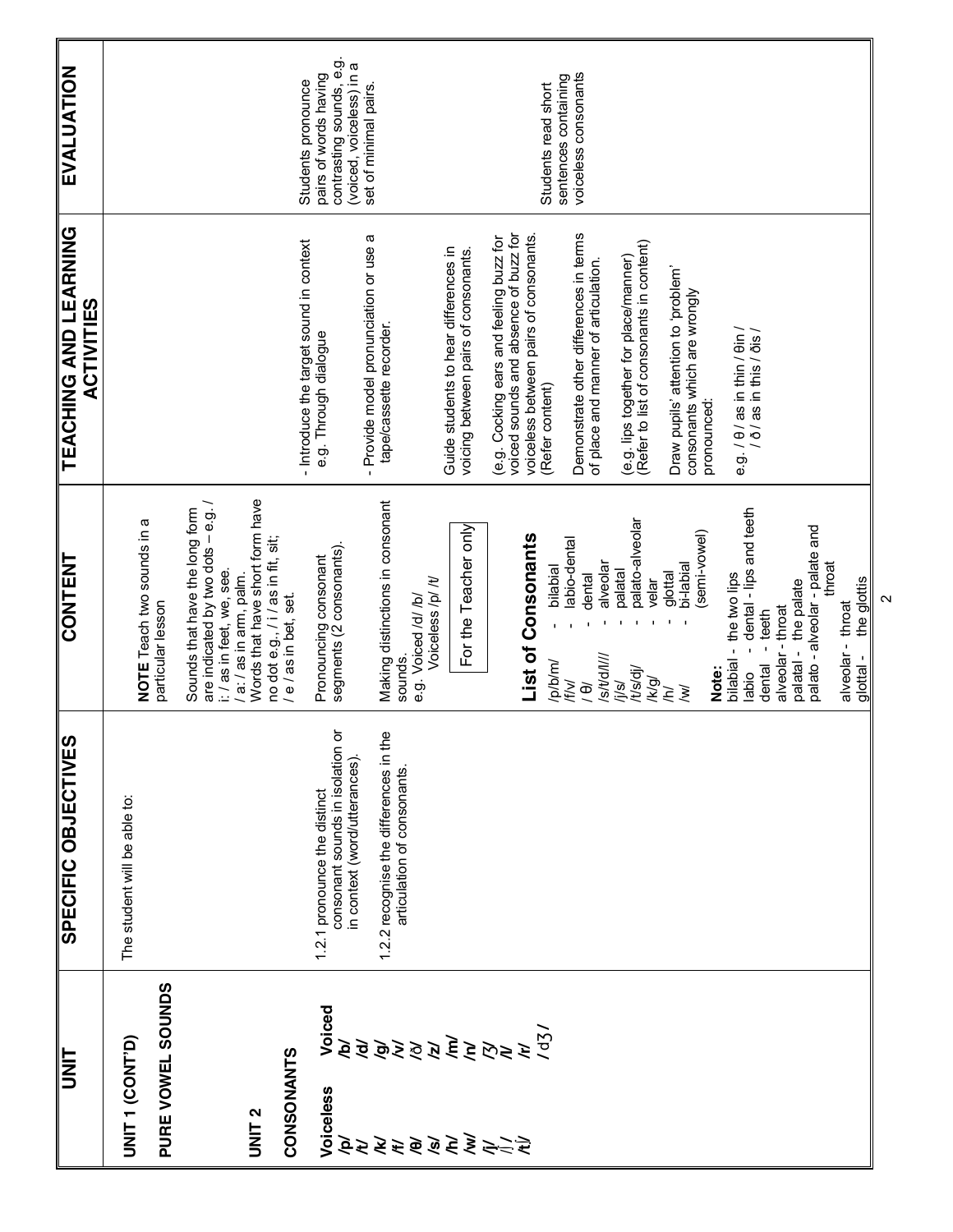| UNIT                                                                         | SPECIFIC OBJECTIVES                                                       | CONTENT                                                                                                       | TEACHING AND LEARNING<br><b>ACTIVITIES</b>                                                                                                      | EVALUATION                                                            |
|------------------------------------------------------------------------------|---------------------------------------------------------------------------|---------------------------------------------------------------------------------------------------------------|-------------------------------------------------------------------------------------------------------------------------------------------------|-----------------------------------------------------------------------|
| <b>UNIT 2 (CONT'D)</b>                                                       | The student will be able to:                                              |                                                                                                               |                                                                                                                                                 |                                                                       |
| CONSONANTS                                                                   |                                                                           |                                                                                                               | /tin=tin/and thin/ $\theta$ in<br>The distinction between:<br>$/10$ and $/10$ as in                                                             |                                                                       |
|                                                                              |                                                                           |                                                                                                               | /s/ and / $ $ /see=/si:/ and she = / $i$ / $j$ :/<br>/d/and/ $\delta$ / as in dad=/ dæd /<br>that = $/$ $\delta$ æt /                           |                                                                       |
|                                                                              |                                                                           |                                                                                                               | Draw attention to common errors e.g.<br>Elision of the final consonant that<br>child - /tʃaild/, and not/ tʃ ail/<br>should be pronounced: e.g. |                                                                       |
|                                                                              |                                                                           |                                                                                                               | Cold - / kaosdi and not/not / k aol/<br>School - /sku: I / and not /sku :/                                                                      |                                                                       |
| UNIT <sub>3</sub>                                                            |                                                                           |                                                                                                               | twisters. e.g. she sells sea shells at the<br>contrasting consonants in tongue<br>In pairs/groups, pupils practise<br>seashore.                 |                                                                       |
| DIPHTHONGS                                                                   |                                                                           |                                                                                                               | Peter Piper picked                                                                                                                              |                                                                       |
| <b>hassm/</b><br>/deit/<br>$\overline{\mathsf{A}}$<br>laty home<br>/ei/ date | 1.3.1 pronounce the diphthongs<br>correctly in words and in<br>sentences. | correctly in words and in context<br>Pronouncing the diphthongs                                               | of the dictionary to help in pronunciation.<br><b>Note:</b> Use other local tongue twisters.<br>Students must be introduced to the use          | some words in which there<br>Students to pronounce<br>are diphthongs. |
| /ha $v$<br>yew<br>Vic<br>V<br>/la/ here<br>/ai/ high<br>/aʊ/ how<br>/bi/ toy | 1.3.2 distinguish between diphthongs                                      | Differences between diphthongs                                                                                | Provide model pronunciation or use<br>tape/cassette recorders/internet.                                                                         | Students to read a given<br>text and give correct<br>pronunciation of |
| le əl<br>/eə/ air<br>ζÇ                                                      | and pure vowel sounds                                                     | /ei/ as in game, say, late<br>and pure vowel sounds.                                                          | Put sounds in context                                                                                                                           | diphthongs and pure<br>vowel sounds.                                  |
| /ren/<br>sure                                                                |                                                                           | / azy as in home, so, go<br>/au/ as in out, owl, bow<br>/ pi:/ as in boy, oil, toy<br>ail as in buy, try, fly | Guide students to distinguish diphthong<br>quality from pure vowel quality sounds.<br>e.g. /ei/ as in game from /e/ as in gem.                  |                                                                       |
|                                                                              |                                                                           | / ia/ as in ear, year, hear, near<br>/eə / as in air, hair, fair<br>/ua:/ as in tour, poor                    | leal as in air, lel as in bet.                                                                                                                  |                                                                       |
|                                                                              |                                                                           |                                                                                                               |                                                                                                                                                 |                                                                       |

ო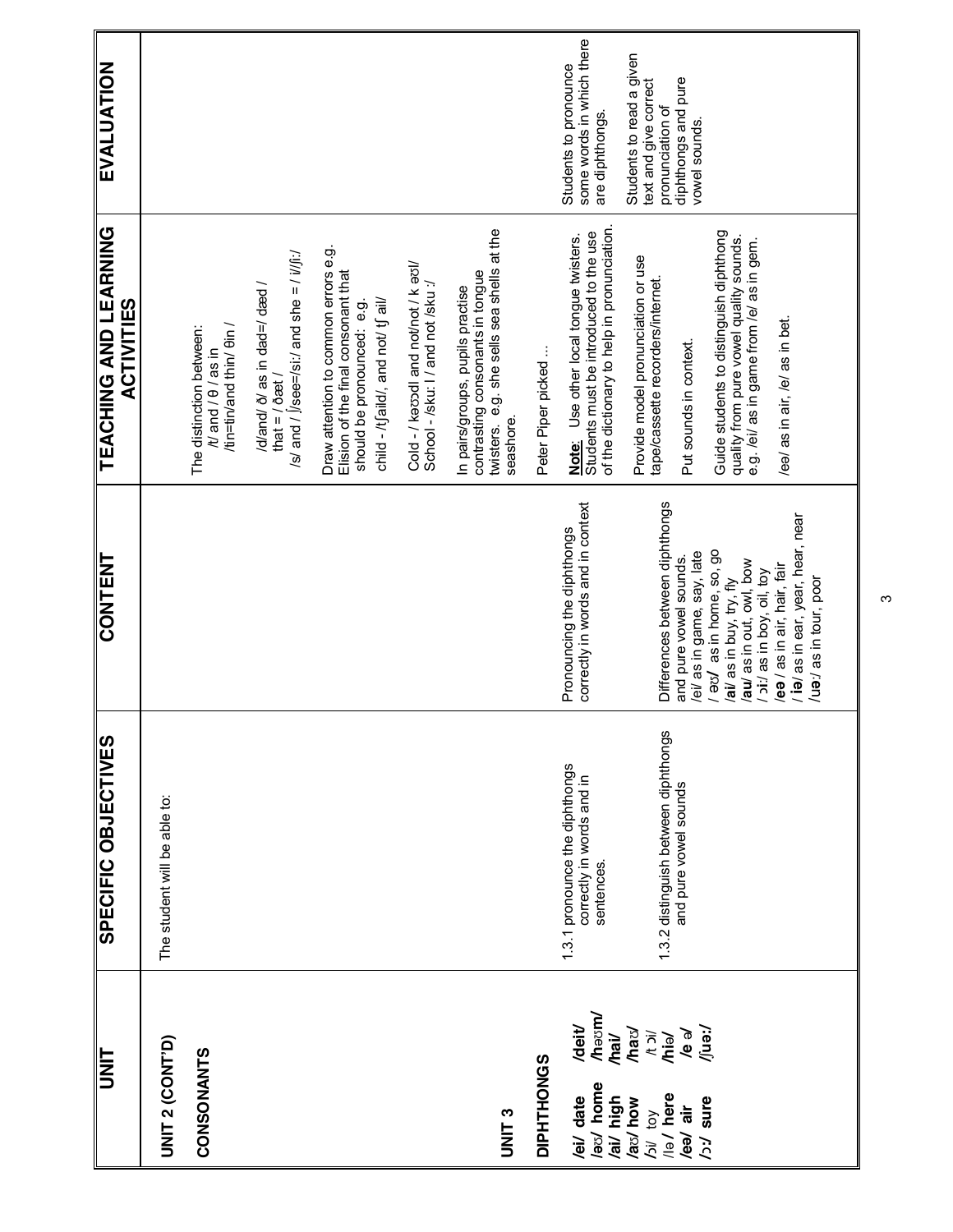| <b>TINU</b>       | <b>SPECIFIC OBJECTIVES</b>                            | CONTENT                                                                                                                                                                           | <b>TEACHING AND LEARNING</b><br><b>ACTIVITIES</b>                                                                                                                                                                                                               | EVALUATION                                                                                  |
|-------------------|-------------------------------------------------------|-----------------------------------------------------------------------------------------------------------------------------------------------------------------------------------|-----------------------------------------------------------------------------------------------------------------------------------------------------------------------------------------------------------------------------------------------------------------|---------------------------------------------------------------------------------------------|
|                   | The student will be able to:                          |                                                                                                                                                                                   | Guide pupils to make the correct glide in<br>diphthongs without inserting an extra<br>consonant or semi-vowel.                                                                                                                                                  |                                                                                             |
| UNIT <sub>4</sub> |                                                       |                                                                                                                                                                                   | $\overline{b}$ eid $\overline{b}$ -<br>$\frac{1}{2}$<br>beer<br>ఀఀ                                                                                                                                                                                              |                                                                                             |
| CONVERSATION      | 1.4.1 talk about/describe people<br>and objects.      | a.g. personalities, missing people,<br>missing objects, missing articles<br>Describing people and objects:                                                                        | Through discussion, guide pupils to talk<br>bag, missing shoes, school prefect, etc.<br>Minister, Chief, missing pupils, missing<br>District Director of Education, Regional<br>about personalities e.g. the teacher,<br>headteacher, District Chief Executive, |                                                                                             |
|                   | occasions and festivals.<br>1.4.2 talk about/describe | other festivals in - their localities etc.<br>Independence Day Anniversary,                                                                                                       | Individuals/groups talk about festivals in<br>Students ask questions as the<br>their localities to class.<br>presentation goes on.                                                                                                                              |                                                                                             |
|                   | 1.4.3 give accurate directions.                       | Giving directions using distance e.g.,<br>nundred metres away, five minutes<br>drive, thirty minutes walk, after the<br>third junction, at the corner of the<br>third street etc. | content (e.g. a hundred metres away etc).<br>to the market; from the school to the post<br>the following examples: from the school<br>office etc., using the expressions in the<br>Guide students to give directions using                                      | uncle/aunt to his/her school<br>The students direct an<br>using appropriate<br>expressions. |
|                   |                                                       |                                                                                                                                                                                   |                                                                                                                                                                                                                                                                 |                                                                                             |
|                   |                                                       |                                                                                                                                                                                   |                                                                                                                                                                                                                                                                 |                                                                                             |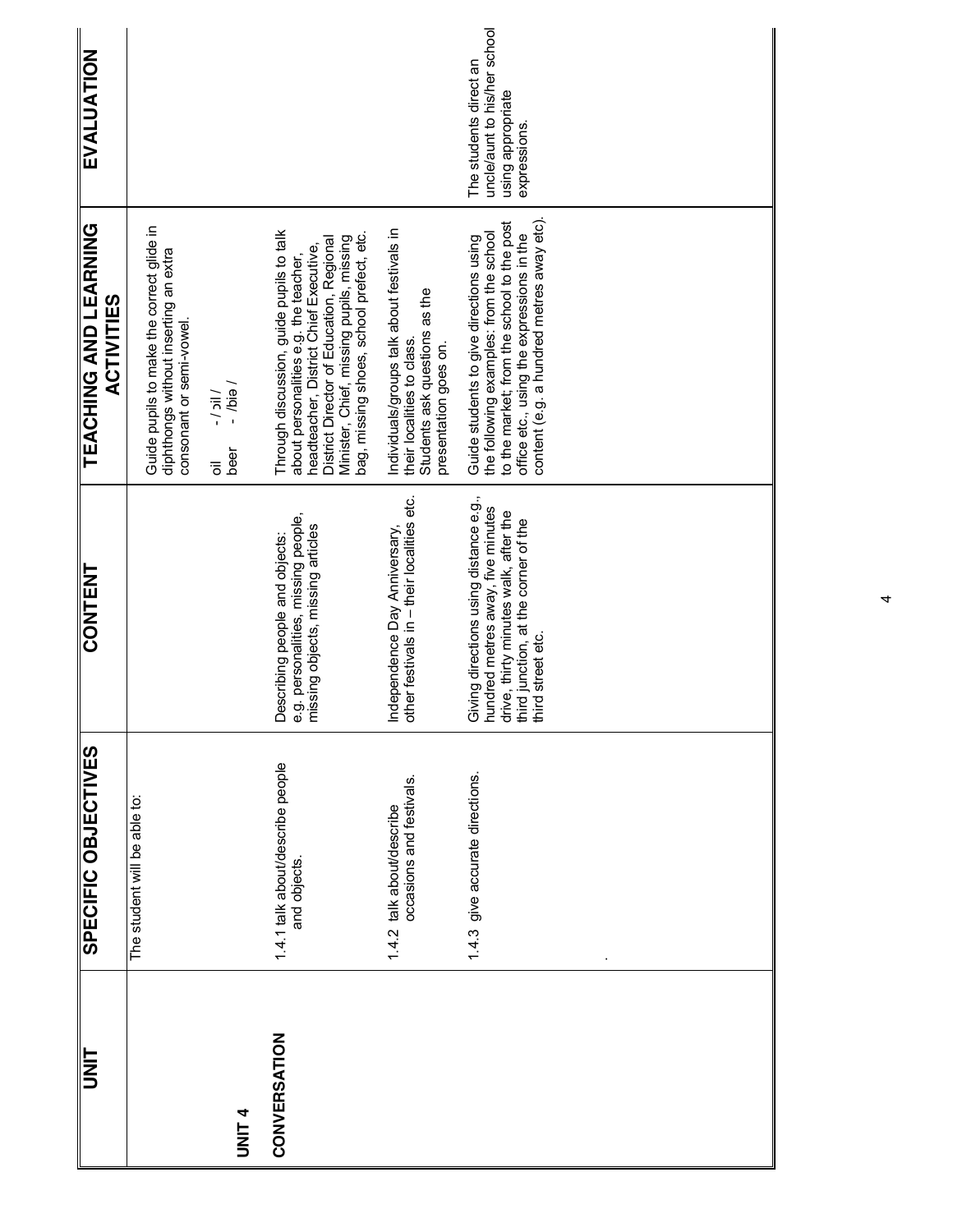ю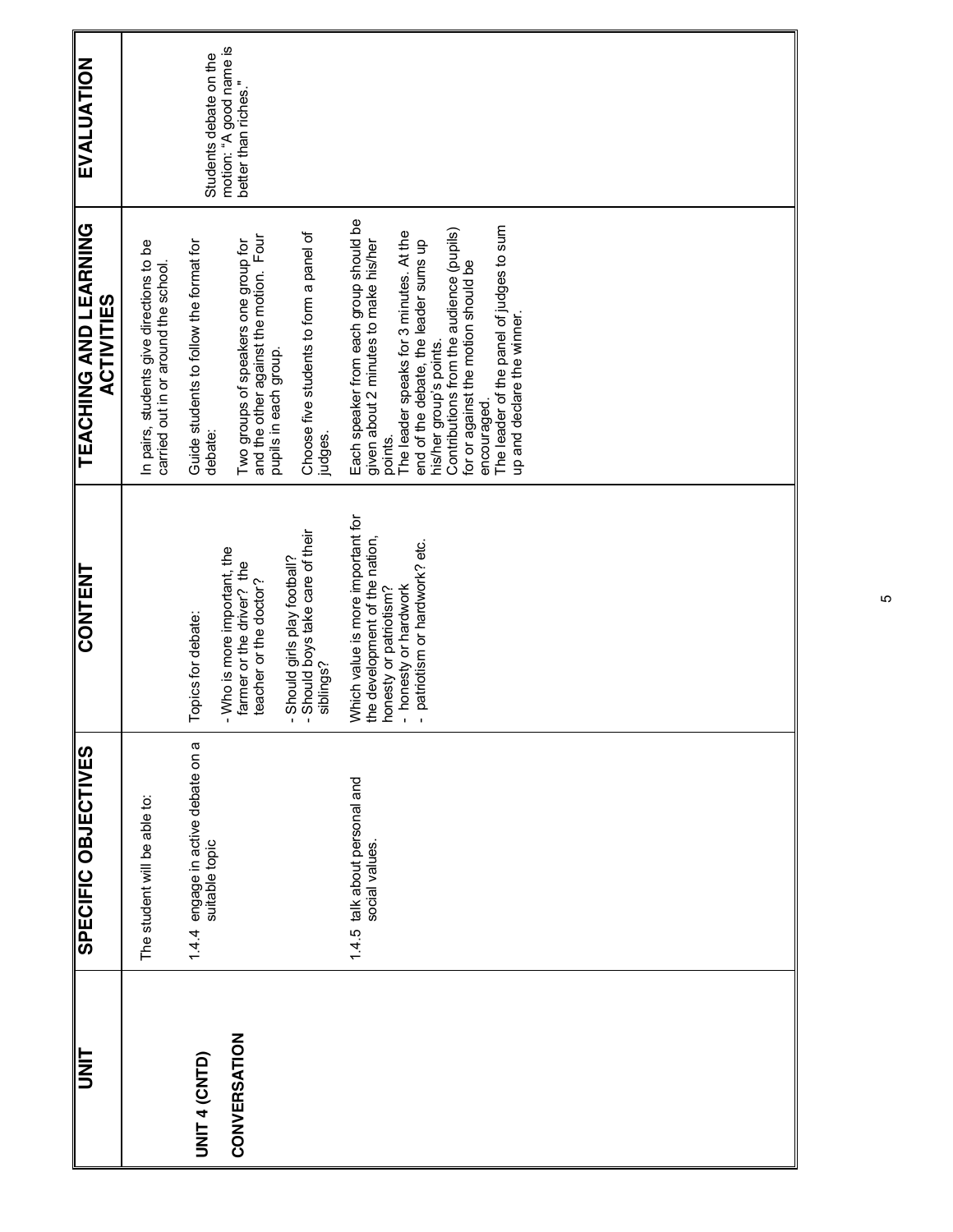| Γ.<br>in 1<br>ŧ |
|-----------------|
|                 |
|                 |

Ш

### **SECTION 2**

**GRAMMAR** General Objectives: The student will

**SECTION 2**<br>General Objectives: The student will<br>use grammatical structures/forms accurately in speech and in writing. use grammatical structures/forms accurately in speech and in writing.

| EVALUATION                       |                   |                          |                                        |                                                       |                                                                                                   |                                                         |                                                   |                                       |                                                      |                                                            |                                                                  | common and proper<br>Students identify                                                                                 | nouns in context. |                                                                                                                                                          |                                     |                                                       |                                   | sentences using<br>Students write                                                                        | common and proper<br>nouns.                                 |       |                                                           |
|----------------------------------|-------------------|--------------------------|----------------------------------------|-------------------------------------------------------|---------------------------------------------------------------------------------------------------|---------------------------------------------------------|---------------------------------------------------|---------------------------------------|------------------------------------------------------|------------------------------------------------------------|------------------------------------------------------------------|------------------------------------------------------------------------------------------------------------------------|-------------------|----------------------------------------------------------------------------------------------------------------------------------------------------------|-------------------------------------|-------------------------------------------------------|-----------------------------------|----------------------------------------------------------------------------------------------------------|-------------------------------------------------------------|-------|-----------------------------------------------------------|
| TEACHING AND LEARNING ACTIVITIES |                   |                          | Students scan texts to identify nouns. | Assist students to observe some features of nouns and | (Ref. Content)<br>changes they undergo in different sentences                                     | Students to construct sentences containing nouns having | determiners and which express possession.         |                                       |                                                      | Students scan passages e.g. those already read in class to | identify and classify nouns into common and proper nouns         | different categories: people, places, time, major land forms<br>Pairs and groups of students put proper nouns into the | ن<br>ما           | Guide students with examples to note special cases in which<br>the noun and the determiner cannot be separated. In such<br>cases both begin with capital |                                     | e.g. The Gambia, The Hague, The Netherlands.          |                                   | Students construct sentences which have common and proper<br>nouns:- The students will visit Boti Falls. | Akosua sent the books to the University of Cape Coast to be | sold. |                                                           |
| <b>CONTENT</b>                   |                   |                          | In sentences, nouns may:               |                                                       | article/determiner<br>e.g. a cow, the teacher, some water,<br>- be preceded by an<br>any student. | -change form to express singular and                    | plural e.g. bag-bags, table-tables ball-<br>balls | -change in form to express possession | e e.g. a book<br>using the apostroph<br>Kofi's book. | <b>Common Nouns</b>                                        | Names of objects/things e.g. table, ball,<br>house phone, bottle |                                                                                                                        | Proper nouns:     | Names of people, towns places e.g.<br>Yaw, Rabiatu, Accra International<br>Conference Centre.                                                            | Days of the week: Sunday, Thursday, | the Year: March<br>Tuesday, Months of<br>June, August | Occasions: Christmas, Id-El-Fitr, | akes, sea, mountains e.g. River Volta,<br>names of rivers,<br>Hogbetsotso. Also                          | Lake Bosomtwi, Mountain Afadjato.                           |       | do not take<br>Most Proper nouns<br>determiners.<br>NOTE: |
| <b>SPECIFIC</b>                  | <b>OBJECTIVES</b> | The student will be able | ġ                                      | 2.1.1 identify common                                 | and proper nouns<br>in texts.                                                                     |                                                         |                                                   |                                       |                                                      | 2.1.2. distinguish                                         | between common<br>and proper nouns                               |                                                                                                                        |                   |                                                                                                                                                          |                                     | 2.1.3. use common and                                 | proper nouns in<br>speech and in  | writing.                                                                                                 |                                                             |       |                                                           |
| <b>UNL</b>                       |                   |                          | T<br>NH<br>D                           | <b>NOUN TYPES</b>                                     | Common nouns<br>Proper nouns                                                                      |                                                         |                                                   |                                       |                                                      |                                                            |                                                                  |                                                                                                                        |                   |                                                                                                                                                          |                                     |                                                       |                                   |                                                                                                          |                                                             |       |                                                           |

ဖ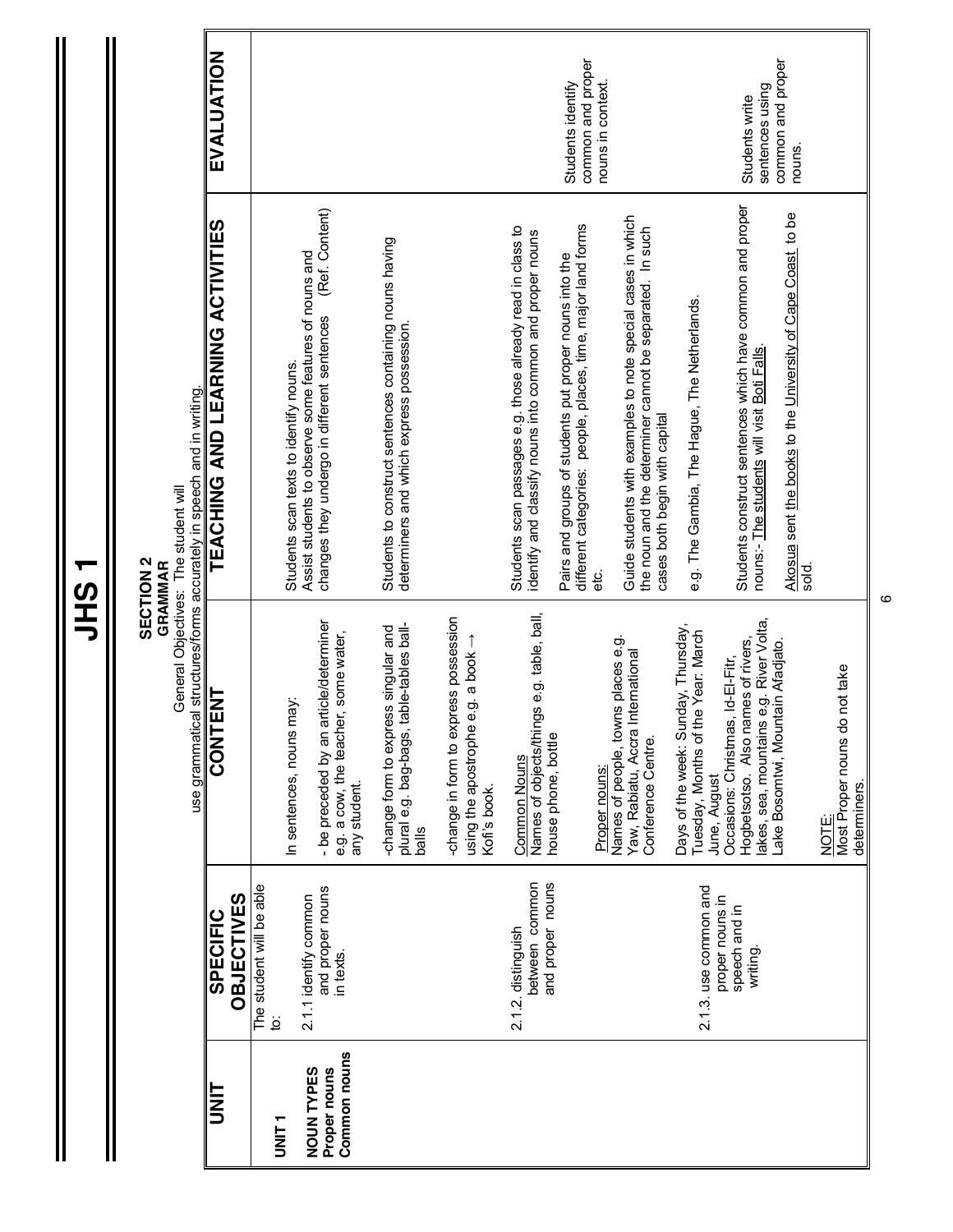| <b>EVALUATION</b>                                 | Students fill in blanks in a<br>pupils to change singular<br>irregular nouns to plural<br>given passage with the<br>singular/plural forms of<br>Provide a passage for<br>irregular nouns as<br>appropriate.<br>forms.                                    | media and other sources.<br>(from the print/electronic)<br>singular irregular nouns<br>nouns and their forms<br>with their plural forms<br>examples of irregular<br>Students write given<br>sentences replacing<br>Students find other                                                                                                                                                                                                                                                                                               |
|---------------------------------------------------|----------------------------------------------------------------------------------------------------------------------------------------------------------------------------------------------------------------------------------------------------------|--------------------------------------------------------------------------------------------------------------------------------------------------------------------------------------------------------------------------------------------------------------------------------------------------------------------------------------------------------------------------------------------------------------------------------------------------------------------------------------------------------------------------------------|
| <b>TEACHING AND LEARNING</b><br><b>ACTIVITIES</b> | Guide students to study the plural form of<br>Revise regular nouns and their features.<br>Introduce irregular nouns. Discuss and<br>illustrate their singular and plural forms.<br>irregular nouns listed in content.<br>e.g. chair - chairs, bag - bags | Students study given sentences and write<br>the sentences replacing singular irregular<br>nouns with their plural forms.                                                                                                                                                                                                                                                                                                                                                                                                             |
| <b>CONTENT</b>                                    | without the simple addition of<br>'s'/'es' are irregular nouns<br>Plurals which are formed<br>Irregular nouns and their<br>forms:                                                                                                                        | Some irregular nouns change<br>vowels to indicate plural e.g.<br>င်္ဘ<br>One or more letters may be<br>Some retain the same form<br>equipment<br>spacecraft<br>in both singular and plural.<br>furniture<br>luggage<br>added to indicate plural<br>police<br>cattle<br>sheep<br>deer<br>woman - women<br>child - children<br>goose - geese<br>mouse-mice<br>tooth - teeth<br>louse - lice<br>man-men<br>$0x - 0x$ en<br>equipment<br>spacecraft<br>foot-feet<br>furniture<br>luggage<br>sheep<br>police<br>cattle<br>deer<br>တ်<br>ၿ |
| SPECIFIC OBJECTIVES                               | 2.2.1 identify the forms of irregular nouns<br>in speech and in writing.<br>The student will be able to:                                                                                                                                                 | 2.2.2 use irregular nouns appropriately<br>in speech and in writing.                                                                                                                                                                                                                                                                                                                                                                                                                                                                 |
| <b>UNIT</b>                                       | Irregular<br>NOUNS:<br>UNIT <sub>2</sub>                                                                                                                                                                                                                 |                                                                                                                                                                                                                                                                                                                                                                                                                                                                                                                                      |

 $\check{ }$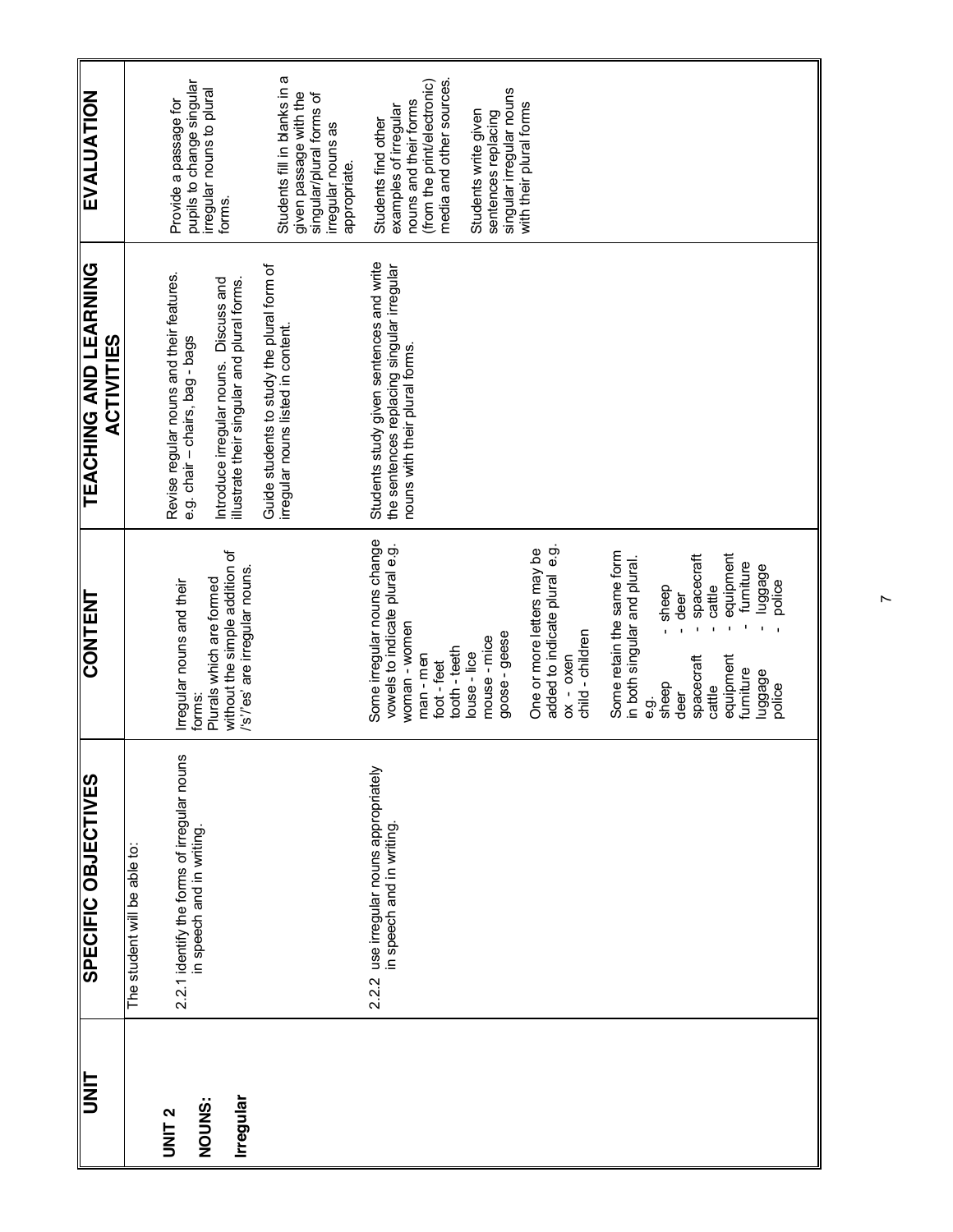| <b>TINIT</b> | SPECIFIC OBJECTIVES | <b>CONTENT</b>                                                                                                                                                                                  | <b>TEACHING AND LEARNING</b><br><b>ACTIVITIES</b>                                                                                                                                                                                         | EVALUATION                                                   |
|--------------|---------------------|-------------------------------------------------------------------------------------------------------------------------------------------------------------------------------------------------|-------------------------------------------------------------------------------------------------------------------------------------------------------------------------------------------------------------------------------------------|--------------------------------------------------------------|
|              |                     | A few nouns ending in 'f/fe<br>sav, o <sub>i</sub> abueyo <i>k</i> llensn<br>leaves<br>calves<br>loaves<br>- halves<br>wives<br>iives<br>wife<br>haif<br>$\frac{1}{16}$<br>10a<br>leaf<br>life  | equipment, personnel, furniture, luggage<br>Guide students to note that nouns like<br>Students give examples of irregular<br>are both singular and plural. These<br>nouns and use them in sentences.<br>nouns never take the plural form. |                                                              |
|              |                     | have a plural form are considered<br>and used as singular nouns e.g.<br>Some nouns even though they<br>news.                                                                                    | Students use the nouns equipment,<br>luggage etc in sentences.                                                                                                                                                                            | sentences using irregular<br>Students to construct<br>nouns. |
|              |                     | Some nouns are used only in the<br>trousers, outskirts, stairs, police,<br>shorts, pliers, shears, tongs,<br>congratulations, greetings,<br>plural e.g. scissors, jeans,<br>poultry, livestock. |                                                                                                                                                                                                                                           |                                                              |
|              |                     |                                                                                                                                                                                                 |                                                                                                                                                                                                                                           |                                                              |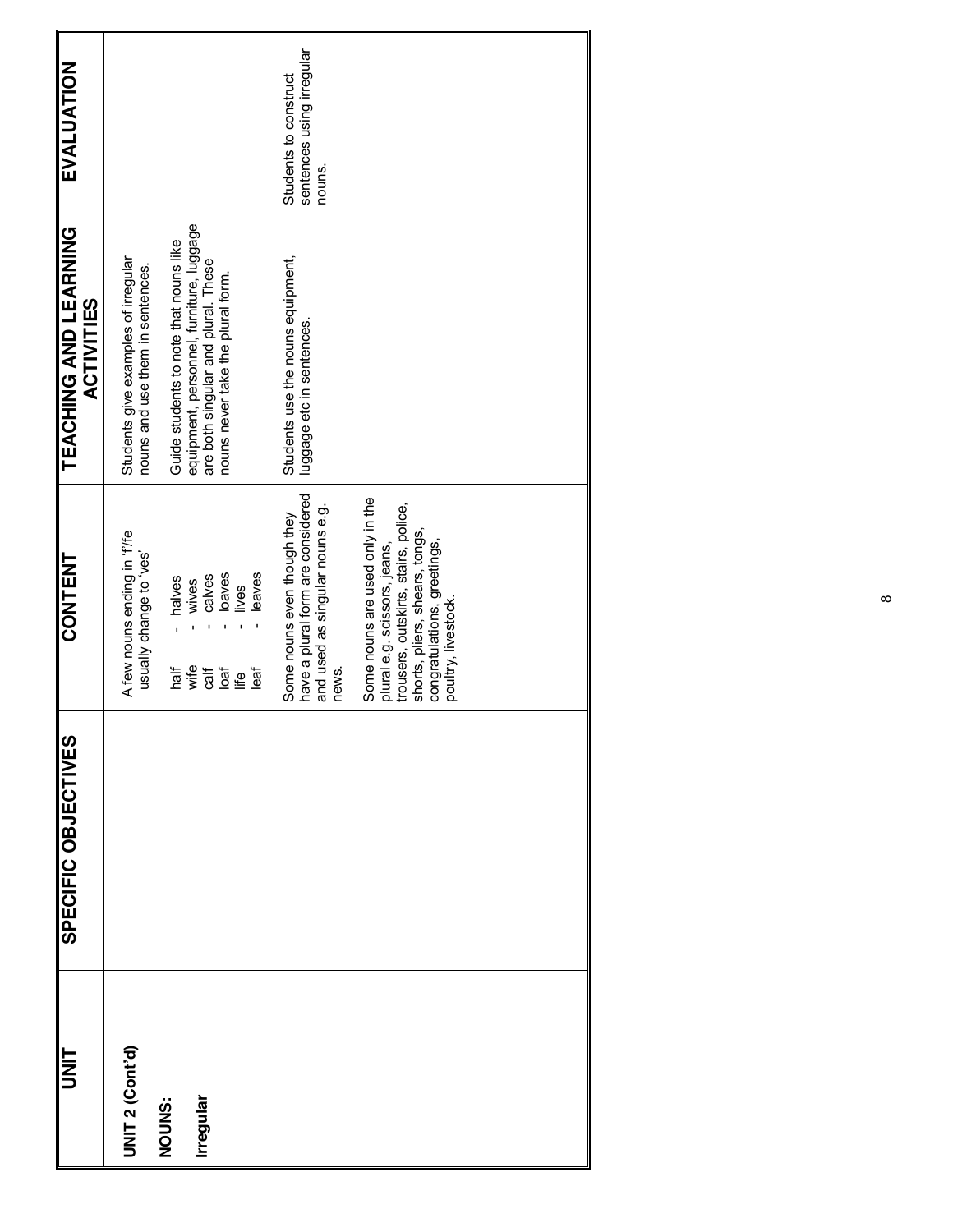| <b>IIM</b>                         | SPECIFIC OBJECTIVES                           | <b>CONTENT</b>                                                                                           | TEACHING AND LEARNING<br><b>ACTIVITIES</b>                                                                                                                          | EVALUATION                                                                                |
|------------------------------------|-----------------------------------------------|----------------------------------------------------------------------------------------------------------|---------------------------------------------------------------------------------------------------------------------------------------------------------------------|-------------------------------------------------------------------------------------------|
| <b>UNIT3</b>                       | The student will be able to:                  |                                                                                                          |                                                                                                                                                                     |                                                                                           |
| PRONOUNS AND THEIR<br><b>TYPES</b> | 2.3.1 identify pronouns in<br>sentences/texts | Identifying pronouns in<br>sentences. e.g.                                                               | Revise Nouns.                                                                                                                                                       |                                                                                           |
| Personal and<br>Possessives        |                                               | Kofi ate the food.<br>He ate all of it.                                                                  | with pronouns in a number of sentences<br>Guide students to replace some nouns<br>e.g. The boys bought a ball<br>They bought it.                                    |                                                                                           |
|                                    |                                               | Categorising pronouns:                                                                                   | Use role-play to explain the<br>speaker/addressee                                                                                                                   | Let pupils identify the 1st,<br>2nd and 3rd person                                        |
|                                    |                                               | 3rd person - He, she, it, they.<br>Personal Pronouns<br>1st person - I, we.<br>2nd person - You.         | 3rd person - other than 1st and 2nd<br>person (person/thing being spoken<br>2nd person - addressee/listener<br>relationship/ownership i.e.<br>1st person - speaker. | pronouns in given<br>sentences.                                                           |
|                                    |                                               | Possessive Pronouns:                                                                                     | about).                                                                                                                                                             |                                                                                           |
|                                    | 2.3.2 use pronouns appropriately.             | 1st person: mine, ours<br><b>its/theirs</b><br>3rd person - his/hers<br>$2nd$ person – yours             | Guide students to distinguish between<br>personal and possessive pronouns.                                                                                          |                                                                                           |
|                                    |                                               | Students should take particular<br>apostrophe in the possessives.<br>note of the absence of the<br>Note: | possessive pronouns in sentences<br>Students to use personal and<br>(speech /writing)                                                                               | Provide texts for pupils to<br>replace nouns with the<br>appropriate pronouns.            |
|                                    |                                               |                                                                                                          |                                                                                                                                                                     | exercises involving use of<br>personal and possessive<br>Give objective type<br>pronouns. |

თ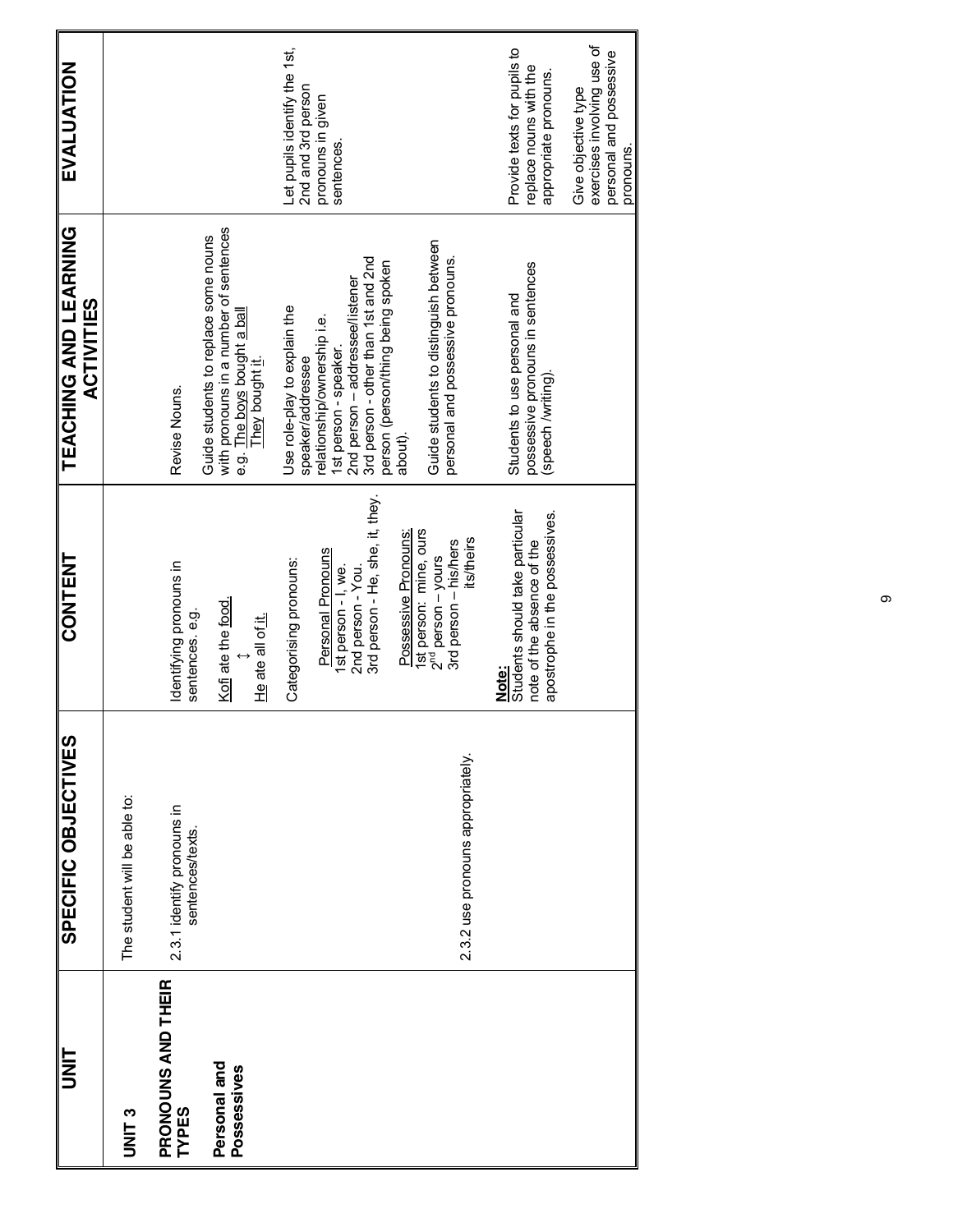| <b>TINL</b>       | <b>SPECIFIC OBJECTIVES</b>                                                          | <b>CONTENT</b>                                                    | <b>TEACHING AND LEARNING</b><br><b>ACTIVITIES</b>                                                                    | <b>EVALUATION</b> |  |
|-------------------|-------------------------------------------------------------------------------------|-------------------------------------------------------------------|----------------------------------------------------------------------------------------------------------------------|-------------------|--|
| UNIT <sub>4</sub> | The student will be able to:                                                        |                                                                   |                                                                                                                      |                   |  |
| TENSE FORMS       | 2.4.1 identify and use appropriate verb<br>tense forms in speech and in<br>writing. | The Simple Present<br>Kofi goes to school.<br>Verb tense forms:   | Students identify the forms of the verbs<br>in sentences.<br>In pairs/groups, students scan verbs in<br>given texts. |                   |  |
|                   |                                                                                     | The Present Continuous<br>Kofi i <u>s going</u> to school.        | e.g. Adisa runs very fast (present).                                                                                 |                   |  |
|                   |                                                                                     | Kofi went to school yesterday.<br>The Simple Past                 | The soldier walked home (past).                                                                                      |                   |  |
|                   |                                                                                     | Expressing Future Time<br>Kofi <u>will go</u> to school tomorrow. | Kwabena is skipping (Continuous).                                                                                    |                   |  |
|                   |                                                                                     |                                                                   |                                                                                                                      |                   |  |
|                   |                                                                                     |                                                                   |                                                                                                                      |                   |  |
|                   |                                                                                     |                                                                   |                                                                                                                      |                   |  |
|                   |                                                                                     |                                                                   |                                                                                                                      |                   |  |
|                   |                                                                                     |                                                                   |                                                                                                                      |                   |  |
|                   |                                                                                     |                                                                   |                                                                                                                      |                   |  |

10  $\Rightarrow$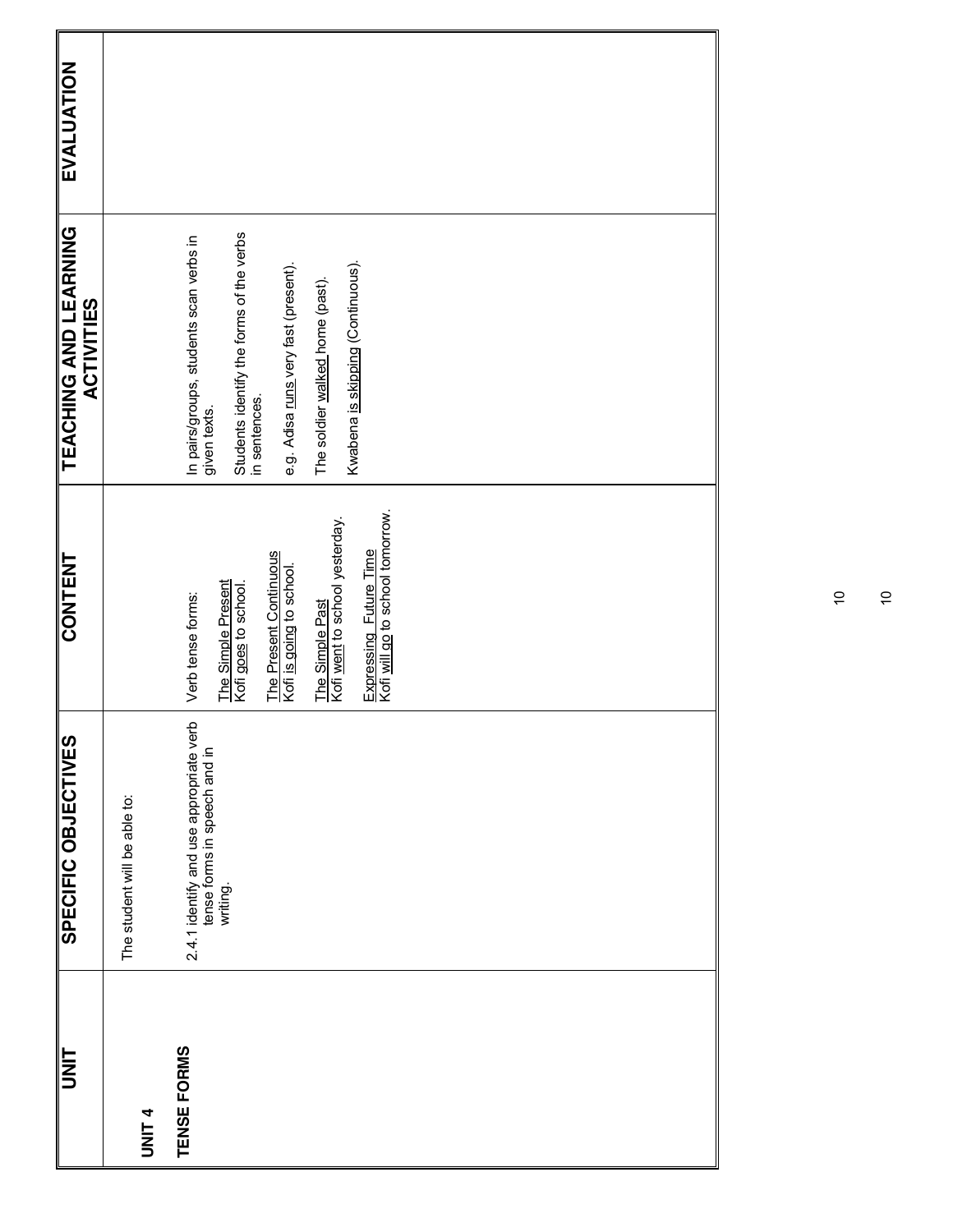| I<br>N<br>D             | SPECIFIC OBJECTIVES                                         | <b>CONTENT</b>                                                                                                                 | TEACHING AND LEARNING<br><b>ACTIVITIES</b>                                                                                                                                                             | EVALUATION                                                                                                                                  |
|-------------------------|-------------------------------------------------------------|--------------------------------------------------------------------------------------------------------------------------------|--------------------------------------------------------------------------------------------------------------------------------------------------------------------------------------------------------|---------------------------------------------------------------------------------------------------------------------------------------------|
| UNIT 4 (CONT'D)         | The student will be able to:                                |                                                                                                                                |                                                                                                                                                                                                        |                                                                                                                                             |
| <b>VERB TENSE FORMS</b> | use correct verb forms in<br>speech and in writing<br>2.4.2 | The to-infinitive verb form -The<br>form of the verb that takes "to"<br>e.g. to go, to visit, to run, etc.                     | Revise verbs - students identify verbs in<br>given texts.                                                                                                                                              |                                                                                                                                             |
|                         |                                                             | The bare infinitive form - the form<br>of the verb that drops the word<br>"to" e.g. come, jump, visit, go,<br>ಕ್ಷ              | verb in the present tense form; another<br>One student to give a sentence with a<br>change the sentence into simple past<br>to change the sentence into present<br>continuous form, a third student to | passages/ sentences with<br>beautifully in church last<br>Students fill in blanks in<br>the correct forms of the<br>verb. e.g. (sing) Ama - |
|                         |                                                             | The verb takes an 's' or 'es' in the<br>3rd person singular e.g. She                                                           | and a fourth student to change the<br>sentence into simple future.                                                                                                                                     | Sunday.                                                                                                                                     |
|                         |                                                             | visits her friends. He goes to<br>Suhum on Mondays.                                                                            | Provide a list of irregular verbs i.e. those<br>that undergo spelling and sound change<br>in their past tense forms e.g.,                                                                              | In groups students write<br>short stories in which at                                                                                       |
|                         |                                                             | home. She was singing a song<br>The verb takes 'ing' to express<br>Present Continuous and Past<br>Continuous e.g. She is going | catch - caught<br>- went<br>- read<br>read<br>မ္တ                                                                                                                                                      | least three verb tense<br>forms are used.                                                                                                   |
|                         |                                                             | used to express the Simple Past<br>The 'd' $-$ 'ed' form of the verb is<br>form of regular verbs e.g.<br>He climbed the tree.  | Students to give examples of sentences<br>in simple present and simple past using<br>irregular verbs                                                                                                   |                                                                                                                                             |
|                         |                                                             | The 'd' $-$ 'ed' form of the verb is<br>e.g. He climbed the tree.<br>used to express:<br>(1) Simple Past<br><b>NOTE:</b>       |                                                                                                                                                                                                        |                                                                                                                                             |
|                         |                                                             | e.g. They have dimbed the<br>Present Perfect<br>tree.<br>$\widehat{\mathfrak{D}}$                                              |                                                                                                                                                                                                        |                                                                                                                                             |
|                         |                                                             | e.g. She had talked to him.<br>Past Perfect<br>$\widehat{\mathcal{O}}$                                                         |                                                                                                                                                                                                        |                                                                                                                                             |

 $\overline{1}$ 

 $\overline{1}$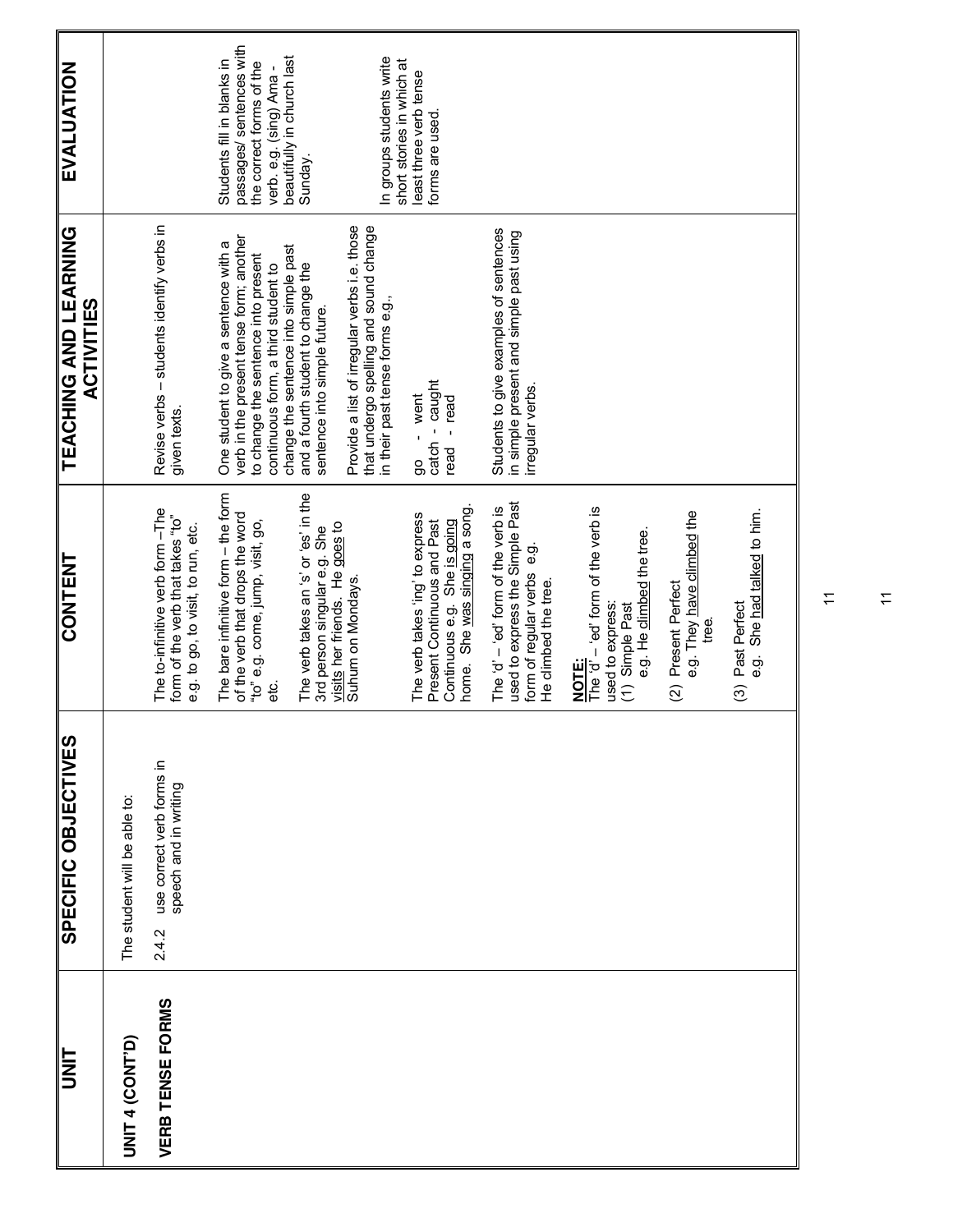| predicate in simple sentences.<br>2.5.1 identify the subject and<br>The student will be able to:<br>Subject/Predicate.<br>THE SIMPLE<br><b>SENTENCE:</b><br><b>UNIT 5</b> |                                                                                                                            |                                                                                                                                                                                                                                             |                                                         |
|---------------------------------------------------------------------------------------------------------------------------------------------------------------------------|----------------------------------------------------------------------------------------------------------------------------|---------------------------------------------------------------------------------------------------------------------------------------------------------------------------------------------------------------------------------------------|---------------------------------------------------------|
|                                                                                                                                                                           |                                                                                                                            |                                                                                                                                                                                                                                             |                                                         |
|                                                                                                                                                                           | The pupils/clapped and danced.<br>Subject and predicate in simple<br>sentences e.g.                                        | Simple Present, Present Continuous<br>Simple Past<br>Revise the simple tenses:                                                                                                                                                              | Students break sentences<br>into subject and predicate. |
|                                                                                                                                                                           | All the pupils/passed the<br>examination.                                                                                  | Provide sentences (simple statements)<br>for analysis.                                                                                                                                                                                      |                                                         |
|                                                                                                                                                                           | The Subject is the doer of an<br>action, or the thing or person<br>about whom a statement is<br>made.                      | before the verb; what is left of the<br>the subject usually comes<br>sentence is the predicate.<br>Guide pupils to observe that                                                                                                             |                                                         |
|                                                                                                                                                                           | e.g.: The girls washed the car.                                                                                            | Opoku is reading the book.<br>predicate<br>subject<br>e.g.:                                                                                                                                                                                 |                                                         |
|                                                                                                                                                                           | was performed by the girls. The<br>The action of washing the car<br>girls is the subject of the<br>sentence.               | doer/performer of the action in the<br>sentence and the predicate says<br>something about the subject.<br>the subject is the                                                                                                                |                                                         |
|                                                                                                                                                                           | What the girls did or what was<br>predicate i.e. washed the car.<br>said about the girls is the                            | in the subject is a noun or pronoun, and<br>the key word is the predicate is the verb<br>Let students observe that the key word                                                                                                             |                                                         |
|                                                                                                                                                                           |                                                                                                                            | subject comes after the auxiliary<br>e.g. Are you going home?<br>In yes/no questions, the<br>yerb.                                                                                                                                          |                                                         |
| 2.5.2 construct simple sentences.                                                                                                                                         | or pronoun and in the predicate it<br>subject is therefore either a noun<br>The most important word in the<br>is the verb. | and underline the subject and predicate<br>number i.e. singular/plural of the<br>Students construct simple sentences<br>The boy washes the plates.<br>the subject determines the<br>The girls play football<br>in the sentences.<br>verbe.g | sentences with given<br>Students construct<br>subjects. |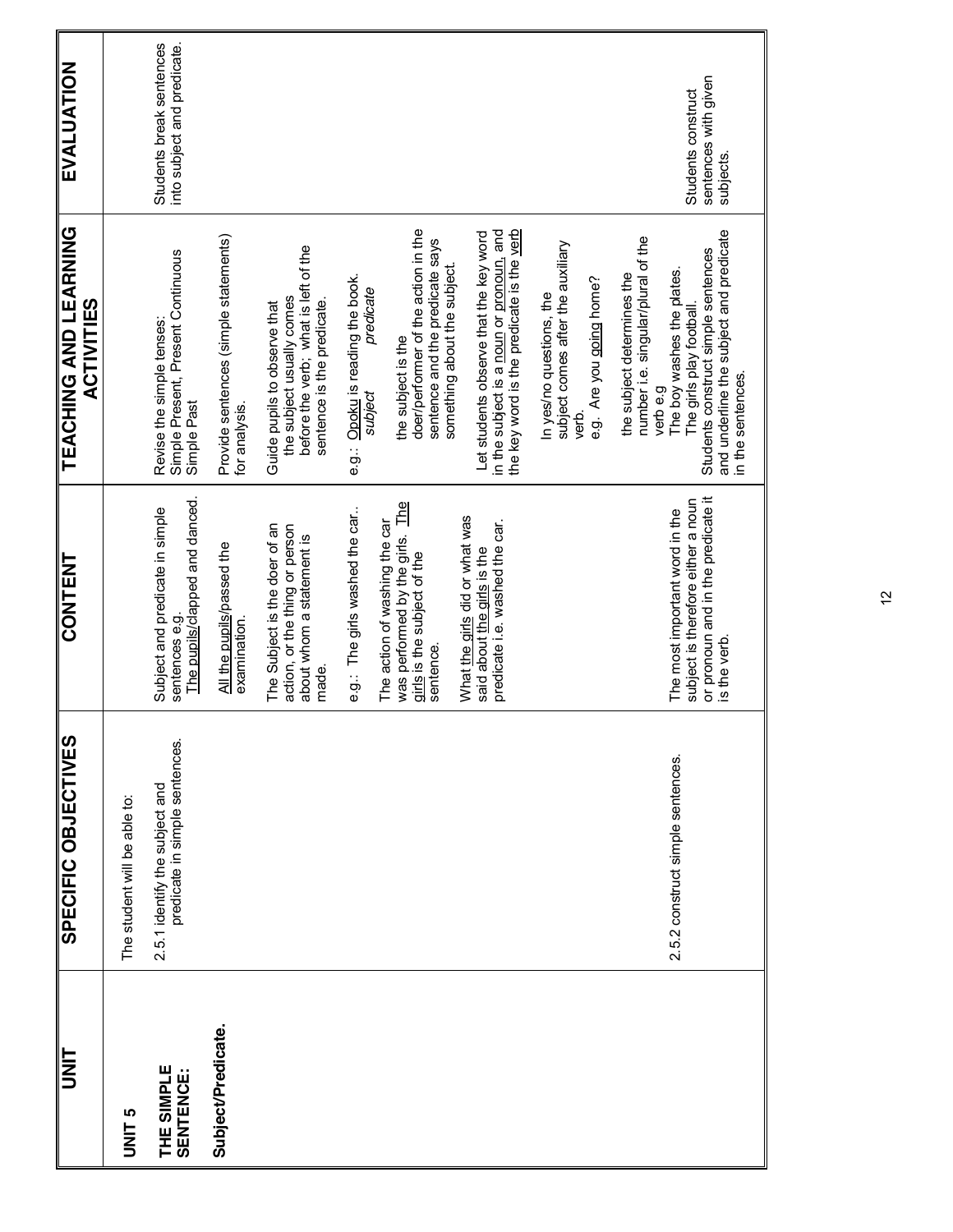| t<br>3<br>5               | SPECIFIC<br>OBJECTIVES                                                                             | <b>CONTENT</b>                                       | TEACHING AND LEARNING<br><b>ACTIVITIES</b>                                                                             | EVALUATION                                                      |
|---------------------------|----------------------------------------------------------------------------------------------------|------------------------------------------------------|------------------------------------------------------------------------------------------------------------------------|-----------------------------------------------------------------|
| <b>UNIT 6</b>             | The student will be able to:                                                                       |                                                      |                                                                                                                        |                                                                 |
| SUBJECT-VERB<br>AGREEMENT | verbs that go with them and use<br>sentences and the forms of the<br>2.6.1 identify the subject of | Subjects and verbs and the<br>correct form of verbs. | Revise simple sentences (subject and<br>predicate).                                                                    | Students complete given<br>appropriate verbs.<br>sentences with |
|                           | them appropriately orally and in<br>writing.                                                       | e.g. The student walks to school.                    | Students identify subjects and verbs in<br>sentences.                                                                  |                                                                 |
|                           |                                                                                                    | The women are asleep.                                | Draw students' attention to the                                                                                        | construct sentences in<br>In pairs/groups, pupils               |
|                           |                                                                                                    | The man in the green shirt is<br>S<br>my father      | verb in each sentence. (Refer content).<br>relationship between subject and the                                        | which subjects and verbs<br>agree.                              |
|                           |                                                                                                    | Examples of subject/verb                             | Guide students to note that the verb                                                                                   | Give multiple choice                                            |
|                           |                                                                                                    | The boy always comes<br>to school.<br>agreement:     | must agree with the subject in number<br>as in the examples in content.                                                | exercises and discuss the<br>answers                            |
|                           |                                                                                                    | (Singular)                                           |                                                                                                                        |                                                                 |
|                           |                                                                                                    | My friends visit me on<br>Sundays. (Plural)          | verb. A plural subject goes with a plural<br>A singular subject goes with a singular<br>verb. (Refer sentences above). |                                                                 |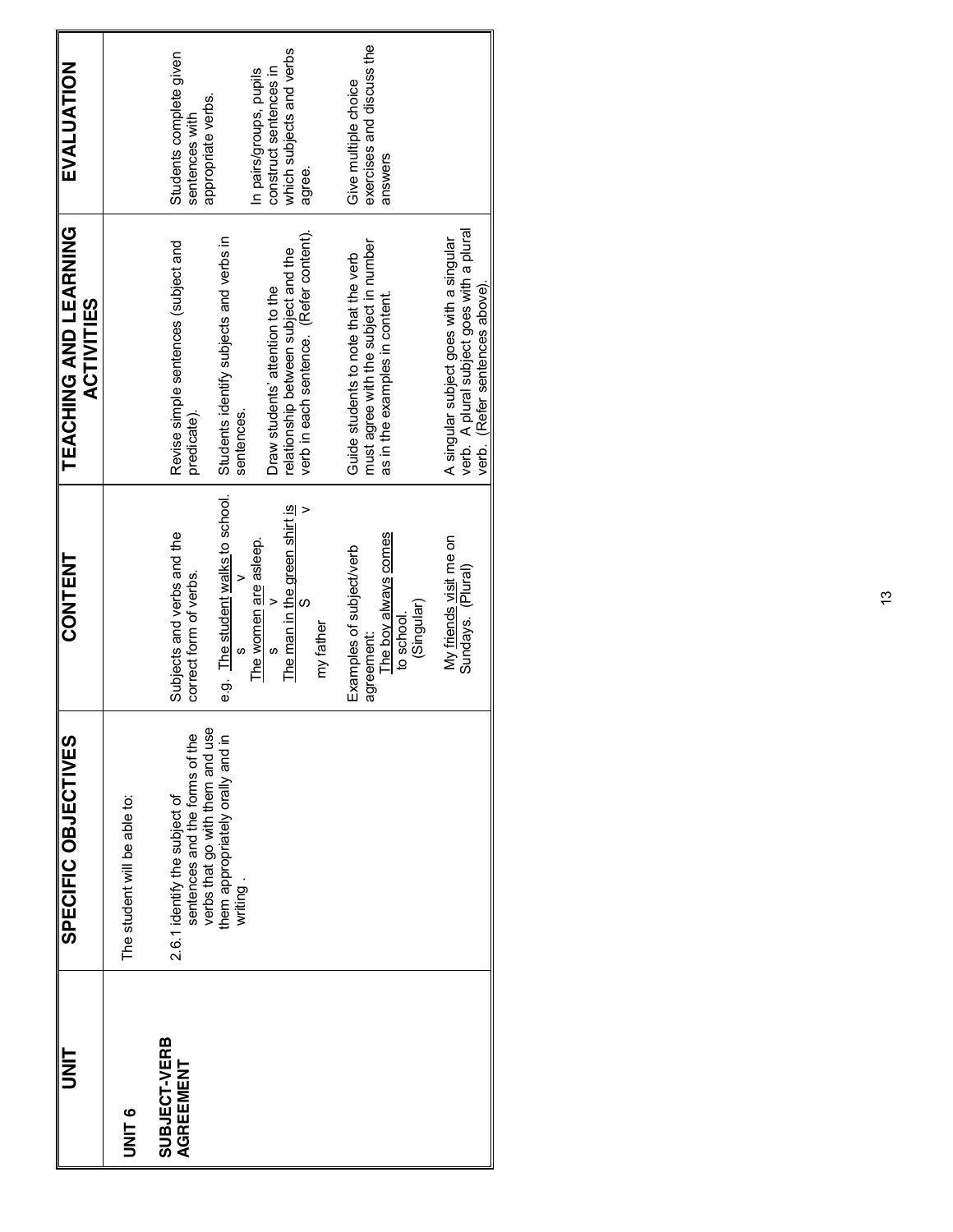| UNIT                             | SPECIFIC OBJECTIVES                                                                        | <b>CONTENT</b>                                                                                                                             | TEACHING AND LEARNING<br><b>ACTIVITIES</b>                                                    | EVALUATION                                                                   |
|----------------------------------|--------------------------------------------------------------------------------------------|--------------------------------------------------------------------------------------------------------------------------------------------|-----------------------------------------------------------------------------------------------|------------------------------------------------------------------------------|
| <b>UNIT 7</b>                    | The student will be able to:                                                               |                                                                                                                                            |                                                                                               |                                                                              |
| <b>VERB PATTERNS IN</b>          | 2.7.1 distinguish between transitive                                                       | Transitive and intransitive verbs.                                                                                                         | Revise simple sentences.                                                                      | Students copy given                                                          |
| SIMPLE SENTENCES                 | and intransitive use of verbs                                                              | Transitive verbs take objects. The                                                                                                         | Guide pupils to break sentences into                                                          | whether the verbs in them<br>sentences and indicate                          |
| Transitive/Intransitive<br>verbs |                                                                                            | action (verb) of the subject to the<br>transitive verb connects the<br>object<br>O                                                         | e.g.: The boys like cooking.<br>subject and predicate.                                        | are transitive or<br>intransitive.                                           |
|                                  |                                                                                            | e.g. The boy scored a goal.<br>Subj tv                                                                                                     | verbs using appropriate sentences (Ref.<br>Introduce transitive and intransitive              |                                                                              |
|                                  |                                                                                            | Intransitive verbs do not take<br>objects.                                                                                                 | Demonstrate the use of transitive verbs<br>content)                                           |                                                                              |
|                                  |                                                                                            | They refer to the subject of the<br>sentence.                                                                                              | using appropriate sentences (Refer to<br>content)                                             |                                                                              |
|                                  |                                                                                            | He fell down.<br>She smiled<br>ငှာ်                                                                                                        |                                                                                               |                                                                              |
|                                  |                                                                                            | With intransitive verbs, only the<br>The action does not move to or<br>action of the doer is indicated.<br>affect another person or thing. | Help pupils to make up sentences using<br>transitive and intransitive verbs.                  |                                                                              |
|                                  | verbs appropriately in speech<br>2.7.2. use transitive and intransitive<br>and in writing. | either transitively or intransitively.<br>Some verbs can be used<br>Note:<br>င့်<br>မ                                                      | Students to make up sentences using<br>the same verb both transitively and<br>intransitively. | intransitively in sentences.<br>Students use given verbs<br>transitively and |
|                                  |                                                                                            | He drives his car fast (T)<br>He drives fast (I)                                                                                           |                                                                                               |                                                                              |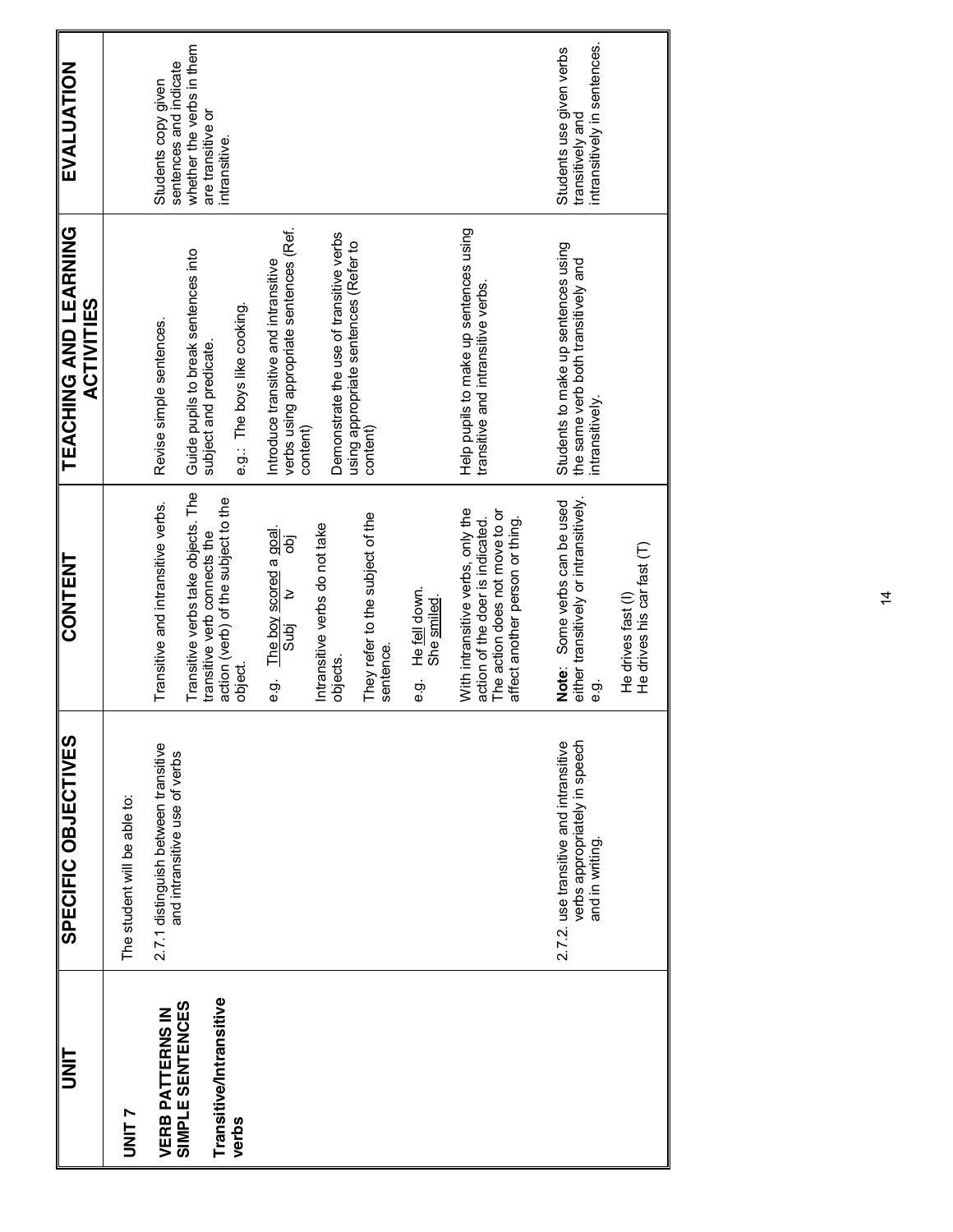| <b>UNIT</b>                                   | SPECIFIC OBJECTIVES                         | <b>CONTENT</b>                                                                               | <b>TEACHING AND LEARNING</b><br><b>ACTIVITIES</b>                                                           | <b>EVALUATION</b>                        |
|-----------------------------------------------|---------------------------------------------|----------------------------------------------------------------------------------------------|-------------------------------------------------------------------------------------------------------------|------------------------------------------|
| UNIT 7 (CONT'D)                               | The student will be able to:                | For example                                                                                  |                                                                                                             |                                          |
|                                               |                                             | Intrans. Verbs.<br>Trans. $\vee$                                                             | Assist students to use verbs which can                                                                      |                                          |
| SIMPLE SENTENCES<br><b>VERB PATTERNS IN</b>   |                                             | ache, happen<br>arrive, laugh<br>avoid, blame<br>believe, buy                                | intransitively in sentences and indicate<br>whether the verb has been used<br>be used both transitively and |                                          |
| Transitive/Intransitive                       |                                             | cry, occur<br>die, rise<br>carry, catch<br>fill, plant                                       | transitively or intransitively.                                                                             |                                          |
| Verbs                                         |                                             | disappear, shine<br>swim, wait<br>fall, wait<br>wear, waste<br>build, cut<br>receive         |                                                                                                             |                                          |
|                                               |                                             | transitively and intransitively.<br>Others can be used both                                  |                                                                                                             |                                          |
|                                               |                                             | run, stand, study, win, sing, sell.<br>call, drive, count, draw, escape,<br>ဝ့်<br>မ         |                                                                                                             |                                          |
| UNIT 8                                        |                                             | (transitive)<br>Naki <u>sings</u> (intransitive)<br>Naki <u>sings</u> gospel songs<br>ဝ<br>ပ |                                                                                                             |                                          |
| <b>ACTIVE AND PASSIVE</b><br><b>SENTENCES</b> | distinguish between the<br>2.8.1            | Active and Passive Forms of<br>Sentences.                                                    | Revise simple sentences.                                                                                    | Students make sentences                  |
|                                               | ৳<br>active and passive forms<br>sentences. |                                                                                              | Introduce active and passive sentence<br>forms.                                                             | in both the active and<br>passive forms. |
|                                               |                                             | <b>Active Sentences</b><br>emphasize                                                         |                                                                                                             |                                          |
|                                               |                                             | the subject of the sentence by<br>putting the subject before the<br>verb e.g.,               |                                                                                                             |                                          |
|                                               |                                             | Kwame fed the dog.                                                                           |                                                                                                             |                                          |
|                                               |                                             | emphasize the object of<br>Passive Sentences                                                 |                                                                                                             |                                          |
|                                               |                                             | the sentences by placing<br>the object before the                                            |                                                                                                             |                                          |
|                                               |                                             | verb.                                                                                        |                                                                                                             |                                          |
|                                               |                                             | The dog was fed by<br>Kwame.<br>တ်<br>စ                                                      |                                                                                                             |                                          |

15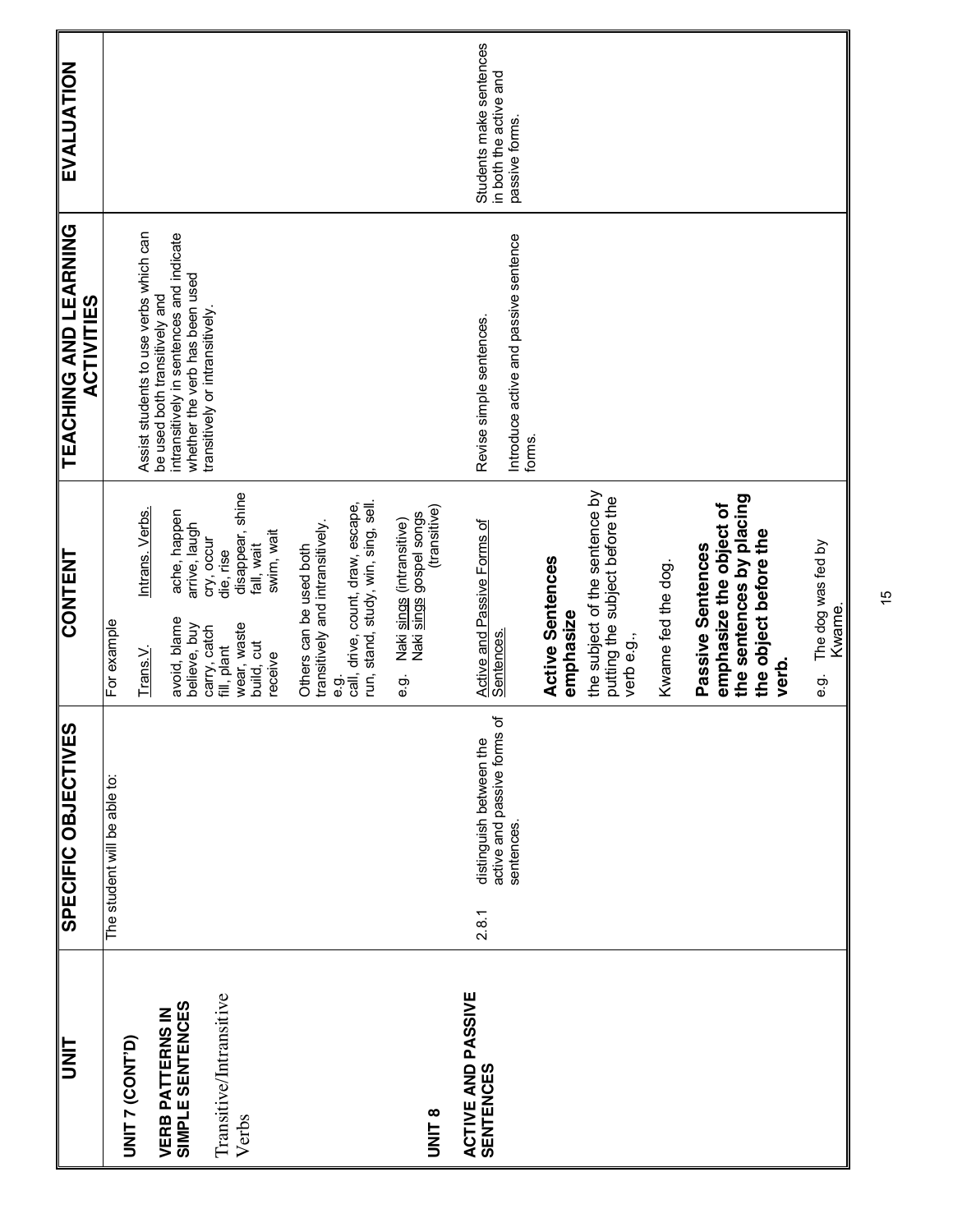| <b>TINU</b>                                                |       | SPECIFIC OBJECTIVES                                                                     | CONTENT                                                                                                                                                                                                                                                                                                 | TEACHING AND LEARNING<br><b>ACTIVITIES</b>                                                                                                                                       | EVALUATION                                                         |
|------------------------------------------------------------|-------|-----------------------------------------------------------------------------------------|---------------------------------------------------------------------------------------------------------------------------------------------------------------------------------------------------------------------------------------------------------------------------------------------------------|----------------------------------------------------------------------------------------------------------------------------------------------------------------------------------|--------------------------------------------------------------------|
| UNIT 8 (CONT'D)                                            |       | The student will be able to:                                                            |                                                                                                                                                                                                                                                                                                         |                                                                                                                                                                                  |                                                                    |
| <b>AND</b><br>SENTENCES<br><b>PASSIVE</b><br><b>ACTIVE</b> |       |                                                                                         | object changes when a sentence<br>is changed from the active to the<br>The position of the subject and<br>The Best Student Award was<br><b>Araba won the Best</b><br>Student Award.<br>Б.<br>Б<br>$\geq$<br>won by Araba<br>passive form.<br>S<br>оþј<br>Passive:<br>subj.<br>Active:<br>Active<br>ငှာ် | Students in pairs, one to give a sentence<br>in active form, the other to change the<br>Point out and explain the differences<br>sentence to passive form.<br>(Refer to content) | Write active sentences<br>and change them to<br>passive forms.     |
|                                                            | 2.8.2 | use active and passive forms<br>of sentences appropriately in<br>speech and in writing. | -The poem was written by the<br>passive forms of sentences in<br>Appropriate use of active and<br>The girl has taken the<br>The boy wrote the poem.<br>speech and in writing.<br>Active<br>- Passive<br>- Active<br>boy.<br>$\mathbf{I}$<br>စ္ပဲ                                                        | Students change sentences in the active<br>voice provided by teacher into passive<br>voice.                                                                                      | from active to passive and<br>Change given sentences<br>vice versa |
|                                                            |       |                                                                                         | The book has been taken<br>by the girl.<br>Passive<br>book.<br>$\mathbf{I}$                                                                                                                                                                                                                             |                                                                                                                                                                                  |                                                                    |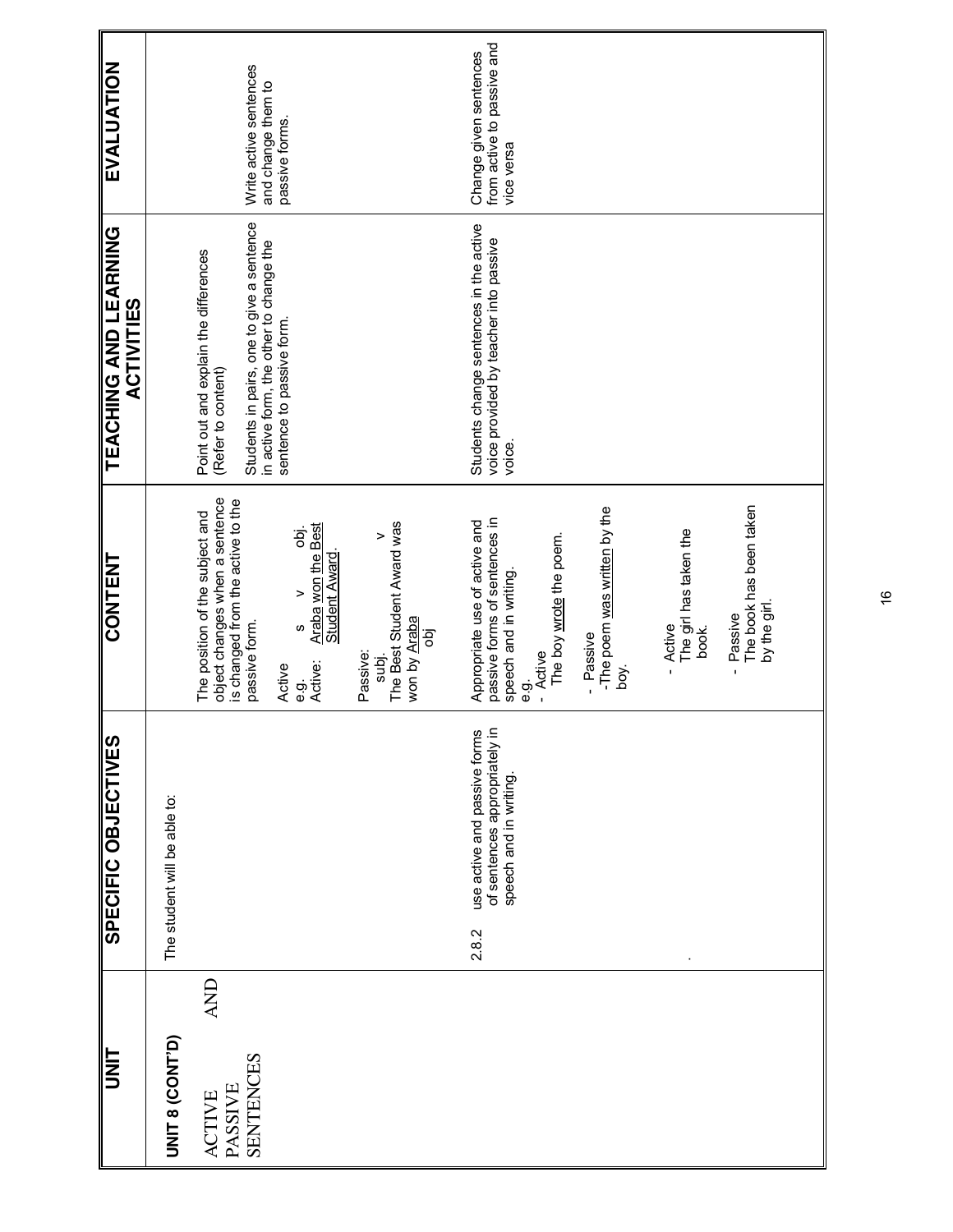| <b>UNT</b>     | <b>SPECIFIC OBJECTIVES</b>                                    | <b>CONTENT</b>                                                                                              | <b>TEACHING AND LEARNING</b><br><b>ACTIVITIES</b>                                                                                                           | EVALUATION                                                                      |
|----------------|---------------------------------------------------------------|-------------------------------------------------------------------------------------------------------------|-------------------------------------------------------------------------------------------------------------------------------------------------------------|---------------------------------------------------------------------------------|
| <b>ONITS</b>   | The student will be able to:                                  |                                                                                                             |                                                                                                                                                             |                                                                                 |
| <b>ADVERBS</b> | appropriately in sentences.<br>2.9.1 identify and use adverbs | - Adverbs modify/talk about<br>verbs.                                                                       | Let students observe several adverbs<br>used in context                                                                                                     |                                                                                 |
|                |                                                               | adjectives have - ly endings<br>- Many adverbs derived from<br>bright - brightly<br>quick - quickly<br>င်္ဘ | Assist students to form adverbs from<br>The boy read the book silently.<br>adjectives and use the adverbs in<br>She sang beautifully.<br>sentences.<br>ငှာ် |                                                                                 |
|                |                                                               | Note: "Friendly" in the sentence<br>below is an adjective not an<br>The teacher is friendly.<br>adverb:     | Kwamena shouted loudly                                                                                                                                      |                                                                                 |
|                |                                                               | - There are different types of<br>adverbs.                                                                  | Guide students to identify various types<br>of adverbs by answering questions.                                                                              | questions on How, When,<br>work involving answering<br>Students do oral/written |
|                |                                                               | Some adverbs are time adverbs<br>e.g. morning, yesterday, often,                                            | When - for time adverbs<br>e.g. When did you go?                                                                                                            | Where?                                                                          |
|                |                                                               | usually, etc.                                                                                               | Yesterday.                                                                                                                                                  | Students use appropriate<br>adverbs to fill in blank                            |
|                |                                                               | တ်<br>စ<br>Some are place adverbs.<br>here, there, everywhere,                                              | e.g. Where did you leave the book?<br>Where - for place adverbs                                                                                             | spaces in texts.                                                                |
|                |                                                               | somewhere, etc.                                                                                             | Here                                                                                                                                                        | of place, manner and time<br>Students identify adverbs                          |
|                |                                                               | Some are manner adverbs e.g.<br>gracefully, fast, beautifully, etc.                                         | How - for manner adverbs<br>e.g. How did he drive?<br>Fast                                                                                                  | in a given passage and<br>indicate the verbs they<br>modify.                    |
|                |                                                               |                                                                                                             | students to identify and explain how<br>adverbs have been used to indicate<br>Provide a suitable text/passage for<br>time, manner and place.                | with adverbs of time, place<br>Student write sentence<br>and manner.            |
|                |                                                               |                                                                                                             |                                                                                                                                                             |                                                                                 |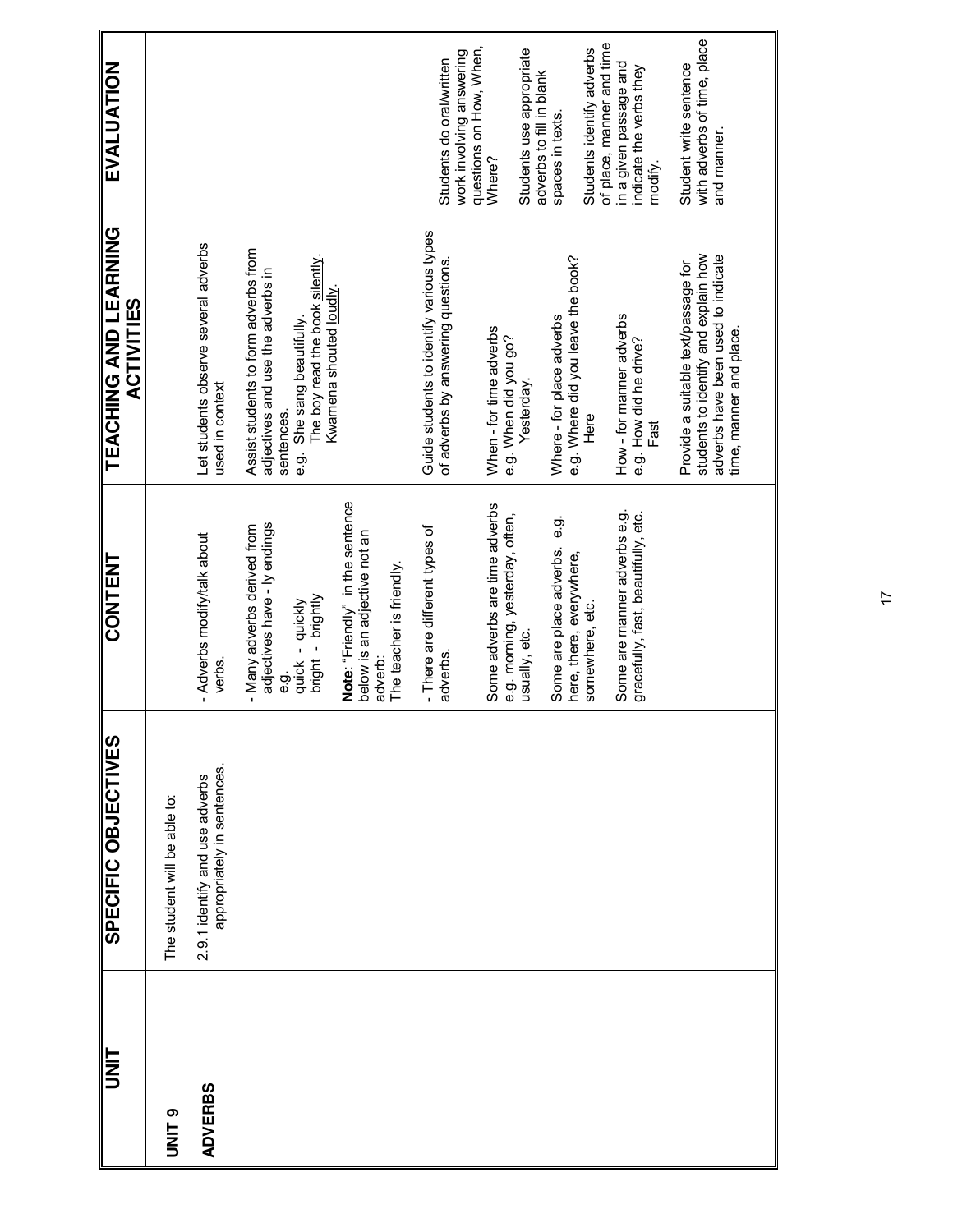| EVALUATION                                 |                              |                                                                                                                                                                                                                                                                                                                                                                                                               | had  (being/been) paid.<br>Students complete blanks<br>The workers were  paid<br>Before you arrived they<br>auxiliary forms in given<br>with the appropriate<br>when I arrived<br>(been/being)<br>texts e.g.                                                                                                                                       |
|--------------------------------------------|------------------------------|---------------------------------------------------------------------------------------------------------------------------------------------------------------------------------------------------------------------------------------------------------------------------------------------------------------------------------------------------------------------------------------------------------------|----------------------------------------------------------------------------------------------------------------------------------------------------------------------------------------------------------------------------------------------------------------------------------------------------------------------------------------------------|
| TEACHING AND LEARNING<br><b>ACTIVITIES</b> |                              | Draw attention to the problem that some<br>the auxiliary to agree with the subject.<br>people have using the correct form of<br>Illustrate and discuss the forms they<br>take. (Refer content)<br>primary auxiliaries in various forms.<br>Students write sentences using the<br>Introduce the primary auxiliaries;<br>The boys have done the work.<br>We do not know the man.<br>She is sleeping.<br>တ်<br>ၿ | The house has just been painted. (just<br>The house is being painted. (in<br>Explain the use of been and being in<br>completed)<br>progress)<br>context.                                                                                                                                                                                           |
| CONTENT                                    |                              | Primary auxiliaries: be, have, do,<br>Primary auxiliaries show contrast<br>Primary auxiliaries change form<br>e.g. Ama likes snails, but Kofi<br>be:- is, was, were, are, am,<br>to agree with person, e.g.<br>have:- has, have, had<br>and their tense forms.<br>do:- do, does, did<br>being, been, etc.<br>She has eaten.<br>I have eaten.<br>does not.                                                     | Yaw and Esi like crabs, Sena and<br>Work when her mother arrived.<br>Fati had been doing her home<br>Fati has been doing her home<br>* Primary auxiliaries help verbs<br>express various tense forms:<br>homework. (Present Perfect)<br>Past Perfect Continuous)<br>work. (Present Perfect<br>e.g. Fati has done her<br>Continuous)<br>Fati do not |
| SPECIFIC OBJECTIVES                        | The student will be able to: | 2.10.1 identify primary auxiliaries and<br>use them appropriately in<br>speech and in writing                                                                                                                                                                                                                                                                                                                 |                                                                                                                                                                                                                                                                                                                                                    |
| UNIT                                       | <b>UNIT 10</b>               | PRIMARY AUXILIARIES                                                                                                                                                                                                                                                                                                                                                                                           |                                                                                                                                                                                                                                                                                                                                                    |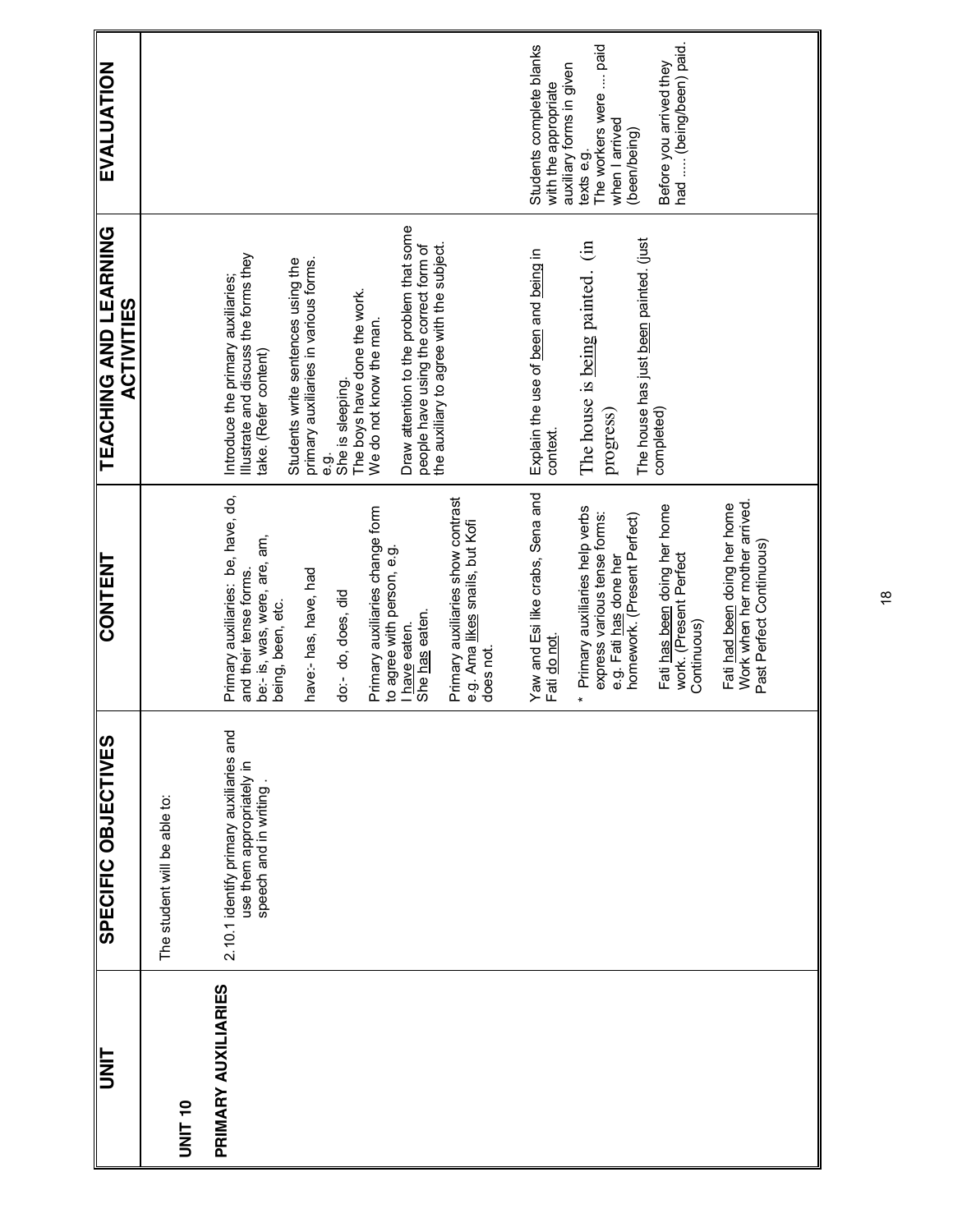|                                        |                                                                                               | General Objectives: The student will<br><b>SECTION 3</b><br>READING                              |                                                                                                                                                                                                                   |                                                                            |
|----------------------------------------|-----------------------------------------------------------------------------------------------|--------------------------------------------------------------------------------------------------|-------------------------------------------------------------------------------------------------------------------------------------------------------------------------------------------------------------------|----------------------------------------------------------------------------|
|                                        |                                                                                               | read, understand and derive information from texts of varied nature                              |                                                                                                                                                                                                                   |                                                                            |
| <b>LINN</b>                            | SPECIFIC OBJECTIVES                                                                           | CONTENT                                                                                          | TEACHING AND LEARNING<br><b>ACTIVITIES</b>                                                                                                                                                                        | EVALUATION                                                                 |
| T<br>NH<br>T                           | The student will be able to:                                                                  |                                                                                                  |                                                                                                                                                                                                                   |                                                                            |
| FLUENT READING:                        | 3.1.1 read fluently with appropriate<br>voice modulation.                                     | Fluent Reading:<br>Read using correct intonation,<br>accent stress and pause.                    | sources e.g. textbook, newspapers, journals,<br>Model reading (select texts from variety of<br>literary texts etc.)                                                                                               | Students read given texts<br>with voice modulation                         |
| Reading aloud                          |                                                                                               |                                                                                                  | Students read texts aloud with correct voice<br>modulation in pairs and in groups.                                                                                                                                |                                                                            |
|                                        |                                                                                               |                                                                                                  | Students practise reading sense groups/<br>phrases.                                                                                                                                                               |                                                                            |
|                                        | 3.1.2 read sense groups/phrases<br>at a time.                                                 |                                                                                                  | Teacher and students note and comment on<br>errors e.g. wrong pronunciation, wrong<br>stress, lack of rhythmic variation                                                                                          |                                                                            |
| Reading Silently.<br>UNIT <sub>2</sub> |                                                                                               |                                                                                                  | Reading is repeated and students try to<br>correct errors.                                                                                                                                                        |                                                                            |
| FAST READING:                          | within given time limits<br>for specific and general<br>2.1.1 read given texts<br>information | Fast Reading:<br>Skimming and scanning a text<br>with focus on specific words<br>and main ideas. | Discuss the fact that sometimes a text is read<br>fast to obtain general information e.g. what a<br>specific details e.g. a date, names of people<br>text is about; and at other times we read for<br>and places. | questions based on text<br>Test reading speed.<br>Students answer<br>read. |
|                                        |                                                                                               | specific information e.g. names,<br>dates, figures<br>Scanning a paragraph for                   | Students read a given text within a given time<br>and answer questions to find out if they have<br>understood the text                                                                                            |                                                                            |
|                                        |                                                                                               |                                                                                                  | Discuss students reading problems (e.g.<br>unfamiliar vocabulary, lisping,<br>disabilities/eyesight) etc,                                                                                                         |                                                                            |

**JHS 1**

 $\mathsf{l}$ 

19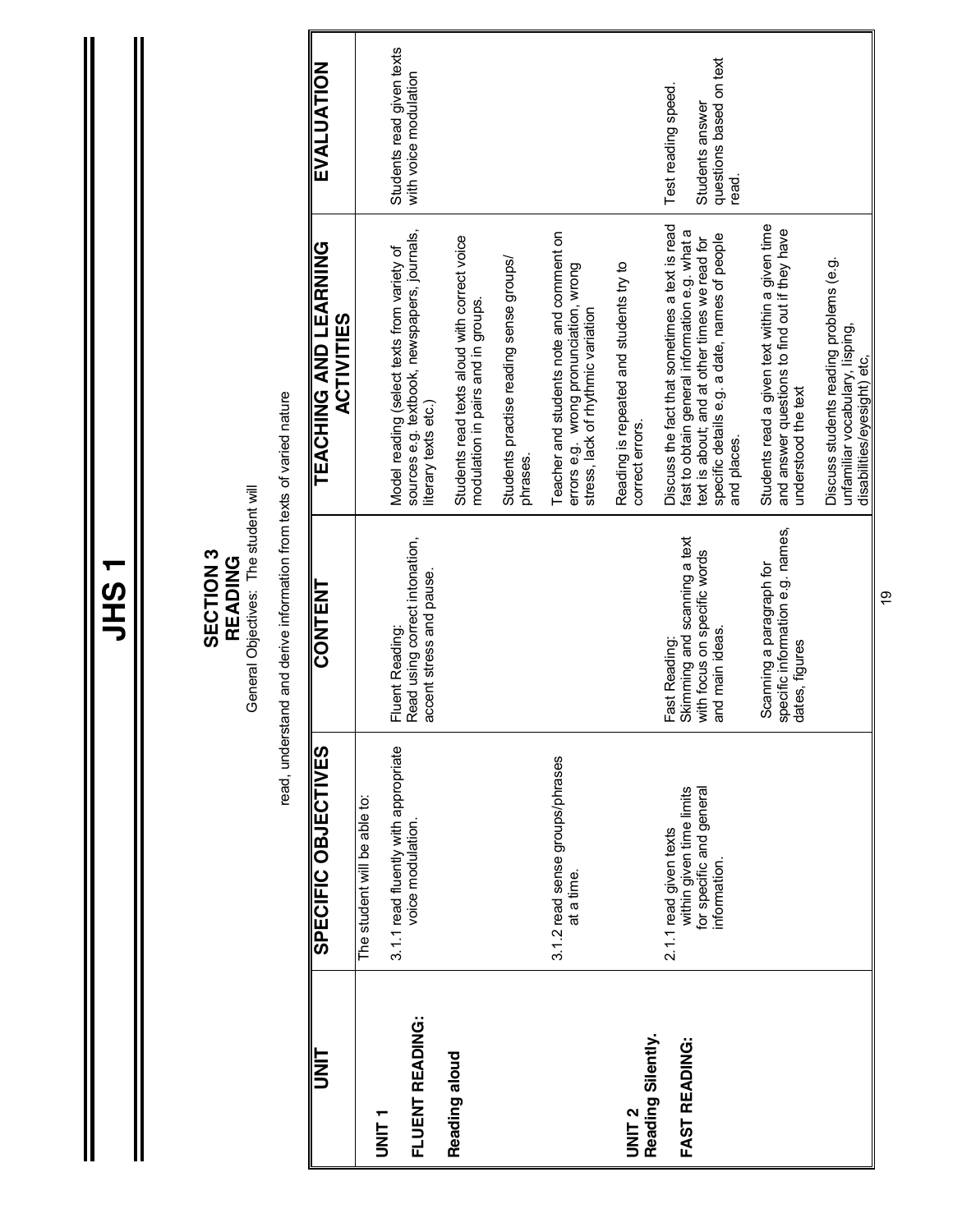| ヒミっ                                               | <b>SPECIFIC OBJECTIVES</b>                                          | <b>CONTENT</b>                                                                                | TEACHING AND LEARNING<br><b>ACTIVITIES</b>                                                     | EVALUATION                                           |
|---------------------------------------------------|---------------------------------------------------------------------|-----------------------------------------------------------------------------------------------|------------------------------------------------------------------------------------------------|------------------------------------------------------|
| UNIT <sub>3</sub>                                 | The student will be able to:                                        |                                                                                               | Let students:                                                                                  |                                                      |
| COMPREHENSION<br><b>Silent Reading</b><br>READING | 3.3.1 read silently and answer factual<br>and inferential questions | The focus of this type of reading<br>is independent reading and<br>understanding what is read | - predict the content of the text to be<br>ead based on the title and<br>accompanying pictures | Students write answers to<br>questions based on text |
|                                                   |                                                                     |                                                                                               | skim the text for general meaning.                                                             |                                                      |
|                                                   |                                                                     |                                                                                               | -read text silently and answer<br>comprehension questions.                                     | Students use vocabulary                              |
|                                                   |                                                                     |                                                                                               | discuss the content of the text as well as<br>vocabulary and expressions                       | discussed to form<br>sentences.                      |
|                                                   |                                                                     |                                                                                               |                                                                                                |                                                      |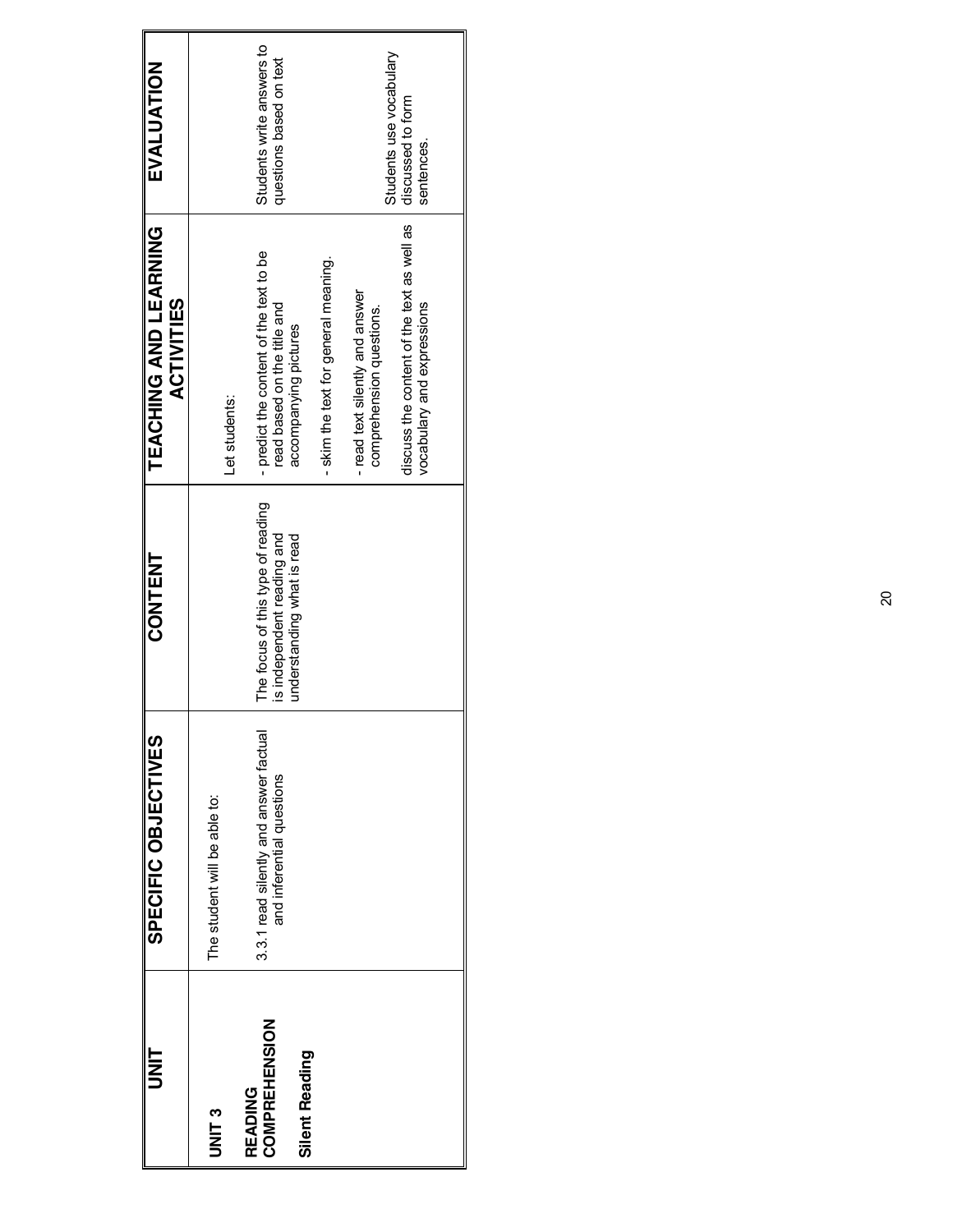|                               |                                                                                             | 一の工                                                                                                                                                       |                                                                                                                  |                                                                             |
|-------------------------------|---------------------------------------------------------------------------------------------|-----------------------------------------------------------------------------------------------------------------------------------------------------------|------------------------------------------------------------------------------------------------------------------|-----------------------------------------------------------------------------|
|                               |                                                                                             | <b>SECTION 4</b>                                                                                                                                          |                                                                                                                  |                                                                             |
|                               | $\div \alpha$                                                                               | generate and organise ideas  logically.<br>communicate ideas fluently and effectively through writing.<br>General Objectives: The student will<br>WRITING |                                                                                                                  |                                                                             |
| I<br>N<br>D                   | SPECIFIC OBJECTIVES                                                                         | CONTENT                                                                                                                                                   | TEACHING AND LEARNING<br><b>ACTIVITIES</b>                                                                       | EVALUATION                                                                  |
|                               | The student will be able to:                                                                |                                                                                                                                                           |                                                                                                                  |                                                                             |
| CONSOLIDATION<br><b>WORK</b>  | 4.1.1 complete given sentences<br>appropriately.                                            | varying lengths and complexity<br>Constructing sentences of<br>Further Work On:                                                                           | Students construct sentences using<br>structures and vocabulary that they<br>already know.                       | sentences from a given<br>Students construct<br>substitution table.         |
| CONSTRUCTING AND<br>ARRANGING | sentences using structures they<br>construct different types of<br>4.12                     | from substitution tables.                                                                                                                                 | Vary the sentence completion exercises                                                                           | Students complete given                                                     |
| <b>SENTENCES</b>              | $\overline{5}$<br>4.1.3. write short compositions based<br>given outlines.<br>have studied. | Focus on concord, tense forms,<br>correct use of pronouns.<br>Language use:                                                                               | using the initial, medial and end<br>-  is my favourite meal<br>position techniques e.g<br>-My favourite meal is | sentences.                                                                  |
|                               |                                                                                             |                                                                                                                                                           | be topical and should together make up<br>The sentences to be completed should<br>a clear composition piece.)    |                                                                             |
| PUNCTUATION                   |                                                                                             |                                                                                                                                                           | Check sentences completed for correct<br>use of upper case and lower case<br>letters, full stop and comma        |                                                                             |
|                               | 4.1.4 write complex sentences using the<br>comma and full stop appropriately.               | Completing sentences using<br>Punctuation and upper case<br>letters appropriately                                                                         | Teacher to provide sentences in which<br>commas and full stops have been<br>omitted for pupils to insert them.   | Teacher gives feedback<br>on the exercise.                                  |
|                               |                                                                                             | Writing complex sentences using<br>commas and full stops.                                                                                                 | Students to give examples of sentences<br>using the possessive e.g.                                              | Students add apostrophe<br>s' to nouns in sentences<br>in which it has been |
|                               | 4.1.5 write sentences accurately using<br>the apostrophe,                                   | Writing sentences using the<br>apostrophe.                                                                                                                | John's book is in the cupboard.                                                                                  | omitted.                                                                    |

I

 $\overline{2}$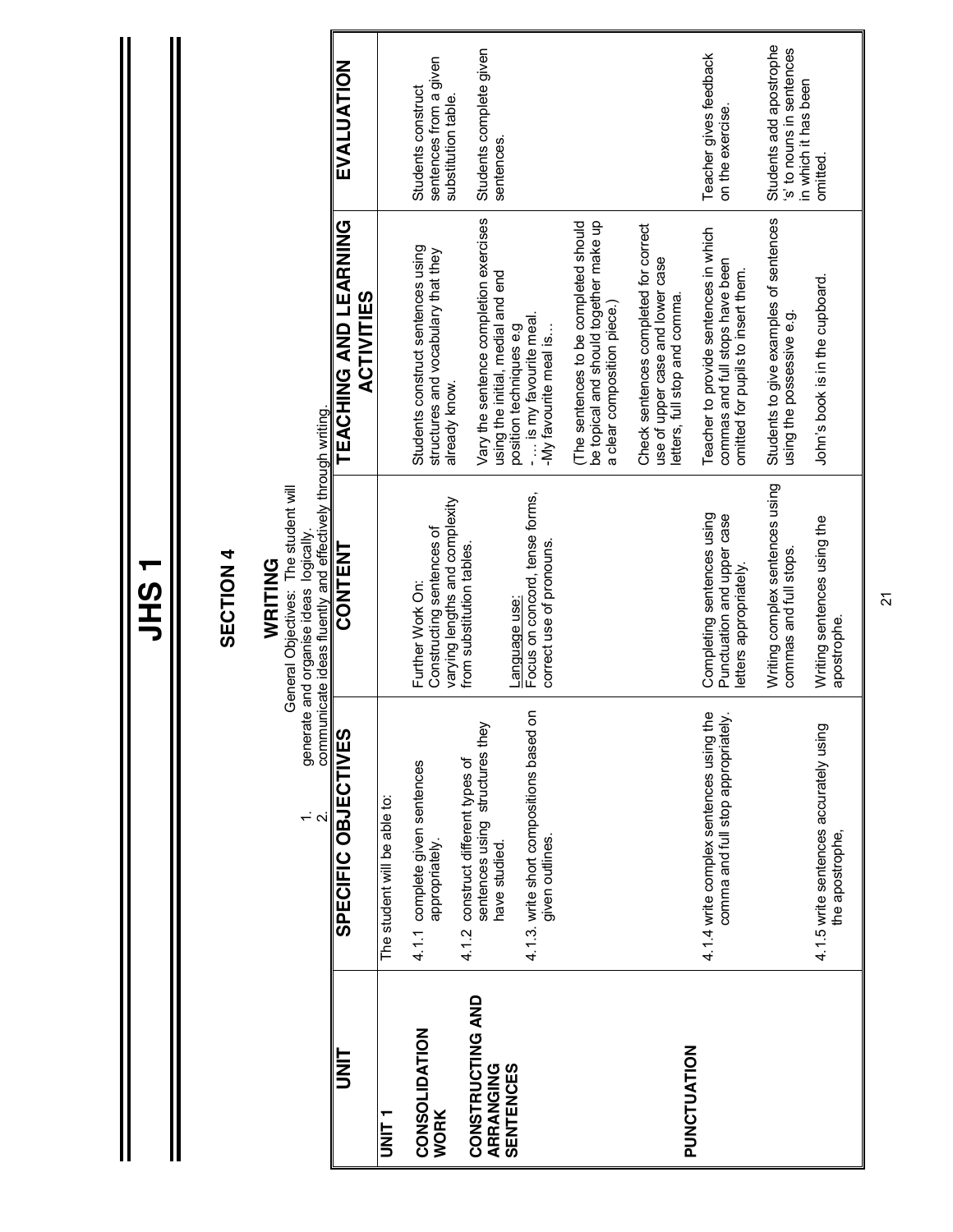| ヒミコ                                           | <b>OBJECTIVES</b><br><b>SPECIFIC</b>                      | <b>CONTENT</b>                                                               | TEACHING AND LEARNING<br><b>ACTIVITIES</b>                                                                                                                             | EVALUATION                                                                              |
|-----------------------------------------------|-----------------------------------------------------------|------------------------------------------------------------------------------|------------------------------------------------------------------------------------------------------------------------------------------------------------------------|-----------------------------------------------------------------------------------------|
| <b>UNIT 2</b>                                 | The student will be able<br>ġ                             | Correcting faulty and                                                        | Students bring to class notices, posters,                                                                                                                              |                                                                                         |
| AND UNGRAMMATICAL<br><b>CORRECTING FAULTY</b> | 4.2.1 identify errors in<br>sentences and<br>rewrite the  | faulty use of punctuation marks.<br>ungrammatical sentences, and             | Teacher gives students written texts and guides<br>newspapers.                                                                                                         |                                                                                         |
| SENTENCES.                                    | sentences correctly.                                      | e.g. Faulty<br>- tenses                                                      | them to correct errors in the texts                                                                                                                                    |                                                                                         |
|                                               |                                                           | - punctuation:<br>- concord<br>- full stop<br>- comma                        | Students read selections from the notices,<br>posters etc. and indicate the faulty and<br>ungrammatical sentences in them.                                             | ungrammatical sentences in a<br>Students correct faulty and<br>piece of writing.        |
|                                               |                                                           | - use of capital letters<br><b>I</b> mark<br>- apostrophe<br>question        | Students correct ungrammatical sentences and<br>faulty punctuation marks in exercises and other<br>sources e.g. notices etc.                                           | passages inserting the<br>appropriate punctuation marks.<br>Students copy unpunctuated  |
| UNIT <sub>3</sub>                             |                                                           |                                                                              | Students arrange jumbled sentences into logical<br>order of ideas.                                                                                                     |                                                                                         |
| <b>PARAGRAPH AND</b><br>PARAGRAPHING          | 4.3.1 write sentences on<br>a given topic.                | Writing short sentences on given<br>topics.                                  | Each member of a pair/group writes a sentence<br>on a central topic.                                                                                                   | Students compose paragraphs<br>Guide pupils to analyse the<br>on given topics in class. |
|                                               | 4.3.2 arrange mixed up<br>ideas and events                | Re-arranging sentences in a logical<br>order.                                | Each pair/group to use connectives e.g. and,<br>but, so, however, therefore, also, etc. and                                                                            | paragraphs.                                                                             |
|                                               | in a logical order.<br>paragraphs on<br>4.3.3 write short | Writing paragraphs from outlines<br>and supplying links within the           | referrals, to join the re-arranged sentences to<br>make a paragraph/paragraphs.                                                                                        | mixed up sentences to make a<br>Students arrange a group of<br>logical paragraph.       |
|                                               | given topics using<br>connectives and<br>referrals.       | paragraph.                                                                   |                                                                                                                                                                        | paragraphs on a given topic.<br>composition of more than 4<br>Each student writes a     |
|                                               | full composition.<br>paragraphs into<br>4.3.4 combine     | composition pieces by supplying<br>Organising paragraphs into full<br>links. | Teacher provides an outline of a story for pupils<br>to write a paragraph supplying the links in the<br>paragraph.                                                     | Students orally state the main<br>idea in their compositions.                           |
|                                               |                                                           |                                                                              | composition pieces providing links between<br>paragraphs e.g. in the first place/firstly,<br>Students arrange paragraphs into full<br>however, secondly, finally, etc. |                                                                                         |
|                                               |                                                           |                                                                              | paragraphs using connectives, referrals and<br>Students write compositions made up of<br>linking words.                                                                |                                                                                         |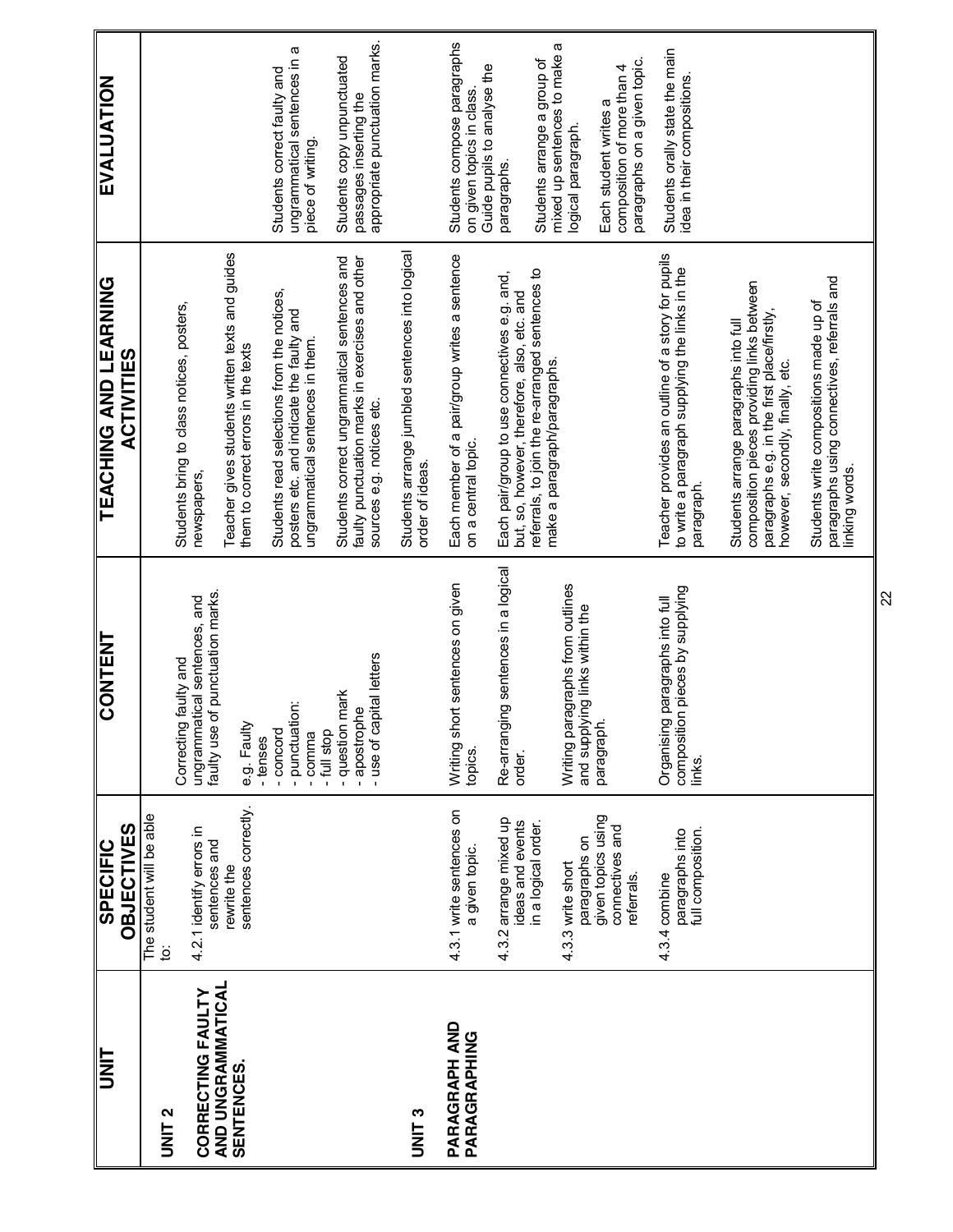| <b>TINU</b>             | SPECIFIC OBJECTIVES                                | <b>CONTENT</b>                                                                                                                                    | TEACHING AND LEARNING<br><b>ACTIVITIES</b>                                                     | EVALUATION                                             |
|-------------------------|----------------------------------------------------|---------------------------------------------------------------------------------------------------------------------------------------------------|------------------------------------------------------------------------------------------------|--------------------------------------------------------|
| UNIT <sub>4</sub>       | The student will be able to:                       |                                                                                                                                                   |                                                                                                |                                                        |
|                         | 4.4.1 narrate incidents/events<br>orally/written.  | Narrating everyday incidents/events in<br>the school/home.                                                                                        | incidents/events in the school/home e.g<br>Students narrate and discuss                        | Students write a narrative<br>on incidents/events that |
| <b>NARRATIVE:</b>       |                                                    |                                                                                                                                                   | sporting events, cultural festivals/other<br>activities.                                       | have taken place in school<br>or at home.              |
| Narrating everyday      |                                                    | - use of the past tense<br>Focus on Grammar                                                                                                       |                                                                                                |                                                        |
| incidents               |                                                    | - use of adjectives and adverbs<br>- correct punctuation                                                                                          | points/ideas in the narrative and write<br>In pairs, students pick out important<br>them down. |                                                        |
|                         |                                                    | e.g the comma, full stop<br>- correct use of capital letters                                                                                      | logical order in paragraphs, working in<br>Students arrange points/ideas in a<br>pairs.        |                                                        |
|                         |                                                    |                                                                                                                                                   | Students link paragraphs together into a<br>full written composition using linking<br>words.   |                                                        |
| Reproducing Stories     |                                                    |                                                                                                                                                   |                                                                                                |                                                        |
|                         | 4.4.2 reproduce stories in<br>writing.             | Re-tell/write stories heard/read in<br>school/at home e.g. folk tales, myths,<br>legends and other stories.                                       | myths, legends) read/heard in school/at<br>Teacher/students tell stories (folktales,<br>home.  | Students write a story<br>heard/read.                  |
|                         |                                                    |                                                                                                                                                   | Students discuss the stories in groups.                                                        |                                                        |
| <b>UNIT<sub>5</sub></b> |                                                    |                                                                                                                                                   | Students to write one of the stories<br>heard/read.                                            |                                                        |
| WRITING                 |                                                    |                                                                                                                                                   |                                                                                                |                                                        |
| DESCRIPTIONS:           | 4.5.1 write descriptions of<br>people and animals. | Descriptions of people and animals.                                                                                                               | Students identify persons they like and<br>write about them, giving distinctive                | Teacher selects the best<br>written descriptions and   |
| People and Animals      |                                                    | People: name, age, height,<br>complexion, stature, habits, special<br>characteristics e.g. beauty, deformities,<br>sociability, etc.              | features and reasons why they like<br>them.                                                    | read in class. Class to<br>comment on errors           |
|                         |                                                    |                                                                                                                                                   |                                                                                                | noticed and the good                                   |
|                         |                                                    |                                                                                                                                                   | Students identify animals they like and<br>write about them, giving features and               | points in the descriptions<br>read.                    |
|                         |                                                    |                                                                                                                                                   | reasons why they like the animals.                                                             |                                                        |
|                         |                                                    |                                                                                                                                                   |                                                                                                |                                                        |
|                         |                                                    | Animals: Type e.g. dog, cat, lion;<br>habitat e.g. (domestic/wild).<br>Characteristics: e.g.<br>herbivore/carnivore, friendly/neat/dirty,<br>etc. |                                                                                                |                                                        |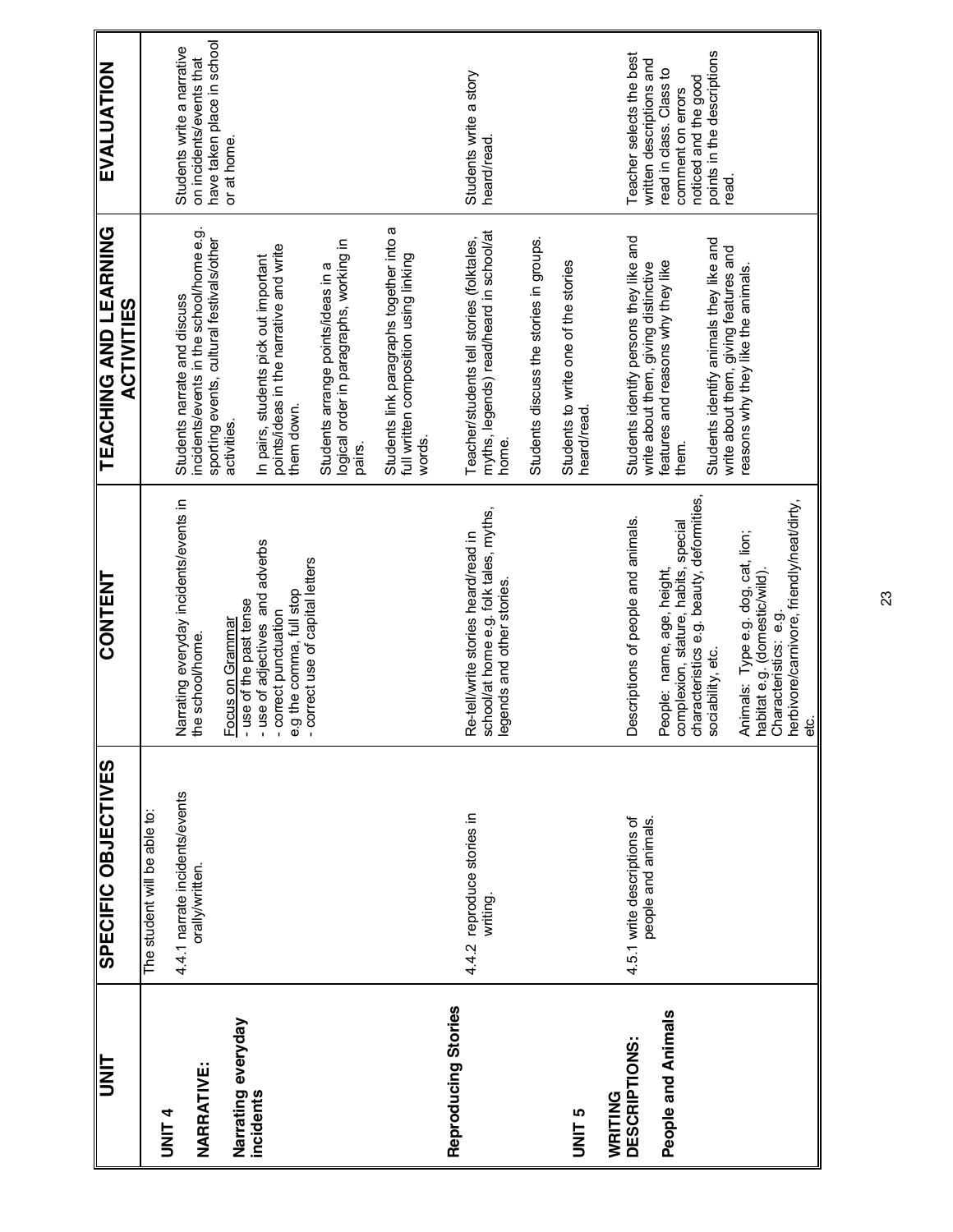| <b>TINU</b>                                | SPECIFIC OBJECTIVES                                          | <b>CONTENT</b>                                                                                               | <b>TEACHING AND LEARNING</b><br><b>ACTIVITIES</b>                                                                         | <b>EVALUATION</b>                                                               |
|--------------------------------------------|--------------------------------------------------------------|--------------------------------------------------------------------------------------------------------------|---------------------------------------------------------------------------------------------------------------------------|---------------------------------------------------------------------------------|
| <b>UNIT</b>                                | The student will be able to:                                 |                                                                                                              |                                                                                                                           |                                                                                 |
| WRITING                                    | 4.6.1 write descriptions of events,<br>places and processes. | Writing descriptions of events<br>and places.                                                                | Students identify some events, places<br>and processes.                                                                   | descriptions of a particular<br>Students write<br>event/place.                  |
| Events, Places and<br><b>DESCRIPTIONS:</b> |                                                              | initiation rites sports/games,<br>Events: festivals, naming,<br>accidents, etc.                              | In pairs/groups, students talk about the<br>events, places and processes selected                                         |                                                                                 |
| Processes                                  |                                                              | Places: A castle, fort, the chief's<br>palace, lakes, falls, stream or                                       | Groups read their work to class                                                                                           |                                                                                 |
|                                            |                                                              | river, mountains, rocks, schools,<br>ಕ್ಷ                                                                     | Teacher makes a summary of points<br>and appropriate vocabulary.                                                          |                                                                                 |
|                                            |                                                              | Processes: Soap making,<br>accessing the internet, oil<br>Points of descriptions:<br>processing.             | Students write a description of particular<br>events/places giving distinctive features                                   |                                                                                 |
|                                            |                                                              | Location, specific items of<br>interest, impressions.                                                        |                                                                                                                           |                                                                                 |
|                                            |                                                              | ii Introduction<br>iv Conclusion.<br>NOTE: Compositions should<br>i Heading or title<br>iii The body<br>have |                                                                                                                           |                                                                                 |
|                                            |                                                              | Grammar Focus<br>Simple Present and Past Tense                                                               |                                                                                                                           |                                                                                 |
| <b>NINLY</b>                               |                                                              | forms, use of adjectives, adverbs                                                                            |                                                                                                                           |                                                                                 |
| <b>WRITING FRIENDLY</b><br>LETTERS         | 4.7.1 write a letter to a friend.                            | salutation, subscription, etc. first<br>Formal features: address, date,<br>Parts of a friendly letter i.e.   | characteristics of a friendly letter.<br>Revise parts/layout and other                                                    | issues/topics that interest<br>Students write individual<br>friendly letters on |
|                                            |                                                              | name, arrangement of content .in<br>paragraph                                                                | i.e. visits, occasions, plans/programmes,<br>Discuss issues/topics for friendly letters<br>requests, general issues, etc. | them.                                                                           |
|                                            |                                                              | Ensure that the tense forms to be<br>Check tenses, past future.<br>Focus on Grammar                          | Discuss and give examples of<br>arrangement of content.                                                                   |                                                                                 |
|                                            |                                                              | used conform with the demands<br>of the topic                                                                | Students write letters.                                                                                                   |                                                                                 |
|                                            |                                                              |                                                                                                              | Students read out samples of friendly<br>letters they have written.                                                       |                                                                                 |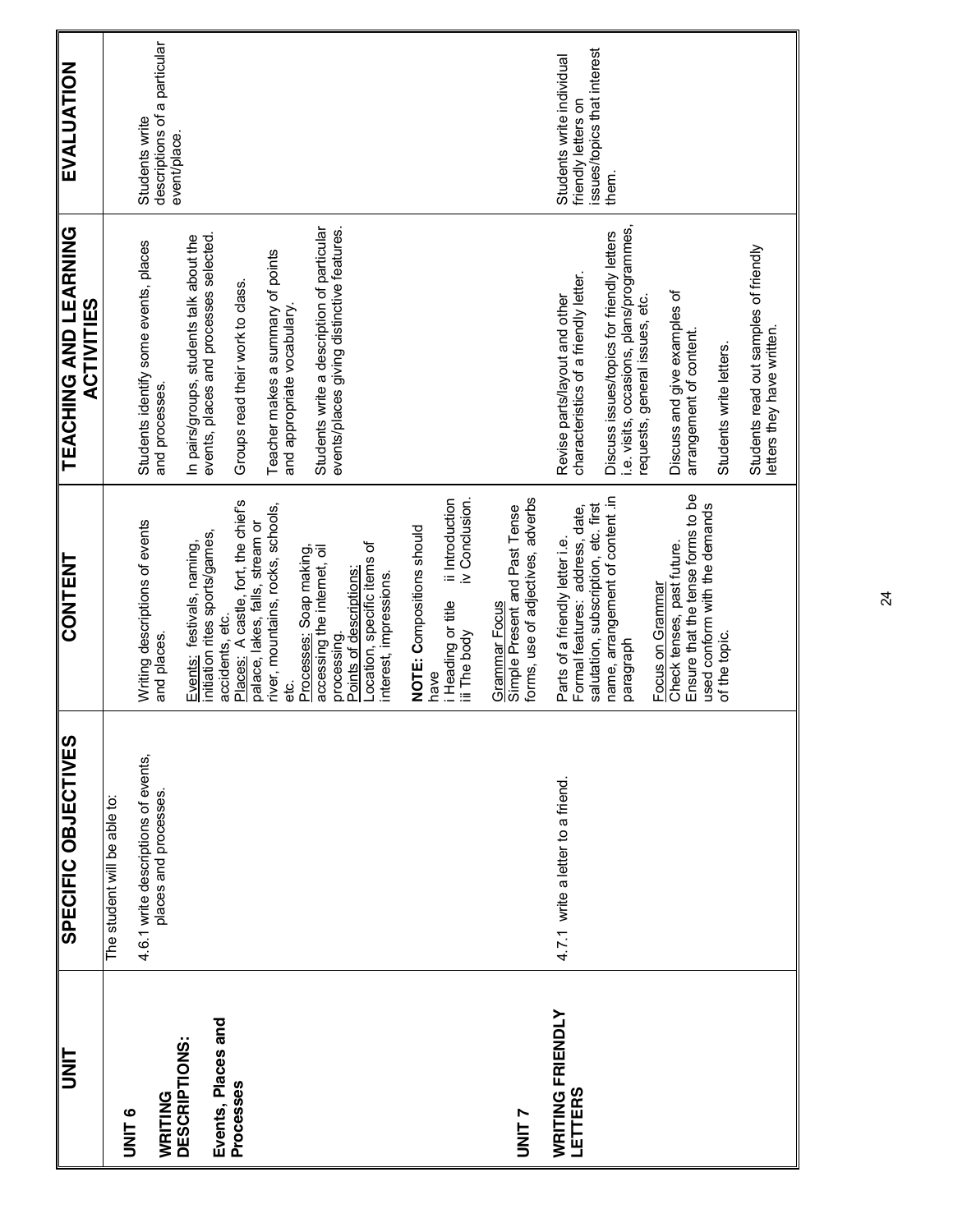| <b>TINL</b>                                          | SPECIFIC OBJECTIVES                                            | <b>CONTENT</b>                                                                                                                                                                           | <b>TEACHING AND LEARNING</b><br><b>ACTIVITIES</b>                                                                                                                | <b>EVALUATION</b>                                                  |
|------------------------------------------------------|----------------------------------------------------------------|------------------------------------------------------------------------------------------------------------------------------------------------------------------------------------------|------------------------------------------------------------------------------------------------------------------------------------------------------------------|--------------------------------------------------------------------|
| <b>B</b><br>DNIT                                     | The student will be able to:                                   |                                                                                                                                                                                          |                                                                                                                                                                  |                                                                    |
| <b>WRITING REPLIES TO</b><br><b>FRIENDLY LETTERS</b> | 4.8.1 write appropriate replies to<br>friendly letters.        | Writing suitable replies to friendly<br>letters.                                                                                                                                         | issues/topics in replying to letters.<br>Class discusses the important                                                                                           | Students write replies to<br>(real/contrived) friendly<br>letters. |
|                                                      |                                                                | used conforms to the demands of<br>Ensure that the tense form to be<br>Present, past, future etc.<br>Check for tenses:<br>the topic.                                                     | Teacher points out and explains use of<br>Class to select a letter and discuss the<br>points which the reply should address.<br>language in replying to letters. |                                                                    |
| O<br>NNU                                             |                                                                |                                                                                                                                                                                          | In pairs, pupils write replies to letters for<br>discussion.                                                                                                     |                                                                    |
| <b>GUIDED SUMMARY</b><br>WRITING                     | paragraph for a short passage.<br>4.9.1 write a summary of one | contained in the original passage.<br>List issues in logical order before<br>you start to write the summary.<br>Use fewer words than are<br>dentify the key issues.<br>Making summaries; | Guide students on the basic rules for<br>Guide students to give brief oral<br>writing /making a summary.<br>summaries of stories read.                           |                                                                    |
|                                                      | 4.9.2 write summaries of<br>books read.                        | structured format (Refer Section<br>Summarising books read using<br>5, Literature/Library)                                                                                               | Provide a passage for pupils to<br>summarise.                                                                                                                    | Students write summaries<br>of books read.                         |
|                                                      |                                                                |                                                                                                                                                                                          |                                                                                                                                                                  |                                                                    |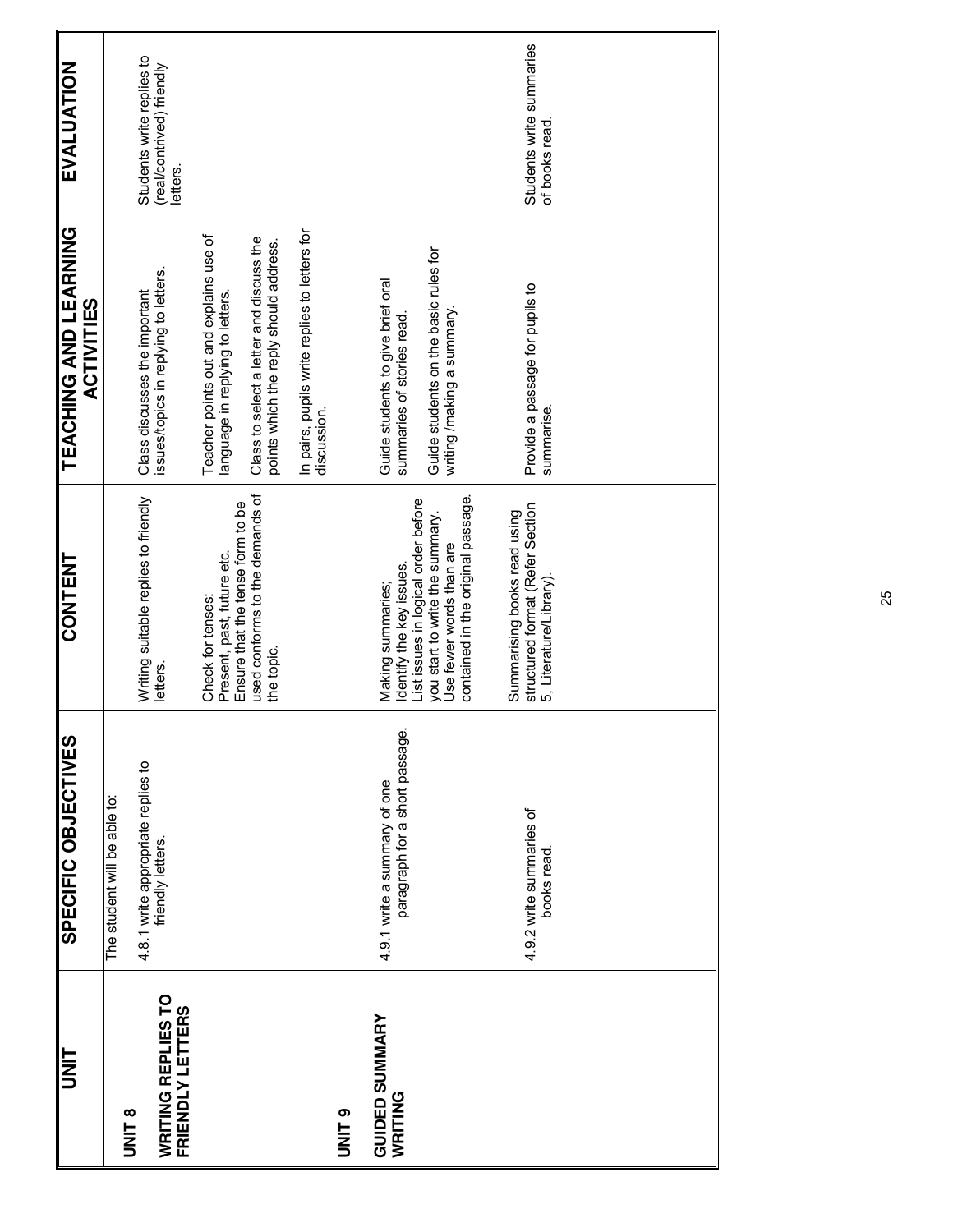| <b>IIM</b>            | SPECIFIC OBJECTIVES                                  | CONTENT                                                                           | TEACHING AND LEARNING<br><b>ACTIVITIES</b>                                                                                                                                                                                                                     | EVALUATION                                        |
|-----------------------|------------------------------------------------------|-----------------------------------------------------------------------------------|----------------------------------------------------------------------------------------------------------------------------------------------------------------------------------------------------------------------------------------------------------------|---------------------------------------------------|
| UNIT 10               | The student will be able to:                         |                                                                                   |                                                                                                                                                                                                                                                                |                                                   |
| <b>ADVERTISEMENTS</b> | 4.10.1 write clear and convincing<br>advertisements. | Writing advertisements for simple<br>items: eggs, chicken, fish, books<br>မ္မ     | Students to bring advertisements in<br>Teacher to point out the significant<br>features of adverts.<br>newspapers etc. for discussion.                                                                                                                         | Students write adverts for<br>other simple items. |
|                       |                                                      | tenses, adverbs, adjectives, etc.<br>Check for appropriate use of<br><b>NOTE:</b> | Students to write adverts for sale of<br>fish, chicken, etc.                                                                                                                                                                                                   |                                                   |
|                       |                                                      |                                                                                   | students to adopt the simple style "Fish<br>Sold Here"; "Chicken, Sold Here".<br>Students to note the use of upper case<br>Instead of writing "Fish is sold here",<br>letters to begin each word in simple<br>and short adverts.<br>'Chairs for Hire"<br>NOTE: |                                                   |
|                       |                                                      |                                                                                   |                                                                                                                                                                                                                                                                |                                                   |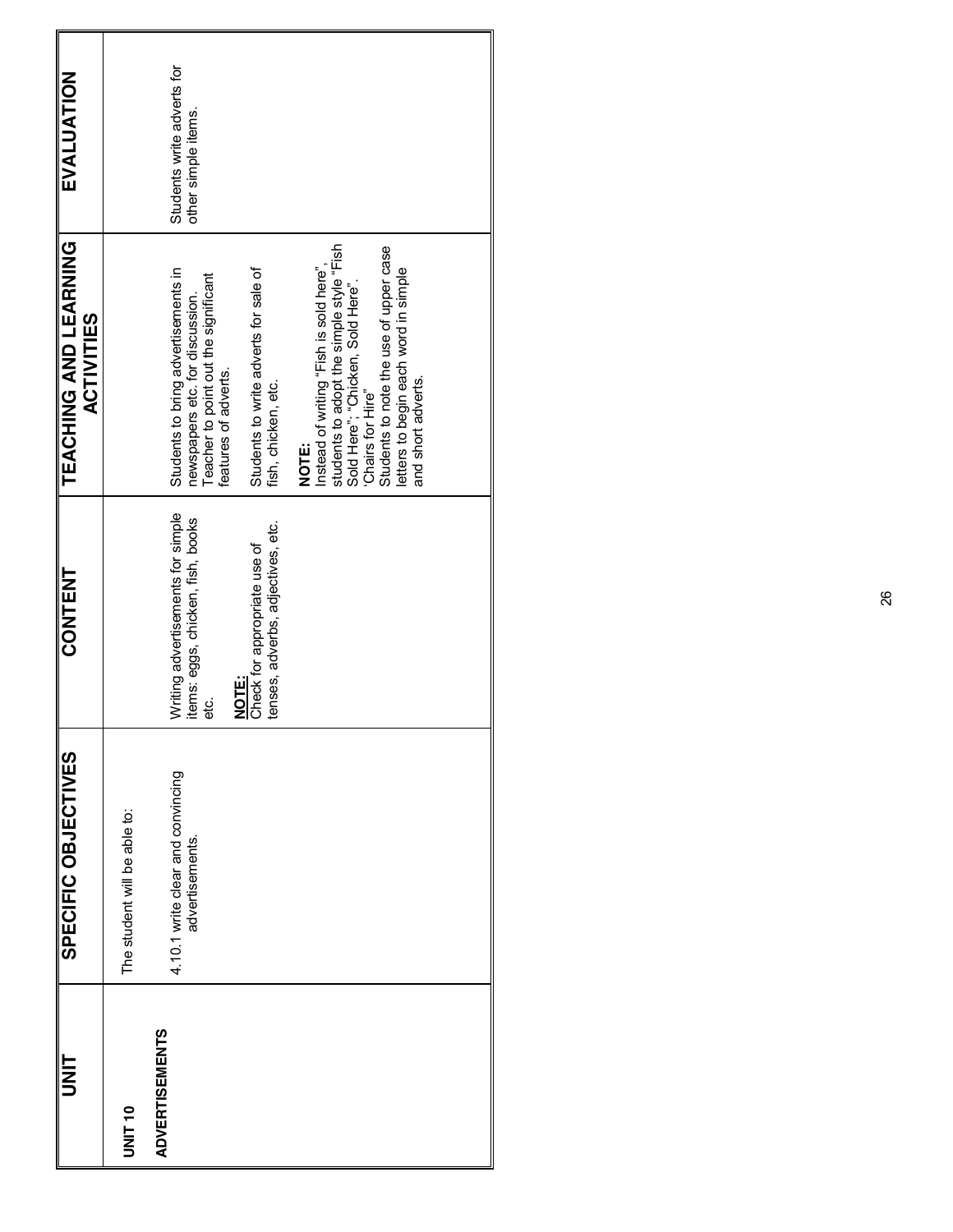|                        |                                                                           | ーりこう                                                                                                                                                                                         |                                                                                                                |                                                                                          |
|------------------------|---------------------------------------------------------------------------|----------------------------------------------------------------------------------------------------------------------------------------------------------------------------------------------|----------------------------------------------------------------------------------------------------------------|------------------------------------------------------------------------------------------|
|                        |                                                                           | LITERATURE<br>SECTION <sub>5</sub>                                                                                                                                                           |                                                                                                                |                                                                                          |
|                        |                                                                           | General Objectives: The student will                                                                                                                                                         |                                                                                                                |                                                                                          |
|                        | $\frac{1}{2}$ oi oi $\frac{1}{4}$                                         | appreciate the use of literary techniques developed for creative writing<br>appreciate oral and written literature<br>develop the skills of creative writing<br>develop the love for reading |                                                                                                                |                                                                                          |
| <b>TINT</b>            | SPECIFIC OBJECTIVES                                                       | CONTENT                                                                                                                                                                                      | TEACHING AND LEARNING<br><b>ACTIVITIES</b>                                                                     | EVALUATION                                                                               |
| T<br>N<br>N<br>N<br>N  | The student will be able to:                                              |                                                                                                                                                                                              |                                                                                                                |                                                                                          |
|                        | 5.1.1 identify features that distinguish<br>the types of oral narratives: | Folktales, myths and legends                                                                                                                                                                 | Teacher reads, tells or plays recorded<br>materials on popular folktales, myths                                |                                                                                          |
| PROSE:                 | folktales, myths and legends.                                             | Identifying the features that<br>distinguish the types:                                                                                                                                      | and legends as children listen.                                                                                |                                                                                          |
| <b>ORAL NARRATIVES</b> |                                                                           |                                                                                                                                                                                              | Invite students to contribute by telling                                                                       |                                                                                          |
|                        |                                                                           | folktales - i.e. stories about<br>human and non-human                                                                                                                                        | folktales, myths and legends they know.                                                                        |                                                                                          |
|                        |                                                                           | esson e.g. Ananse stories.<br>entities which give a moral                                                                                                                                    | Guide students to identify features of<br>folktales, myths and legends, the                                    | whether a text is a folktale,<br>Students listen to and tell                             |
|                        |                                                                           | involve super-natural beings<br>and which help to explain<br>myths - i.e. stories which                                                                                                      | characters and the roles each of them<br>plays in a society etc.                                               | myth or legend.                                                                          |
|                        |                                                                           | unnatural events.                                                                                                                                                                            |                                                                                                                |                                                                                          |
|                        |                                                                           | Wenya, Naa Gbewaa, Achilles.<br>King Tackie Tawiah I, Togbe<br>Legends - i.e. stories which<br>heroic figures, e.g. Okomfo<br>involve the achievement of<br>Anokye, Yaa Asantewaa,           | Discuss values in the narratives.                                                                              |                                                                                          |
|                        |                                                                           | local heroic figures in the lesson<br>NB Teacher can also include                                                                                                                            |                                                                                                                |                                                                                          |
|                        | 5.1.2 write simple folktales, myths and<br>legends they have heard.       | Writing simple folktales, myths<br>and legends using features<br>identified.                                                                                                                 | Groups write simple folktales, myths and<br>legends bearing in mind features that<br>distinguish each of them. | myths and legends they<br>Students write simple<br>accounts of folktales,<br>have heard. |
|                        |                                                                           | Note Enconrage pupils to collect<br>the oral narratives from home.                                                                                                                           |                                                                                                                |                                                                                          |

**JHS 1**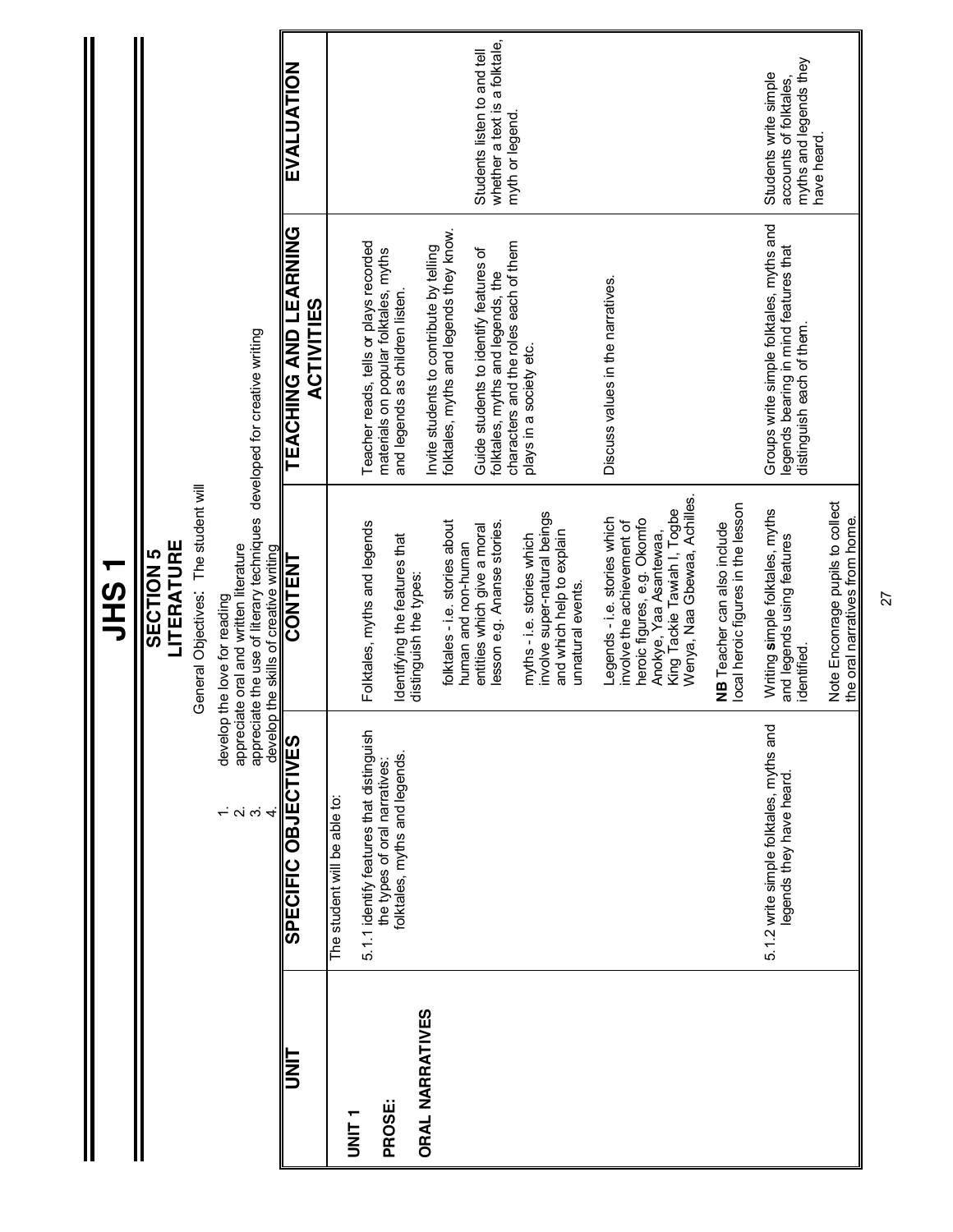| <b>UNIT</b>                     | SPECIFIC OBJECTIVES                                                         | CONTENT                                                           | <b>LEVCHING AND LEVANING</b><br><b>ACTIVITIES</b>                                 | EVALUATION                                              |
|---------------------------------|-----------------------------------------------------------------------------|-------------------------------------------------------------------|-----------------------------------------------------------------------------------|---------------------------------------------------------|
| <b>UNIT 1 (CONT'D)</b>          | The student will be able to:                                                |                                                                   |                                                                                   |                                                         |
| <b>PROSE:</b>                   | folktales, myths and legends.<br>5.1.3 evaluate the significance of         | Significance of folktales, myths<br>and legends.                  | Discuss/evaluate folktales, myths and<br>legends to bring out their significance. | Students write short<br>paragraphs on the               |
| ORAL NARRATIVES                 |                                                                             |                                                                   |                                                                                   | folktales, myths and<br>significance of any<br>legends. |
|                                 |                                                                             |                                                                   |                                                                                   |                                                         |
| UNIT <sub>2</sub>               | 5.2.1 read poems aloud paying                                               | Reading/listening to traditional                                  | poems, paying attention to rhythm and<br>Guide pupils to read aloud/listen to     | Students perform types of                               |
| POETRY:                         | attention to the rhythmic<br>variations.                                    | lullaby, war, praise and work<br>African poems e.g. dirges,       | other sound effects.                                                              | traditional African poems.                              |
|                                 |                                                                             | songs.                                                            | Students distinguish functions of the                                             |                                                         |
| TRADITIONAL AFRICAN<br>POETRY.  | function i.e. dirges, lullaby, work<br>5.2.2 distinguish types of poetry by | Functions of types of poetry.                                     | Discuss the meaning of the poems.<br>poems in pairs/groups.                       | Students distinguish types<br>and determine their       |
|                                 | songs, war and praise songs.                                                |                                                                   | Discuss the cultural and social                                                   | functions.                                              |
|                                 | 5.2.3 state the cultural and social<br>significance of the poems.           | Cultural and social significance of                               | significance of the poems.                                                        | Students compose poems<br>illustrating values e.g love  |
|                                 |                                                                             | poems.                                                            |                                                                                   | for neighbour, respect for<br>property, diligence. etc. |
| <b>UNIT3</b>                    |                                                                             |                                                                   | Determine and explain devices used in                                             |                                                         |
|                                 | 5.3.1 identify and explain the use of<br>devices - rhyme, simile,           | Devices used in poems e.g.                                        | Guide students to do a performance of<br>the poems                                |                                                         |
| <b>SIMPLE AFRICAN<br/>POEMS</b> | repetition, alliteration, etc.                                              | rhymes, similes, repetitions, etc.                                | the poems.                                                                        |                                                         |
|                                 |                                                                             |                                                                   | Students listen to poems read/played to                                           |                                                         |
|                                 | 5.3.2 read poems aloud paying<br>attention to the rhythmic                  | Rhythmic variations in poetry                                     | them.                                                                             |                                                         |
| <b>Ballads and Lyrics</b>       | variations.                                                                 | reading.                                                          | Guide students to read the poems aloud.                                           |                                                         |
|                                 |                                                                             |                                                                   |                                                                                   |                                                         |
|                                 | 5.3.3 distinguish between ballads and<br>lyrics.                            | Differences between ballads and                                   | Teacher discusses the features of<br>ballads and lyrics.                          |                                                         |
|                                 |                                                                             | lyrics -                                                          | Teacher reads a ballad and a lyric and                                            | Students compose simple                                 |
|                                 |                                                                             | Ballad tells a story. eg. Some of<br>Nana Kwame Ampadu's songs    | assists pupils to distinguish between the<br>Š.                                   | ballads and lyrics                                      |
|                                 |                                                                             | "Ebitiyie"                                                        | Students select a ballad and lyric from                                           |                                                         |
|                                 |                                                                             | Lyric is a short poem expressing<br>powerful feelings, e.g. love, | given texts, read it to class and give<br>reasons why it is a ballad or lyric.    |                                                         |
|                                 |                                                                             | misery, loneliness, etc.                                          |                                                                                   |                                                         |
|                                 |                                                                             | Focus on the simple present<br>Language use:                      |                                                                                   |                                                         |
|                                 |                                                                             | tense.                                                            |                                                                                   |                                                         |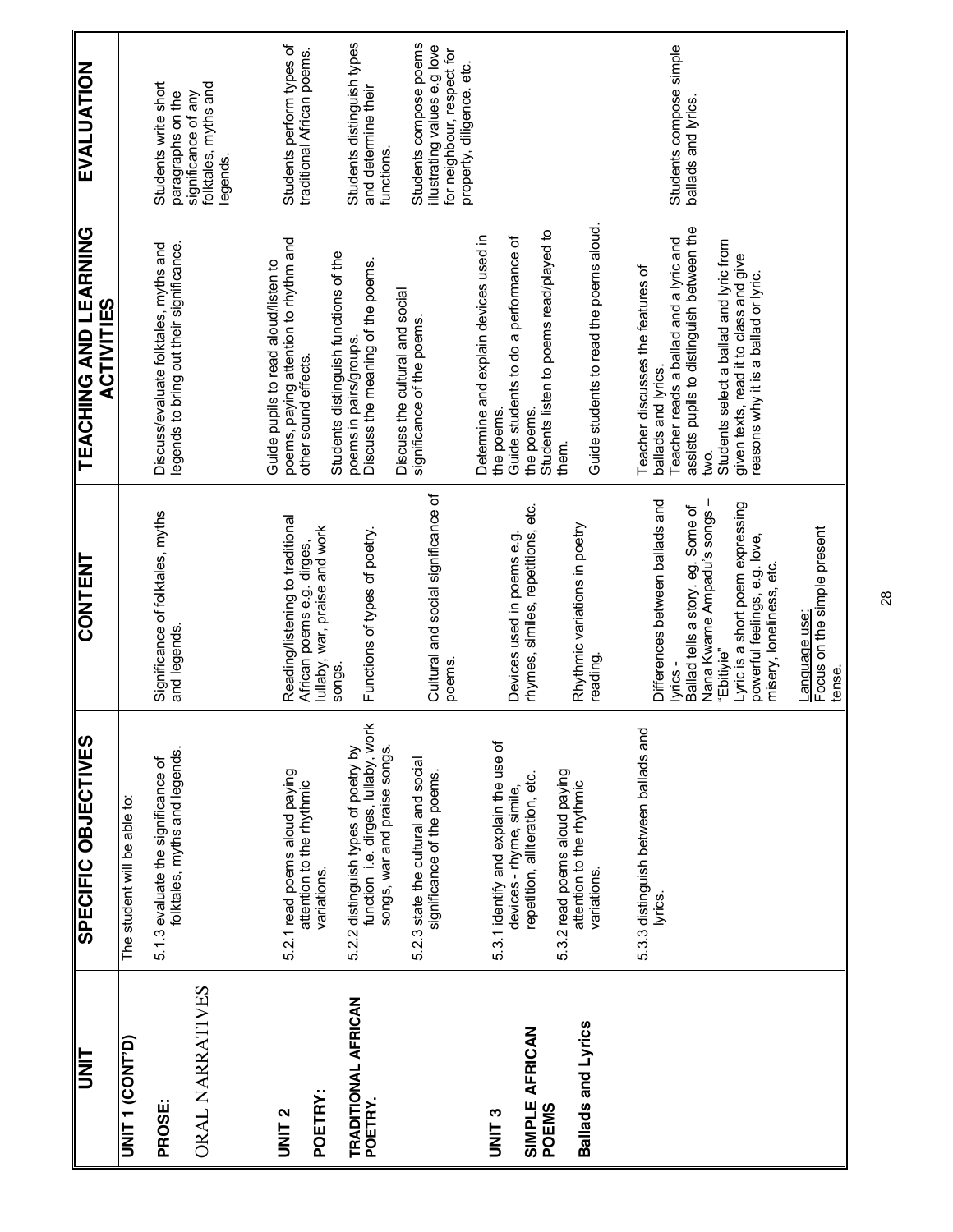| <b>UNIT</b>                               | SPECIFIC OBJECTIVES                                                                                       | CONTENT                                                                                                                                          | TEACHING AND LEARNING<br><b>ACTIVITIES</b>                                                                           | EVALUATION                                                              |
|-------------------------------------------|-----------------------------------------------------------------------------------------------------------|--------------------------------------------------------------------------------------------------------------------------------------------------|----------------------------------------------------------------------------------------------------------------------|-------------------------------------------------------------------------|
| UNIT 3 (CONT'D)                           | The student will be able to:                                                                              |                                                                                                                                                  |                                                                                                                      |                                                                         |
| SIMPLE AFRICAN<br><b>POEMS</b>            | 5.3.3 state the themes of the poems<br>they read.                                                         | Themes of poems.                                                                                                                                 | Students discuss in groups/pairs, the<br>themes in the poems they read.                                              | Students discuss/write the<br>themes/devices in ballads<br>and lyrics.  |
| Ballads and Lyrics                        |                                                                                                           |                                                                                                                                                  | Students write simple lyrics around<br>simple themes - working in groups.                                            |                                                                         |
|                                           | 5.3.4 identify and explain the uses of<br>simple devices e.g. metaphors,<br>personification, similes etc. | metaphors and personification.<br>Simple devices in poems e.g.<br><b>Grammar</b> Focus                                                           | Teacher selects a text with similes and<br>explain how these devices are used.<br>metaphors, and personification and |                                                                         |
| <b>UNIT4</b>                              |                                                                                                           | Check for tenses: simple present<br>simple past etc.                                                                                             | From given texts, poems etc. pupils find<br>the poetic devices used and their<br>significance.                       |                                                                         |
| <b>TRADITIONAL DRAMA</b><br><b>DRAMA:</b> | 5.4.1 read/listen to texts paying<br>attention to their delivery.                                         | Reading/listening to texts.                                                                                                                      | Listen to texts delivered orally or read<br>out.                                                                     |                                                                         |
|                                           | drama according to their social<br>5.4.2 distinguish types of traditional<br>functions.                   | Types of drama according to<br>social functions:                                                                                                 | Determine in groups/pairs, types of<br>drama according to their social<br>functions.                                 | significance of drama.<br>discuss social/cultural<br>Students in groups |
|                                           |                                                                                                           | Outdooring, Puberty rites,<br>Enstoolment/Enskinment.<br>Marriages, Festivals and                                                                |                                                                                                                      |                                                                         |
|                                           | 5.4.3 determine cultural/social<br>Significance of drama                                                  | Cultural and social significance of<br>drama                                                                                                     | values/significance in the texts linking up<br>Guide students to determine social<br>with cultural/social functions. | Students write accounts of<br>traditional celebrations.                 |
|                                           | 5.4.4 act/perform drama.                                                                                  | Acting/performing drama.                                                                                                                         | In groups students perform selected<br>texts.                                                                        |                                                                         |
|                                           | e.g. setting, audience, character.<br>5.4.5 explain terms used in the drama                               | Emphasise the use of the Simple<br>e.g. setting, audience, character.<br>Explaining terms used in drama,<br>Present tense forms.<br>Language use | Guide students to explain terms used<br>e.g. setting, audience, character                                            | Students perform play<br>based on text.                                 |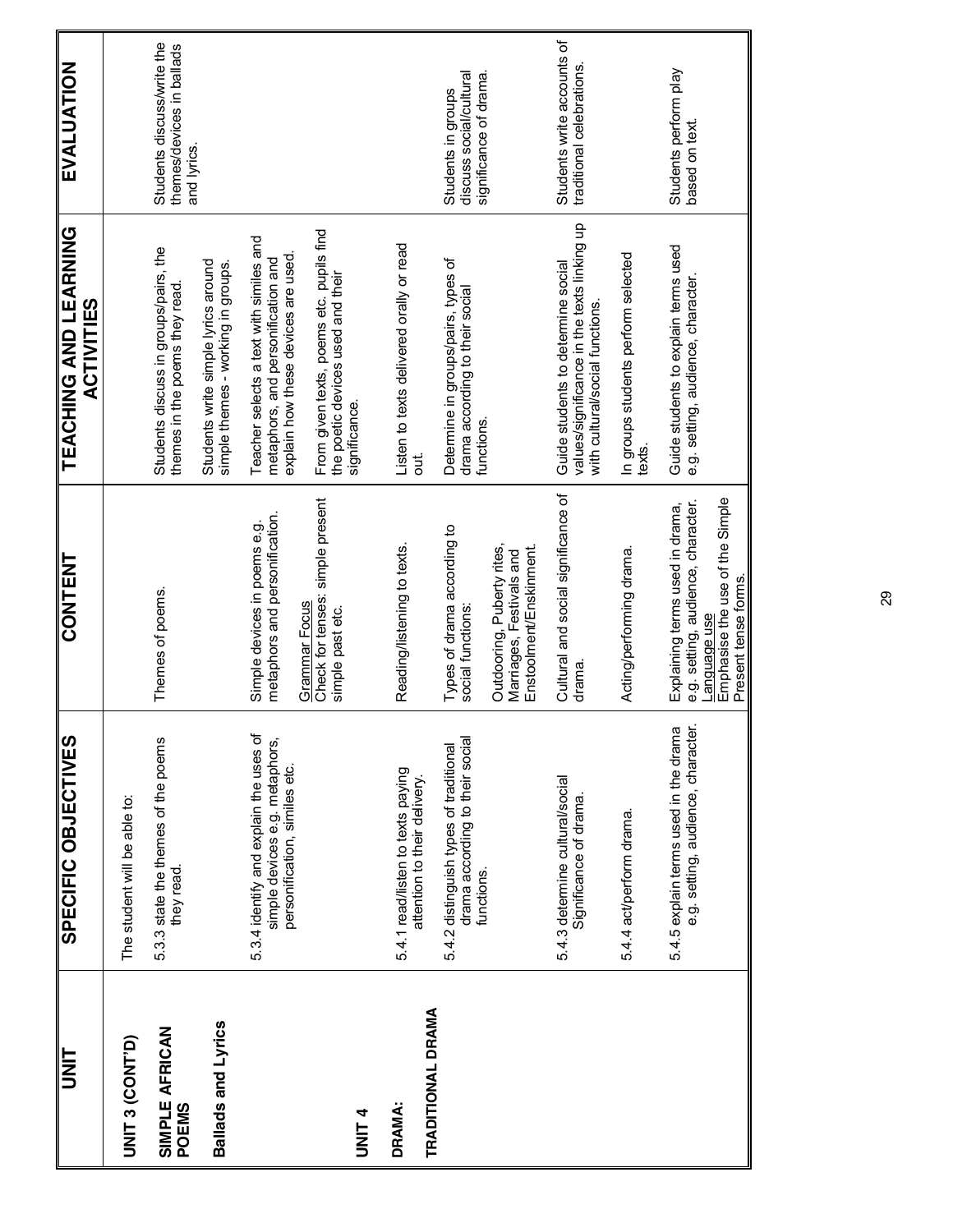#### LIBRARY **LIBRARY**

### 1. **General Objectives**: Students will: **General Objectives:**  $\div$

Students will:

- develop the love for reading; i. develop the love for reading;  $\mathbb{R}^2$
- develop interest in, and acquire the habit of reading for pleasure and for academic purposes; ii. develop interest in, and acquire the habit of reading for pleasure and for academic purposes; Ξ
- read for information on various topics. iii. read for information on various topics. iΞ
- read a minimum of 9 books by the end of the year. iv. read a minimum of 9 books by the end of the year.  $\geq$

## 2. **Specific Objectives**: Students will: Specific Objectives:  $\overline{\mathbf{v}}$

- Students will:
- acquire the skills for handling books; i. acquire the skills for handling books; L.
- talk about what they see in books; ii. talk about what they see in books; Ξ
- read at least 15 story books; iii. read at least 15 story books; iέ
- express their views on stories read and the characters in them; iv. express their views on stories read and the characters in them;  $\geq$
- talk and write about books read. v. talk and write about books read.  $\ddot{\phantom{1}}$

# **General Guidelines on Library Work:** 3. **General Guidelines on Library Work**:

 $\dot{\infty}$ 

- Introduce students to books/library. (a) Introduce students to books/library.  $\widehat{a}$
- Teachers should introduce pupils to books with special emphasis on handling and care. (b) Teachers should introduce pupils to books with special emphasis on handling and care.  $\widehat{e}$
- Introduce students to the class/school library and how it is organised. (c) Introduce students to the class/school library and how it is organised.  $\widehat{c}$
- Students should also be educated on library rules, such as borrowing procedures. (d) Students should also be educated on library rules. Such as borrowing provided uses.  $\widehat{\sigma}$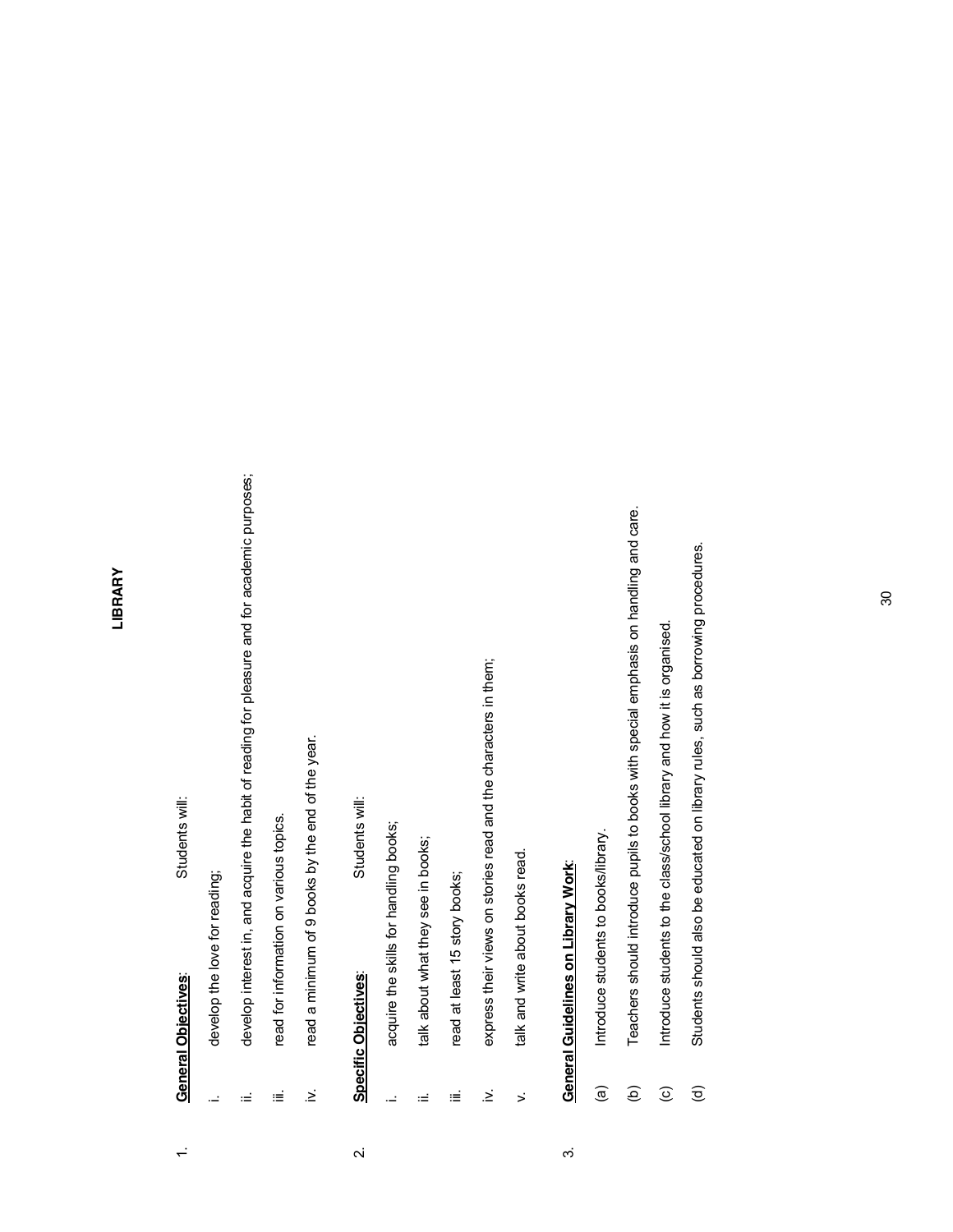# **Starting The Class/School Library** I. **Starting The Class/School Library**

 $\overline{a}$ 

A library could be a room full of books or a simple collection of books neatly arranged in cartons or boxes and available for pupils to read. A library could be a room full of books or a simple collection of books neatly arranged in cartons or boxes and available for pupils to read. Teachers can start a class/school library with scrap-books made by teachers and pupils. Such books should be made with brightly coloured pictures and drawings. Every<br>school should, therefore, be able to start a simple clas Teachers can start a class/school library with scrap-books made by teachers and pupils. Such books should be made with brightly coloured pictures and drawings. Every school should, therefore, be able to start a simple class/school library. Textbooks that are no longer in use and other discarded books could be used to begin a class/school library. class/school library.

## Equipping A Class/School Library II. **Equipping A Class/School Library**

 $\equiv$ 

Books for the library could be obtained from other sources like: Books for the library could be obtained from other sources like:

The Ghana Education Service (GES). The Ghana Education Service (GES). The Ghana National Association of Teachers (GNAT). The Ghana National Association of Teachers (GNAT).

The District Assemblies. The District Assemblies.

The School Management Committees. The School Management Committees.

Past Students. Past Students.

Churches and Other Organisations. Churches and Other Organisations.

Philanthropists. Philanthropists. Ghana Library Board. Ghana Library Board.

Ghana Book Trust. Ghana Book Trust.

and Non-Governmental Organisations (NGOs) such as: and Non-Governmental Organisations (NGOs) such as:

European Economic Community. European Economic Community. Friedrich Nauman Foundation. Friedrich Nauman Foundation. Friedrich Ebert Foundation. Friedrich Ebert Foundation. Save the Children Fund. Save the Children Fund. JNICEF/UNESCO, etc. UNICEF/UNESCO, etc.Zonta International. Zonta International. Plan International. Plan International. The Rotary Club. The Rotary Club. World Vision. World Vision. Valco Fund. Valco Fund. ADRA.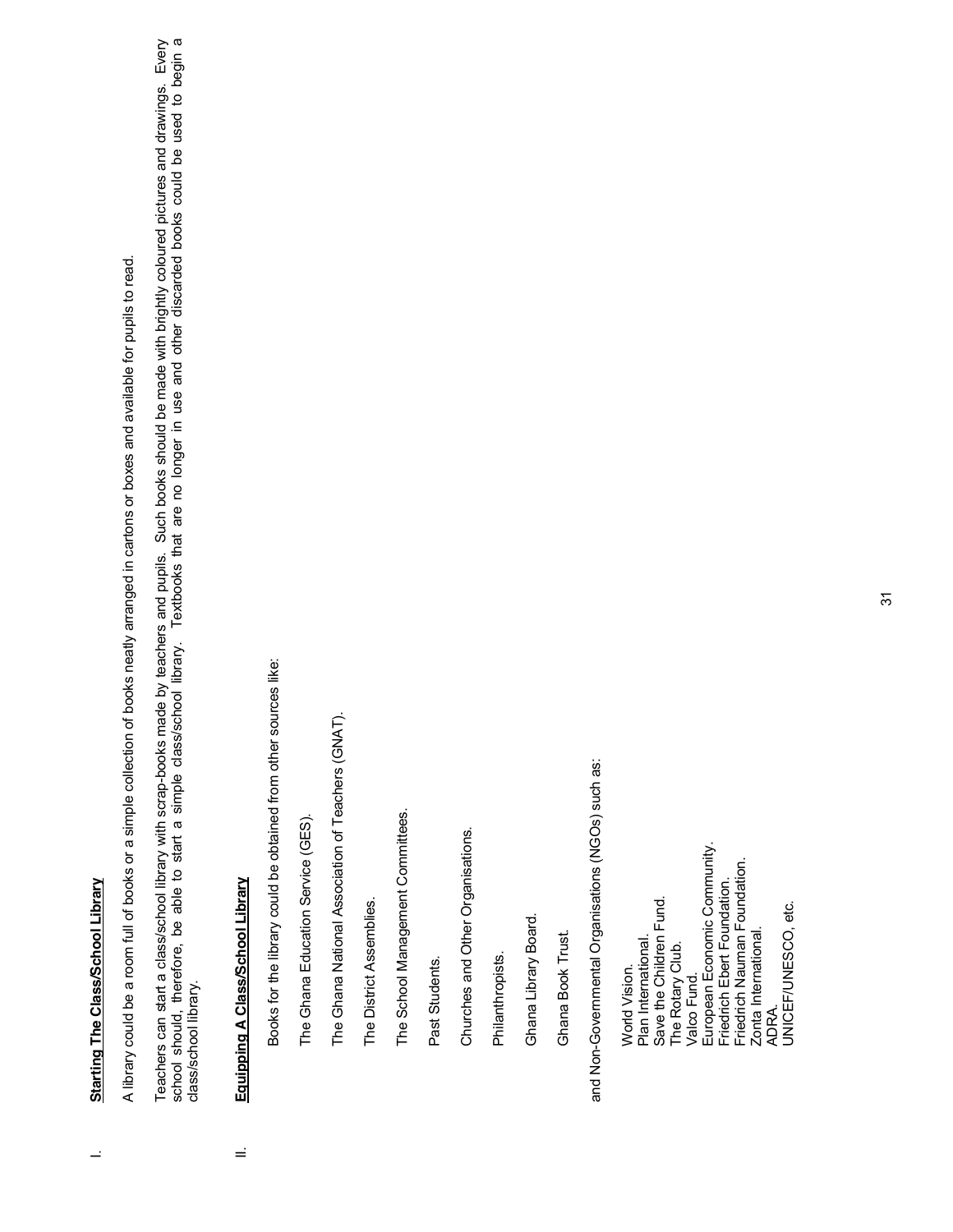### Maintaining The Class/School Library III **Maintaining The Class/School Library** Ξ

Teachers must ensure that books in the library are properly kept and maintained. Books that get torn or damaged must be mended promptly. Teachers must also ensure Teachers must ensure that books in the library are properly kept and maintained. Books that get torn or damaged must be mended promptly. Teachers must also ensure that books do not get lost and pupils must be tasked to prevent thefts. that books do not get lost and pupils must be tasked to prevent thefts.

### **Generating Interest in Reading** IV **Generating Interest in Reading**  $\geq$

### Minimum Reading Targets: Minimum Reading Targets:

Reading is crucial to progress, not only in English, but in all other subjects. One way of encouraging the JHS student to read is to make suitable reading materials<br>available, and set minimum reading targets. As stated in available, and set minimum reading targets. As stated in the specific objectives, the target is 15 books for the year. It is expected that given the necessary encouragement Reading is crucial to progress, not only in English, but in all other subjects. One way of encouraging the JHS student to read is to make suitable reading materials many student will exceed the target. many student will exceed the target.

Teachers should use various other approaches to generate interest in library reading including the following: Teachers should use various other approaches to generate interest in library reading including the following:

- making sure children see them reading library and other books; i. making sure children see them reading library and other books;
	- giving gists of books read and recommending them to pupils, ii. giving gists of books read and recommending them to pupils,
		- retelling stories read to class. iii. retelling stories read to class.
- giving time for pupils to tell stories read to the class; dramatize part of books read. iv. giving time for pupils to tell stories read to the class; dramatize part of books read.
	- dramatizing parts of books (stories) read by pupils; writing short stories. v. dramatizing parts of books (stories) read by pupils; writing short stories.
- giving prizes to pupils who read a lot of books and to those who make remarkable progress in library reading. vi. giving prizes to pupils who read a lot of books and to those who make remarkable progress in library reading.
- selecting comprehension passages from class library books for terminal examinations and continuous assessment tests and tasks. vii. selecting comprehension passages from class library books for terminal examinations and continuous assessment tests and tasks. ⇒∈≣≥⇒≶<sup>1</sup>

## **Checking on Pupils Reading Checking on Pupils Reading**

 $\geq$ 

Teachers should introduce measures to check on pupils'. One way is to introduce a library reading sheet as shown on the next page. Teachers should introduce measures to check on pupils¶. One way is to introduce a library reading sheet as shown on the next page.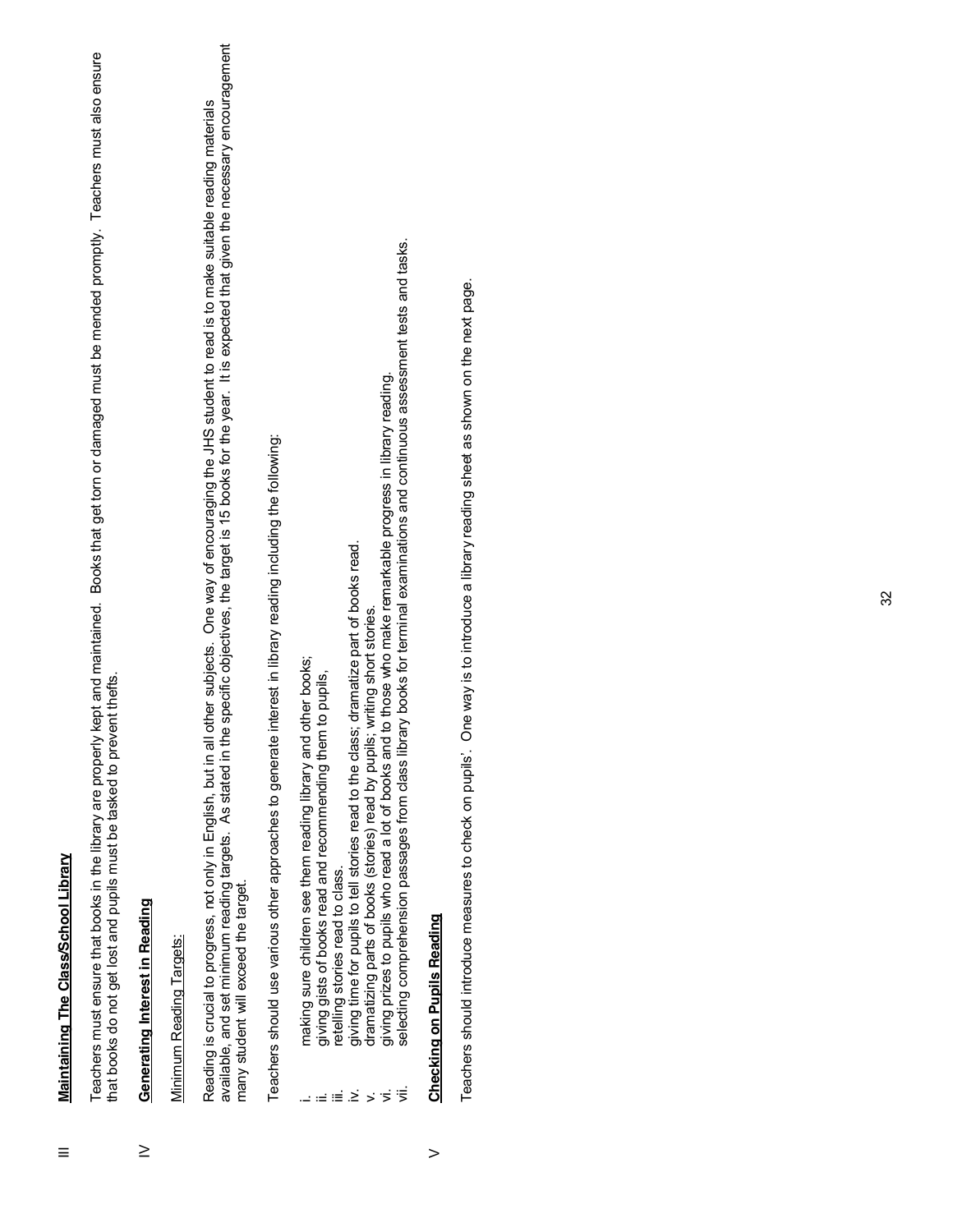|  |  | Summary/Gist of Text: |  | The part I like best/don't like and reasons: |  |  |
|--|--|-----------------------|--|----------------------------------------------|--|--|

Note:

The teacher should discuss the books read by the children using this format:<br>This is to check on whether they have read the books.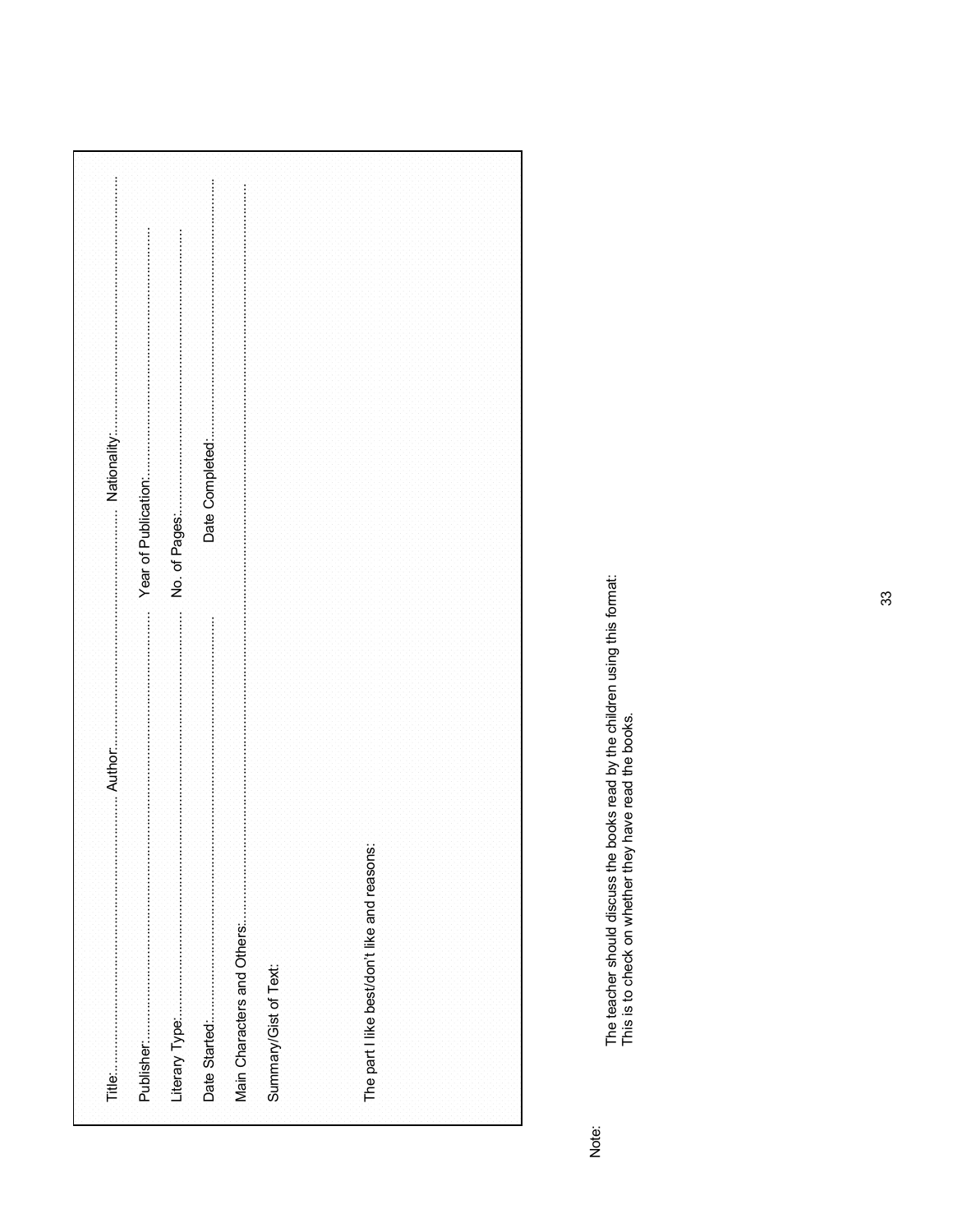| <b>LISTENING AND SPEAKING</b>                                                                                                                                                                                             |
|---------------------------------------------------------------------------------------------------------------------------------------------------------------------------------------------------------------------------|
|                                                                                                                                                                                                                           |
| General Objectives: The student will                                                                                                                                                                                      |
| increase the ability to express him/herself with good stress and intonation.<br>develop confidence and skills' in listening and speaking.                                                                                 |
| CONTENT                                                                                                                                                                                                                   |
| Vowels and consonants                                                                                                                                                                                                     |
| Problem vowels and consonants.                                                                                                                                                                                            |
| as in pot /p <sup>ot</sup> / and port/po:tl<br>cat <i>Iked</i> and cart /ka:t/<br>e.g. / i/ and /i:/ as in<br>fit /fit / and feet /fi:t/<br>las in and la:/ as in<br>Vowel length<br>$\overline{C}$ and $\overline{C}$ :/ |
| pull /p I/ and pool /pu:/<br>$1 v$ and $1 u$ :/ as in                                                                                                                                                                     |
| vowels before and after/m, n,<br>e.g. yam/jæm/ and not /yem/                                                                                                                                                              |
| consonant for a voiceless<br>Substitution of a voiced<br>Consonants<br>consonant.                                                                                                                                         |

**JHS 2**

I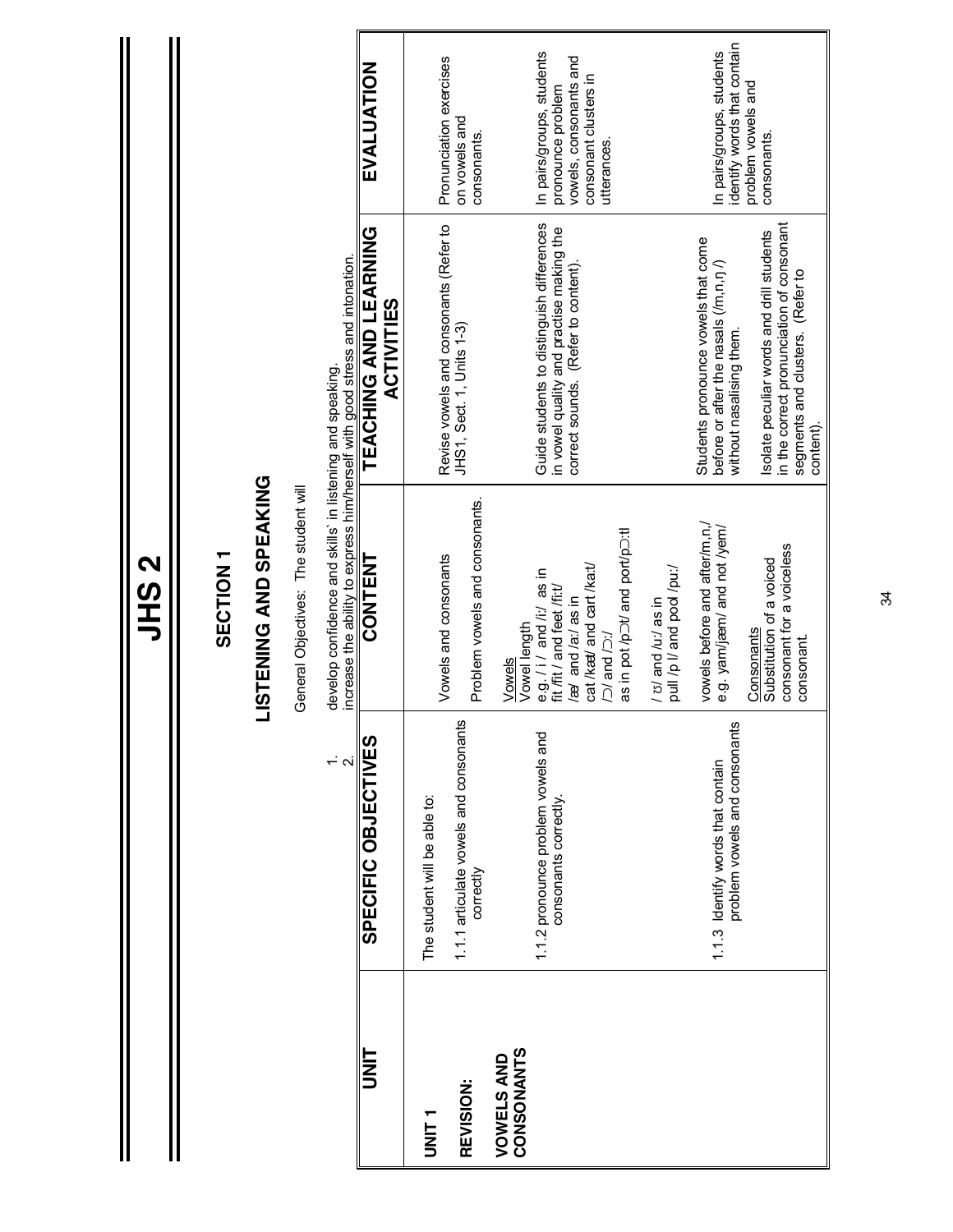| UNIT                            | SPECIFIC OBJECTIVES                                                                            | CONTENT                                                                                                                                                  | TEACHING AND LEARNING<br><b>ACTIVITIES</b>                                                                                                        | EVALUATION                                                       |
|---------------------------------|------------------------------------------------------------------------------------------------|----------------------------------------------------------------------------------------------------------------------------------------------------------|---------------------------------------------------------------------------------------------------------------------------------------------------|------------------------------------------------------------------|
| UNIT 1 (CONT'D))<br>REVISION:   | The student will be able to:                                                                   | e.g. buckle - / b/k   / and not<br>/b/gl                                                                                                                 |                                                                                                                                                   |                                                                  |
| CONSONANTS<br><b>VOWELS AND</b> |                                                                                                | taxi-/tæ ksi/ and not<br>$t$ ægzi $t$                                                                                                                    |                                                                                                                                                   |                                                                  |
|                                 |                                                                                                | answer-/ainse /and not<br>a: nzæ/                                                                                                                        |                                                                                                                                                   |                                                                  |
|                                 |                                                                                                | Mispronunciation of consonant<br>pray/prei/and play/plei/<br>e.g. /pr/and/pl/as in<br>lassing/brassing/<br>and glass/gla:s/<br>grass/gra:s/<br>clusters. |                                                                                                                                                   |                                                                  |
|                                 | 1.1.4 identify words that contain silent<br>letters at initial, medial and final<br>positions. | i. Initial letters not pronounced:<br>pneumonia, knee, knife,<br>hour, honest<br>Silent letters                                                          | In pairs/groups students identify words<br>that contain silent letters at initial,<br>medial and final positions and<br>pronounce them correctly. |                                                                  |
| <b>UNIT 2</b>                   |                                                                                                | ii. Medial letters not pronounced:<br>- e.g. half, could, should, castle,<br>iii. Final letter not pronounced:<br>comb, thumb, bomb, lamb.<br>whistle    |                                                                                                                                                   |                                                                  |
| INTONATION                      | 1.2.1 identify the two basic tunes.                                                            | The two basic tunes:                                                                                                                                     | Guide students to identify the two basic                                                                                                          | Students make sentences                                          |
|                                 | 1.2.2 recognize changes in meaning<br>produced by each of the two<br>tunes.                    | Tune 1: Falling Intonation 1<br>Tune 2: Rising Intonation 1                                                                                              | tunes 1 and 2 using lines to indicate the<br>Tune 1: e.g. Ama is my little girl. J<br>tunes.                                                      | (oral) using the<br>appropriate intonation.<br>Students read out |
|                                 |                                                                                                | i. Statements e.g. I came.<br>She can buy it.<br>Tune <sub>1</sub><br>Used in                                                                            | Tune 2: Is Ama my little girl?                                                                                                                    | appropriate intonation.<br>sentences using                       |
|                                 |                                                                                                | ii. Commands, e.g. Get out. J<br>Stop doing that. $\downarrow$                                                                                           |                                                                                                                                                   |                                                                  |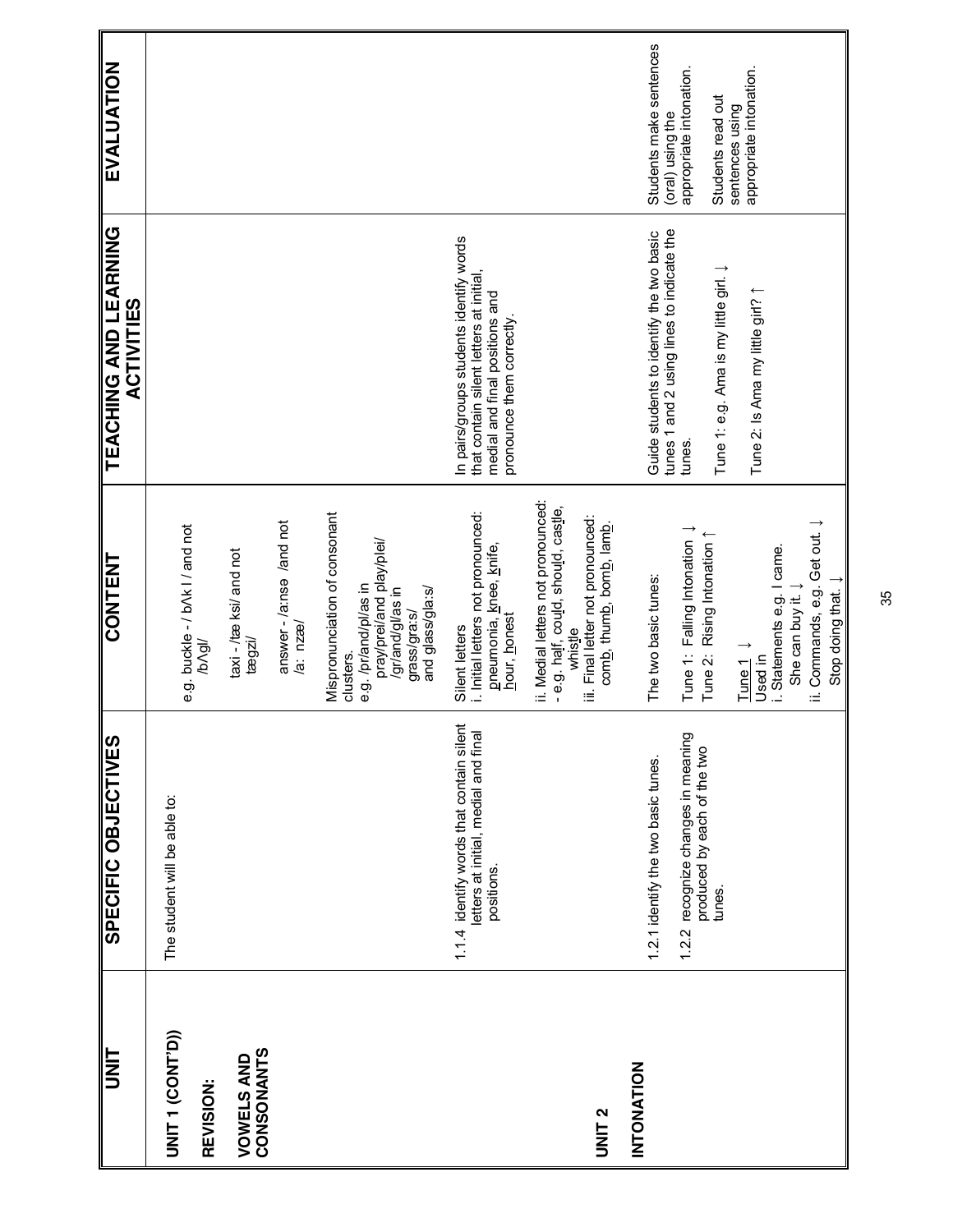| $\frac{1}{\sqrt{1}}$                   | <b>OBJECTIVES</b><br><b>SPECIFIC</b>                                    | <b>CONTENT</b>                                                                                                   | <b>TEACHING AND LEARNING</b><br><b>ACTIVITIES</b>                                                                                                                     | EVALUATION                                                                            |
|----------------------------------------|-------------------------------------------------------------------------|------------------------------------------------------------------------------------------------------------------|-----------------------------------------------------------------------------------------------------------------------------------------------------------------------|---------------------------------------------------------------------------------------|
| <b>UNIT 2 (CONT'D)</b>                 | The student will be able to:                                            | i. Questions beginning with who, what, how,<br>why etc. e.g.                                                     | Students practise giving sentences,                                                                                                                                   |                                                                                       |
| INTONATION                             | appropriately<br>use tunes<br>1.2.3                                     | Who did it? Į                                                                                                    | to show the differences between the two<br>commands, questions and exclamations                                                                                       |                                                                                       |
|                                        | in speech.                                                              | When did you come? $\downarrow$                                                                                  | tunes.                                                                                                                                                                |                                                                                       |
|                                        |                                                                         | What an exciting day!<br>ii. Exclamations e.g.<br>How beautiful! 1                                               |                                                                                                                                                                       |                                                                                       |
|                                        |                                                                         | $\overline{\mathbf{S}}$<br>Tune                                                                                  | In pairs/groups, students use the two<br>tunes to ask questions and make<br>statements                                                                                |                                                                                       |
|                                        |                                                                         | iii. Questions: Can she do the<br>work? Do you live here? 1<br>Used in                                           | Teacher assists students to pronounce<br>students to break words into syllables.<br>Teacher provides words and assists<br>syllables with correct stress.              |                                                                                       |
|                                        |                                                                         | iv. Questions demanding Yes/No e.g. Will<br>You can't come? 1<br>You're coming? 1<br>come?<br>you                |                                                                                                                                                                       |                                                                                       |
| <b>UNIT3</b>                           |                                                                         | The last 2 questions are usually<br>but not written.<br>NOTE:<br>spoken                                          |                                                                                                                                                                       |                                                                                       |
| THE SYLLABLE AND<br><b>WORD STRESS</b> | pronounce words with<br>1.3.1 identify syllables and<br>correct stress. | Identifying syllable(s) in a word e.g.<br>in/tro/duc/tion/<br>/um/bre/lla/<br>/hos/pi/tal/<br>come, /<br>to/tal/ | Students break polysyllabic words into<br>syllables. (Note that the vowel usually<br>determines the syllable breaks) e.g.<br>pa/ra/dise, po/si/tive, re/gis/ter, etc. | correct pronunciation of<br>Students provide the<br>words in a list of<br>utterances. |
|                                        |                                                                         |                                                                                                                  |                                                                                                                                                                       |                                                                                       |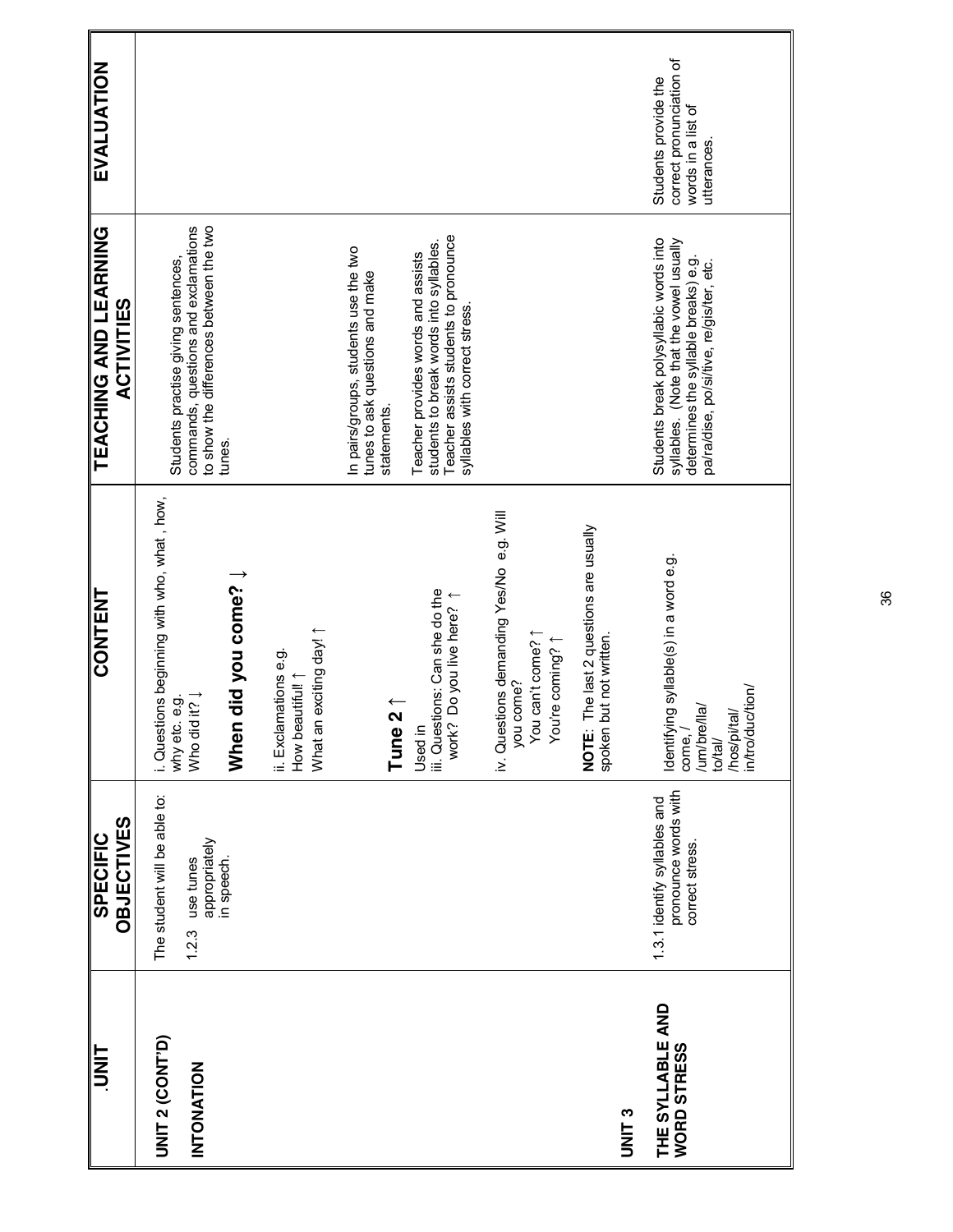| <b>TINU</b>                            | SPECIFIC OBJECTIVES                                                                          | CONTENT                                                                                    | <b>TEACHING AND LEARNING</b><br><b>ACTIVITIES</b>                                                                            | EVALUATION |
|----------------------------------------|----------------------------------------------------------------------------------------------|--------------------------------------------------------------------------------------------|------------------------------------------------------------------------------------------------------------------------------|------------|
| UNIT 3 (CONT'D)                        | The student will be able to:                                                                 |                                                                                            | Teacher plays/reads a passage with correct<br>stress.                                                                        |            |
| THE SYLLABLE AND<br><b>WORD STRESS</b> |                                                                                              | Pronouncing words with correct<br>stress as in.                                            | examples of which are listed under content<br>Students practise pronouncing words                                            |            |
|                                        |                                                                                              | headmas'ter<br>doorhan'dle<br>packground<br>archbishop<br>chalkboard                       | with correct stress.                                                                                                         |            |
|                                        |                                                                                              | Verbs ending in - ate                                                                      |                                                                                                                              |            |
|                                        |                                                                                              | 'dominate,<br>e'valuate,<br>elevate<br>တဲ့<br>စ                                            | Students practise pronouncing words that end<br>in 'ate'.                                                                    |            |
|                                        |                                                                                              | do'nate, etc.                                                                              | Students to list common verbs that end in<br>je.                                                                             |            |
|                                        | 1.3.2 identify change in stress as<br>their grammatical functions.<br>identical words change | Change in stress of identical<br>words that change their<br>grammatical functions.<br>e.g. | Students practise pronouncing identical words<br>that change their grammatical functions<br>correctly. (Refer to Content).   |            |
|                                        |                                                                                              | Verb<br>im'port<br>ex'port<br>import<br>export<br>Noun                                     | pronunciation of one to four syllable words in<br>which the function correctly changes<br>Teacher drills students in correct |            |
|                                        |                                                                                              | co'mment<br>pro'duce<br>up'set<br>produce<br>comment<br>upset                              | Words of two syllables - place stress on<br>second syllable.<br>NOTE:                                                        |            |
|                                        |                                                                                              |                                                                                            | Words of three syllables - place stress on first<br>syllable.                                                                |            |
|                                        |                                                                                              |                                                                                            | Words of four syllables - place stress on<br>second syllable                                                                 |            |
|                                        |                                                                                              |                                                                                            |                                                                                                                              |            |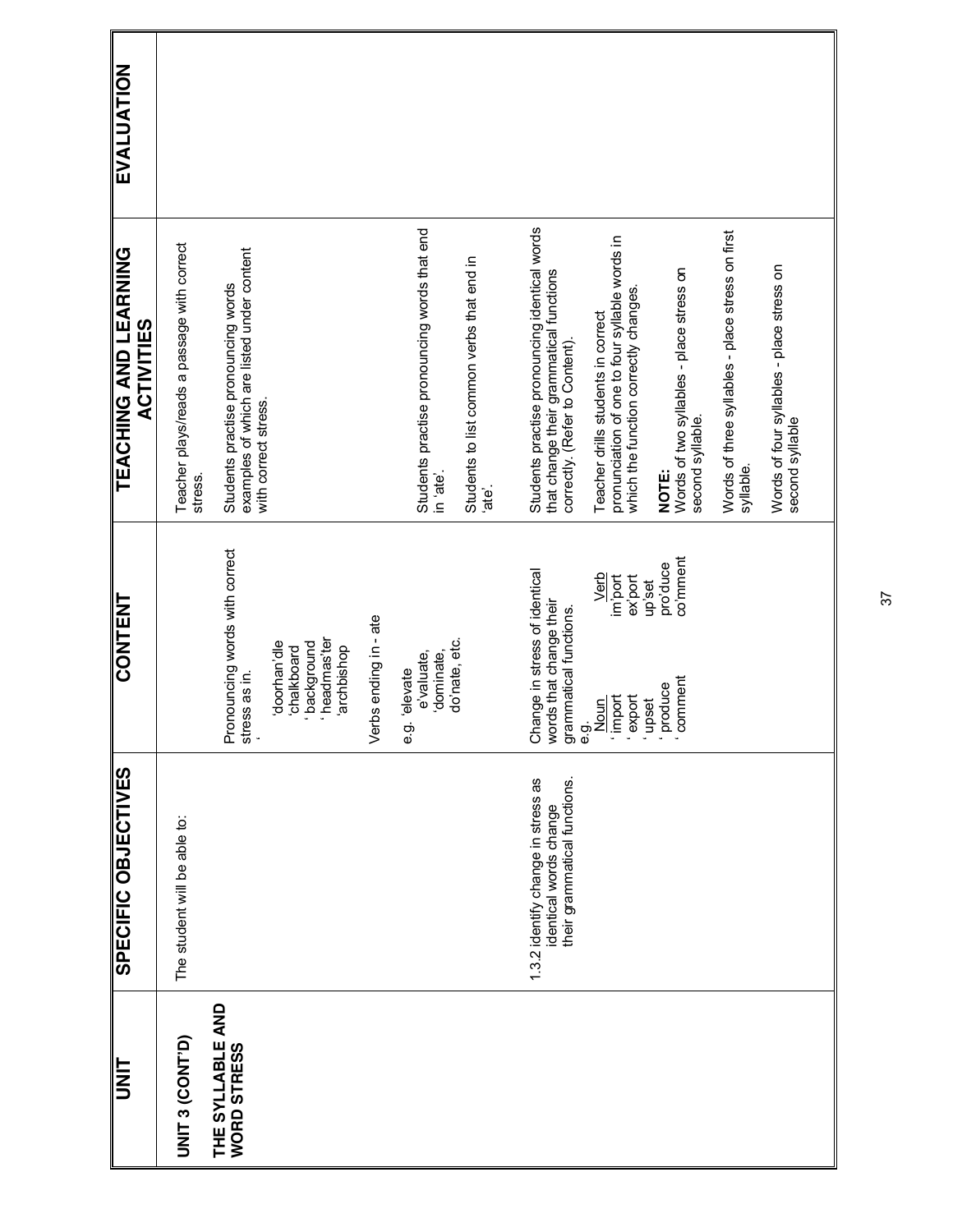| EVALUATION                                 |                                                                                                                                                                                                                                                                         |                                                                                                                                                                                                                       | directions to be carried out<br>drawings on the board etc.<br>in or around the school<br>In pairs, students give<br>Students paste their                                                                                                                     | for inspection by class.                                                         |                                                          |                                                                                                                                                        |                                                                                                                      |                                                                                                                                               |                                                                                         |
|--------------------------------------------|-------------------------------------------------------------------------------------------------------------------------------------------------------------------------------------------------------------------------------------------------------------------------|-----------------------------------------------------------------------------------------------------------------------------------------------------------------------------------------------------------------------|--------------------------------------------------------------------------------------------------------------------------------------------------------------------------------------------------------------------------------------------------------------|----------------------------------------------------------------------------------|----------------------------------------------------------|--------------------------------------------------------------------------------------------------------------------------------------------------------|----------------------------------------------------------------------------------------------------------------------|-----------------------------------------------------------------------------------------------------------------------------------------------|-----------------------------------------------------------------------------------------|
| TEACHING AND LEARNING<br><b>ACTIVITIES</b> | Describe an important personality in the<br>Through discussion, guide students to<br>child, the assembly member, the best<br>Chief Executive, the chief, a missing<br>talk about personalities e.g. District<br>sportsman in the town/village etc.<br>city/town/village | in their localities (or about other topics in<br>Students individually talk about festivals<br>Check stress and intonation and other<br>Class to ask questions as the<br>presentation goes on.<br>content)<br>errors) | post office etc., using the expressions in<br>the following examples: from the school<br>Guide students to give directions using<br>Students draw the direction from their<br>to the market; from the school to the<br>the content (e.g. fifty metres away). | using landmarks and directional arrows.<br>school to the market, or post office, | Guide students to follow the format for<br>debate:       | Two groups of speakers for and against<br>group. Five students to form a panel of<br>the motion. Three students in each<br>judges.                     | about 2 minutes; the leader 3 minutes.<br>Speakers from each group are given<br>At the end of the debate, the leader | (students) for or against the motion<br>should be encouraged. Allow 5-10<br>Contributions from the audience<br>sums up his/her group's points | minutes for this. Leader of the panel of<br>judges to sum up and declare the<br>winner. |
| CONTENT                                    | missing people, missing objects,<br>Conversation about people and<br>objects: e.g. personalities,<br>missing articles                                                                                                                                                   | Independence Day Anniversary,<br>An event in their community etc.<br>other festivals; A day in school;                                                                                                                | e.g., hundred metres away, five-<br>Giving directions using distance<br>minute drive, thirty-minute walk,<br>after the third junction, at the<br>corner of the third street etc.                                                                             | Using arrows and landmarks to<br>draw directions.                                | Select motions for debate:                               | -Government should allow people<br>-It is important to learn a trade<br>-it pays to be hardworking<br>to cut wood for charcoal<br>after leaving school | Teacher suggests other topics for<br>debate. e.g. Environmental<br>Issues, Educational Issues.                       | questions, simple and compound<br>Check tenses, rhetorical<br><b>Fanguage use</b>                                                             | sentences quotations, describing<br>words: adjectives and adverbs.                      |
| SPECIFIC OBJECTIVES                        | 1.4.1 talk about/describe people and<br>The student will be able to:<br>objects.                                                                                                                                                                                        | and festivals with correct stress<br>1.4.2 talk about/describe occasions<br>and intonation.                                                                                                                           | 1.4.3 give accurate directions.                                                                                                                                                                                                                              |                                                                                  | engage in active debate on a<br>suitable topic.<br>1.4.4 |                                                                                                                                                        |                                                                                                                      |                                                                                                                                               |                                                                                         |
| UNIT                                       | CONVERSATION<br><b>UNLA</b>                                                                                                                                                                                                                                             |                                                                                                                                                                                                                       |                                                                                                                                                                                                                                                              |                                                                                  |                                                          |                                                                                                                                                        |                                                                                                                      |                                                                                                                                               |                                                                                         |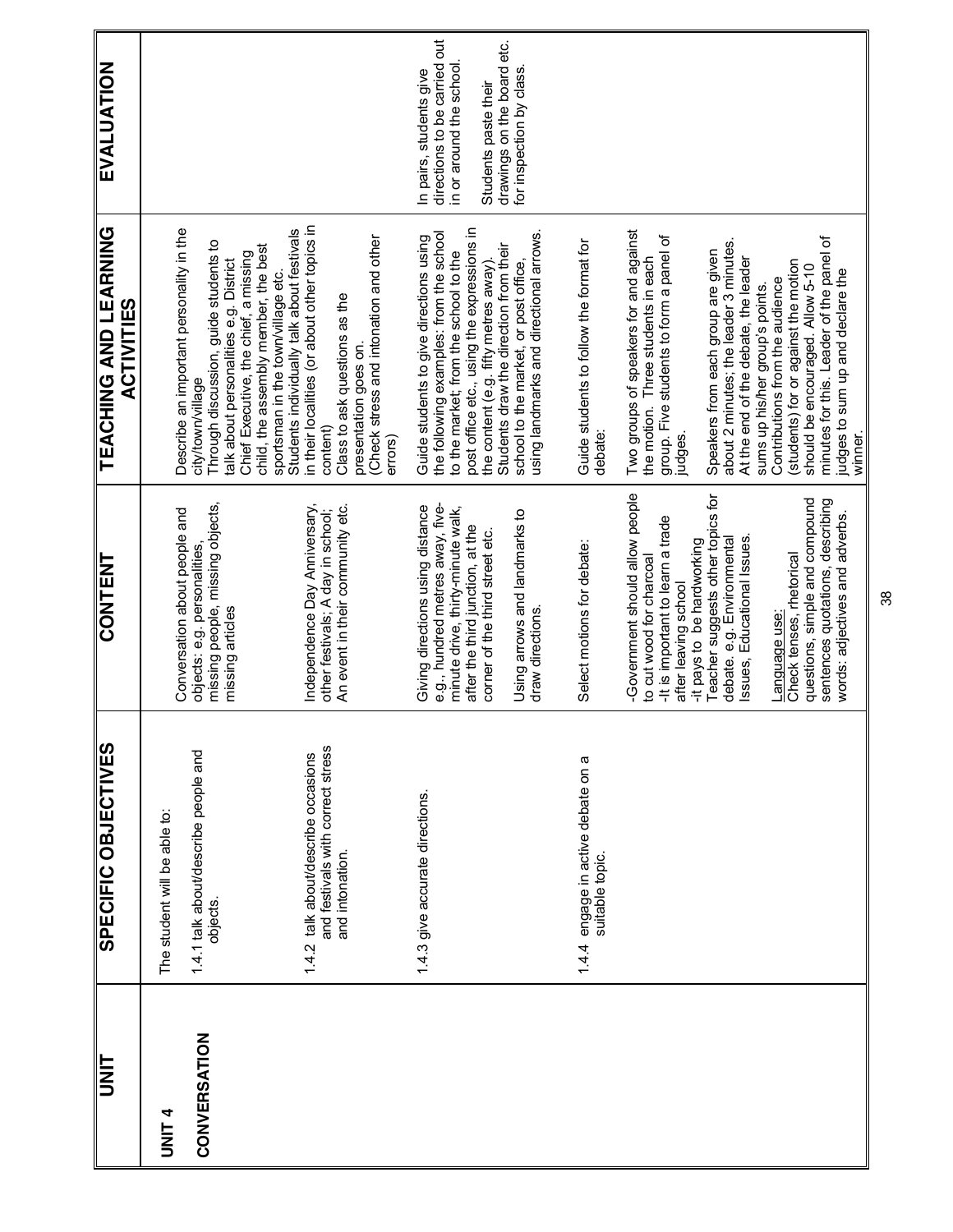| ł<br>r<br>ŗ. |
|--------------|
|              |
|              |

 $\mathbb I$ 

Ш

#### SECTION 2 **SECTION 2**

#### **GRAMMAR GRAMMAR**

General Objectives: The student will General Objectives: The student will

|                        |                                                             | use grammatical structures/forms accurately in speech and in writing.               |                                                                                                                |                                                                             |
|------------------------|-------------------------------------------------------------|-------------------------------------------------------------------------------------|----------------------------------------------------------------------------------------------------------------|-----------------------------------------------------------------------------|
| <b>IIKI</b>            | <b>SPECIFIC OBJECTIVES</b>                                  | CONTENT                                                                             | TEACHING AND LEARNING<br><b>ACTIVITIES</b>                                                                     | EVALUATION                                                                  |
| T<br>INIT<br>I         | The student will be able to:                                |                                                                                     |                                                                                                                |                                                                             |
| <b>AUXILIARY VERBS</b> |                                                             |                                                                                     |                                                                                                                |                                                                             |
| Modals                 | 2.1.1 identify modals and their<br>various uses in context. | Modal verbs help to express the<br>following:                                       | Teacher provides sentences containing<br>modals and guides students to identify<br>the modals                  | use auxiliaries in making<br>Students in pairs/groups                       |
| can                    |                                                             | Ability e.g. She can swim.                                                          |                                                                                                                | sentences.                                                                  |
| need to<br>may         |                                                             | Necessity: We must finish the                                                       | Teacher produces a list of the modal                                                                           | Students to identify<br>auxiliaries in given                                |
| ought to<br>will       |                                                             | work by 10.00 a.m.                                                                  | auxiliaries. Note their peculiarities and<br>discuss given examples.                                           | sentences and state their                                                   |
| need                   |                                                             | You need to tell the truth at all<br>times.                                         | Students give examples of sentences                                                                            | e.g. Adjoa <u>can</u> play the<br>piano (ability).<br>respective functions: |
| moniq                  |                                                             | Probability: It may rain today.<br>We may win the match.                            | with auxiliaries and show the type of<br>auxiliary used i.e. ability, necessity,<br>probability or obligation. |                                                                             |
|                        |                                                             |                                                                                     |                                                                                                                |                                                                             |
|                        |                                                             | Obligation: You ought to finish<br>She must obtain a visa before<br>the work.       |                                                                                                                |                                                                             |
|                        |                                                             | Identifying auxiliary verbs in<br>She will come.<br>sentences - e.g.<br>I can swim. |                                                                                                                |                                                                             |
|                        |                                                             |                                                                                     |                                                                                                                |                                                                             |
|                        |                                                             |                                                                                     |                                                                                                                |                                                                             |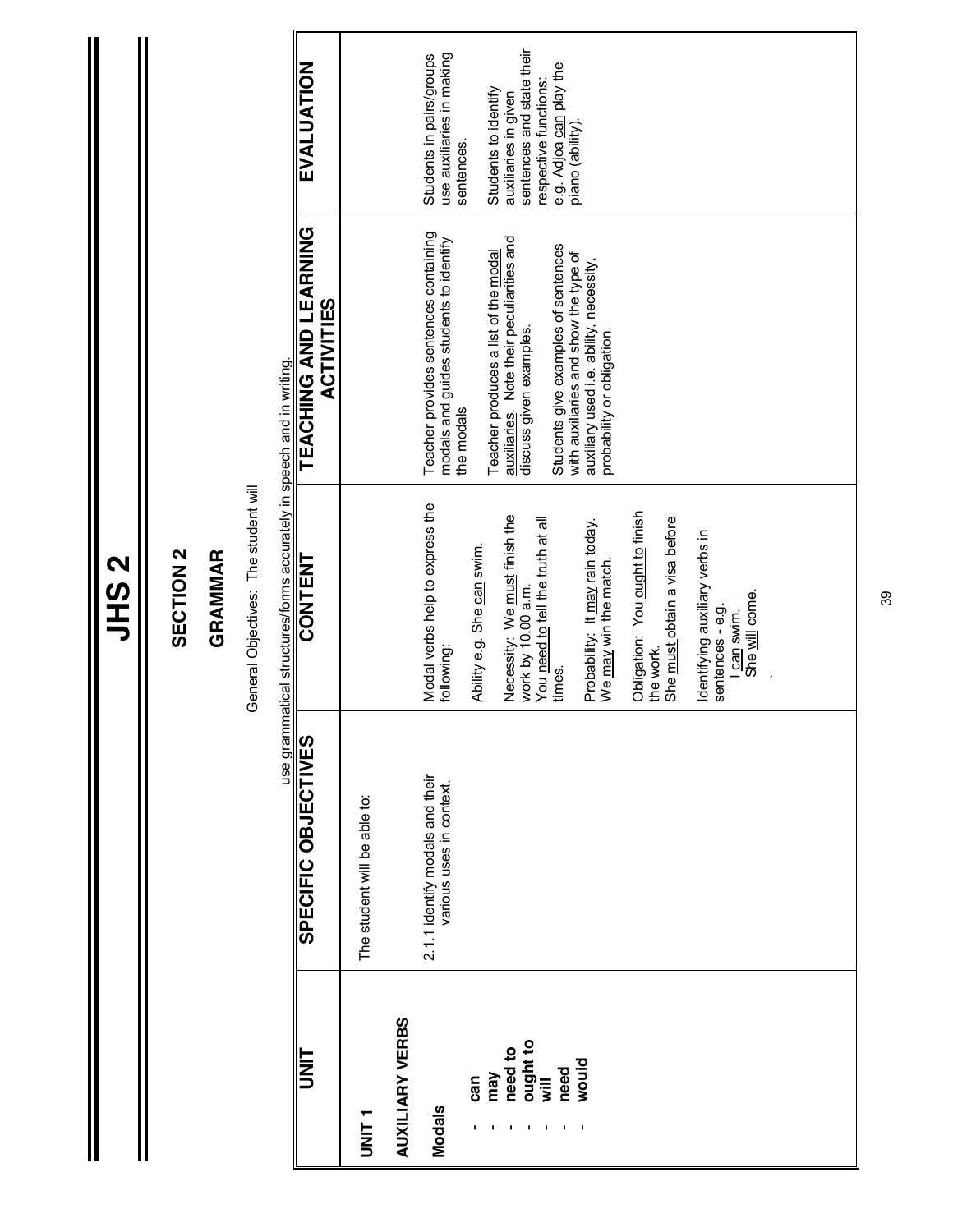|    | EVALUATION                                 |                              | Students fill in blanks in a<br>appropriate forms of the<br>given passage with the<br>modals.                                | Students write sentences<br>using modals                                                                                              |                                                                                                         |                                                                            |                                                                                                                  |                                                                       |                                                          |                                                      |                                                           | Students use contracted<br>forms of auxiliaries in<br>making sentences.                           |                                 |
|----|--------------------------------------------|------------------------------|------------------------------------------------------------------------------------------------------------------------------|---------------------------------------------------------------------------------------------------------------------------------------|---------------------------------------------------------------------------------------------------------|----------------------------------------------------------------------------|------------------------------------------------------------------------------------------------------------------|-----------------------------------------------------------------------|----------------------------------------------------------|------------------------------------------------------|-----------------------------------------------------------|---------------------------------------------------------------------------------------------------|---------------------------------|
|    | TEACHING AND LEARNING<br><b>ACTIVITIES</b> |                              | Guide students to practise using modals<br>in speech; expressing ability, probability,<br>necessity and obligation.<br>NOTE: | Draw particular attention to the tense<br>- would, etc.<br>- might<br>- could<br>forms and their uses:<br>New<br>can<br>$\bar{m}$     | Revise previous lesson taught on the<br>uses of modals (ability, necessity,<br>probability, obligation) | Introduce and illustrate some more<br>auxiliary verbs. (Refer to Content). | polite requests, permission, absence of<br>Students individually use auxiliaries for<br>obligation and volition. | Guide students in pairs to write short<br>dialogues using the modals. | Students read their dialogues to class<br>for discussion | Draw attention to and explain need to as<br>a modal: | You need to listen attentively.<br>You need to study hard | Guide students on the use of contracted<br>e.g. You needn't go to the market.<br>forms in modals. | Students provide more examples. |
| 89 | CONTENT                                    |                              | Modals may also be used to<br>Uses of auxiliary verbs.<br>express:                                                           | May I see you for a minute?<br>Can I borrow your pen?<br>You may use my pen.<br>You may sit down.<br>Polite requests:-<br>Permission: | You needn't run so fast.<br>Absence of obligation:                                                      | Abiba can't see me this<br>Impossibility:                                  | NOTE: Treat only two of the modal<br>auxiliaries at a time<br>evening.                                           |                                                                       |                                                          |                                                      |                                                           |                                                                                                   |                                 |
|    | SPECIFIC OBJECTIVES                        | The student will be able to: | appropriately in speech and in<br>2.1.2 use auxiliary verbs<br>writing.                                                      |                                                                                                                                       |                                                                                                         |                                                                            |                                                                                                                  |                                                                       |                                                          |                                                      |                                                           |                                                                                                   |                                 |
|    | I<br>N<br>D                                | UNIT 1 (CONT'D)              | <b>AUXILIARY VERBS</b>                                                                                                       |                                                                                                                                       |                                                                                                         |                                                                            |                                                                                                                  |                                                                       |                                                          |                                                      |                                                           |                                                                                                   |                                 |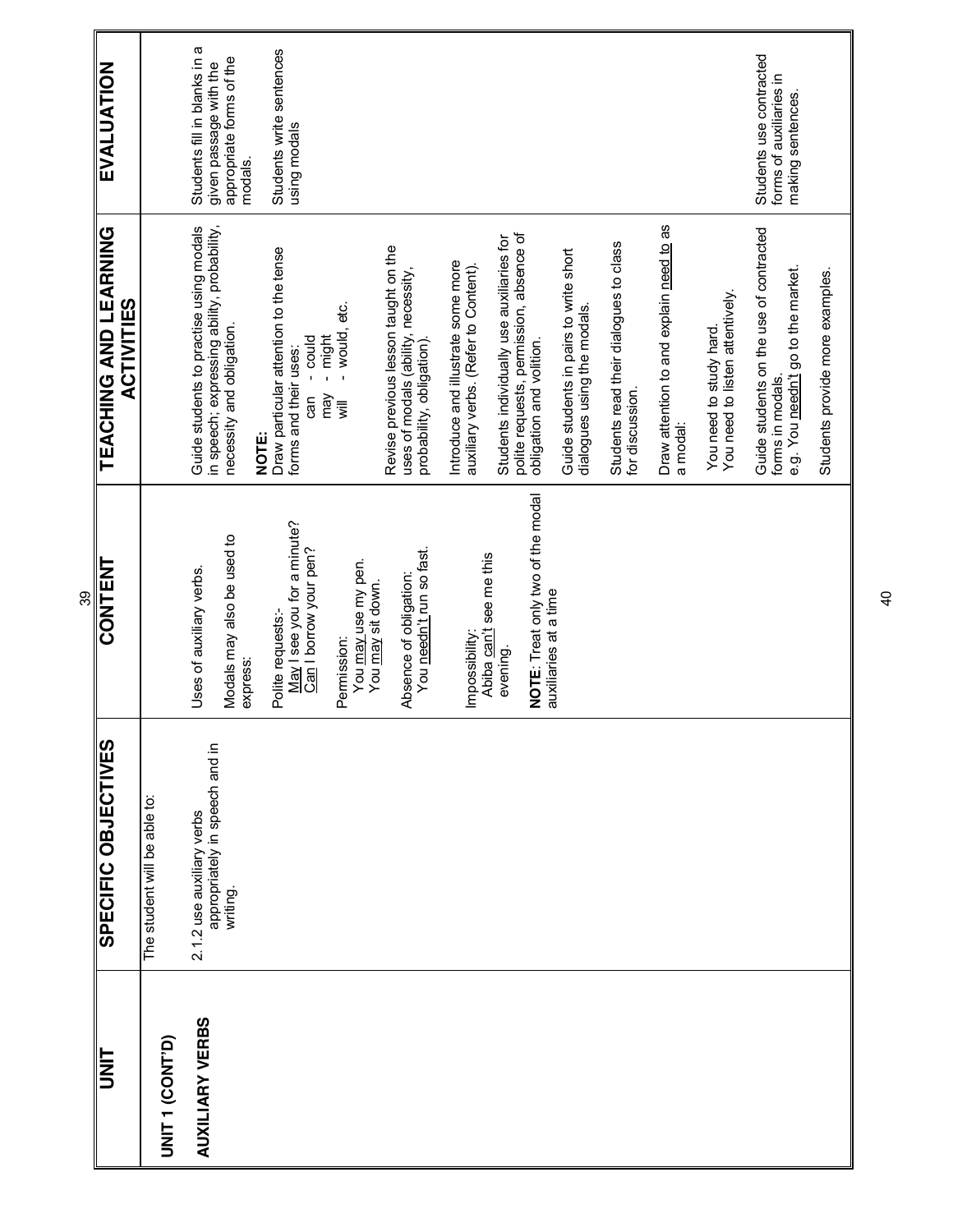| <b>TINL</b>       | <b>SPECIFIC OBJECTIVES</b>                                   | <b>CONTENT</b>                                                                 | <b>TEACHING AND LEARNING</b><br><b>ACTIVITIES</b>                                                                 | <b>EVALUATION</b>                                                 |
|-------------------|--------------------------------------------------------------|--------------------------------------------------------------------------------|-------------------------------------------------------------------------------------------------------------------|-------------------------------------------------------------------|
| UNIT <sub>2</sub> | The student will be able to:                                 | A phrase is a group of words that                                              | Teacher provides sentences/ a and                                                                                 |                                                                   |
| PHRASES           |                                                              | can be represented by one word.                                                | passage and shows, with explanation,                                                                              |                                                                   |
|                   | 2.2.1 identify phrases in context                            | Examples of phrases: the big boy<br>(boy), in the garden (in) very             | the phrases in them.                                                                                              | Students make sentences                                           |
|                   |                                                              | slowly (slowly, very good indeed<br>(good) must have been dancing<br>(dancing) | sentences and identify phrases in them.<br>Students give examples of phrases in<br>given sentences. Students give | and identify phrases in<br>them.                                  |
|                   | 2.2.2 identify types of phrases in<br>context                | 1. A Noun Phrase (can<br>Types of Phrases                                      | phrases in given sentences. Students<br>Guide students to identify types of                                       | Students identify types of<br>phrases in sentences                |
|                   |                                                              | be represented by a<br>noun/pronoun)                                           | phrases (noun, adjective, adverb, verb,<br>give sentences and identify types of                                   |                                                                   |
|                   |                                                              | e.g. The small boy, Tony and<br>Paul. The girl in the                          | preposition)                                                                                                      |                                                                   |
|                   |                                                              | green dress                                                                    | Assist students to realise that the word                                                                          |                                                                   |
|                   |                                                              | be represented by a verb)<br>A Verb Phrase (can<br>Ξ                           | class of the word that can replace the<br>phrase determines the type of phrase                                    |                                                                   |
|                   |                                                              |                                                                                | e.g. The tall boy is my friend (boy) noun                                                                         |                                                                   |
|                   |                                                              | eg. Is going, have not been doing,<br>would have selected                      | the tall boy - noun phrase                                                                                        |                                                                   |
|                   |                                                              | iii. An Adjective (Adjectival) Phrase<br>(can be represented                   | Aba is eating rice and stew. (eating)<br>verb is eating - verb phrase                                             |                                                                   |
|                   |                                                              | by an adjective)                                                               | Tony is very honest (honest) adjective                                                                            |                                                                   |
|                   |                                                              | e. g. very beautiful, very good                                                | very honest - adjective phrase                                                                                    |                                                                   |
|                   |                                                              | indeed, honest enough.                                                         |                                                                                                                   |                                                                   |
|                   |                                                              | iv. An Adverb Phrase (can be<br>represented by an<br>adverb)                   | Laryea drives very fast. (fast) adverb,<br>very fast - adverb phrase.                                             |                                                                   |
|                   |                                                              | e.g. very fast, very slowly indeed,<br>quickly enough.                         | Adamu is in the garden (in) preposition<br>in the gardens - prepositional phrase                                  |                                                                   |
|                   |                                                              | v. Prepositional Phrase (can be<br>represented by<br>a preposition)            | Note: Treat only one or two types of<br>phrases at a time.                                                        |                                                                   |
|                   | 2.2.3. use phrases appropriately<br>In speech and in writing | eg. on the table, over the bar, at<br>the beach.                               | and underline and determine the types<br>Students give examples of sentences<br>of phrases in them                | and underline the phrases<br>Students write sentences<br>in them. |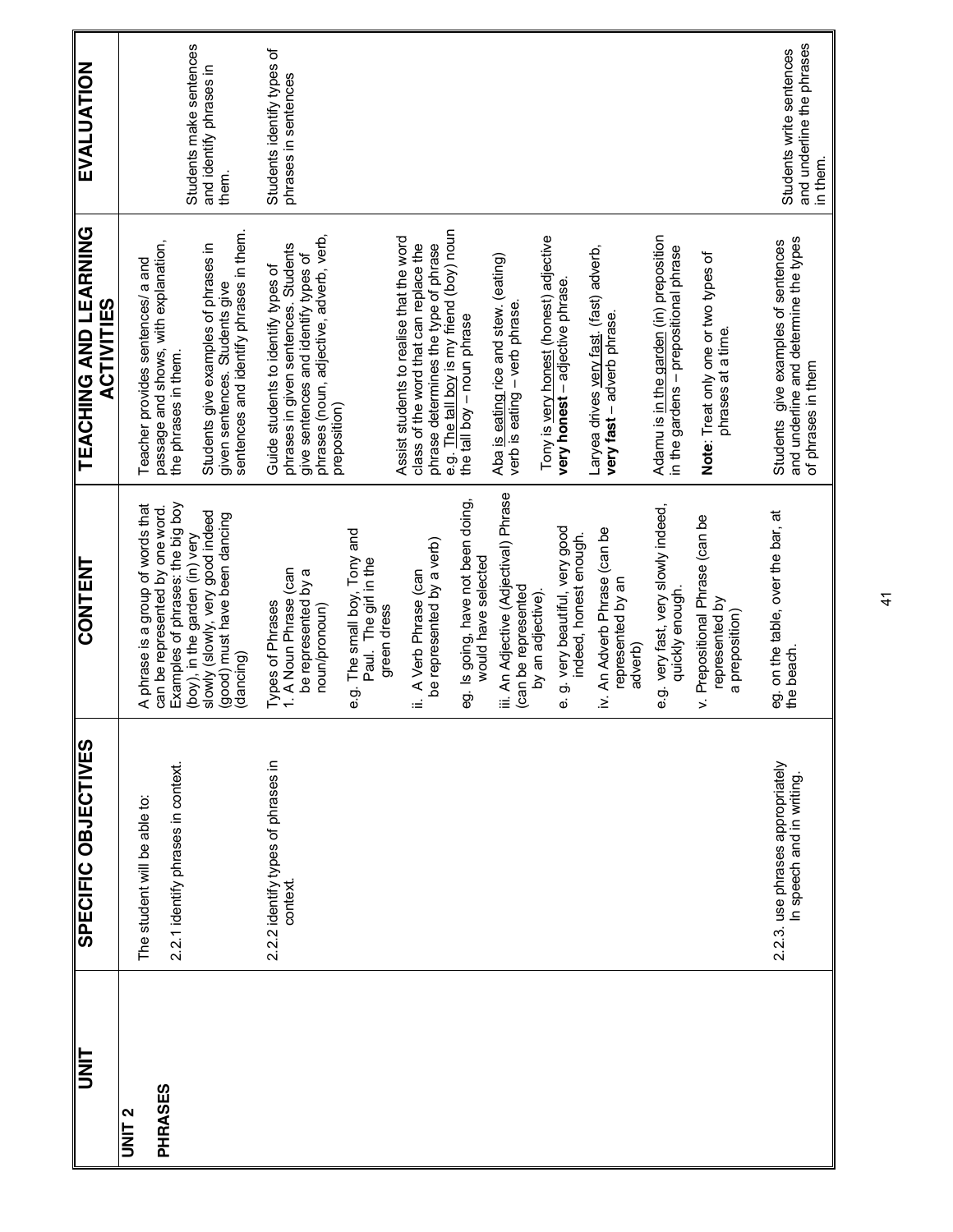| ll<br>3      | SPECIFIC OBJECTIVES                                          | CONTENT                                                                                                                                                         | <b>TEACHING AND LEARNING</b><br><b>ACTIVITIES</b>                                                                                                                                               | EVALUATION                                                                           |
|--------------|--------------------------------------------------------------|-----------------------------------------------------------------------------------------------------------------------------------------------------------------|-------------------------------------------------------------------------------------------------------------------------------------------------------------------------------------------------|--------------------------------------------------------------------------------------|
| <b>DNIT3</b> | The student will be able to:                                 |                                                                                                                                                                 | Revise simple sentences.                                                                                                                                                                        |                                                                                      |
| CLAUSES      | 2.3.1 identify clauses in context                            | may be complete on its own or may be<br>containing a verb. The group of words<br>A clause is a group of words<br>part of a sentence e.g.<br>We visited the man. | passages to help students see that some<br>clauses are sentences while others are<br>Help pupils<br>Use these<br>Play back/read a passage.<br>identify simple sentences.<br>parts of sentences. | sentences containing<br>main/subordinate<br>Students make<br>clauses.                |
|              |                                                              | Dela has bought a new dress.<br>The man is my uncle.                                                                                                            | Students give examples of clauses that<br>are complete in themselves and some                                                                                                                   |                                                                                      |
|              | 2.3.2 differentiate between main                             | Subordinate.<br>clauses<br>Main                                                                                                                                 | that are parts of a sentence.                                                                                                                                                                   |                                                                                      |
|              | and subordinate clauses.                                     | who won the contest<br>This is the girl<br>တဲ့<br>စ                                                                                                             | တ်<br>စ<br>Guide students to make related<br>sentences and combine them.<br>I saw the man                                                                                                       |                                                                                      |
|              |                                                              | if you pass your<br>exams<br>Your parents will<br>be happy                                                                                                      | He taught me in school                                                                                                                                                                          |                                                                                      |
|              |                                                              |                                                                                                                                                                 | I saw the man who taught me in school.                                                                                                                                                          |                                                                                      |
|              |                                                              | when my mother<br>arrives<br>We will go to the<br>market                                                                                                        | Show that the sentence can be broken<br>up into two: main and subordinate<br>clauses.                                                                                                           |                                                                                      |
|              |                                                              | clauses are complete sentences, the<br>In the sentences above, the main<br>subordinate clauses are not                                                          | saw the man who taught me in school.<br>Main clause<br>Subordinate clause<br>க்<br>ப                                                                                                            |                                                                                      |
|              |                                                              |                                                                                                                                                                 | indicate the main clause and subordinate<br>Teacher provides sentences for pupils to<br>clause in the sentences.                                                                                |                                                                                      |
|              | 2.3.3 use clauses appropriately in<br>speech and in writing. |                                                                                                                                                                 | and indicate the main and subordinate<br>Students give examples of sentences<br>clauses.                                                                                                        | underline the main and<br>subordinate clauses.<br>Students to write<br>sentences and |
|              |                                                              |                                                                                                                                                                 |                                                                                                                                                                                                 |                                                                                      |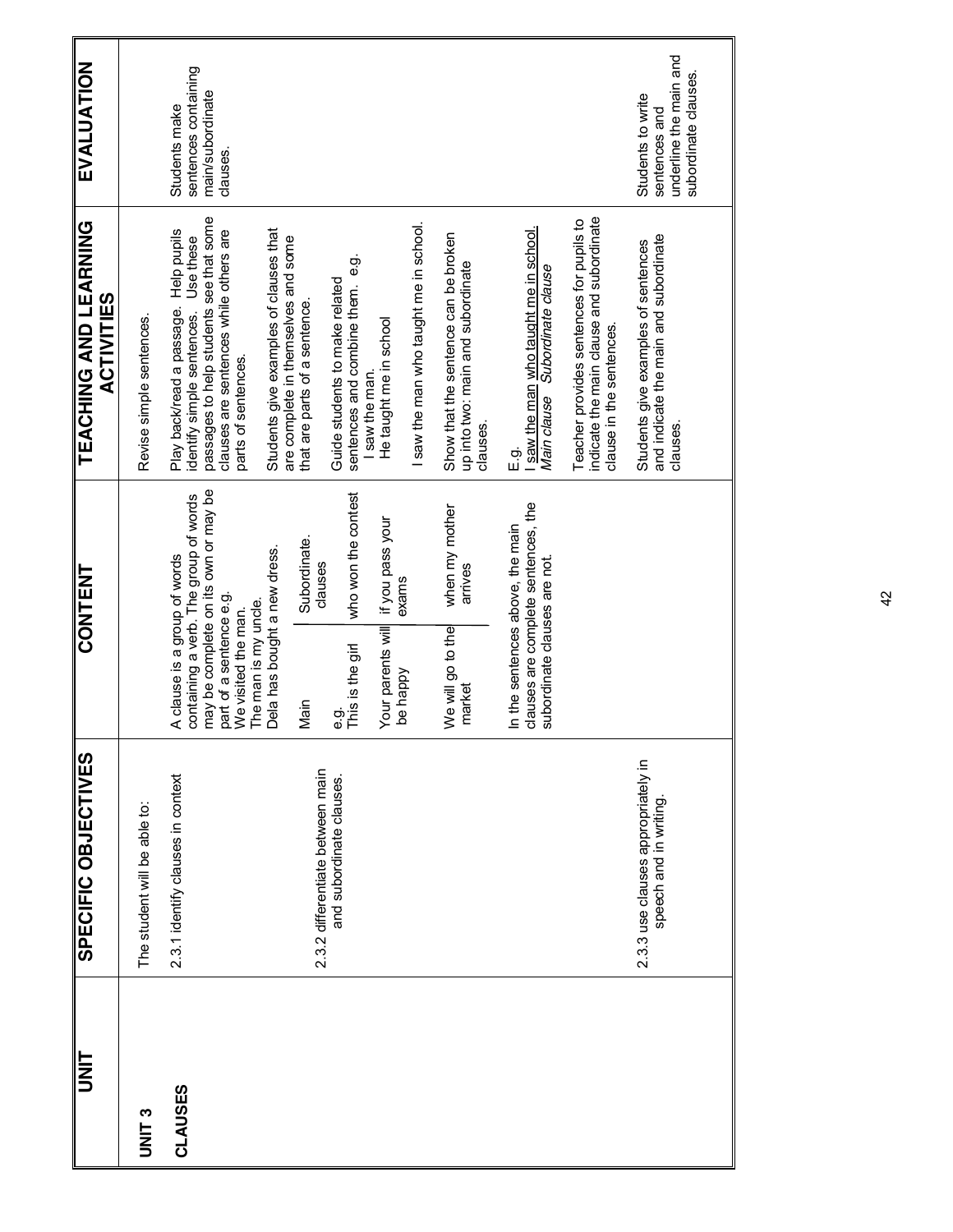| t<br>S                                      | SPECIFIC OBJECTIVES                                                                 | <b>CONTENT</b>                                                                                                     |                                           | TEACHING AND LEARNING ACTIVITIES                                                                                             | EVALUATION                                                                  |
|---------------------------------------------|-------------------------------------------------------------------------------------|--------------------------------------------------------------------------------------------------------------------|-------------------------------------------|------------------------------------------------------------------------------------------------------------------------------|-----------------------------------------------------------------------------|
| <b>UNIT4</b>                                | The pupil will be able to:                                                          |                                                                                                                    |                                           |                                                                                                                              |                                                                             |
| <b>VERB TENSE</b><br>Past Perfect<br>FORMS: | 2.4.1 distinguish the Past<br>Perfect tense from<br>the Past Perfect<br>Continuous. | Past Perfect Continuous Tense form had<br>Past Perfect: had + Past Participle<br>$been + ing form$                 |                                           | e.g. I had gone to school when my sister<br>Ato had left the classroom when the<br>Revise the Past Perfect Tense.<br>arrived | Pupils change sentences from<br>Past Perfect to Past Perfect<br>Continuous. |
| Past Perfect<br>Continuous                  |                                                                                     |                                                                                                                    |                                           | Pupils give more examples of sentences<br>with the past perfect tense.<br>teacher came.                                      | Pupils complete sentences<br>using the appropriate verb<br>forms.           |
|                                             | Perfect Continuous<br>2.4.2 use the Past                                            | Using the Past Perfect Continuous<br>Tense form correctly.                                                         |                                           | Introduce the Past Perfect Continuous<br>Tense Form. (Refer content)                                                         |                                                                             |
|                                             | Tense form<br>correctly                                                             | be over a certain period in the<br>It is used to express an action which<br>took place over a certain period in th |                                           | e.g. I had been sleeping.                                                                                                    |                                                                             |
|                                             |                                                                                     | It is the same form for all persons e.g.<br>past.                                                                  |                                           | You had been working                                                                                                         |                                                                             |
|                                             |                                                                                     | had<br>you                                                                                                         | sleeping<br>running                       | Guide pupils to form similar sentences<br>using a substitution table.                                                        | Pupils form sentences using<br>Past perfect Continuous                      |
|                                             |                                                                                     | been<br>had<br>He/she/it<br>We<br>You<br>They                                                                      | studying<br>working<br>walking<br>reading | tense form is the same for all persons.<br>Explain and illustrate the fact that the<br>(Refer content).                      | Tense.                                                                      |
|                                             |                                                                                     |                                                                                                                    | dancing<br>eating                         | Continuous Tense in given sentences.<br>Pupils practise using the Past Perfect                                               |                                                                             |
|                                             |                                                                                     |                                                                                                                    |                                           |                                                                                                                              |                                                                             |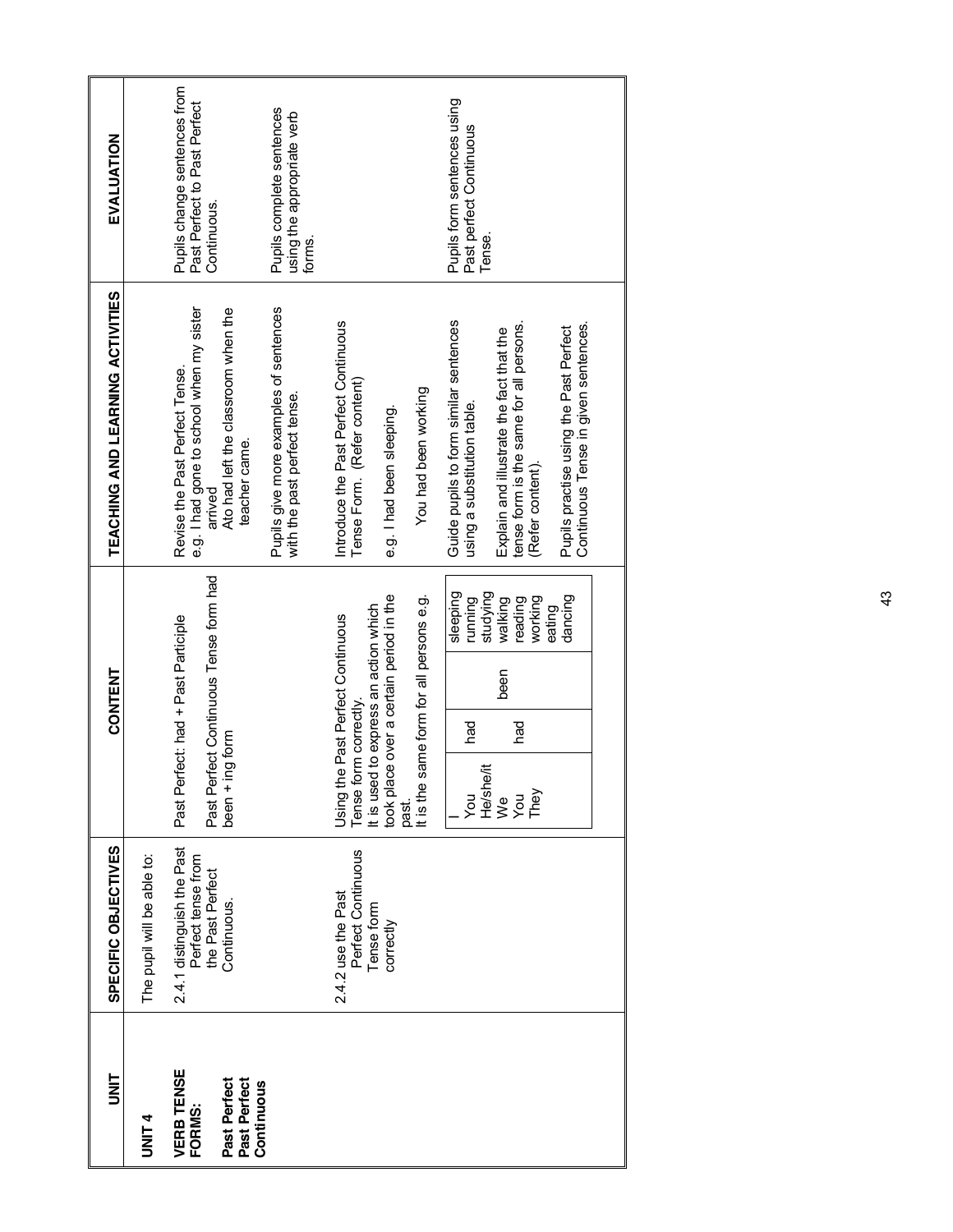| SPECIFIC OBJECTIVES                                                  | <b>CONTENT</b>                                                                                                      | TEACHING AND LEARNING<br><b>ACTIVITIES</b>                                                                                                     | EVALUATION                                                                             |
|----------------------------------------------------------------------|---------------------------------------------------------------------------------------------------------------------|------------------------------------------------------------------------------------------------------------------------------------------------|----------------------------------------------------------------------------------------|
| The student will be able to:                                         |                                                                                                                     |                                                                                                                                                |                                                                                        |
| 2.4.3 express future time appropriately<br>in speech and in writing. | The future may be expressed in<br>three ways:                                                                       | Revise uses of the simple present tense.                                                                                                       | do oral exercises involving<br>In pairs/groups, students                               |
|                                                                      | lliw, Jo lleus, buisn i                                                                                             | Tell/read/play back what someone intends<br>the auxiliary verbs shall and will which are<br>to do in future. Help students to identify         | expressing the future.<br>the three ways of                                            |
|                                                                      | He will be here by noon.<br>e.g. I shall see you soon.                                                              | used to form future tense.                                                                                                                     | Students write sentences<br>and state the form in                                      |
|                                                                      | Using the -ing form of the<br>verb.<br>≔                                                                            | Students give examples of future simple<br>will, bus lists, guisu sepanes                                                                      | e.g. We start our vacation<br>which the is expressed<br>on Monday (Simple<br>Present). |
|                                                                      | e.g. She is arriving next week.<br>I am celebrating my<br>birthday tomorrow.                                        | Discuss and illustrate the other forms of<br>expressing the simple future using the<br>'ing' form of the verb and the Simple<br>Present Tense. | sentences and point out<br>and correct errors.<br>Discuss students'                    |
|                                                                      | e.g. I leave for home tomorrow.<br>iii. Using the Simple Present<br>Kofi goes to Accra this<br>afternoon.<br>Tense. | She is leaving for London on Monday.<br>We write our final exams next year.                                                                    |                                                                                        |
|                                                                      |                                                                                                                     |                                                                                                                                                |                                                                                        |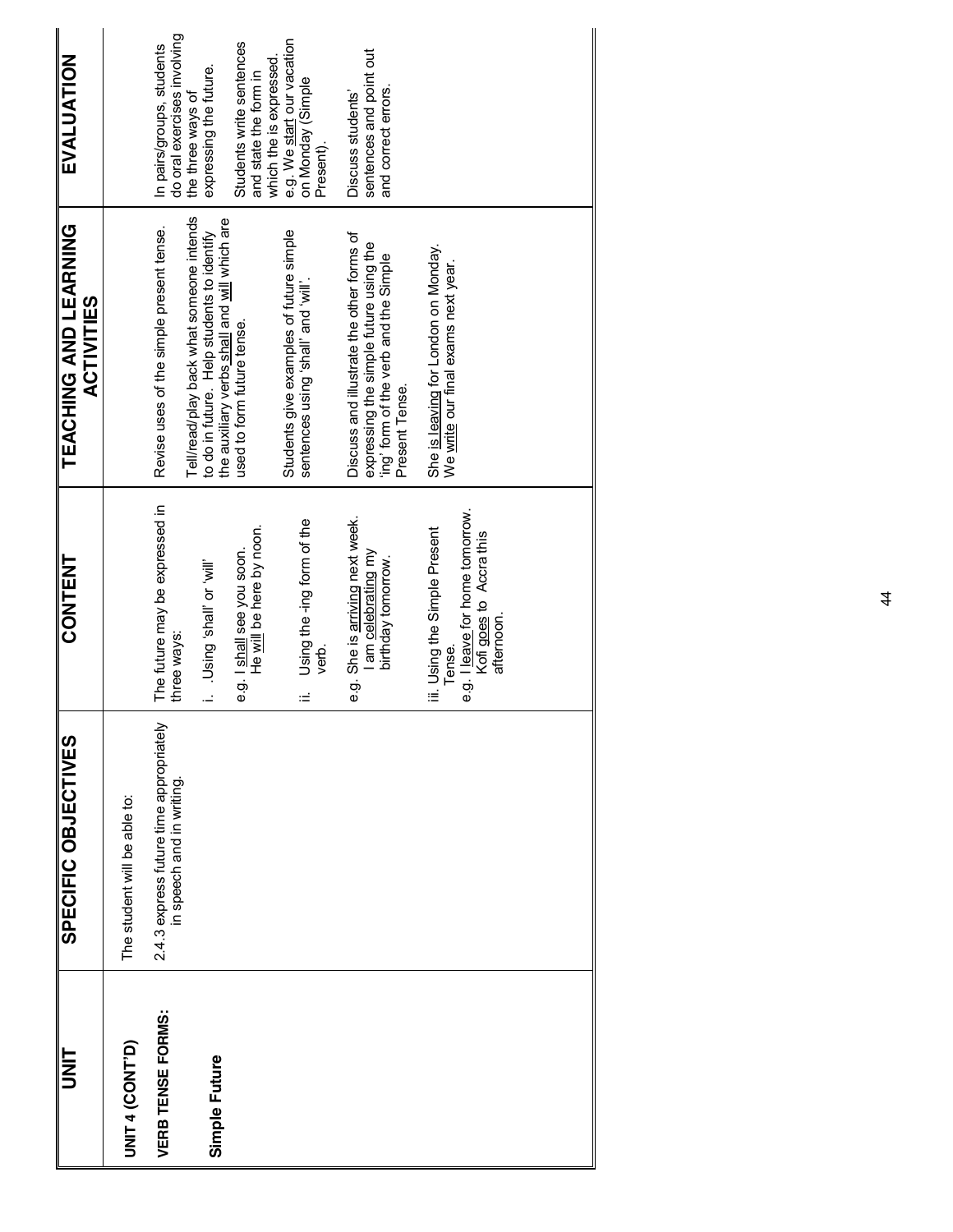| <b>UNIT</b>                  | SPECIFIC OBJECTIVES                                          | CONTENT                                                                                                                                                                                                                             | TEACHING AND LEARNING<br><b>ACTIVITIES</b>                                                                             | EVALUATION                                                                                                                   |
|------------------------------|--------------------------------------------------------------|-------------------------------------------------------------------------------------------------------------------------------------------------------------------------------------------------------------------------------------|------------------------------------------------------------------------------------------------------------------------|------------------------------------------------------------------------------------------------------------------------------|
| <b>UNIT 5</b>                | The student will be able to:                                 |                                                                                                                                                                                                                                     |                                                                                                                        |                                                                                                                              |
| <b>SENTENCES</b><br>COMPOUND | 2.5.1 identify the compound sentence                         | Compound sentences are formed<br>by joining two or more simple                                                                                                                                                                      | students to find simple sentences in<br>Provide a short passage and assist                                             | sentences/a passage with<br>Provide simple                                                                                   |
|                              |                                                              | sentences. The simple sentences<br>can stand on their own. They are<br><b>BUT</b> and<br>are independent clauses. They<br>OR. The conjunctions are also<br>joined by coordinating<br>conjunctions e.g. AND,<br>called coordinators. | how they are joined. Students provide<br>them. Let students observe carefully<br>pairs of simple sentences.            | conjunctions for students<br>appropriate coordinating<br>to fill in blanks with the<br>missing coordinating<br>conjunctions. |
|                              |                                                              | Simple Sentences (Independent<br>Clauses)                                                                                                                                                                                           | Teacher to provide appropriate<br>coordinating conjunctions.                                                           | coordinating conjunctions<br>simple sentences with<br>Students join pairs of                                                 |
|                              |                                                              | She bought an eraser.<br>I bought a pen.                                                                                                                                                                                            |                                                                                                                        |                                                                                                                              |
|                              | join simple sentences to form<br>compound sentences<br>2.5.2 | I bought a pen but she bought an<br>Compound Sentence.                                                                                                                                                                              | Guide students to join the pairs of simple<br>sentences with appropriate coordinating<br>conjunctions to form compound | Ekow is short.<br>Ama is tall.                                                                                               |
|                              |                                                              | eraser.                                                                                                                                                                                                                             | sentences (Refer to content)                                                                                           | They clapped for him<br>Kojo danced well                                                                                     |
|                              |                                                              | Simple Sentences                                                                                                                                                                                                                    |                                                                                                                        |                                                                                                                              |
|                              |                                                              | Yaa studied very hard and (she)<br>Yaa studied very hard. She<br>passed the examination.<br>passed the examination.<br>Compound Sentence                                                                                            |                                                                                                                        | Rachel will use a pencil.<br>Rachel will use a pen.                                                                          |
|                              |                                                              | Simple Sentences                                                                                                                                                                                                                    |                                                                                                                        |                                                                                                                              |
|                              | 2.5.3 use compound sentences in                              | Ato will come by bus or (he will<br><b>Compound Sentence</b><br>Ato will come by bus.<br>Ato will come by taxi<br>come) by taxi.                                                                                                    |                                                                                                                        |                                                                                                                              |
|                              | oral/written expressions                                     | Compound sentences in<br>oral/written expressions.                                                                                                                                                                                  | Guide students to write compound<br>sentences.                                                                         | compound sentences in<br>discusses the use of<br>Students read their<br>sentences. Class<br>presentations.                   |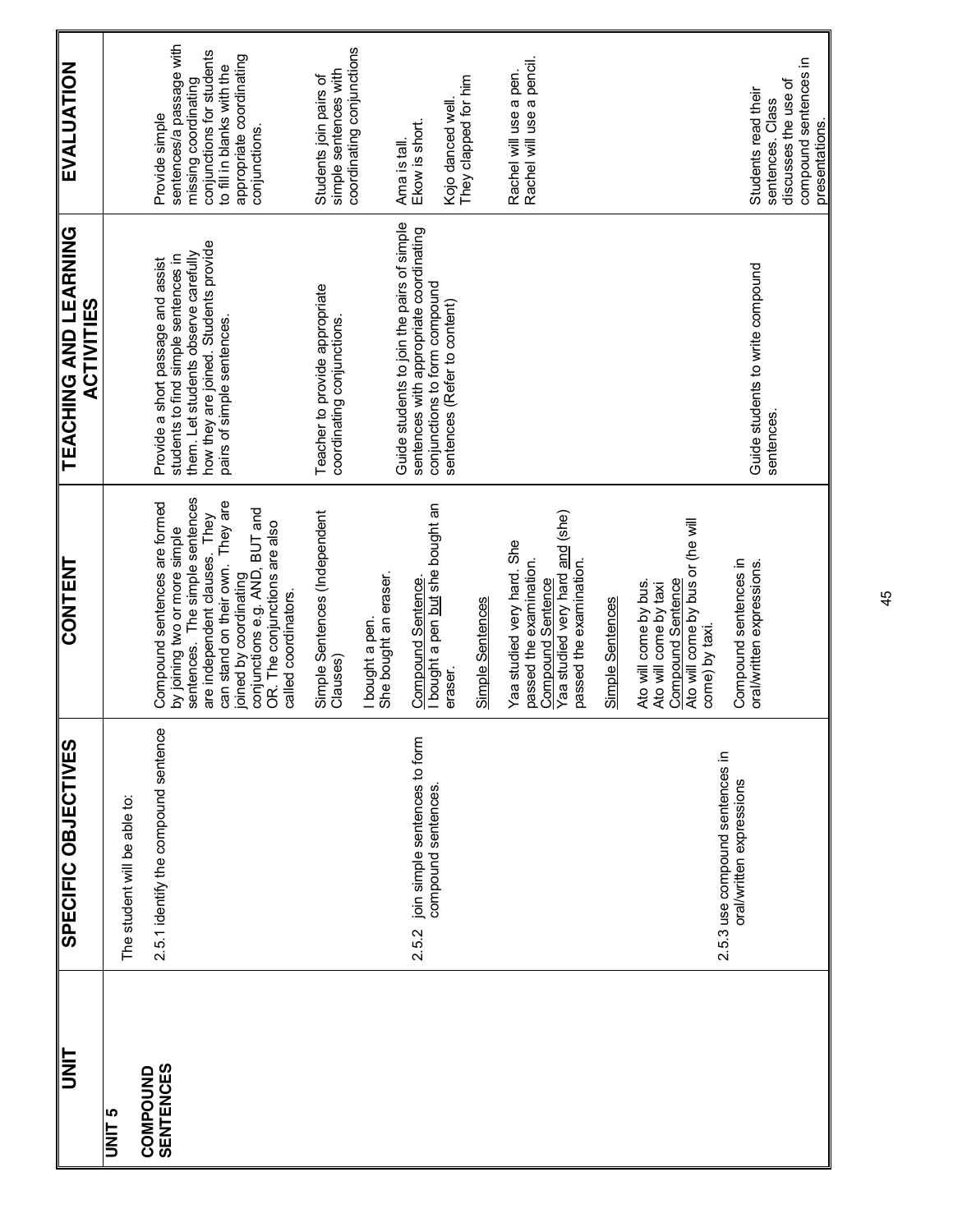| <b>TIXL</b>                        | SPECIFIC OBJECTIVES                                        | <b>CONTENT</b>                                                                                                                                                       | TEACHING AND LEARNING<br><b>ACTIVITIES</b>                                                                                                                          | EVALUATION                                                                                                                |
|------------------------------------|------------------------------------------------------------|----------------------------------------------------------------------------------------------------------------------------------------------------------------------|---------------------------------------------------------------------------------------------------------------------------------------------------------------------|---------------------------------------------------------------------------------------------------------------------------|
| <b>UNIT6</b>                       | The student will be able to:                               |                                                                                                                                                                      |                                                                                                                                                                     |                                                                                                                           |
| <b>SENTENCES</b><br><b>COMPLEX</b> | 2.6.1 identify complex sentences                           | Complex sentences are formed<br>sentences with a subordinating<br>by joining two or more simple<br>conjunction e.g. because, so,<br>after, before, while, if, since, | Provide a passage for students to<br>Students provide pairs of simple<br>identify simple sentences<br>sentences.                                                    | sentences/passages with<br>selecting from a list of<br>Students fill in blanks<br>missing conjunctions.<br>Provide simple |
|                                    |                                                            | e.g. Kofi arrived late.<br>He missed the bus.<br>Simple sentence:<br>unless, until.                                                                                  | Teacher provides subordinating<br>conjunctions.                                                                                                                     | given conjunctions.<br>dependent or main<br>Students complete<br>sentences using                                          |
|                                    | 2.6.2 construct complex sentences.                         | Kofi arrived late because he had<br>Complex sentence:<br>He left the room.<br>missed the bus.                                                                        | Guide students to join the pairs of simple<br>sentences with appropriate conjunctions<br>(because, so, after etc.) to form complex<br>sentences. (Refer to Content) | (a) He studied very hard<br>clauses, e.g.<br>ව                                                                            |
|                                    |                                                            | He left the room before the<br>The teacher arrived.<br>teacher arrived                                                                                               | dependent clause or subordinate clause.<br>the complex sentence introduced by the<br>Guide students to note that the part of<br>subordinating conjunction is the    | although she danced<br>gracefully.                                                                                        |
|                                    | 2.6.3 use complex sentences in<br>oral/written expressions | oral/written expressions.<br>Complex sentences in                                                                                                                    | The other part of the sentence is the<br>because<br>She went to the hospital<br>Subordinate clause<br>Main clause<br>main clause e.g.<br>she was ill                |                                                                                                                           |
|                                    |                                                            |                                                                                                                                                                      |                                                                                                                                                                     |                                                                                                                           |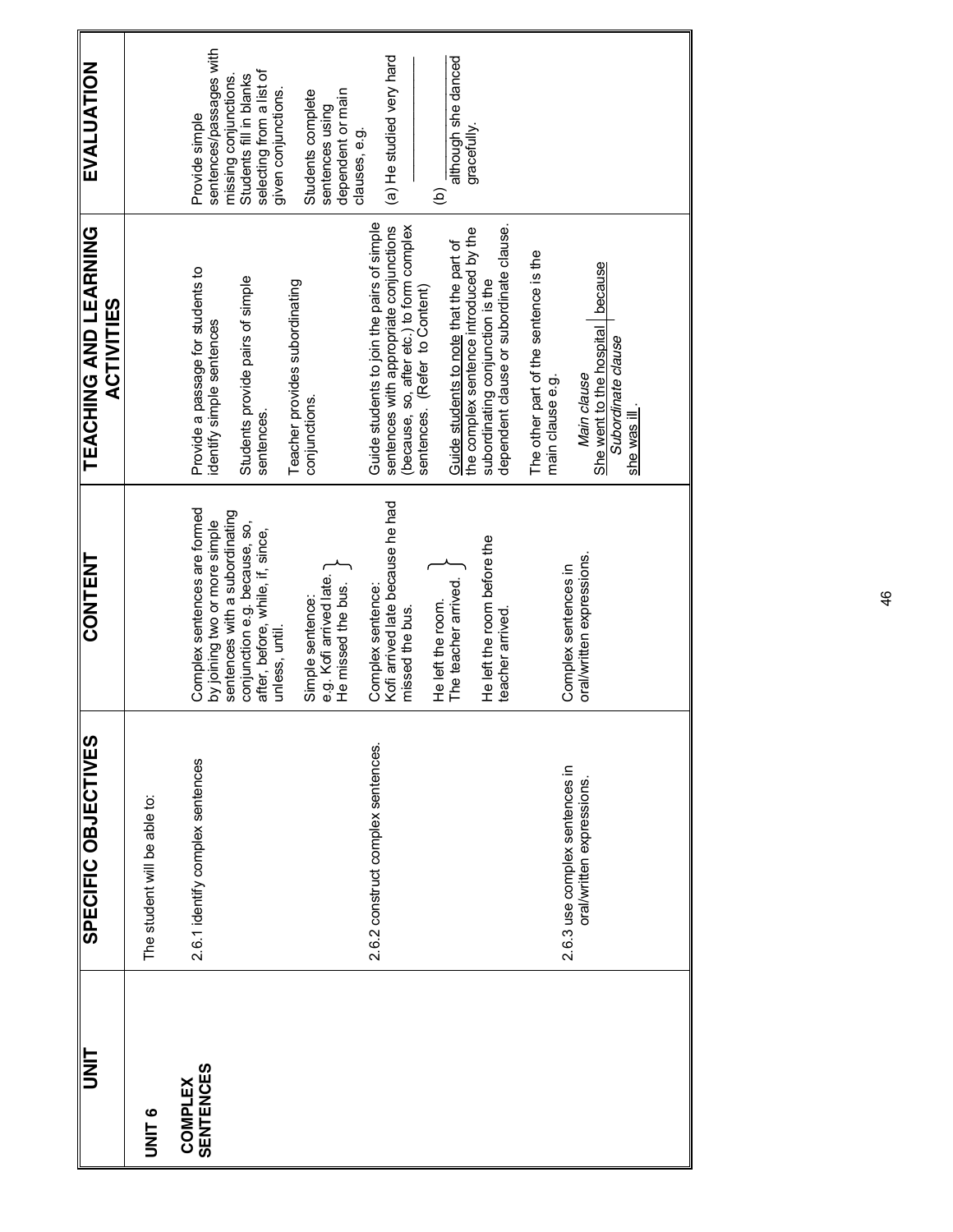| <b>EVALUATION</b>                                 |                              | Students write a paragraph<br>type of conditional clauses.<br>conditional sentences into<br>sentences based on the<br>on: What I would do if<br>Students classify given<br>were the president of<br>Students construct<br>Ghana.<br>types.                                                                                                                                           | Students match parts of<br>given conditional<br>sentences.                                                                                                                                                                                                                                                                                                                                                     |
|---------------------------------------------------|------------------------------|--------------------------------------------------------------------------------------------------------------------------------------------------------------------------------------------------------------------------------------------------------------------------------------------------------------------------------------------------------------------------------------|----------------------------------------------------------------------------------------------------------------------------------------------------------------------------------------------------------------------------------------------------------------------------------------------------------------------------------------------------------------------------------------------------------------|
| <b>TEACHING AND LEARNING</b><br><b>ACTIVITIES</b> |                              | context: e.g. If it rains, we shall plant the<br>Explain the structure of the conditional<br>Students give examples of conditional<br>attention to clauses. (Sect. 2, Unit 3)<br>Revise complex sentences, drawing<br>Introduce conditional sentences in<br>Draw attention to the changes in<br>meaning in the three types<br>sentences (clause types).<br>vegetables.<br>sentences. | Past conditional: If she came, I would tell<br>Conditional Type 1 sentences. Change<br>come. It's uncertain that she will come).<br>Students to come out with the meaning<br>Present conditional: If she comes, I will<br>her (It's remotely possible that she will<br>Read/tell/play a passage containing<br>tell her (It's possible she will come)<br>the sentences into Types 2 and 3.<br>of the sentences. |
| <b>CONTENT</b>                                    |                              | Conditional sentences are made<br>up of two parts: The subordinate<br>or dependant clause (if clause)<br>we will go to the<br>(subordinate clause)<br>e.g. If my friend comes,<br>and the main clause.<br>(main clause)<br>library                                                                                                                                                   | e.g. If she came, I would tell her.<br>e.g. If she comes, I will tell her.<br>The Present Conditional (open<br>The three types are as follows:<br>differences in meaning of each<br>Condition) sentences and<br>If + Past + Conditional<br>Conditional (hypothetical<br>condition) and the Past<br>If + Present + future<br>i. Present Conditional<br>ii. Past Conditional<br>type.                            |
| SPECIFIC OBJECTIVES                               | The student will be able to: | sentences appropriately.<br>2.7.1 use conditional                                                                                                                                                                                                                                                                                                                                    | types of conditional sentences.<br>distinguish between two<br>2.7.2                                                                                                                                                                                                                                                                                                                                            |
| <b>TINIT</b>                                      | <b>UNIT 7</b>                | CONDITIONAL<br><b>SENTENCES</b>                                                                                                                                                                                                                                                                                                                                                      |                                                                                                                                                                                                                                                                                                                                                                                                                |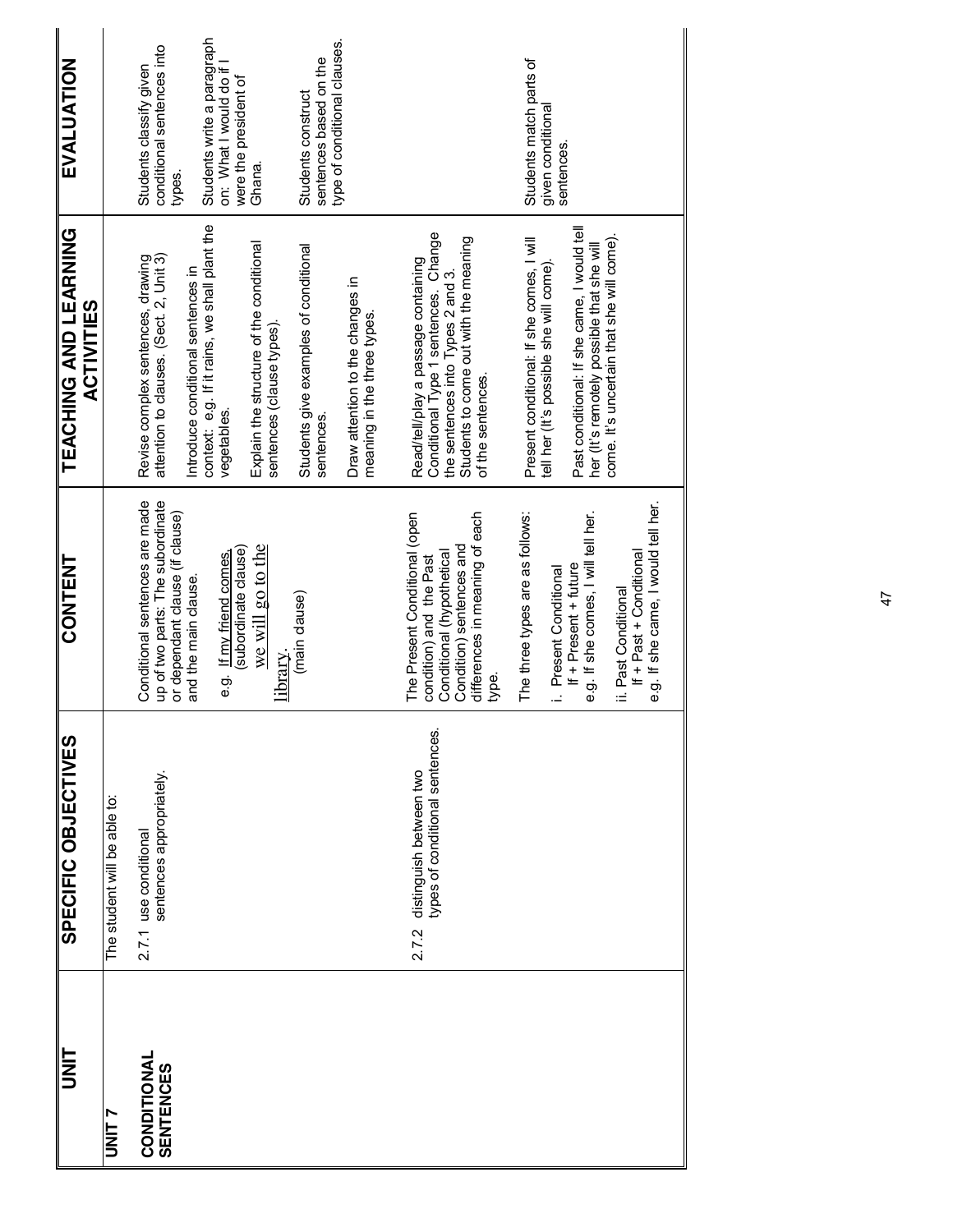| ヒ<br>N<br>コ                     | SPECIFIC<br>OBJECTIVES                                                        | <b>CONTENT</b> | TEACHING AND LEARNING<br><b>ACTIVITIES</b>                                                                                                                     | EVALUATION                                                  |
|---------------------------------|-------------------------------------------------------------------------------|----------------|----------------------------------------------------------------------------------------------------------------------------------------------------------------|-------------------------------------------------------------|
| <b>UNIT 7 (CONT'D)</b>          | The student will be able to:                                                  |                |                                                                                                                                                                |                                                             |
| CONDITIONAL<br><b>SENTENCES</b> | appropriately in speech and in<br>2.7.3 use conditional sentences<br>writing. |                | present conditional sentences, past<br>Students give examples each for<br>conditional sentences                                                                | Students write examples<br>of the conditional<br>sentences. |
|                                 |                                                                               |                | NOTE: Teacher should not rush through<br>the teaching of conditional sentences.<br>concept is fully understood by pupils.<br>He/she should make sure that each |                                                             |
|                                 |                                                                               |                |                                                                                                                                                                |                                                             |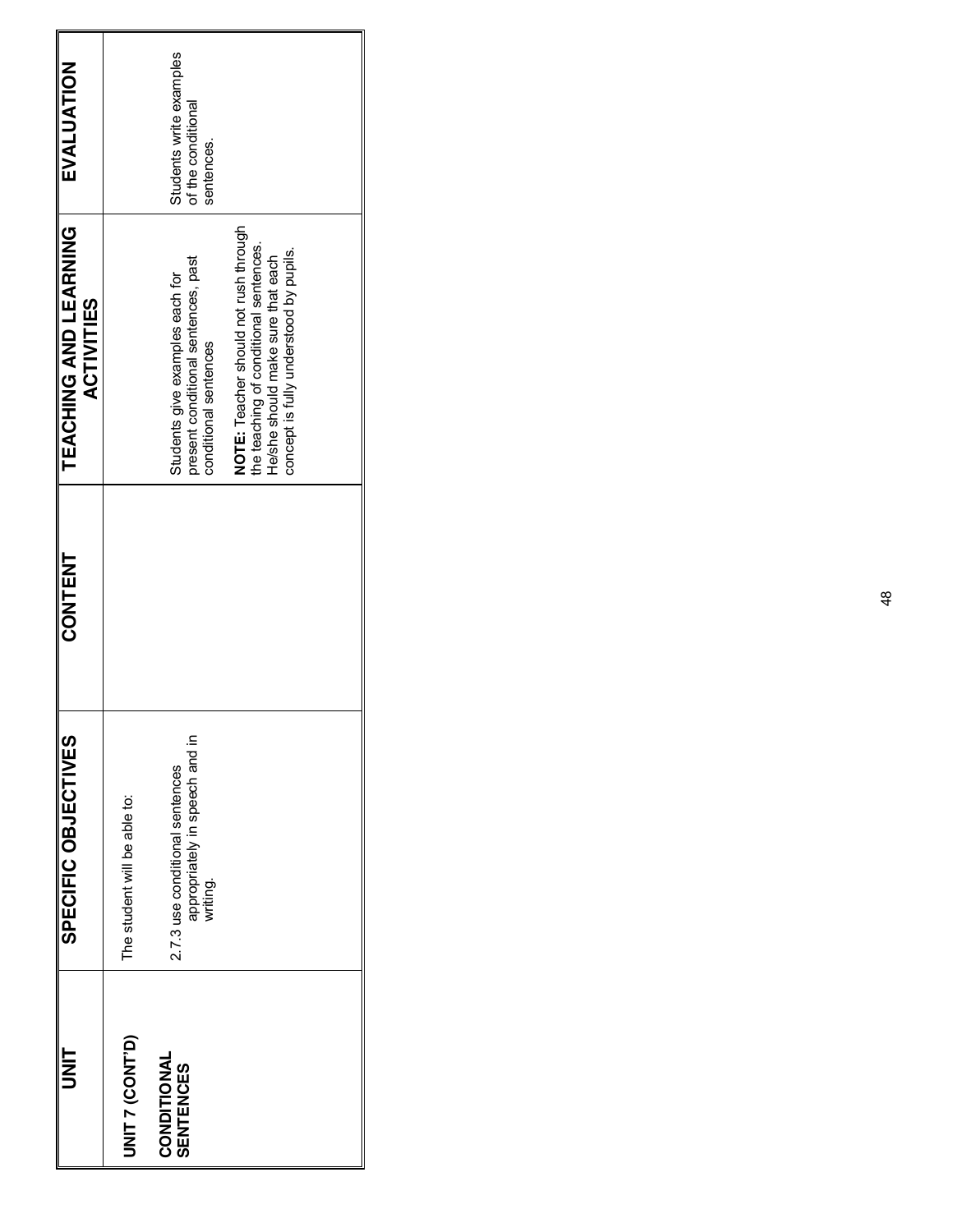| <b>TINU</b>                     | SPECIFIC OBJECTIVES                                                                   | <b>CONTENT</b>                                                                                                                                                                                        | <b>LEVCHING AND LEARINING</b><br><b>ACTIVITIES</b>                                                                                                                                                                                                                            | <b>EVALUATION</b>                                                                                                                                                                              |
|---------------------------------|---------------------------------------------------------------------------------------|-------------------------------------------------------------------------------------------------------------------------------------------------------------------------------------------------------|-------------------------------------------------------------------------------------------------------------------------------------------------------------------------------------------------------------------------------------------------------------------------------|------------------------------------------------------------------------------------------------------------------------------------------------------------------------------------------------|
| <b>B LINIL</b>                  | The student will be able to:                                                          |                                                                                                                                                                                                       |                                                                                                                                                                                                                                                                               |                                                                                                                                                                                                |
| <b>COMPLEX<br/>PREPOSITIONS</b> | 2.8.1 identify complex prepositions in<br>sentences.                                  | more than one word - in front of,<br>Complex prepositions consist of<br>The prefect spoke on behalf of<br>on behalf of, in view of, in spite<br>of, due to, near to, because of,<br>the class.<br>e.c | Play back/read a passage with complex<br>Through examples students learn that<br>prepositions. Help students to identify<br>Guide students to give examples of<br>Teacher assists students to revise<br>complex prepositions.<br>complex prepositions.<br>simple prepositions | determine their types from<br>Identify prepositions and<br>Form sentences using<br>complex prepositions.<br>Fill in blanks with the<br>appropriate complex<br>a given passage<br>prepositions. |
|                                 |                                                                                       |                                                                                                                                                                                                       | prepositions usually come before<br>nouns/noun phrases/pronouns.                                                                                                                                                                                                              |                                                                                                                                                                                                |
|                                 | meaning and uses of complex<br>categorise and determine the<br>prepositions.<br>2.8.2 | meaning of complex prepositions:<br>Categorising and determining                                                                                                                                      | Students note prepositions that express<br>different functions such as place, time,<br>reason, concession.                                                                                                                                                                    | prepositions for students<br>sentences with complex<br>Teacher provides<br>to categorise the                                                                                                   |
|                                 | use complex prepositions in<br>speech and in writing.<br>2.8.3                        | Those that may express place:<br>out of, far from, by the side of,<br>e.g. near/close to, in front of,<br>ن<br>ها                                                                                     | complex prepositions that express place,<br>Students form sentences containing<br>time, reason and concession.                                                                                                                                                                | the complex prepositions.<br>sentences with some of<br>Students write own<br>prepositions.                                                                                                     |
|                                 |                                                                                       | e.g. in time of, about to, during<br>the course of, at noon, for one<br>Those that may express time:<br>week, etc.                                                                                    |                                                                                                                                                                                                                                                                               |                                                                                                                                                                                                |
|                                 |                                                                                       | Those that may express reason:<br>e.g. due to, because of, on<br>account of, as a result of, etc.                                                                                                     |                                                                                                                                                                                                                                                                               |                                                                                                                                                                                                |
|                                 |                                                                                       | concession: e.g. in spite of,<br>Those that may express<br>apart from etc.                                                                                                                            |                                                                                                                                                                                                                                                                               |                                                                                                                                                                                                |
|                                 |                                                                                       | Other complex prepositions are:<br>by means of, by dint of (hard<br>work), etc.                                                                                                                       |                                                                                                                                                                                                                                                                               |                                                                                                                                                                                                |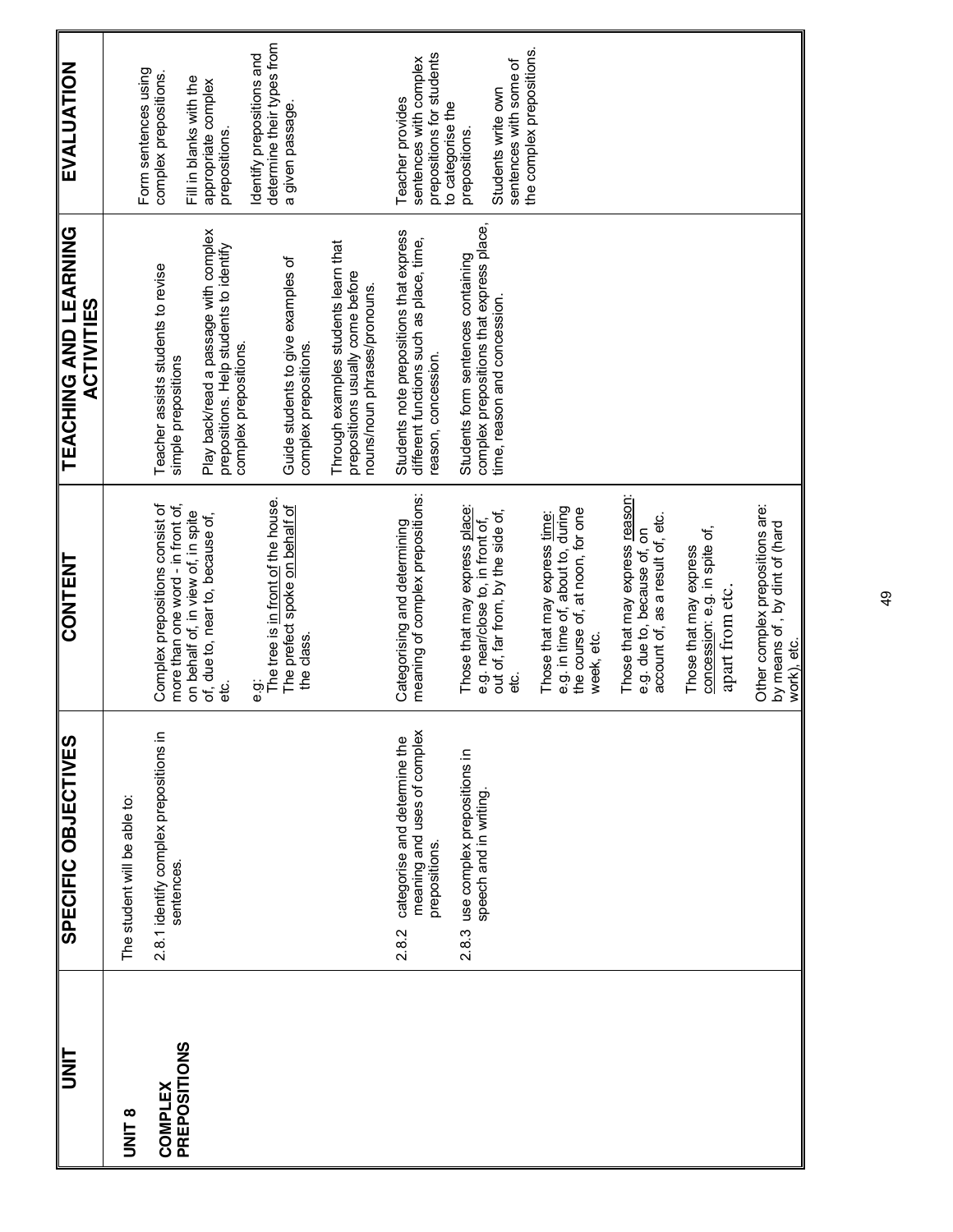| <b>UNIT</b>                              | <b>SPECIFIC OBJECTIVES</b>                                                                | <b>CONTENT</b>                                                                                                                                                                                                                  | <b>LEARNING ACTIVITIES</b><br><b>TEACHING AND</b>                                                                                                                                                                                                     | EVALUATION                                                                                    |
|------------------------------------------|-------------------------------------------------------------------------------------------|---------------------------------------------------------------------------------------------------------------------------------------------------------------------------------------------------------------------------------|-------------------------------------------------------------------------------------------------------------------------------------------------------------------------------------------------------------------------------------------------------|-----------------------------------------------------------------------------------------------|
| O<br>NNU                                 | The student will be able to:                                                              |                                                                                                                                                                                                                                 |                                                                                                                                                                                                                                                       |                                                                                               |
| POSSESSIVE, AND<br>PRONOUNS<br>REFLEXIVE | Possessive and reflexive<br>2.9.1 distinguish between<br>pronouns.                        | ownership: They are: mine, ours,<br>e.g: This book is mine and that<br>Possessive pronouns show<br>yours, hers, his, its, theirs,<br>is yours.                                                                                  | Point out their forms, drawing special<br>attention to singular and plural forms.<br>possessive and reflexives pronouns.<br>Revise pronouns. Students identify<br>Read/play back a passage with<br>pronouns in given sentences<br>(Refer to content). | Students use pronouns in<br>speech.                                                           |
|                                          | 2.9.2 use possessive and reflexive<br>pronouns appropriately in<br>speech and in writing. | Reflexive pronouns are used to show<br>i. The girl hurts <u>herself.</u><br>ii . The students praised <u>themselves.</u><br>subject (doer) in a sentence refers<br>that an action performed by the<br>back to the subject. e.g. | sentences using the two kinds of<br>Students read out sentences for<br>Students in pairs/groups write<br>discussion.<br>pronouns.                                                                                                                     | given text as Possessive<br>classify pronouns in a<br>Students identify and<br>and Reflexive. |
|                                          |                                                                                           | yourselves<br>The reflexive pronouns are:<br>ourselves<br>plural<br>3rd Persons:<br>2nd person:<br>1st person:<br>yourself<br>singular<br>myself                                                                                | of redundancy or ambiguity as<br>The boy saw the headmaster himself.<br>Draw attention to the problem<br>* It is not clear who himself refers to.<br>This can be rewritten as:<br>Ë<br>Note:                                                          | sentences for discussion.<br>Students use the two<br>types of pronouns in                     |
|                                          |                                                                                           | themselves<br>himself<br>herself<br>itself                                                                                                                                                                                      | The boy himself saw the headmaster.                                                                                                                                                                                                                   |                                                                                               |
|                                          |                                                                                           | Emphatic use of pronouns refers to<br>the use of a pronoun to emphasise<br>e.g.: Esi herself opened the door.<br>nouns or ponouns:                                                                                              |                                                                                                                                                                                                                                                       |                                                                                               |
|                                          |                                                                                           | She opened the door herself.<br>He cooked the food himself.<br>I did the work myself                                                                                                                                            |                                                                                                                                                                                                                                                       |                                                                                               |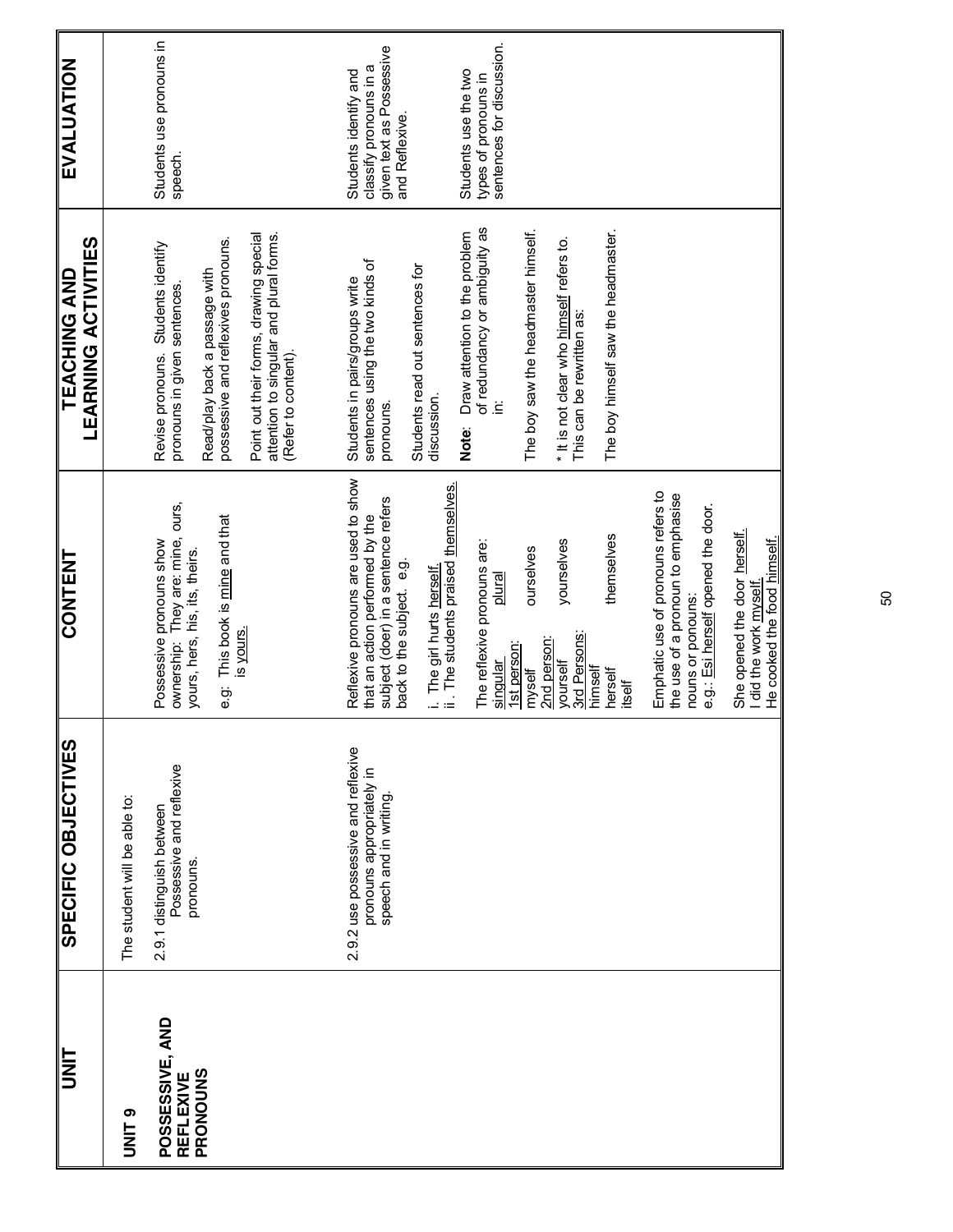| <b>S</b>                              | <b>SPECIFIC OBJECTIVES</b>                                           | <b>CONTENT</b>                                                    | <b>LEVCHING AND LEVBING</b><br><b>ACTIVITIES</b>                                                               | <b>EVALUATION</b>                                                              |
|---------------------------------------|----------------------------------------------------------------------|-------------------------------------------------------------------|----------------------------------------------------------------------------------------------------------------|--------------------------------------------------------------------------------|
|                                       | The student will be able to:                                         |                                                                   |                                                                                                                |                                                                                |
| <b>ADVERBS:</b><br>UNIT <sub>10</sub> | 2.10.1 identify the various types of<br>adverbs in context           | Adverbs of manner, place and<br>time.                             | of manner, place and time. Write parts of<br>Play back/read a passage with adverbs<br>Revise simple sentences. | adverbs in sentences and<br>Students to use given<br>indicate their type.      |
| Manner                                |                                                                      | Adverbs tell us how, where and<br>when something happens i.e.     | the passage on the board and underline<br>the adverbs.                                                         | He talks slowly<br>(Manner).<br>ć.<br>E                                        |
| Place<br>Time                         |                                                                      | action. Adverbs usually come<br>They tell us more about the       | Introduce adverbs using students'                                                                              |                                                                                |
|                                       |                                                                      | after the verb.                                                   | sentences.                                                                                                     | She danced here<br>(Place).                                                    |
|                                       |                                                                      |                                                                   | I go home early.<br>She drives fast.<br>He talks slowly.<br>တ်<br>စ                                            | She went yesterday<br>(Time).                                                  |
|                                       | 2.10.2 use the adverbs appropriately<br>in sentences (oral/written). | Many adverbs end in -ly and are<br>usually adverbs of manner.     | Guide students to make sentences using<br>adverbs as above and indicating their                                |                                                                                |
|                                       |                                                                      | e.g. Sahada danced gracefully.                                    | forms (manner, place, time)                                                                                    |                                                                                |
|                                       |                                                                      | The soldier fought bravely.                                       | Play the word wheel game in which<br>students give as many adverbs as                                          |                                                                                |
|                                       |                                                                      | Other adverbs do not end in -ly.                                  | possible to describe an action. e.g.                                                                           |                                                                                |
|                                       |                                                                      | e.g. Yaro works hard (How) -                                      | sweetly                                                                                                        |                                                                                |
|                                       |                                                                      | Baba works here<br>(Manner).                                      | happily<br>aloud                                                                                               |                                                                                |
|                                       |                                                                      | (Where - Place)                                                   |                                                                                                                |                                                                                |
|                                       |                                                                      | Akweley works every day<br>(When - Time)                          | speak)                                                                                                         |                                                                                |
|                                       |                                                                      | Adverb positions in sentences:                                    | softly<br>slowly<br>nicely<br>fast                                                                             |                                                                                |
|                                       |                                                                      | Quietly, she walked out<br>(beginning) (Manner).                  |                                                                                                                |                                                                                |
|                                       |                                                                      | She walked quietly out (middle).<br>She walked out quietly (end). | hungrily<br>ise<br>đ<br>quietly                                                                                | In pairs/groups, pupils                                                        |
|                                       |                                                                      | Note: A sentence can take two<br>or more adverbs.                 | slowly<br>lazily<br>gently<br>quickly                                                                          | sentences using same<br>adverbs in different<br>practise forming<br>positions. |
|                                       |                                                                      | e.g. Aku works hard here<br>every day.                            |                                                                                                                |                                                                                |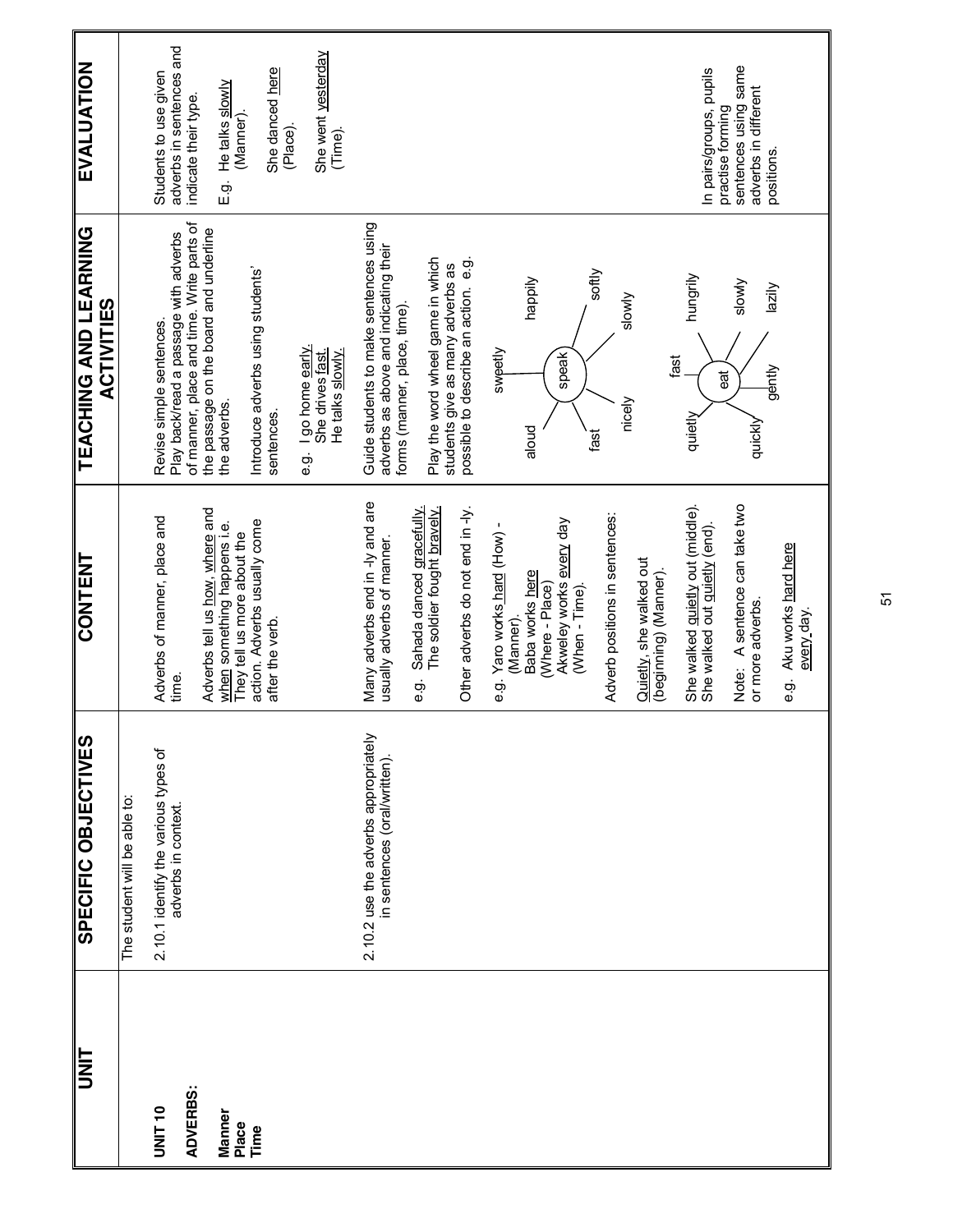|               |                                                  | SECTION <sub>3</sub>                                                       |                                                                                                                                                               |                                                                             |
|---------------|--------------------------------------------------|----------------------------------------------------------------------------|---------------------------------------------------------------------------------------------------------------------------------------------------------------|-----------------------------------------------------------------------------|
|               |                                                  | READING                                                                    |                                                                                                                                                               |                                                                             |
|               |                                                  | General Objectives: The student will                                       |                                                                                                                                                               |                                                                             |
|               |                                                  | read, understand and derive information from texts of varied nature.       |                                                                                                                                                               |                                                                             |
| ヒZコ           | SPECIFIC OBJECTIVES                              | <b>CONTENT</b>                                                             | TEACHING AND LEARNING<br><b>ACTIVITIES</b>                                                                                                                    | EVALUATION                                                                  |
| T<br>NIN<br>D | The student will be able to:                     | Reading texts fluently for facts                                           | Select suitable texts e.g. passages from                                                                                                                      | Students write answers to                                                   |
| COMPREHENSION | 3.1.1 read and recall simple facts and<br>ideas. | and ideas.                                                                 | course books, stories, poems, plays,<br>newspapers, magazines, selected                                                                                       | questions based on texts.                                                   |
|               |                                                  | supplementary texts selected for<br>NOTE: Reading should cover<br>the term | Students read texts silently noting down<br>literature texts.                                                                                                 | Students use vocabulary                                                     |
|               |                                                  |                                                                            | difficult words and expressions.                                                                                                                              | discussed in their own<br>sentences.                                        |
|               |                                                  |                                                                            | expressions in their contexts in the texts.<br>Assist students to discuss the meaning<br>of unfamiliar/difficult words and<br>(Use the dictionary sparingly). |                                                                             |
|               |                                                  |                                                                            | Students answer various types of<br>questions on the text.                                                                                                    |                                                                             |
|               |                                                  |                                                                            | and other follow up questions, students<br>Through teacher prepared questions                                                                                 |                                                                             |
|               | 3.1.2 answer inferential and derivative          | Making inferences and                                                      | understanding of texts read.<br>to provide answers to show                                                                                                    | assist students to make<br>Follow up discussion of<br>text read. Teacher to |
|               | questions                                        | predictions from texts read.                                               | NOTE: Comprehension questions                                                                                                                                 | further inferences and                                                      |
|               |                                                  |                                                                            | should go beyond information directly                                                                                                                         | predictions from texts                                                      |
|               |                                                  |                                                                            | expected to learn to make inferences<br>contained in the text. Students are                                                                                   | read.                                                                       |
|               |                                                  |                                                                            | and predictions based on some<br>preliminary information.                                                                                                     |                                                                             |

### **JHS 2**

 $\parallel$ 

 $\mathbf{\mathsf{I}}$ 

 $\mathbf{\Pi}$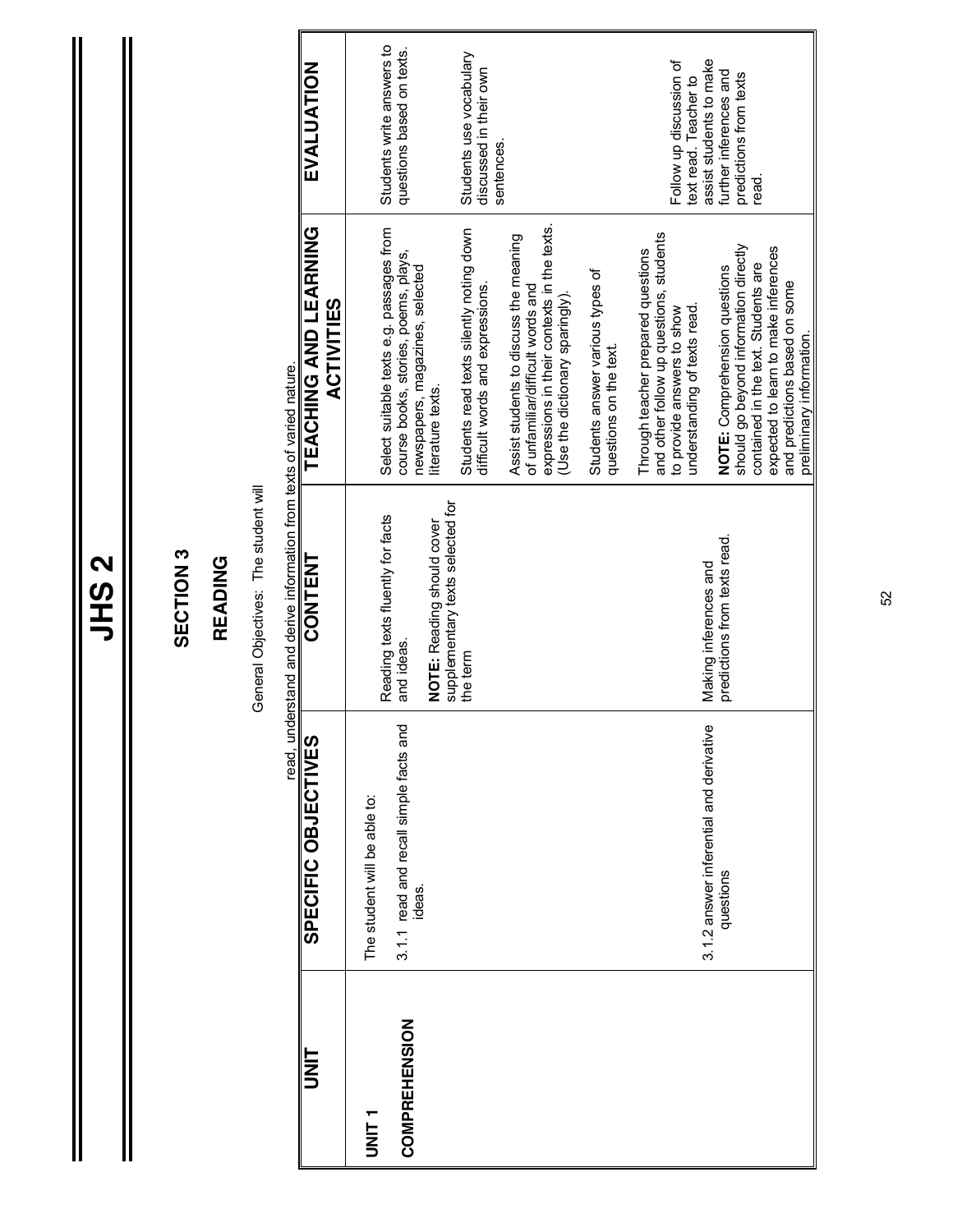|                 |                                                         | 52                                                                                                     |                                                                                                                                |                                    |
|-----------------|---------------------------------------------------------|--------------------------------------------------------------------------------------------------------|--------------------------------------------------------------------------------------------------------------------------------|------------------------------------|
| I<br>N<br>D     | SPECIFIC OBJECTIVES                                     | <b>CONTENT</b>                                                                                         | TEACHING AND LEARNING<br><b>ACTIVITIES</b>                                                                                     | EVALUATION                         |
| <b>UNIT 2</b>   | The student will be able to:                            |                                                                                                        |                                                                                                                                |                                    |
| SUMMARY WRITING | 3.2.1 identify and write main points<br>in given texts. | Identifying main points in texts.                                                                      | Students search for main and subsidiary<br>Identifying a suitable text for summary.<br>points. List them for class discussion. |                                    |
|                 | 3.2.2 summarise ideas in given texts.                   | Writing summaries of main points<br>in full sentences. Points to note:                                 | small groups using points identified by<br>Students practise summary writing in<br>class and listed on the board               | Students summarise a<br>given text |
|                 |                                                         | Features: knowledge of text<br>Structure: content/function<br>Ideas: main/subordinate<br>points/ideas. | sentences/phrases throughout.<br>presentation of points e.g. use<br>NOTE: Insist on uniformity in                              |                                    |
|                 |                                                         | Interpreting the summary task<br>e.g. keeping to sentences.                                            | Students in groups to present their<br>summaries for class discussion.                                                         |                                    |
|                 |                                                         | Limits - In not more than seven<br>sentences.                                                          |                                                                                                                                |                                    |
|                 |                                                         | Using one's own words as much<br>as possible.                                                          |                                                                                                                                |                                    |
|                 |                                                         |                                                                                                        |                                                                                                                                |                                    |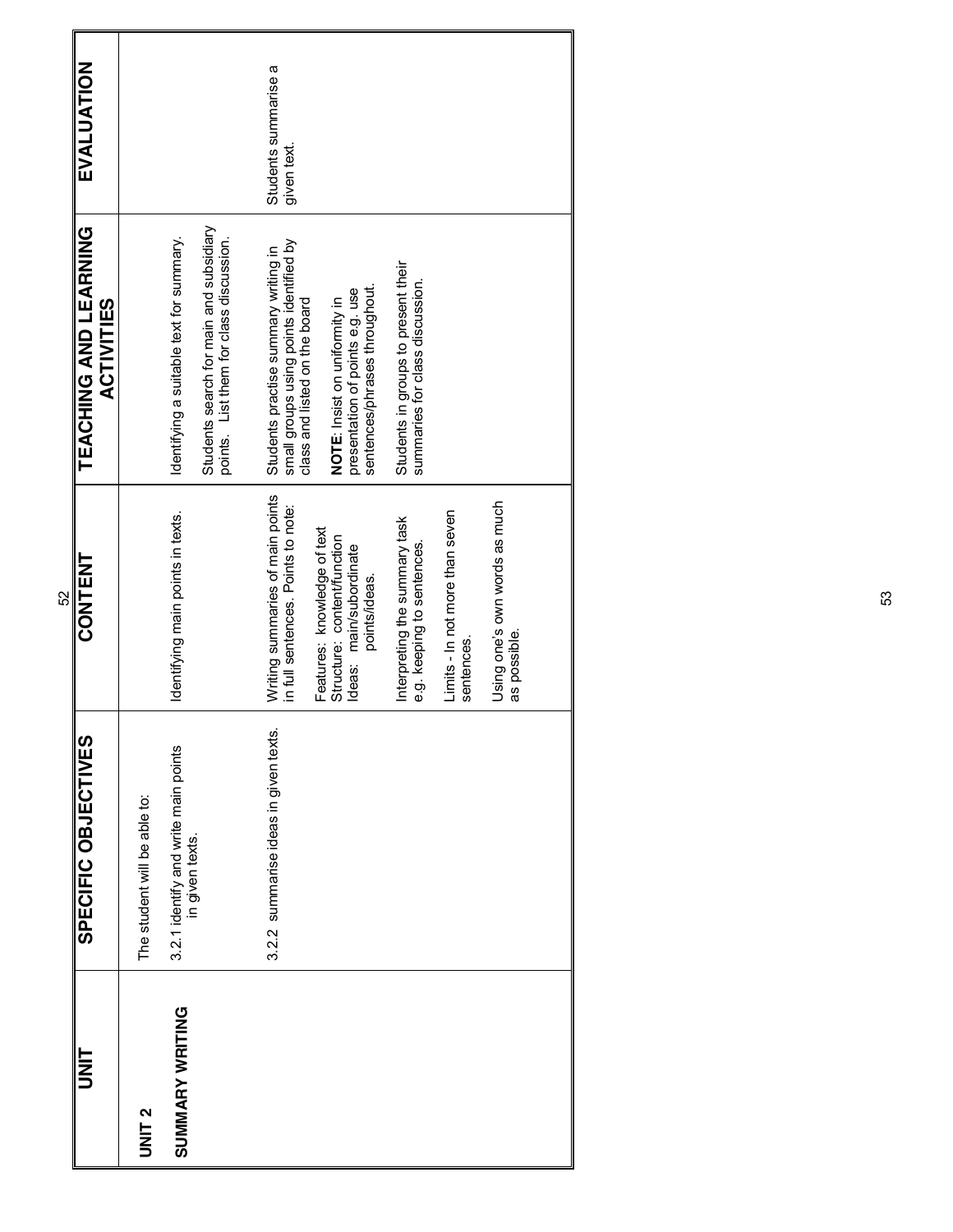| L      |
|--------|
| ŗ<br>r |
|        |
|        |
|        |

Ш

#### SECTION 4 **SECTION 4**

#### WRITING **WRITING**

General Objectives: The student will be able to: General Objectives: The student will be able to:

1. write and organise ideas logically on specific topics<br>2. communicate ideas fully and effectively through writing  $1.16$  ideas and  $1.8$   $\mu$  is a specific topic and  $1.8$  ideas in specific topics ideas in  $\mu$ 

2. communicate ideas fully and effectively through writing

| I<br>N<br>D                    | SPECIFIC<br>OBJECTIVES                            | <b>CONTENT</b>                                                                                        | TEACHING AND LEARNING<br><b>ACTIVITIES</b>                                                                                | EVALUATION                                          |
|--------------------------------|---------------------------------------------------|-------------------------------------------------------------------------------------------------------|---------------------------------------------------------------------------------------------------------------------------|-----------------------------------------------------|
| CONSOLIDATION<br>.<br>INS<br>D | The student will be able to:                      |                                                                                                       |                                                                                                                           |                                                     |
| <b>Punctuation Marks</b>       | 4.1.1 punctuate given sentences<br>appropriately. | possible for the reader and others<br>to understand what he/she reads.<br>Punctuation marks make it   | punctuation marks (full stops, commas,<br>Teacher assists students to revise<br>question and exclamation marks)           |                                                     |
|                                |                                                   | indicate whether a sentence is a<br>Without them reading becomes<br>difficult. Punctuation marks will | Provide sentences for students to<br>punctuate appropriately                                                              |                                                     |
|                                |                                                   | statement, an exclamation or a<br>question, for example.                                              | e.g. My mother went to the market and<br>bought oranges tomatoes and pepper                                               |                                                     |
|                                |                                                   |                                                                                                       | Who gave the book to you<br>What a beautiful goal                                                                         |                                                     |
|                                | 4.1.2 punctuate given passages<br>appropriately.  | Punctuate sentences in given<br>passages.                                                             | Students punctuate short passages and<br>punctuation marks and capital letters<br>discuss the appropriateness of<br>used. | Students punctuate given<br>sentences and passages. |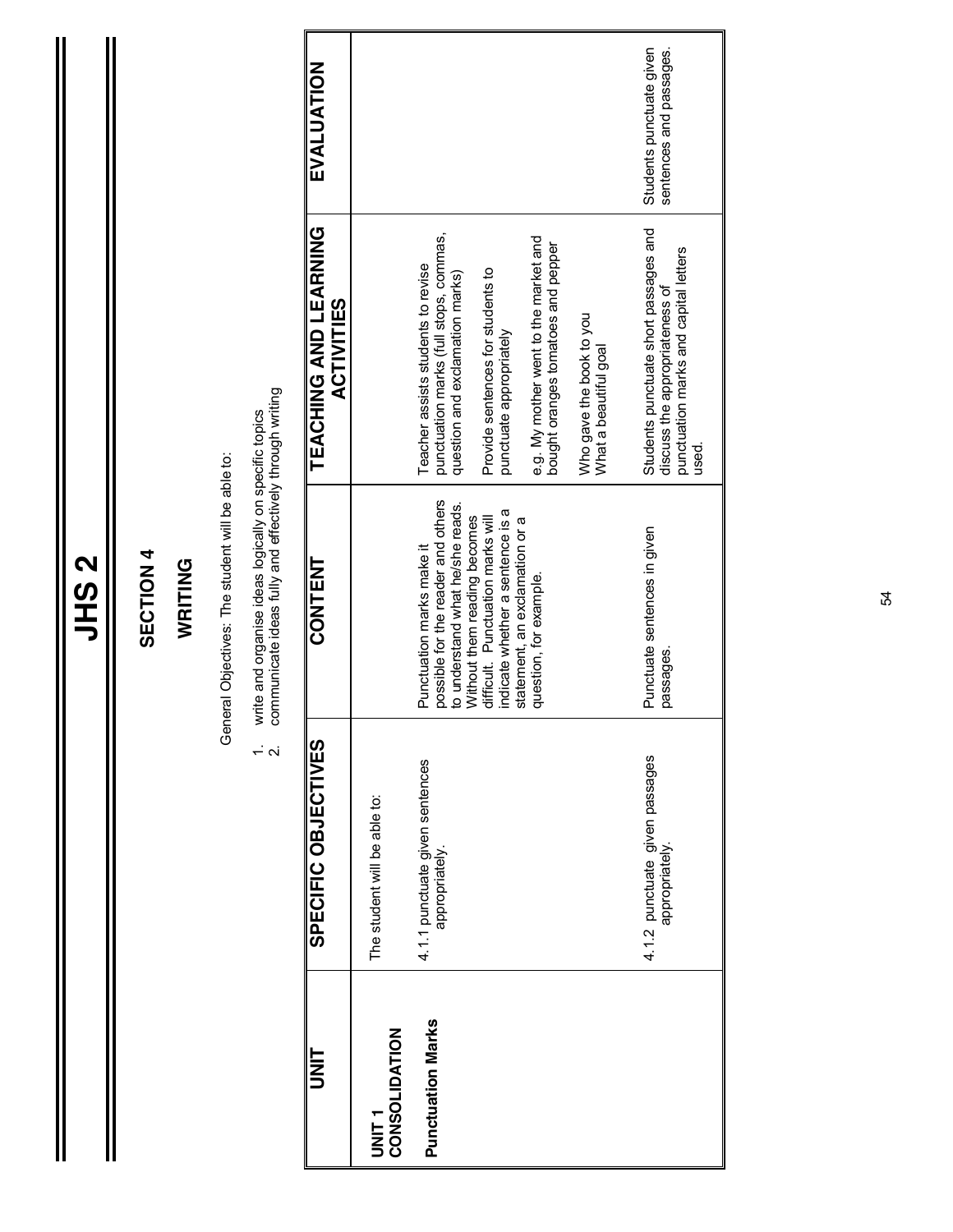| UNIT                               | SPECIFIC OBJECTIVES                                                                         | <b>CONTENT</b>                                                                                                                                                                                                                                                                      | <b>LEVCHING AND LEARING</b><br><b>ACTIVITIES</b>                                                                                                                                                                                                                                                                                                                                                                                                                                 | EVALUATION                                                                                                                                            |
|------------------------------------|---------------------------------------------------------------------------------------------|-------------------------------------------------------------------------------------------------------------------------------------------------------------------------------------------------------------------------------------------------------------------------------------|----------------------------------------------------------------------------------------------------------------------------------------------------------------------------------------------------------------------------------------------------------------------------------------------------------------------------------------------------------------------------------------------------------------------------------------------------------------------------------|-------------------------------------------------------------------------------------------------------------------------------------------------------|
| <b>DNIT 2</b>                      | The student will be able to:                                                                |                                                                                                                                                                                                                                                                                     |                                                                                                                                                                                                                                                                                                                                                                                                                                                                                  |                                                                                                                                                       |
| WRITING DIALOGUES                  | 4.2.1 write dialogues involving two or<br>three characters with three or<br>four exchanges. | Dialogues between two or three<br>commas and other punctuation<br>Contracted forms<br>characters with three or four<br>Direct speech<br>Appropriate use of inverted<br>Logical arrangement of<br>Focus on Grammar<br>exchanges<br>exchanges<br>marks.<br>$\overline{a}$<br>$\equiv$ | statements in a dialogue are enclosed in<br>inverted commas, e.g.<br>given situations e.g.<br>shopkeeper/customer, driver/passenger,<br>Read/play back a dialogue for students<br>Organise students to hold dialogues in<br>students using specific examples e.g.<br>between doctor and patient.<br>Discuss features of dialogues with<br>Introduce the point that direct<br>to listen attentively to.<br>policeman/stranger,                                                    | Further practice in pairs or<br>groups involving writing<br>In pairs, students write<br>exchanges on a topic.<br>down exchanges.<br>dialogues of four |
| UNIT <sub>3</sub>                  |                                                                                             |                                                                                                                                                                                                                                                                                     | Oko: Shail we walk together then?<br>Mary: Where are you going?<br>Mary: I'll go to school too<br>Oko: I'm going to school.                                                                                                                                                                                                                                                                                                                                                      |                                                                                                                                                       |
| <b>WRITING SIMPLE</b><br>ARGUMENTS | 4.3.1 write arguments for/against<br>motions.                                               | Corporal punishment must be<br>Writing arguments for/against<br>Developing logical arguments<br>Characteristics of arguments:<br>Concluding the argument<br>reintroduced in schools.<br>specific motions e.g.<br>Stating positions<br>and vice versa.                               | select a topic for debate. Let them take<br>Guide students to choose positions and<br>a stand and ask each group to write out<br>Students in groups to write a dialogue<br>its argument for presentation in class.<br>Discuss characteristics of arguments.<br>Discuss some of the arguments with<br>Discuss examples of argumentative<br>issues/topics.<br>Divide class into two. Assist them to<br>advance reasons in support of their<br>between three persons.<br>positions. | students write arguments<br>for/against a proposition<br>Working individually,<br>agreed on by class.                                                 |
|                                    |                                                                                             |                                                                                                                                                                                                                                                                                     | class pointing out mistakes if any.                                                                                                                                                                                                                                                                                                                                                                                                                                              |                                                                                                                                                       |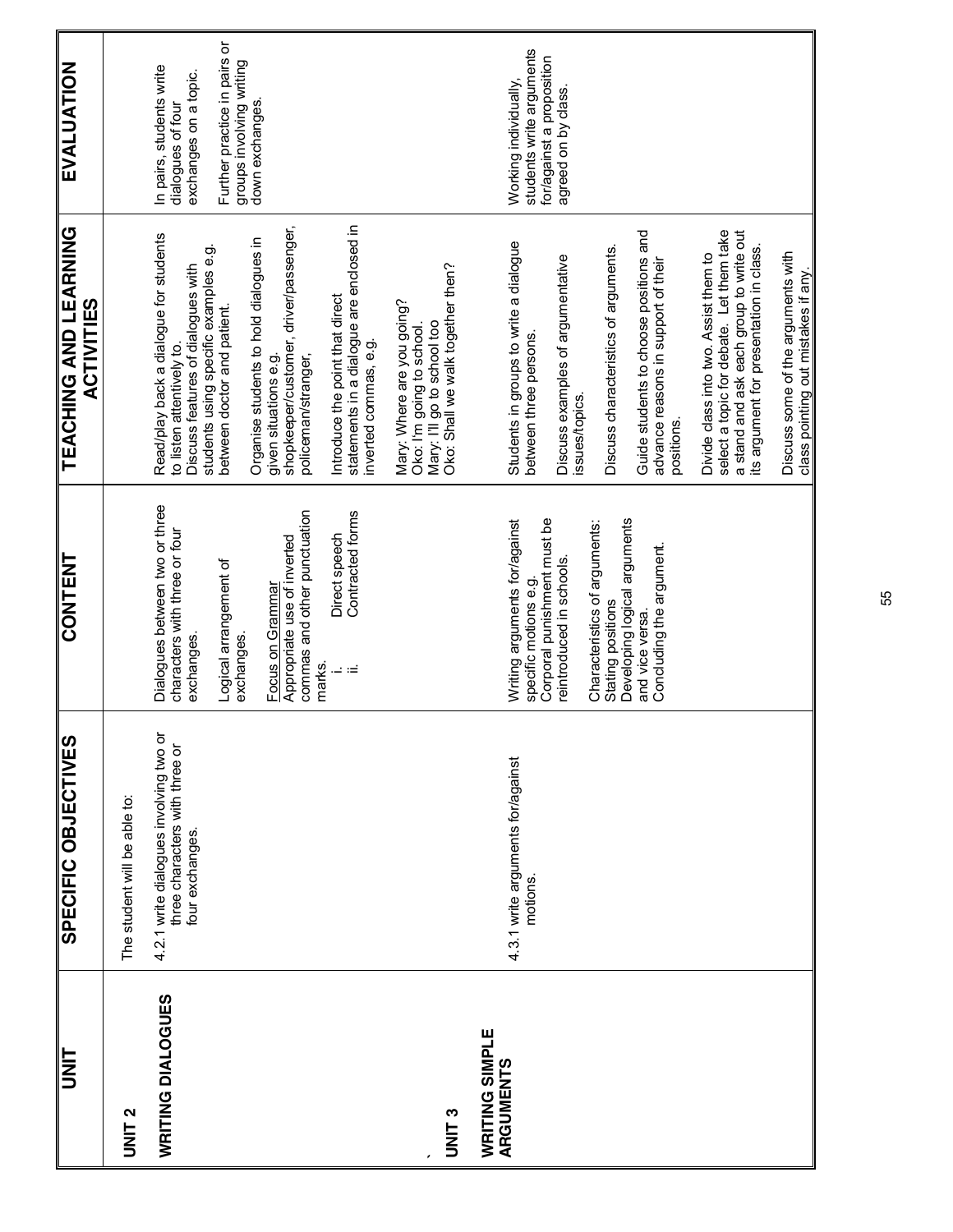| <b>SINT</b>           | SPECIFIC OBJECTIVES                                                             | <b>CONTENT</b>                                                                                                                                                                                | <b>TEACHING AND LEARNING</b><br><b>ACTIVITIES</b>                                                                      | <b>EVALUATION</b>                                       |
|-----------------------|---------------------------------------------------------------------------------|-----------------------------------------------------------------------------------------------------------------------------------------------------------------------------------------------|------------------------------------------------------------------------------------------------------------------------|---------------------------------------------------------|
| <b>UNIT 4</b>         | The student will be able to:                                                    |                                                                                                                                                                                               |                                                                                                                        |                                                         |
| WRITING               | various topics for a specified<br>4.4.1 write speeches and talks on<br>audience | A talk is generally shorter than a<br>speech and is delivered to smaller<br>groups . e.g. A Talk on Drug Abuse<br>for JHS 3 students in a school                                              | Read a prepared speech or talk to the<br>class.                                                                        |                                                         |
| <b>SPEECHES/TALKS</b> |                                                                                 |                                                                                                                                                                                               | and Speeches pointing out differences<br>Discuss the various features of Talks                                         |                                                         |
|                       |                                                                                 | Talks may be limited to a single<br>issue.                                                                                                                                                    | between them.                                                                                                          |                                                         |
|                       |                                                                                 |                                                                                                                                                                                               | be consistent in using either capitals or<br>Draw students' attention to the need to<br>small letters in the vocatives |                                                         |
|                       |                                                                                 |                                                                                                                                                                                               |                                                                                                                        |                                                         |
|                       |                                                                                 |                                                                                                                                                                                               | Groups discuss and draft talks on topics<br>of their choices selected from a list                                      |                                                         |
|                       |                                                                                 | A speech is generally more formal<br>than a talk e.g. A speech by the<br>School Prefect at the School Open<br>Day. Speeches may deal with several<br>ssues. Eg.                               | drawn up by class.                                                                                                     |                                                         |
|                       |                                                                                 |                                                                                                                                                                                               | NB Remind students of the need to                                                                                      | Students write                                          |
|                       |                                                                                 |                                                                                                                                                                                               | audience periodically in a speech.<br>address the chairperson and the                                                  | topics and deliver in class.<br>speeches/talks on given |
|                       |                                                                                 |                                                                                                                                                                                               |                                                                                                                        |                                                         |
|                       |                                                                                 | Features: Addressing the audience<br>with vocatives:<br>Mr. Chairman/Madam Chairperson<br>Headteacher and staff,<br>Fellow Students, Ladies and<br>Gentlemen.                                 |                                                                                                                        |                                                         |
|                       |                                                                                 |                                                                                                                                                                                               |                                                                                                                        |                                                         |
|                       |                                                                                 | Use of appropriate language                                                                                                                                                                   | -Use of polite language<br>Formal Speech                                                                               |                                                         |
|                       |                                                                                 |                                                                                                                                                                                               | -Use of formal language<br>-Use of quotation                                                                           |                                                         |
|                       |                                                                                 | One important thing to consider in<br>both talks and speeches is the type of<br>audience. For instance, a speech to<br>classmates should be different from a<br>speech for an adult audience. | -Use of metorical questions                                                                                            |                                                         |
|                       |                                                                                 |                                                                                                                                                                                               | Informal Speech                                                                                                        |                                                         |
|                       |                                                                                 |                                                                                                                                                                                               | -Use of contracted form                                                                                                |                                                         |
|                       |                                                                                 |                                                                                                                                                                                               | -Use of tense appropriate to topic<br>-Use of metorical questions<br>-Use of repetitions                               |                                                         |
|                       |                                                                                 |                                                                                                                                                                                               |                                                                                                                        |                                                         |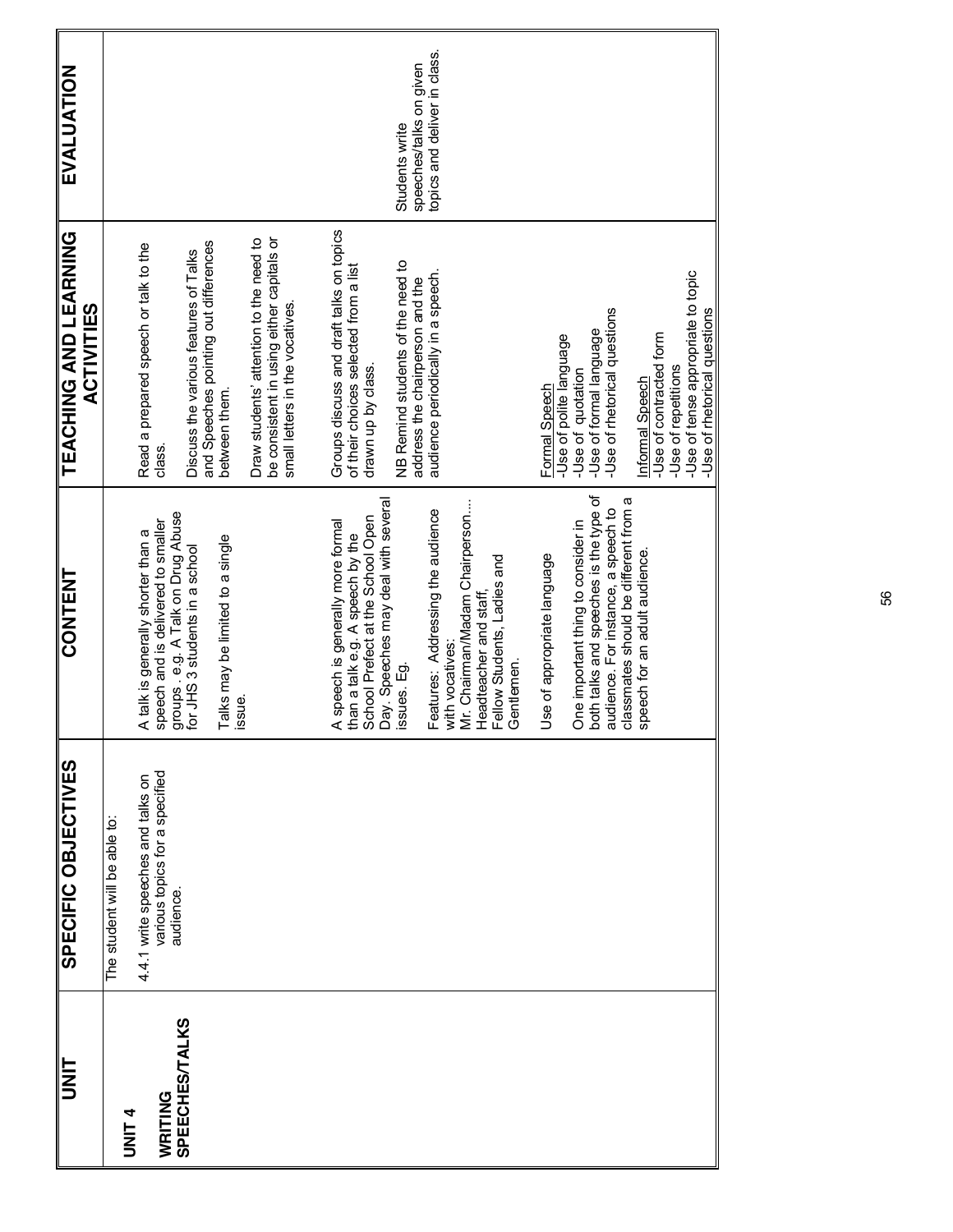| <b>TINU</b>                                 | SPECIFIC OBJECTIVES                                                                  | <b>CONTENT</b>                                                                                                                                                                                                                   | <b>TEACHING AND LEARNING</b><br><b>ACTIVITIES</b>                                                                                                                                                                                                                 | <b>EVALUATION</b>                                                                     |
|---------------------------------------------|--------------------------------------------------------------------------------------|----------------------------------------------------------------------------------------------------------------------------------------------------------------------------------------------------------------------------------|-------------------------------------------------------------------------------------------------------------------------------------------------------------------------------------------------------------------------------------------------------------------|---------------------------------------------------------------------------------------|
| UNIT 4 (Cont'd)                             | The student will be able to:                                                         |                                                                                                                                                                                                                                  |                                                                                                                                                                                                                                                                   |                                                                                       |
| <b>SPEECHES/TALKS</b><br>WRITING            |                                                                                      | Use of rhetorical questions: e.g. Who<br>doesn't want to succeed as a<br>student?                                                                                                                                                |                                                                                                                                                                                                                                                                   |                                                                                       |
|                                             |                                                                                      | be used in speeches.<br>-End speech by expressing gratitude<br>-Àudience,<br>-Purpose<br>-Language: Use of appropriate<br>vocabulary, contracted forms cannot<br>Points to consider in Talks and<br>Speeches:<br>e.g. Thank you. | Draw attention to problems and guide<br>Group drafts to be read out and<br>groups to make corrections.<br>discussed.                                                                                                                                              |                                                                                       |
| <b>WRITING REPORTS</b><br><b>JINIT</b><br>5 | 4.5.1 write reports on specific<br>events/activities                                 | Features: Heading, introduction, day<br>and date, time, writer's full name and<br>Writing reports on events/activities<br>e.g. sports/games/field trips /<br>excursions, a fight, theft, etc.<br>signature etc.                  | reports are usually written and the type<br>Read a report (if available) on a school<br>of recipients i.e. Headmaster, Police,<br>activity and discuss its content and<br>Discuss various activities on which<br>features.<br>မ္မ                                 | Students write reports on<br>school activities to the<br>Headmaster.                  |
| ARTICLES FOR<br><b>UNIT 6</b>               |                                                                                      | Use of language, e.g. passive<br>structure, formal language.                                                                                                                                                                     | Discuss the peculiar features of reports,<br>e.g. reports or statements to the police<br>do not normally have paragraphs                                                                                                                                          |                                                                                       |
| PUBLICATION.                                | magazines and newspapers.<br>publication in class/school<br>4.6.1 write articles for | Features of articles: heading, name<br>of writer, etc.<br>Writing articles on issues/topics for<br>writer, etc<br>blication.<br>$\overline{a}$                                                                                   | magazines/newspapers to pupils and<br>Select a topic of interest to the pupils<br>Guide students to plan and write an<br>article on the topic in small groups.<br>discuss the features of the articles.<br>Read sample articles from<br>and discuss it with them. | vetting and pasting on class<br>Students write articles for<br>notice/bulletin board. |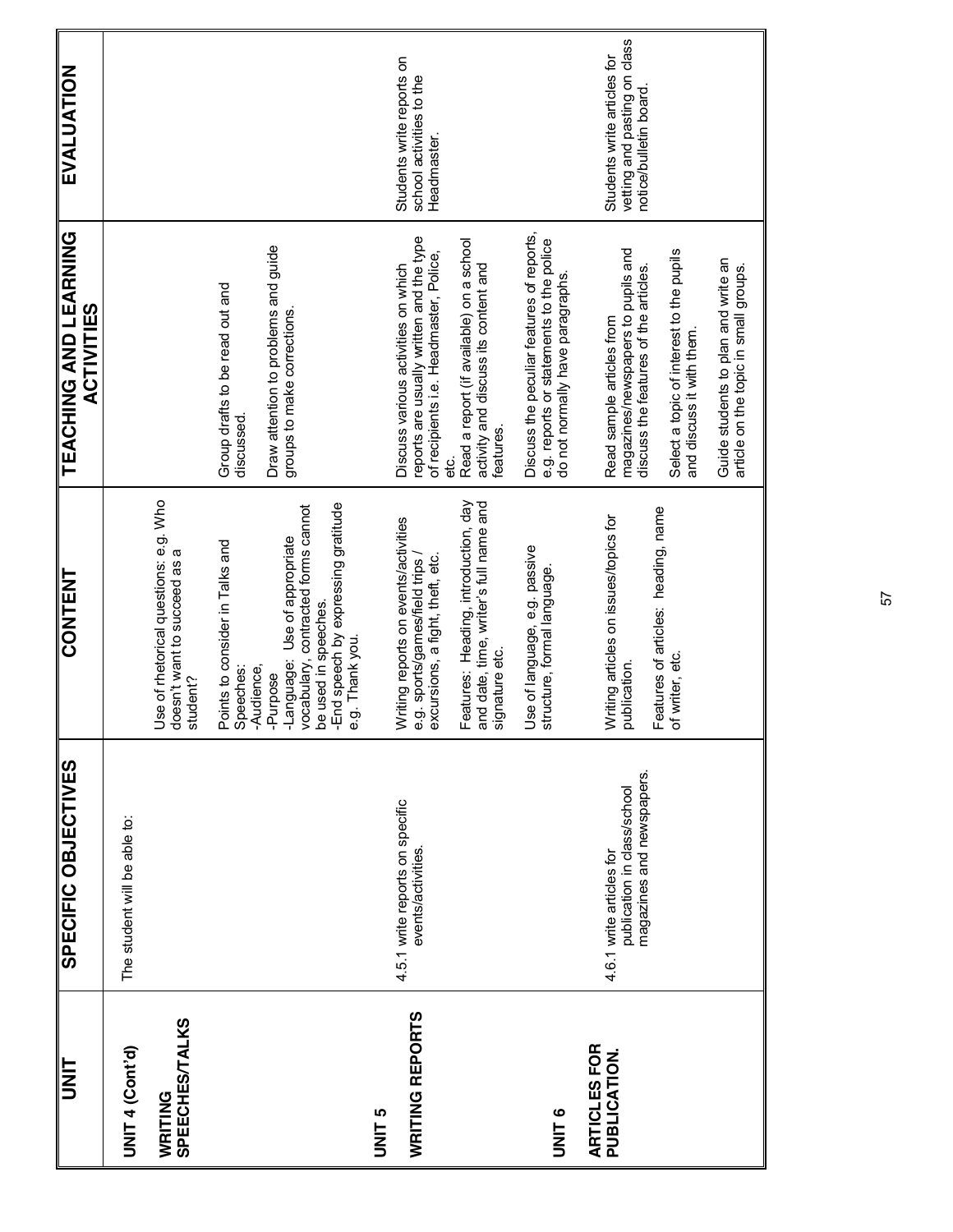| UNIT                               | SPECIFIC OBJECTIVES                                                                 | <b>CONTENT</b>                                                                                                                                                     | TEACHING AND LEARNING<br><b>ACTIVITIES</b>                                                                                                               | EVALUATION                                                                            |
|------------------------------------|-------------------------------------------------------------------------------------|--------------------------------------------------------------------------------------------------------------------------------------------------------------------|----------------------------------------------------------------------------------------------------------------------------------------------------------|---------------------------------------------------------------------------------------|
| UNIT <sub>7</sub>                  | The student will be able to:                                                        |                                                                                                                                                                    |                                                                                                                                                          |                                                                                       |
| EXPOSITION                         | using appropriate vocabulary<br>4.7.1 describe processes clearly<br>and structures. | Use of language: logical presentation of<br>Describing processes.<br>facts/ideas.                                                                                  | Select a process and discuss it with<br>students.                                                                                                        | Students in pairs select and<br>describe specific<br>processes.                       |
| Processes and<br><b>Directions</b> |                                                                                     | Paragraphing: different ideas in different<br>paragraphs.                                                                                                          | In groups, students choose and discuss<br>specific processes.                                                                                            |                                                                                       |
|                                    |                                                                                     | Describing various processes such as the                                                                                                                           | Students write descriptions and read to<br>class.                                                                                                        |                                                                                       |
|                                    |                                                                                     | cultivation of some crops, preparation of<br>dishes, soap making, basketry, etc.                                                                                   | Discuss group presentations with whole<br>class.                                                                                                         |                                                                                       |
|                                    |                                                                                     | Logical arrangement of facts in paragraphs.<br>Features: Passive/imperative structure e.g<br>The pot is put on fire/put the pot on fire.                           | Draw attention to appropriate<br>vocabulary and structures                                                                                               |                                                                                       |
|                                    |                                                                                     | oral/written directions for the<br>Giving                                                                                                                          | Give class a set of written directions to                                                                                                                | Students write a paragraph                                                            |
|                                    | directions to specific places.<br>4.8.2 give clear oral/written                     | guidance of strangers to locate specific<br>places in towns, cities, villages, school<br>compounds, etc.                                                           | follow on a short compound-based<br>treasure hunt.                                                                                                       | specific locations e.g. to the<br>of about ten lines giving<br>directing strangers to |
|                                    |                                                                                     |                                                                                                                                                                    | Discuss the directions and point out the                                                                                                                 | student's house or to other                                                           |
|                                    |                                                                                     | logical arrangement of directions.<br>References to landmarks e.g. hills,<br>Form $\vert$                                                                          | specific features.                                                                                                                                       | village/town/city e.g.<br>places in the                                               |
|                                    |                                                                                     | buildings, roads, junctions, etc.                                                                                                                                  | In pairs, students write similar directions<br>to be followed by another group in a                                                                      | using short sentences as<br>market, post office, etc.,                                |
|                                    |                                                                                     | Use of short sentences in the imperative                                                                                                                           | treasure hunt.                                                                                                                                           | described in content.                                                                 |
|                                    |                                                                                     | e.g. walk past, go straight, take the first<br>turn on your left, turn right/left, etc.                                                                            | Guide groups in their work.                                                                                                                              |                                                                                       |
|                                    |                                                                                     | JHS <sub>2</sub>                                                                                                                                                   | Groups engage in treasure hunt and<br>discuss difficulties at the end                                                                                    |                                                                                       |
|                                    |                                                                                     | of pens<br>a box                                                                                                                                                   | the junctions, and the turns etc. needed<br>Students select a specific place and list<br>on the board, the landmarks to look for,<br>to get to the place |                                                                                       |
|                                    |                                                                                     | Simple present /Habitual tense<br>Judicious use of adverbs.<br>Passive/Active forms<br>short sentences<br>Language use:<br>$\mathbf{I}=\mathbf{I}$<br>$\mathbf{I}$ |                                                                                                                                                          |                                                                                       |

 $\bar{}$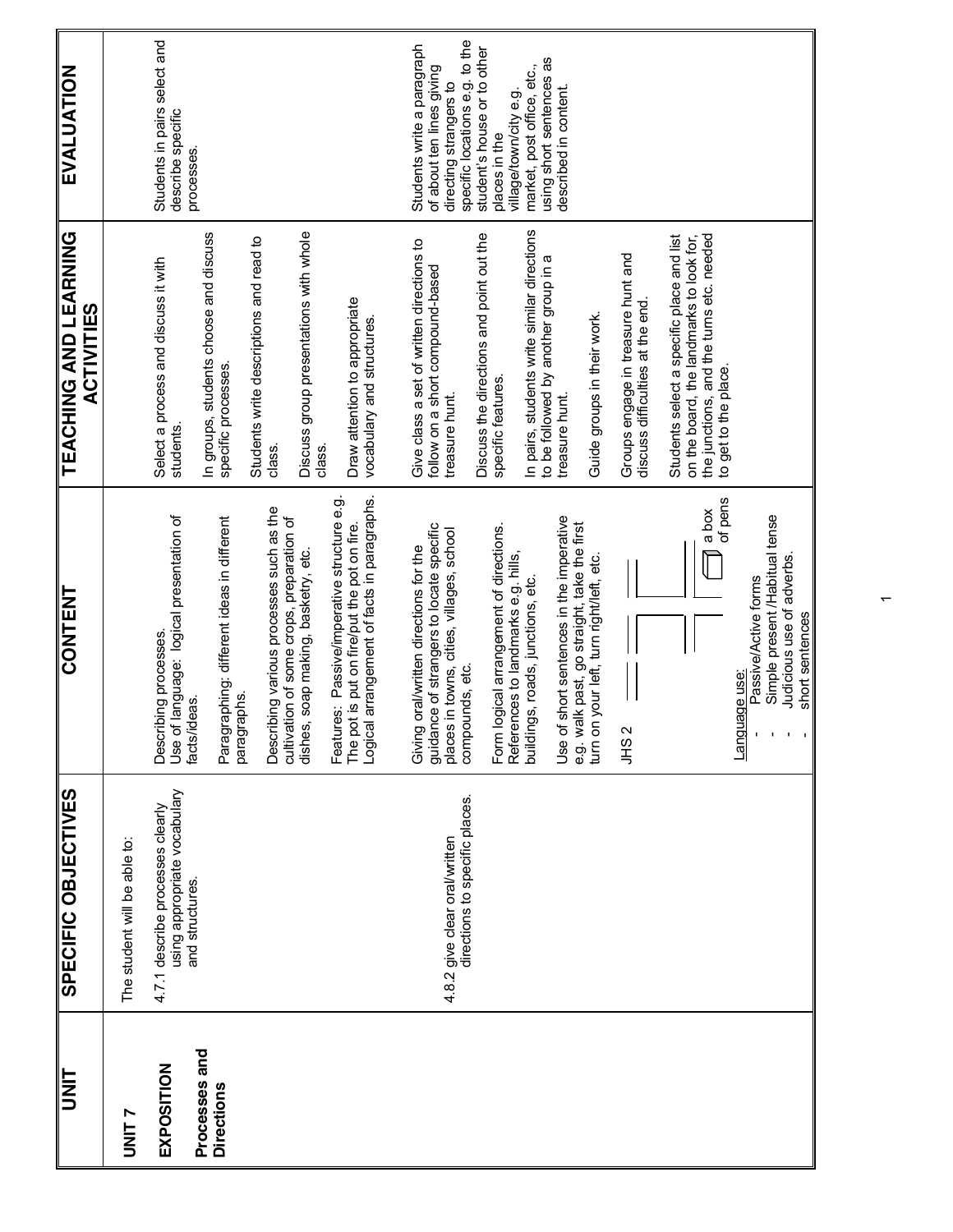| <b>SINT</b>       | SPECIFIC OBJECTIVES                 | CONTENT                                                                                                                       | <b>TEACHING AND LEARNING</b><br><b>ACTIVITIES</b>                                                                                                         | EVALUATION                                                                                                  |
|-------------------|-------------------------------------|-------------------------------------------------------------------------------------------------------------------------------|-----------------------------------------------------------------------------------------------------------------------------------------------------------|-------------------------------------------------------------------------------------------------------------|
| UNIT <sub>8</sub> | The student will be able to:        |                                                                                                                               |                                                                                                                                                           |                                                                                                             |
| FILLING IN FORMS. | 4.8.1 complete forms appropriately. | membership of clubs/societies,<br>Completing simple forms such<br>as: forms for application for<br>admission to institutions, | pay-in slips, membership, identity cards)<br>Discuss samples of forms (application,                                                                       | sheets and other relevant<br>Teacher should obtain<br>copy of JHS answer<br>NOTE:                           |
|                   |                                     | application to open a bank<br>account, for scholarships,<br>cheques, etc.                                                     | Occupation: Teaching not Teacher.<br>Explain technicalities e.g.<br>Profession: Teacher                                                                   | Design variety of forms for<br>students to do practice<br>forms and help pupils<br>learn to fill the forms. |
|                   |                                     | Features: Name - Surname<br>followed by other names,<br>Date of Birth, Sex, Age,                                              | Differences between place of birth and<br>hometown, etc.                                                                                                  | exercises.                                                                                                  |
|                   |                                     | Nationality, Father's Name,<br>Place of Birth, Hometown,<br>Mother's Name                                                     | Produce specimen forms and discuss<br>them with students.                                                                                                 |                                                                                                             |
|                   |                                     | Occupation, Language(s) spoken                                                                                                | Guide class to design a simple form for<br>application for membership of specific<br>Debating Society, Writers' Club.<br>school clubs/societies, e.g. The |                                                                                                             |
|                   |                                     |                                                                                                                               | exercise using the forms designed.<br>Take class through a completion                                                                                     |                                                                                                             |
|                   |                                     |                                                                                                                               |                                                                                                                                                           |                                                                                                             |
|                   |                                     |                                                                                                                               |                                                                                                                                                           |                                                                                                             |
|                   |                                     |                                                                                                                               |                                                                                                                                                           |                                                                                                             |
|                   |                                     |                                                                                                                               |                                                                                                                                                           |                                                                                                             |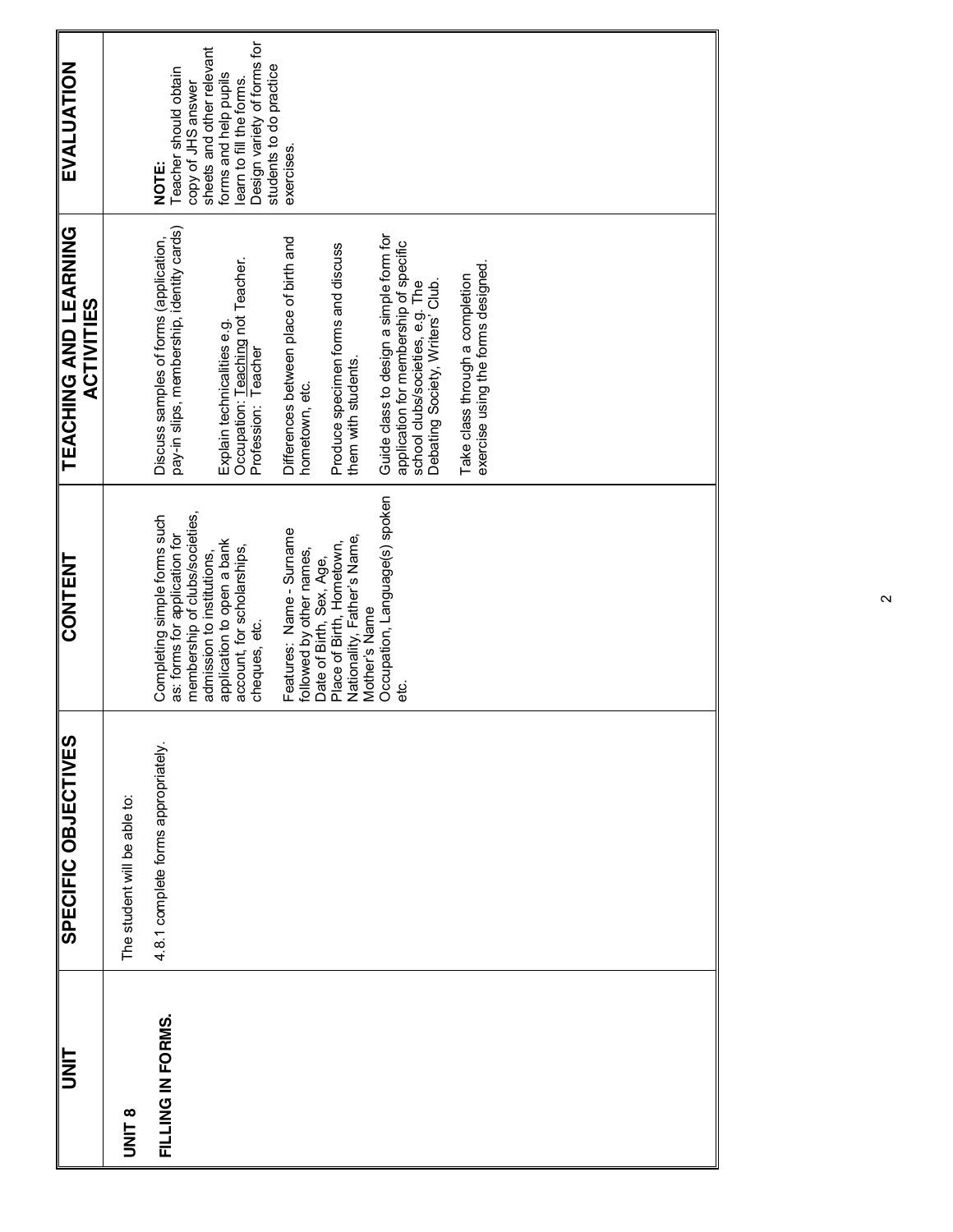|                         |                                                         | <b>SECTION 5</b>                                                                                                           |                                                                                                                                                                |                                                                               |
|-------------------------|---------------------------------------------------------|----------------------------------------------------------------------------------------------------------------------------|----------------------------------------------------------------------------------------------------------------------------------------------------------------|-------------------------------------------------------------------------------|
|                         |                                                         | <b>LITERATURE/LIBRARY</b>                                                                                                  |                                                                                                                                                                |                                                                               |
|                         |                                                         | General Objectives: The student will                                                                                       |                                                                                                                                                                |                                                                               |
|                         | read for<br>see the<br>develop f<br>റ് ന്               | relevance of and appreciate oral and written literature<br>understanding and for pleasure<br>the love for creative writing |                                                                                                                                                                |                                                                               |
| H<br>NH                 | SPECIFIC OBJECTIVES                                     | <b>CONTENT</b>                                                                                                             | TEACHING AND LEARNING<br><b>ACTIVITIES</b>                                                                                                                     | EVALUATION                                                                    |
| T<br>NNT<br>D           | The student will be able to:                            |                                                                                                                            |                                                                                                                                                                |                                                                               |
| SHORT STORIES<br>PROSE: | 5.1.1 read stories fluently and with<br>understanding.  | leading stories aloud and fluently.<br>œ                                                                                   | Students take turns to read aloud parts<br>of a story.                                                                                                         |                                                                               |
| African/Non-African     |                                                         |                                                                                                                            | explained in context with the help of the<br>dictionary and helps to correct wrong<br>Teacher notes difficult words to be<br>stress and intonation in reading. |                                                                               |
|                         |                                                         |                                                                                                                            | Students read again, parts of stories<br>which were not well read.                                                                                             |                                                                               |
|                         | 5.1.2 read stories silently.                            | Silent Reading                                                                                                             | answer questions posed by teacher.<br>Students read a story silently and                                                                                       |                                                                               |
|                         | 5.1.3 say what a story is about.                        | The theme of a story – what the story<br>is about.                                                                         | theme, setting, plot, characters, etc. in<br>Led with questions, students discuss                                                                              | impressions of a character<br>Students write their                            |
|                         | 5.1.4 determine how stories are<br>developed i.e. plot. | Development of the story - plot.<br>Location/ time of the story - setting                                                  | pairs and then in groups. e.g. "What is<br>the story about"?; ""Who<br>are the characters in the story"? etc.                                                  | like the character or not and<br>in the story (whether they<br>give reasons). |
|                         | 5.1.5 identify characters in stories.                   | Characters in a story.                                                                                                     |                                                                                                                                                                |                                                                               |

Ш

ო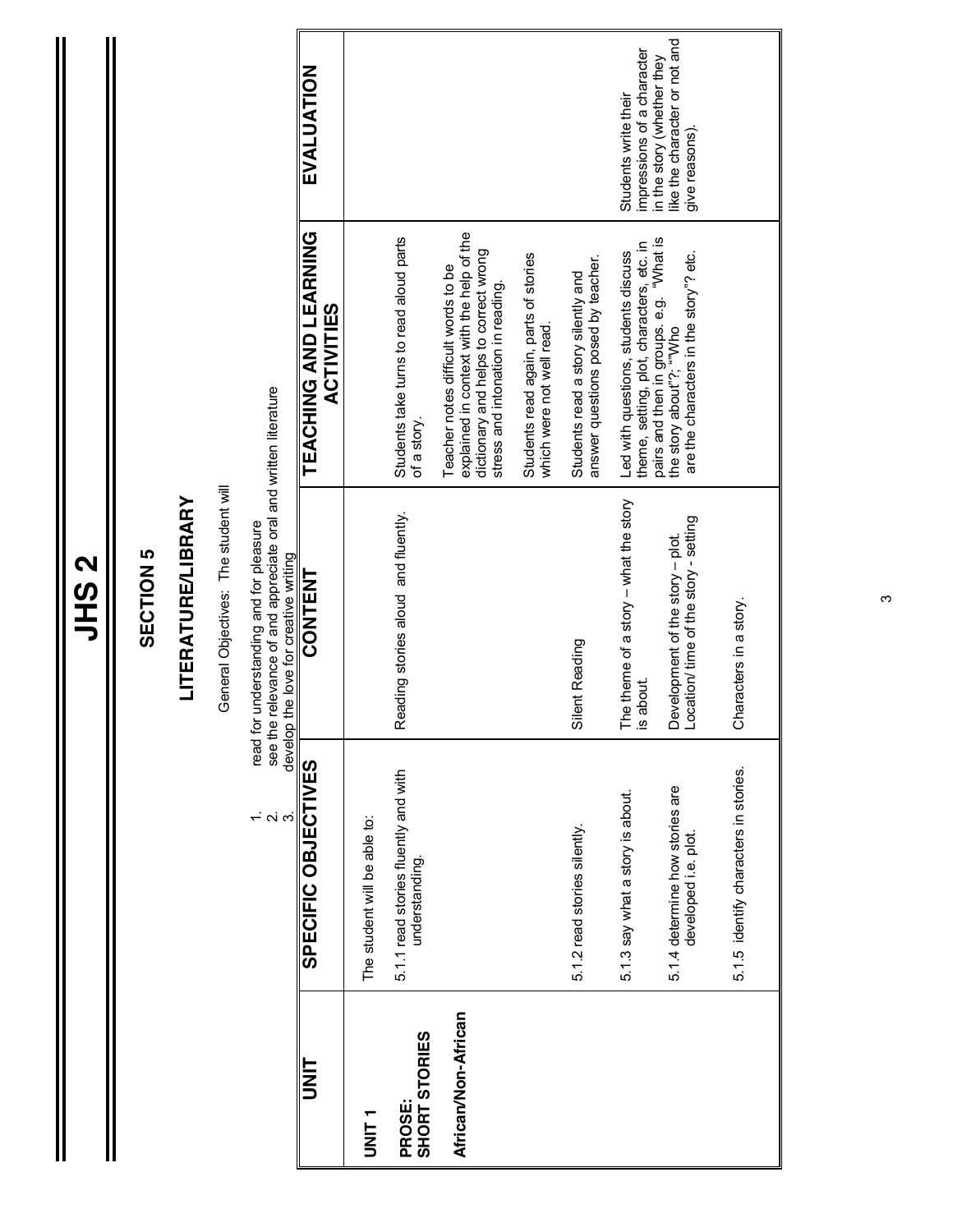| ヒミコ                             | SPECIFIC OBJECTIVES                                                                 | CONTENT                                                                                                              | TEACHING AND LEARNING<br><b>ACTIVITIES</b>                                                                                                                                                                  | EVALUATION                                                                               |
|---------------------------------|-------------------------------------------------------------------------------------|----------------------------------------------------------------------------------------------------------------------|-------------------------------------------------------------------------------------------------------------------------------------------------------------------------------------------------------------|------------------------------------------------------------------------------------------|
| UNIT 1 (CONT'D)                 | The student will be able to:                                                        |                                                                                                                      |                                                                                                                                                                                                             |                                                                                          |
| <b>PROSE:<br/>SHORT STORIES</b> | 5.1.6 state roles played by various<br>characters.                                  | Roles of different characters.                                                                                       | students to discuss the roles played by<br>each character contributes to the plot<br>different characters in the story; how<br>Through questions, teacher assists                                           |                                                                                          |
| African/Non-African             |                                                                                     |                                                                                                                      | e.g. interesting, sorrowful, irritating,<br>humourous.                                                                                                                                                      |                                                                                          |
|                                 | 5.1.7 bring out features that make a<br>story Ghanaian, African or Non-<br>African. | expressions, cultural/social<br>Features that make stories<br>Ghanaian, African or Non-<br>African. i.e. vocabulary, | Teacher outlines the features that make<br>a story Ghanaian, African or Non-<br>African.                                                                                                                    | features that make stories<br>Ghanaian, African/Non-<br>Students distinguish<br>African. |
| <b>DNIT 2</b>                   |                                                                                     | sound effects, names, settings,<br>background, songs, interludes,<br>မိ                                              | Students discuss the story and point out<br>Ghanaian, African or Non-African.<br>the features that make the story                                                                                           |                                                                                          |
| SIMPLE POEMS:<br>POETRY         | 5.2.1 read the poems aloud.                                                         | Reading poems aloud.                                                                                                 | Note difficult words and expressions for<br>Students in turns read poems aloud                                                                                                                              |                                                                                          |
| African/Non-African             |                                                                                     |                                                                                                                      | explanation and discussion.                                                                                                                                                                                 |                                                                                          |
|                                 | 5.2.2 read poems silently to identify<br>the themes.                                | Reading poems silently for study.<br>Themes of poems.                                                                | Students to state and discuss the<br>Students read poems silently<br>themes of the poems.                                                                                                                   | impressions on what the<br>Students discuss their<br>poem is about.                      |
|                                 | 5.2.3 identify devices used e.g.<br>symbol, imagery etc.                            | imagery, or words that appeal to<br>the senses of taste, sight, etc.<br>Devices used e.g. symbols,                   | Help students to identify the devices<br>used in the poems to bring out the<br>meaning.                                                                                                                     | Students identify features<br>particular poems e.g.<br>that are specific to              |
|                                 |                                                                                     |                                                                                                                      | whether devices are used correctly in<br>Students use the devices i.e., simile,<br>expressions. (Class to comment on<br>metaphor, symbol, etc. in their own<br>pupils' sentences and other<br>expressions). | theme, setting, use of<br>poetic devices, etc.                                           |
|                                 | poems African or Non-African.<br>5.2.4 identify features that make                  | Features that make poems<br>African/Non-African:                                                                     | features that make a poem African or<br>Teacher assists students to identify<br>Non-African.                                                                                                                |                                                                                          |
|                                 |                                                                                     | cultural/social background, sound<br>Vocabulary, expressions,<br>effects                                             | Students state whether a poem read in<br>specific features to back their opinion.<br>class is African or Non-African, citing                                                                                |                                                                                          |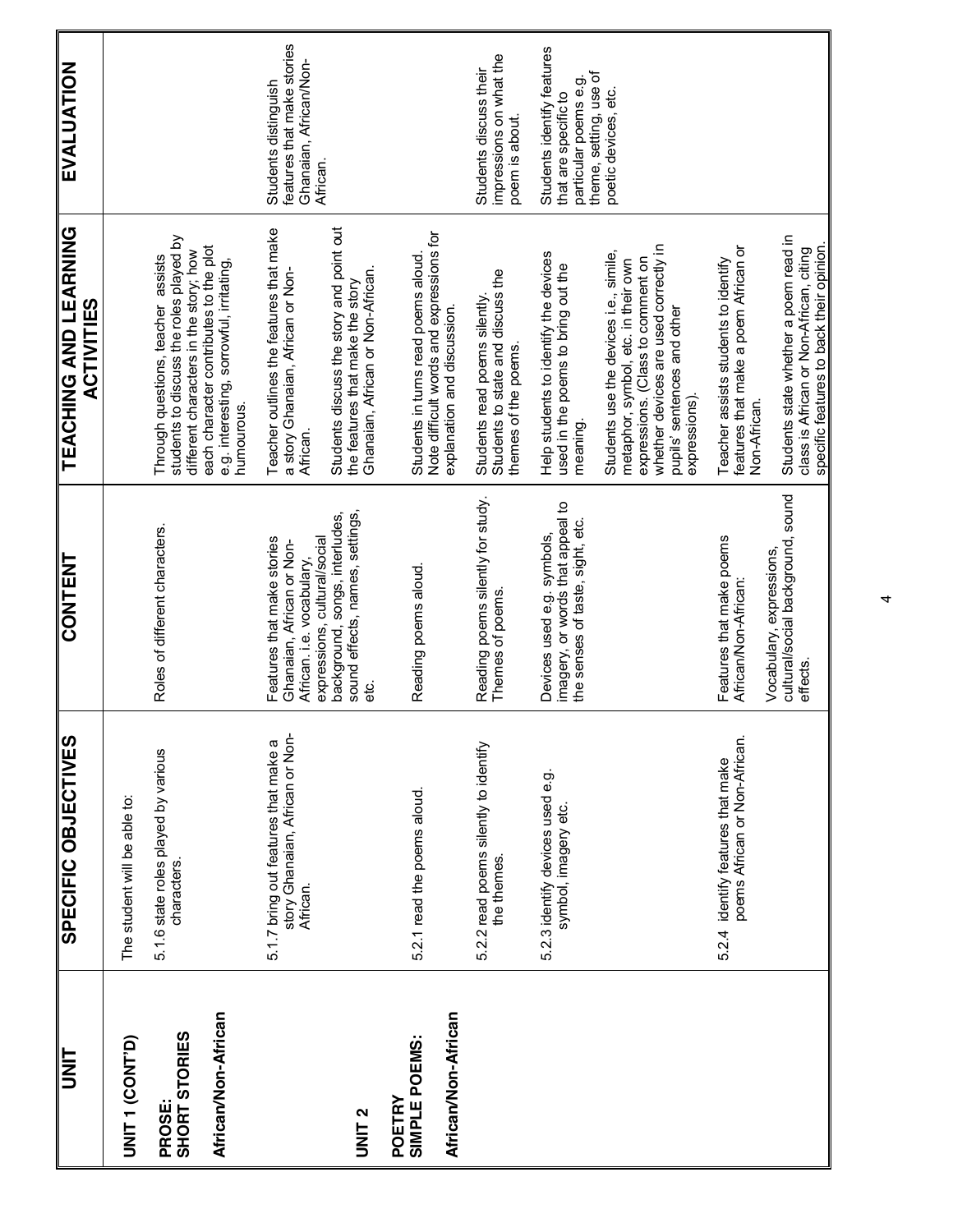| <b>UNIT</b>                   | SPECIFIC OBJECTIVES                                  | CONTENT                                                                                                                                                           | TEACHING AND LEARNING<br><b>ACTIVITIES</b>                                                                          | EVALUATION                                  |
|-------------------------------|------------------------------------------------------|-------------------------------------------------------------------------------------------------------------------------------------------------------------------|---------------------------------------------------------------------------------------------------------------------|---------------------------------------------|
| UNIT <sub>3</sub>             | The student will be able to:                         |                                                                                                                                                                   |                                                                                                                     |                                             |
| SIMPLE PLAYS:<br><b>DRAMA</b> | 5.3.1 state what a given play is<br>about.           | Reading plays aloud.                                                                                                                                              | Guide students to read a play for proper<br>effect.                                                                 |                                             |
| African/Non-African.          | 5.3.2 write a summary of the story of                | Theme, subject matter etc. of plays.                                                                                                                              | Students work in groups to identify and<br>discuss themes, plot, vocabulary,<br>expressions, etc.                   |                                             |
|                               | 5.3.3 identify characters and their<br>a given play. | Devices used in plays.                                                                                                                                            | the plays read to highlight their meaning<br>Students to identify the devices used in<br>of statements etc.         |                                             |
|                               | roles in plays.                                      | Explaining words and expressions in<br>context.                                                                                                                   | expressions and explain the meaning in<br>Teacher/students identify words and<br>their context.                     |                                             |
|                               |                                                      | Characters and roles.                                                                                                                                             | characters in plays read and the roles<br>Students to identify and discuss<br>they play.                            |                                             |
|                               |                                                      |                                                                                                                                                                   | Students identify characters and their<br>roles in the play.                                                        |                                             |
|                               | 5.3.4. act parts of the plays read                   | Divisions and features e.g. Acts,<br>Scenes, Cast, etc.                                                                                                           | Teacher to assist pupils to identify acts,<br>scenes, acts etc. in a given drama                                    | parts/scenes of plays in<br>Students to act |
|                               |                                                      | Features that make plays<br>  African/Non-African:<br>  i.e. vocabulary, expressions,<br>  cultural/social background, sound<br>  effect, songs, interludes, etc. | Guide students to identify features in a<br>play that make it different from other<br>genres (African/Non-African). | groups.                                     |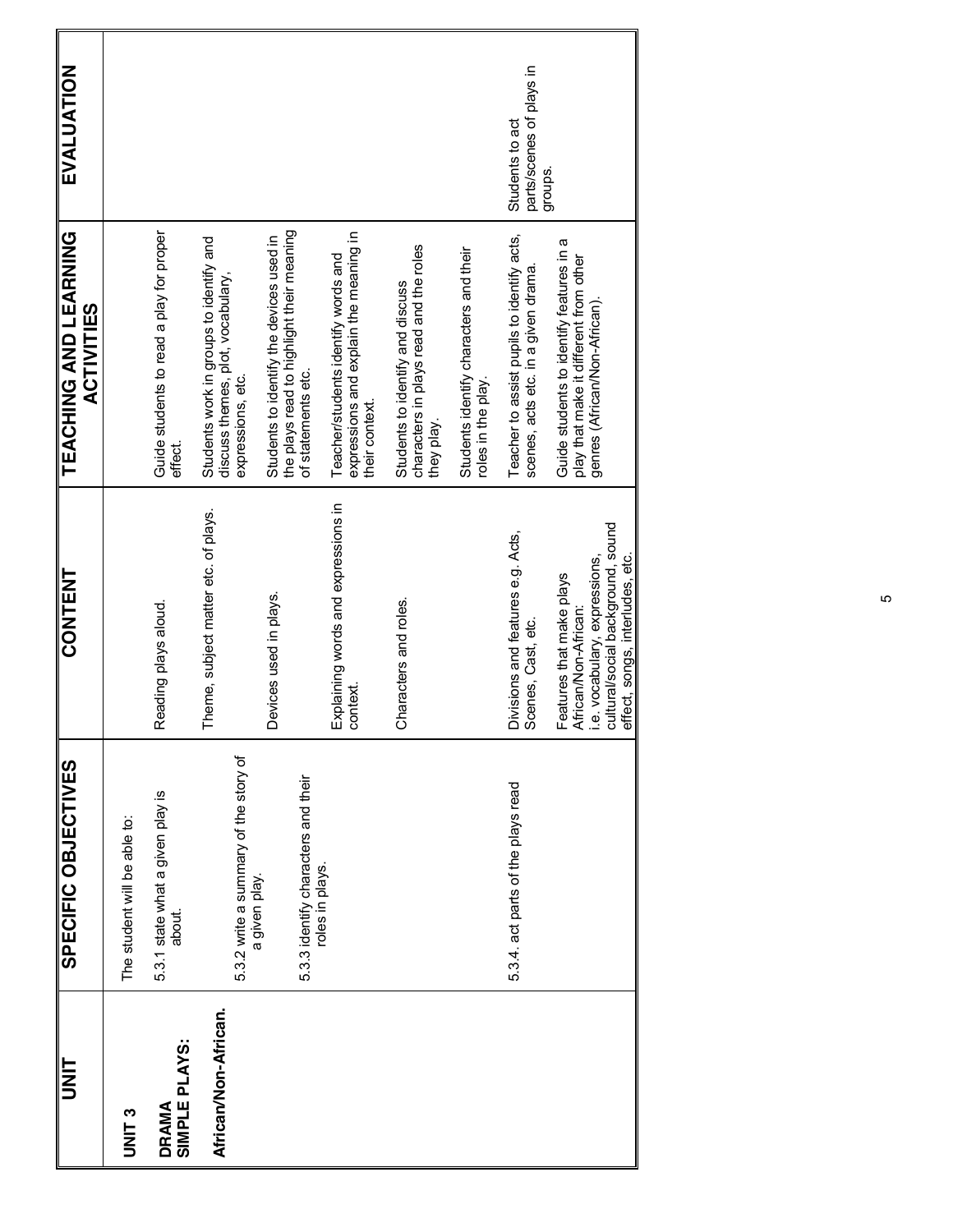#### LIBRARY **LIBRARY**

# 1. **General Objectives**: Students will: **General Objectives:**

 $\div$ 

Students will:

### develop the love for reading; i. develop the love for reading; Ц.

- develop interest in, and acquire the habit of reading for pleasure and for academic purposes; ii. develop interest in, and acquire the habit of reading for pleasure and for academic purposes;
- read for information on various topics. iii. read for information on various topics. iΞ

 $\equiv$ 

read a minimum of 9 books by the end of the year. iv. read a minimum of 9 books by the end of the year.  $\geq$ 

### Students will: 2. **Specific Objectives**: Students will: Specific Objectives:  $\overline{\mathbf{a}}$

- acquire the skills for handling books; i. acquire the skills for handling books;  $\overline{a}$
- read at least 15 story books; ii. read at least 15 story books; ίÉ
- express their views on stories read and the characters in them; iii. express their views on stories read and the characters in them; iΞ
- talk and write about books read. iv. talk and write about books read.  $\geq$

## **General Guidelines on Library Work:** 3. **General Guidelines on Library Work**:

 $\dot{\infty}$ 

- Introduce students to books/library. (a) Introduce students to books/library.  $\widehat{a}$
- Teachers should introduce pupils to books with special emphasis on handling and care. (b) Teachers should introduce pupils to books with special emphasis on handling and care.  $\widehat{e}$
- Introduce students to the class/school library and how it is organised. I Introduce students to the class/school library and how it is organised.  $\overline{\phantom{a}}$
- Students should also be educated on library rules, such as borrowing procedures. II. Students should also be educated on library rules, such as borrowing procedures.  $\equiv$

ဖ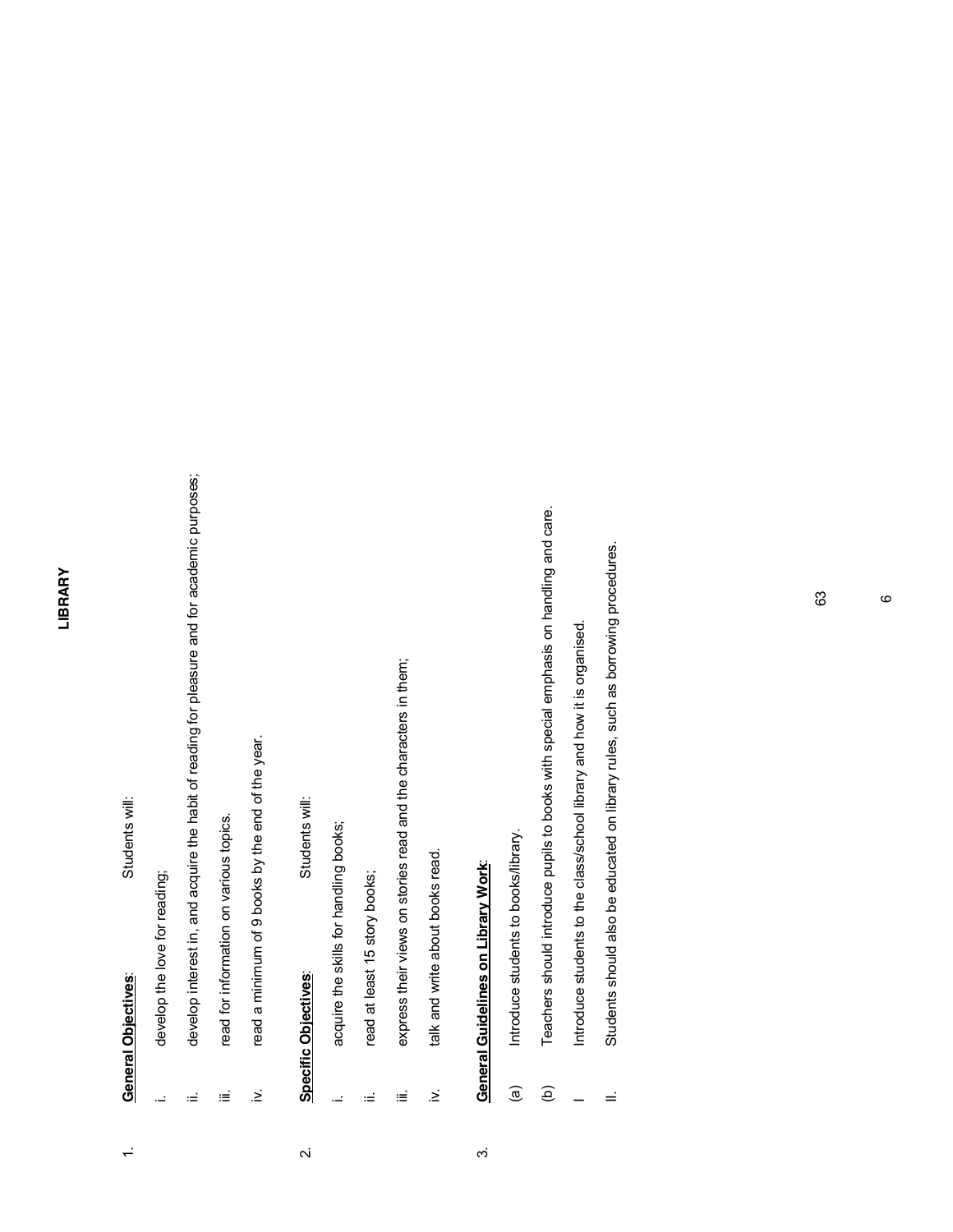## **Starting The Class/School Library** I. **Starting The Class/School Library**

 $\overline{a}$ 

A library could be a room full of books or a simple collection of books neatly arranged in cartons or boxes and available for pupils to read. A library could be a room full of books or a simple collection of books neatly arranged in cartons or boxes and available for pupils to read. Teachers can start a class/school library with scrap-books made by teachers and pupils. Such books should be made with brightly coloured pictures and drawings. Every<br>school should, therefore, be able to start a simple clas Teachers can start a class/school library with scrap-books made by teachers and pupils. Such books should be made with brightly coloured pictures and drawings. Every school should, therefore, be able to start a simple class/school library. Textbooks that are no longer in use and other discarded books could be used to begin a class/school library.

## Equipping A Class/School Library II. **Equipping A Class/School Library**

Ξ

Books for the library could be obtained from other sources like: Books for the library could be obtained from other sources like:

The Ghana Education Service (GES). The Ghana Education Service (GES). The Ghana National Association of Teachers (GNAT). The Ghana National Association of Teachers (GNAT).

The District Assemblies. The District Assemblies.

The School Management Committees. The School Management Committees.

Past Students. Past Students.

Churches and Other Organisations. Churches and Other Organisations.

Philanthropists. Philanthropists.

Ghana Library Board. Ghana Library Board.

Ghana Book Trust. Ghana Book Trust.

And Non-Governmental Organisations (NGOs) such as: And Non-Governmental Organisations (NGOs) such as:

Save the Children Fund.<br>The Rotary Club. Save the Children Fund. mana international. Plan International. The Rotary Club. World Vision. World Vision.

 $\overline{r}$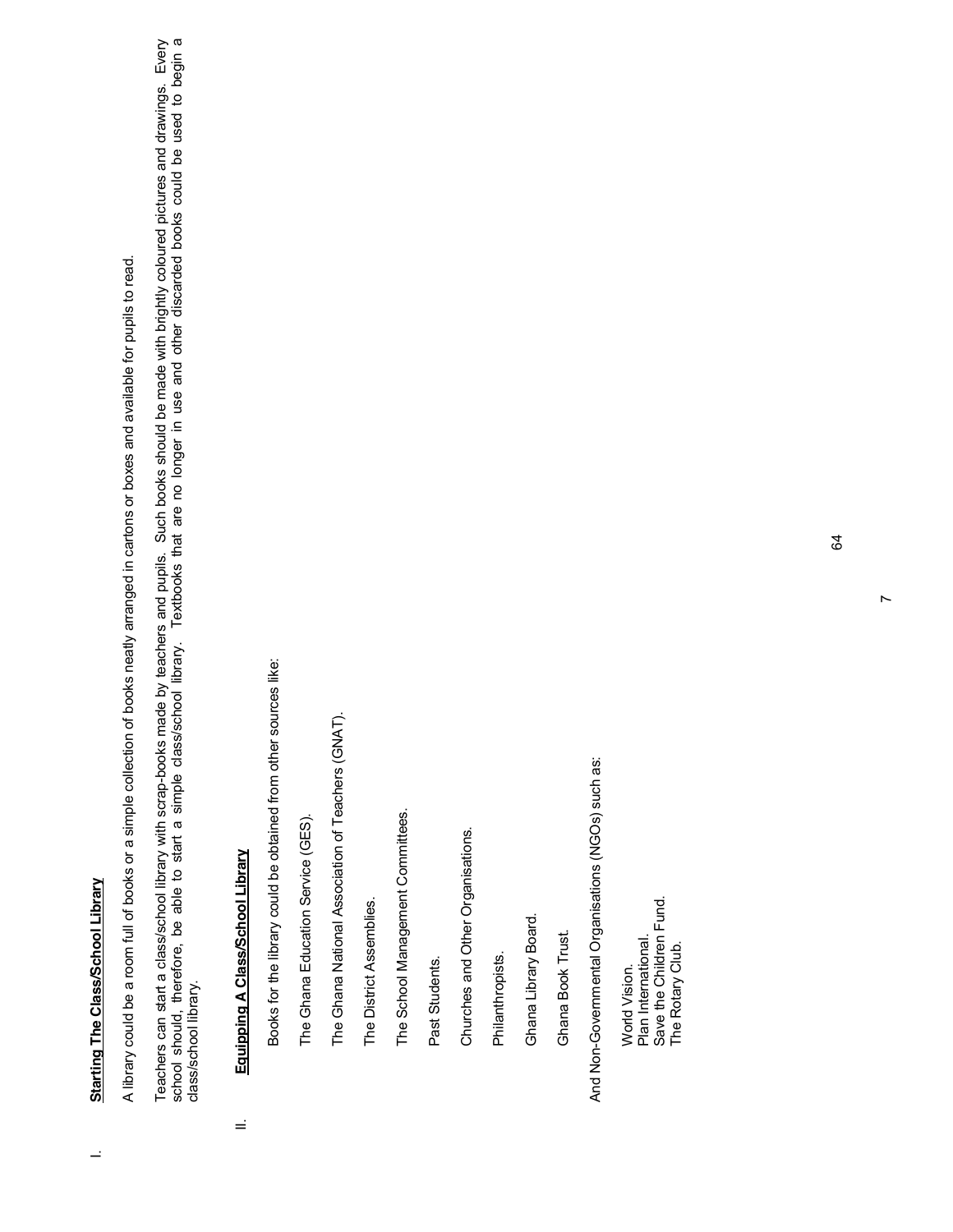European Economic Community. European Economic Community. Valco Fund. Valco Fund

Friedrich Nauman Foundation. Friedrich Nauman Foundation. Friedrich Ebert Foundation. Friedrich Ebert Foundation ADRA.<br>UNICEF/UNESCO, etc. UNICEF/UNESCO, etc. Zonta International. Zonta International.

### Maintaining The Class/School Library III **Maintaining The Class/School Library**  $\equiv$

Teachers must ensure that books in the library are properly kept and maintained. Books that get torn or damaged must be mended promptly. Teachers must also ensure Teachers must ensure that books in the library are properly kept and maintained. Books that get torn or damaged must be mended promptly. Teachers must also ensure that books do not get lost and pupils must be tasked to prevent thefts. that books do not get lost and pupils must be tasked to prevent thefts.

#### **Generating Interest in Reading** IV **Generating Interest in Reading**  $\geq$

#### Reading Targets: Reading Targets:

Reading is crucial to progress, not only in English, but in all other subjects. One way of encouraging the primary school child to read is to make suitable reading materials<br>available, and set minimum reading targets. As s available, and set minimum reading targets. As stated in the specific objectives, the target is 15 books for the year. It is expected that given the necessary encouragement, Reading is crucial to progress, not only in English, but in all other subjects. One way of encouraging the primary school child to read is to make suitable reading materials many student will exceed the target. many student will exceed the target.

Teachers should use various other approaches to generate interest in library reading including the following: Teachers should use various other approaches to generate interest in library reading including the following:

- making sure children see them reading library and other books; i. making sure children see them reading library and other books;
- giving gists of books read and recommending them to pupils, ii. giving gists of books read and recommending them to pupils,  $\omega \equiv \equiv \dot{\Sigma}$ 
	- retelling stories read to class. iii. retelling stories read to class.
- giving time for pupils to tell stories read to the class; dramatize part of books read. iv. giving time for pupils to tell stories read to the class; dramatize part of books read.
	- v. dramatizing parts of books (stories) read by pupils; writing short stories.
- dramatizing parts of books (stories) read by pupils; writing short stories.<br>giving prizes to pupils who read a lot of books and to those who make remarkable progress in library reading. vi. giving prizes to pupils who read a lot of books and to those who make remarkable progress in library reading.  $\vec{z}$
- selecting comprehension passages from class library books for terminal examinations and continuous assessment tests/tasks. vii. selecting comprehension passages from class library books for terminal examinations and continuous assessment tests/tasks.

#### **Checking on Pupils Reading Checking on Pupils Reading**  $\geq$

Teachers should introduce measures to check on pupils'. One way is to introduce a library reading sheet as shown on the next page. Teachers should introduce measures to check on pupils¶. One way is to introduce a library reading sheet as shown on the next page.

 $^{\circ}$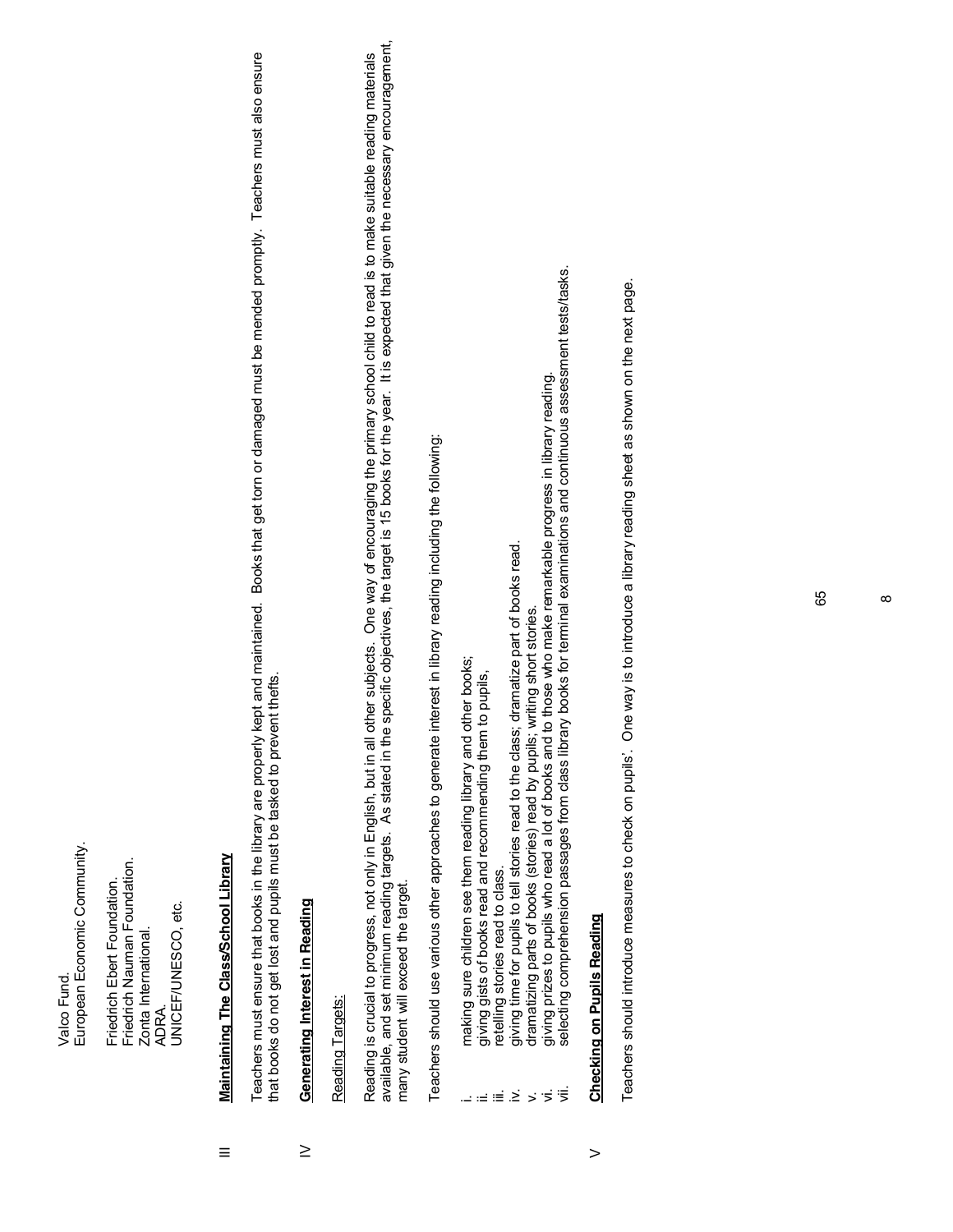| Summary/Gist of Text:                        |  |
|----------------------------------------------|--|
|                                              |  |
|                                              |  |
| The part I like best/don't like and reasons: |  |
|                                              |  |
|                                              |  |
|                                              |  |
|                                              |  |

Note:

The teacher should discuss the books read by the children using this format:<br>This is to check on whether they have read the books.

 $\circ$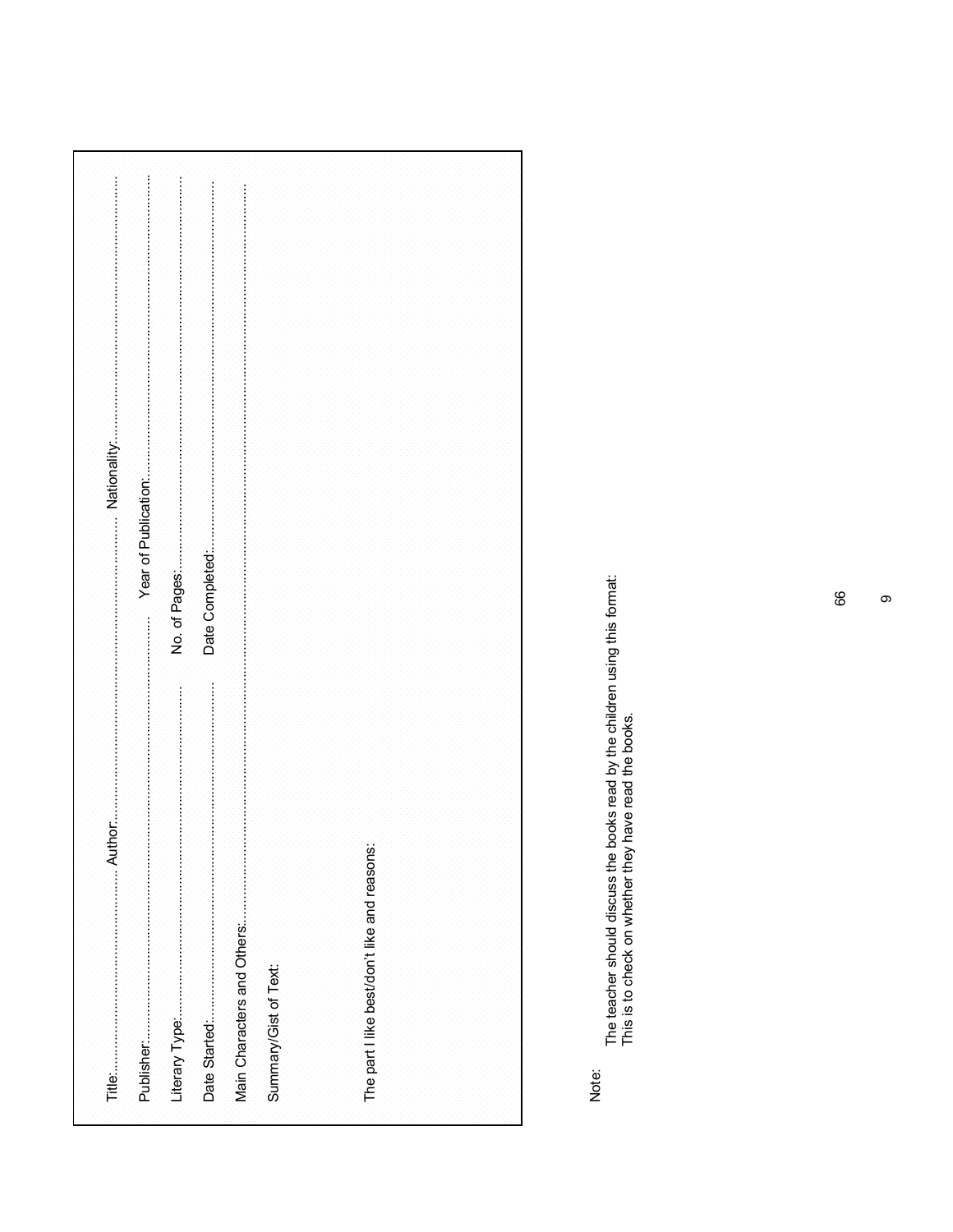|                   |                                                                       | SECTION <sub>1</sub>                                                                                                                                                            |                                                                                          |                                                  |
|-------------------|-----------------------------------------------------------------------|---------------------------------------------------------------------------------------------------------------------------------------------------------------------------------|------------------------------------------------------------------------------------------|--------------------------------------------------|
|                   |                                                                       | <b>LISTENING AND SPEAKING</b>                                                                                                                                                   |                                                                                          |                                                  |
|                   |                                                                       | General Objectives: The student will                                                                                                                                            |                                                                                          |                                                  |
|                   | $\begin{array}{c}\n1. \\ 2. \\ 3\n\end{array}$<br>SPECIFIC OBJECTIVES | read a variety of texts with the appropriate stress and intonation.<br>increase the ability to express himself/herself orally.<br>develop confidence in listening and speaking. |                                                                                          |                                                  |
| UNIT              |                                                                       | CONTENT                                                                                                                                                                         | <b>LEARNING ACTIVITIES</b><br>TEACHING AND                                               | EVALUATION                                       |
| UNIT <sub>1</sub> | The student will be able to:                                          |                                                                                                                                                                                 |                                                                                          |                                                  |
| <b>INTONATION</b> | 4.2.2 use the two basic tunes in<br>speaking.                         | The two basic tunes in speech. (Ref.<br>Year 2, $12.1 - 1.2.3$                                                                                                                  | Assist students to revise the two basic<br>tunes (Refer to JHS2, Sect. 1, Unit 2)        |                                                  |
|                   | 1.1.2 practise other uses of<br>tune 2.                               | Other uses of Tune 2:                                                                                                                                                           | Guide students to revise the different<br>ways of using Tune 2 i.e., for                 | Students to read some<br>sentences using the     |
|                   |                                                                       | "Could you please open the<br>Polite Requests e.g.<br>"Salt, please".                                                                                                           | expressing polite requests or surprise<br>as in: $\downarrow$ [1]                        | correct tune. (Tune 1 and<br>Tune <sub>2</sub> ) |
|                   |                                                                       | window?" 1                                                                                                                                                                      | I don't know you like it. ↓ (Tune 1<br>definite).                                        |                                                  |
|                   |                                                                       | In the first clause of a sentence e.g.<br>When you come, 1 we shall go. J                                                                                                       | I don't know you like it. ↑ (Tune 2<br>surprise).                                        |                                                  |
|                   |                                                                       | e.g. She bought a pen, 1 a pencil, 1 a<br>All items in a list except the last item                                                                                              | (See other examples in content).                                                         |                                                  |
|                   |                                                                       | ruler $\uparrow$ and an eraser. $\downarrow$                                                                                                                                    | In pairs/groups students practise the<br>basic tunes and explain their effects.          |                                                  |
|                   |                                                                       |                                                                                                                                                                                 | Provide sentences and/or passages for<br>students to read using the appropriate<br>tune. |                                                  |
|                   |                                                                       |                                                                                                                                                                                 |                                                                                          |                                                  |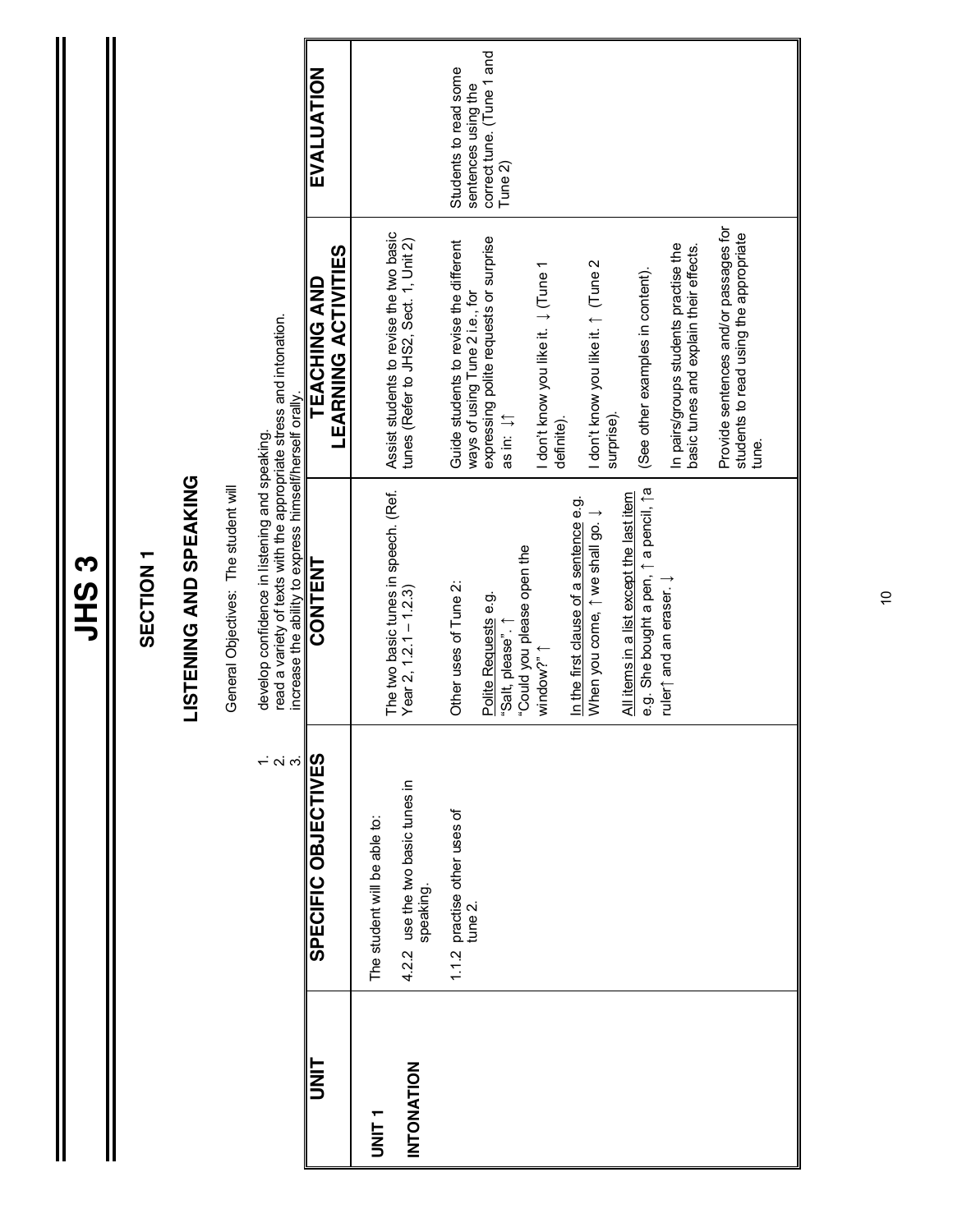|                                         | SPECIFIC OBJECTIVES                           | <b>CONTENT</b>                                                                           | <b>TEACHING AND LEARNING</b><br><b>ACTIVITIES</b>                         | <b>EVALUATION</b>                                                         |
|-----------------------------------------|-----------------------------------------------|------------------------------------------------------------------------------------------|---------------------------------------------------------------------------|---------------------------------------------------------------------------|
| UNIT <sub>2</sub>                       | The student will be able to:                  |                                                                                          |                                                                           |                                                                           |
| <b>VOWELS AND</b><br><b>REVISION OF</b> | 1.2.1 articulate vowels and<br>consonants     | Vowel and consonant sounds (Refer<br>to Year 1; Sect.1; Units 1 and 2 of).               | Revise vowels and consonants.                                             | ed' to relevant words and<br>Students add final 's' or<br>pronounce them. |
| CONSONANTS.                             | 1.2.2 articulate difficult sound<br>correctly | Problem consonant sounds and<br>their correct pronunciation.                             | Guide students to note pronunciation of<br>final's' after:                | passage, mark final 's' and<br>Students read a short                      |
|                                         |                                               | Pronunciation of final 's'.<br>as plural marker e.g.                                     | - words ending in voiceless consonants.                                   | ed' endings and pronounce<br>them correctly.                              |
|                                         |                                               | ত্<br>ĪZ)<br>sticks<br>bags<br>stick<br>bag                                              | - words ending in voiced consonants.                                      |                                                                           |
|                                         |                                               | /iz/<br>badges<br>badge                                                                  | - words ending in: /sibilant sounds -                                     |                                                                           |
|                                         |                                               | Third person singular marked                                                             | $131$ Iz If $15$ If $15$                                                  |                                                                           |
|                                         |                                               | ГZ)<br>$\widetilde{\mathcal{S}}$<br>thinks<br>bleeds<br>in a verb e.g.<br>think<br>bleed | Guide students to pronounce the final<br>ed' as a past tense marker.      |                                                                           |
|                                         |                                               | /iz/<br>pushes<br>push                                                                   | - Verbs whose present tense forms end                                     |                                                                           |
|                                         |                                               | possessive marker e.g.<br>$\widetilde{\mathcal{S}}$<br>cat's<br>⋖                        | in a voiceless consonant add 'ed'<br>which is pronounced / t/             |                                                                           |
|                                         |                                               | /iz/<br>区<br>rose's<br>dog's                                                             | - Verbs whose present tense forms end<br>in a voiced consonant add - 'ed' |                                                                           |
|                                         |                                               | Pronunciation of final - 'ed' as in:                                                     | which is pronounced /d/.                                                  |                                                                           |
|                                         |                                               |                                                                                          | - Verbs whose present tense forms end                                     |                                                                           |
|                                         |                                               | mark marked t<br>bag bagged d<br>want wante <u>d id</u>                                  | in t, or d, add - 'ed' is<br>pronounced /id/.                             |                                                                           |
|                                         |                                               |                                                                                          | possessives change in pronunciation.<br>Guide students to note that the   |                                                                           |
|                                         |                                               |                                                                                          |                                                                           |                                                                           |

 $\tilde{z}$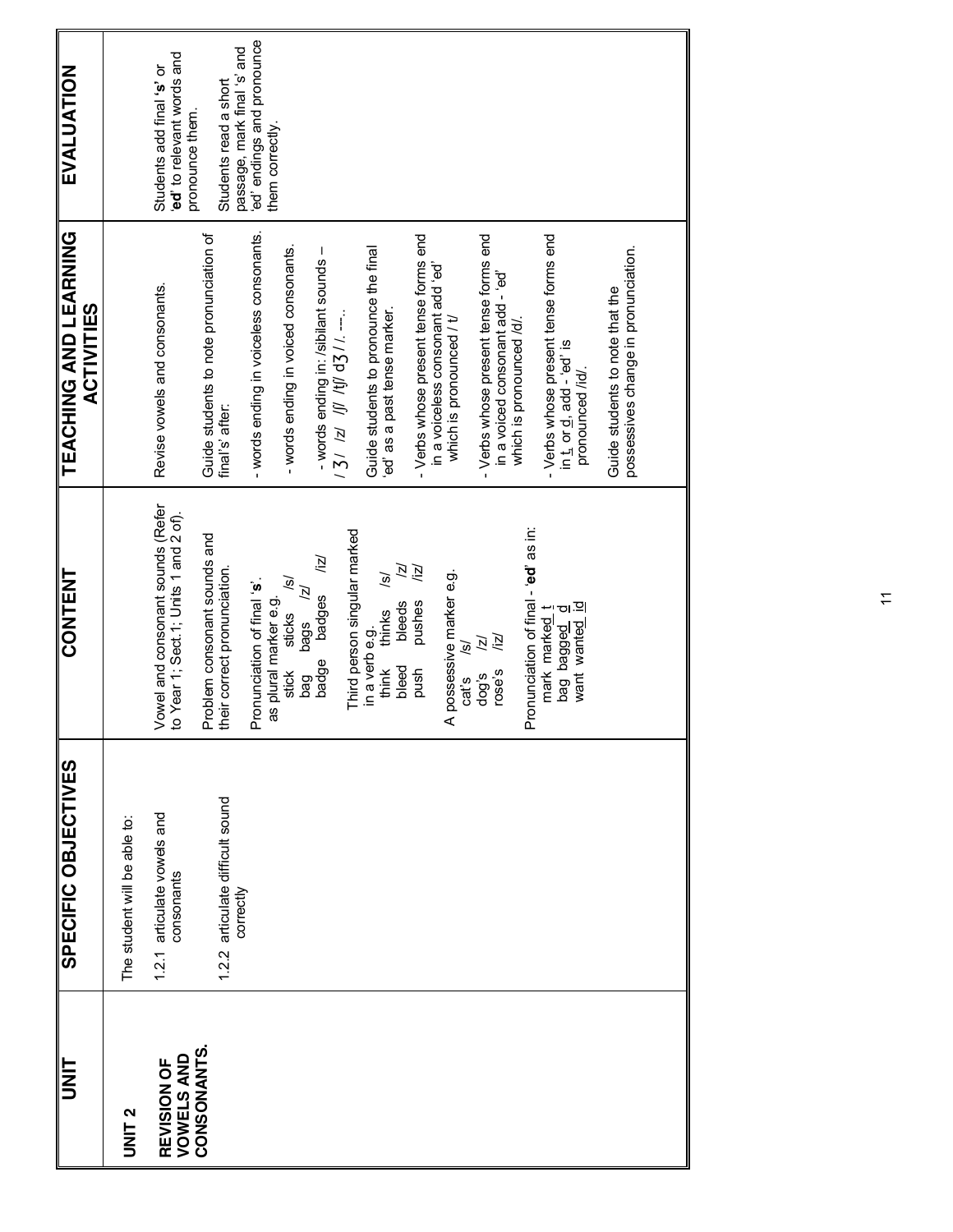| <b>IIN</b>                    | SPECIFIC OBJECTIVES                                                                                                               | <b>CONTENT</b>                                                                                                                                                                                                                                                                             | TEACHING AND LEARNING<br><b>ACTIVITIES</b>                                                                                                                                                                | EVALUATION                                                                                                                         |
|-------------------------------|-----------------------------------------------------------------------------------------------------------------------------------|--------------------------------------------------------------------------------------------------------------------------------------------------------------------------------------------------------------------------------------------------------------------------------------------|-----------------------------------------------------------------------------------------------------------------------------------------------------------------------------------------------------------|------------------------------------------------------------------------------------------------------------------------------------|
| <b>C<br/>NNLS</b>             | The student will be able to:                                                                                                      | Weak forms are generally words that                                                                                                                                                                                                                                                        | Revise prepositions, articles,                                                                                                                                                                            | Students read aloud short                                                                                                          |
| <b>WEAK FORMS</b>             | pronounce them correctly.<br>1.3.1 identify weak forms and                                                                        | Prepositions - to, on, in, by, at, etc.<br>are normally unstressed e.g.                                                                                                                                                                                                                    | Revise stress on words (Refer to JHS 2,<br>conjunctions, etc.<br>Sect. 1, Unit 3)                                                                                                                         | passages giving weak<br>forms the appropriate<br>pronunciation.                                                                    |
|                               |                                                                                                                                   | Auxiliary Verbs (primary and modal) –<br>do, have, be, can, might, etc.<br>Conjunctions - and, but, for.<br>Articles - a, an, the                                                                                                                                                          | Content Words: words used for names,<br>things, actions e.g. old, men, put, etc.<br>Guide students to note that weak forms<br>Content words are however stressed<br>are usually unstressed in utterances. |                                                                                                                                    |
|                               |                                                                                                                                   | Personal Pronouns - 1, you, he, she,<br>it, we, etc.                                                                                                                                                                                                                                       | content words to function e.g. to, the,<br>Function words: words that help<br>thy, has, yet etc.                                                                                                          |                                                                                                                                    |
| CONVERSATION<br><b>ALINIT</b> | speaker/chairman at meetings,<br>and fluently in introducing<br>and in giving the Vote of<br>1.4.1 speak spontaneously<br>Thanks. | Thinking and speaking spontaneously<br>-Background of Speaker/Chairman<br>ntroduction of Speaker/Chairman<br>-Type of work and qualities<br>and fluently.                                                                                                                                  | features and procedures for introducing<br>Take students through the essential<br>(See content for points to include in<br>the speaker and/or chairman for an<br>important meeting or debate              | Students conduct a meeting<br>or engage in a debate.                                                                               |
|                               |                                                                                                                                   | polite to start with courtesies to the<br>-Thank the Speaker/Chairman for a<br>good work done. (Generally it is<br>who were connected in organizing<br>-Thank other persons and officials<br>chairman, speaker and other<br>dignitaries present)<br><b>/ote of Thanks</b><br>the function. | Assist students to learn the procedure<br>for giving the Vote of Thanks after<br>making the introductions)<br>meetings or debates etc.                                                                    |                                                                                                                                    |
|                               | 1.4.2 express him/herself fluently and<br>impromptu speeches and in<br>purposefully in debates,<br>formal speeches.               | Short impromptu speeches on an<br>issue.                                                                                                                                                                                                                                                   | Students to select a topic: e.g. "The<br>dangers of HIV/AIDS", "The need to pay<br>equal," A house-help should be treated<br>as part of the family."<br>one's taxes," "Men and women are all              | Students make impromptu<br>Giving the Vote of Thanks<br>Introducing the Chairman;<br>contexts/situations e.g.<br>speeches in given |

 $\tilde{a}$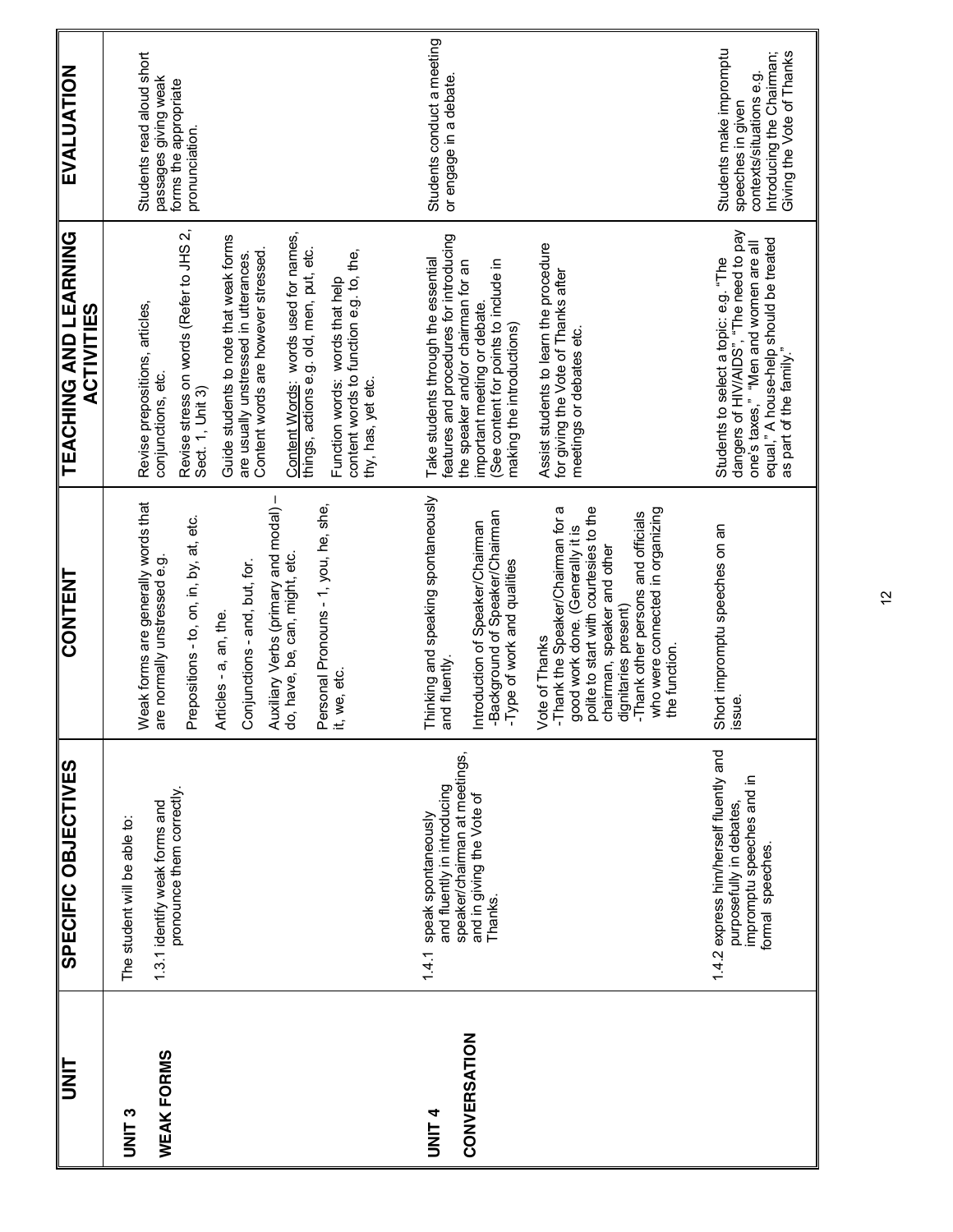| <b>h<br/>NH</b>                        | SPECIFIC<br>OBJECTIVES                                                        | CONTENT                                                                                                                                                                                                                                                                                                                                                                                                                                       | <b>LEARNING ACTIVITIES</b><br><b>TEACHING AND</b>                                                                                                                                                                                                                                                                                                                                                                                                                                      | EVALUATION                                                                                                                                                             |
|----------------------------------------|-------------------------------------------------------------------------------|-----------------------------------------------------------------------------------------------------------------------------------------------------------------------------------------------------------------------------------------------------------------------------------------------------------------------------------------------------------------------------------------------------------------------------------------------|----------------------------------------------------------------------------------------------------------------------------------------------------------------------------------------------------------------------------------------------------------------------------------------------------------------------------------------------------------------------------------------------------------------------------------------------------------------------------------------|------------------------------------------------------------------------------------------------------------------------------------------------------------------------|
| CONVERSATION<br><b>UNIT 4 (CONT'D)</b> | The student will be able to:                                                  | determine two or three points connected<br>fast. Select relevant points in your head;<br>arrange them logically as you debate or<br>arguments. It is important to think very<br>with the issue before one starts talking.<br>argue. Follow the opponents points or<br>In an impromptu speech, one has to<br>arguments closely and find counter<br>assess the topic very quickly and<br>During impromptu debates and<br>arguments immediately. | Select a topic for an argument and let<br>more practice e.g. rhythm, intonation,<br>speeches on the topic of their choice.<br>-Organize an impromptu debate with<br>(Discuss students' presentation and<br>two groups of two or three students<br>attention to delivery points needing<br>two students on each side, with a<br>correct possible mistakes. Draw<br>Declare a winner by consensus.<br>Select students to make short<br>argue on the topic.<br>stress, etc.)<br>chairman. |                                                                                                                                                                        |
|                                        |                                                                               |                                                                                                                                                                                                                                                                                                                                                                                                                                               | One therefore has to think very fast as<br>the impromptu argument above. One<br>NOTE: The impromptu debate is like<br>does not have time to prepare for it.<br>the debate progresses                                                                                                                                                                                                                                                                                                   |                                                                                                                                                                        |
|                                        |                                                                               | -The objective of the conference/function<br>following considerations will be helpful:<br>school prefect. In such a case one has<br>some time to prepare the speech. The<br>Delivery of formal speeches e.g. as a<br>-The special needs/viewpoints of the<br>delegation.<br>-The type of host(s)/audience.                                                                                                                                    | be delivered at a Speech Day function.<br>leader to prepare a formal speech to<br>Students in groups, one acting as                                                                                                                                                                                                                                                                                                                                                                    |                                                                                                                                                                        |
|                                        | 1.4.3 function as a secretary in a<br>meeting/debate formal<br>functions etc. | The Secretary<br>-Takes minutes<br>-Have minutes typed<br>-Discusses content of minutes with<br>chairman and they agree on points in<br>-Final typing of minutes for the club.<br>minutes.                                                                                                                                                                                                                                                    | meeting or debate; select speaker and<br>another student to serve as Secretary.<br>introduce the chairman; the chairman<br>student to give the Vote of Thanks at<br>Students to organize a mock special<br>to introduce the speaker, one other<br>the end of the meeting/debate; and<br>chairman; nominate one student to                                                                                                                                                              | mock meeting or debate to<br>read his/her report to the<br>Secretary to correct the<br>minutes and present it<br>The Secretary for the<br>again to the class<br>class. |
|                                        |                                                                               | Short impromptu speech on an issue.<br>use of vocatives, (no contractions)<br>formal language, right tense<br>Language use:                                                                                                                                                                                                                                                                                                                   |                                                                                                                                                                                                                                                                                                                                                                                                                                                                                        |                                                                                                                                                                        |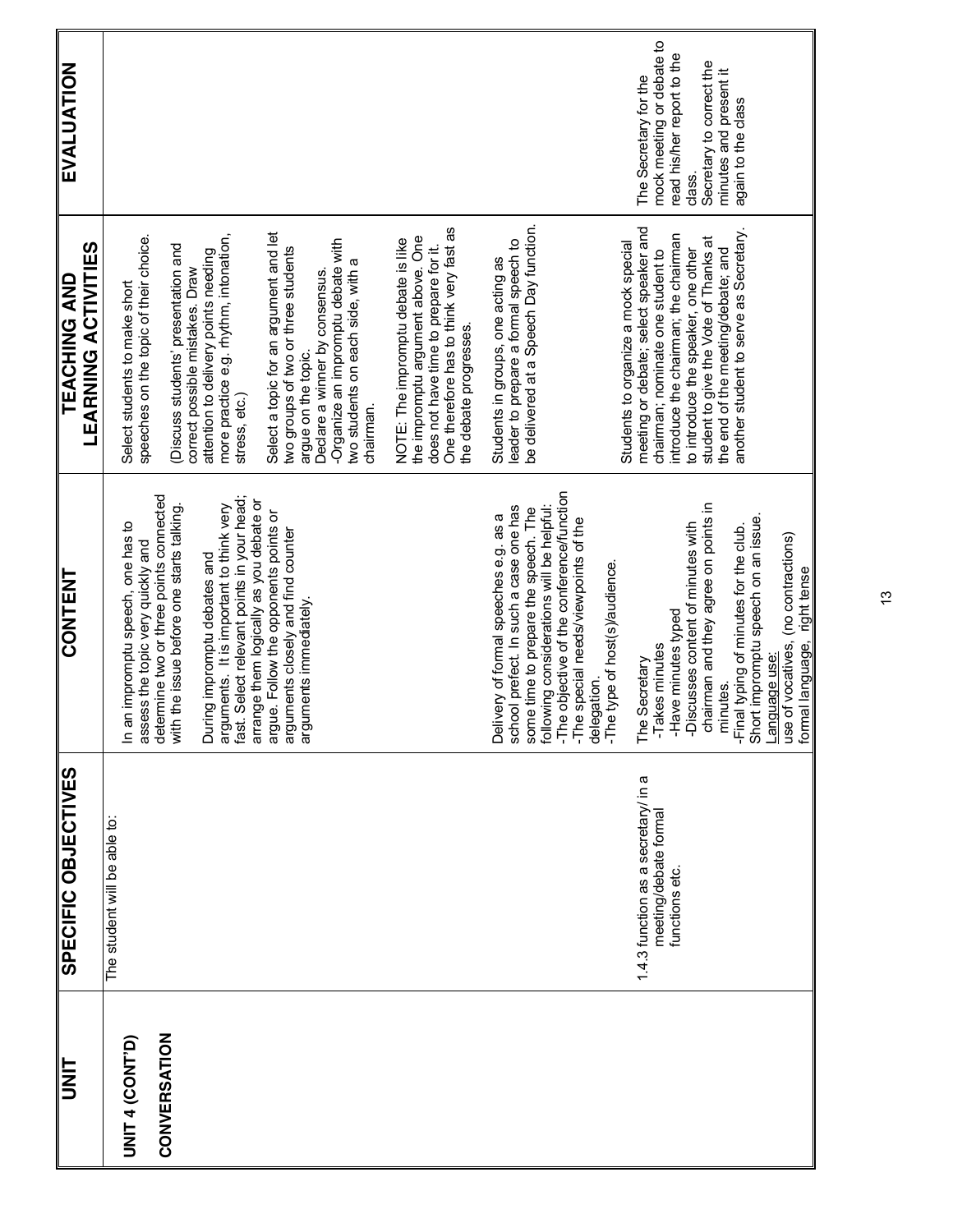|                                                                      |                                                                                                                     | =<br>5<br>2                                                                                                                                                                                                                                                                                                                  |                                                                                                                                                                                                                                                                                                                                                         |            |
|----------------------------------------------------------------------|---------------------------------------------------------------------------------------------------------------------|------------------------------------------------------------------------------------------------------------------------------------------------------------------------------------------------------------------------------------------------------------------------------------------------------------------------------|---------------------------------------------------------------------------------------------------------------------------------------------------------------------------------------------------------------------------------------------------------------------------------------------------------------------------------------------------------|------------|
|                                                                      |                                                                                                                     | <b>SECTION 2</b>                                                                                                                                                                                                                                                                                                             |                                                                                                                                                                                                                                                                                                                                                         |            |
|                                                                      |                                                                                                                     | GRAMMAR                                                                                                                                                                                                                                                                                                                      |                                                                                                                                                                                                                                                                                                                                                         |            |
|                                                                      |                                                                                                                     | General Objectives: The student will                                                                                                                                                                                                                                                                                         |                                                                                                                                                                                                                                                                                                                                                         |            |
|                                                                      |                                                                                                                     | use grammatical structures/forms accurately in speech and in writing.                                                                                                                                                                                                                                                        |                                                                                                                                                                                                                                                                                                                                                         |            |
| ヒミコ                                                                  | SPECIFIC OBJECTIVES                                                                                                 | <b>CONTENT</b>                                                                                                                                                                                                                                                                                                               | TEACHING AND LEARNING<br><b>ACTIVITIES</b>                                                                                                                                                                                                                                                                                                              | EVALUATION |
| Defining and Non-<br>CLAUSES:<br>RELATIVE<br>Defining.<br><b>UNL</b> | 2.1.1 identify relative clauses in<br>2.1.2 use defining/non-defining<br>The student will be able to:<br>sentences. | Relative Clauses usually begin with<br>The dog which guards the house is<br>They qualify or describe the nouns<br>immediately after the nouns they<br>The girl who won the prize is my<br>Relative clauses usually come<br>they relate to. Examples are;<br>that, who, whom, which.<br>very fearful<br>relate to.<br>sister. | Introduce and give examples of relative<br>Teacher assists students to distinguish<br>appropriately in sentences provided by<br>clauses and their functions. (Refer to<br>Students to make sentences (orally)<br>Students identify and label clauses<br>Revise main/subordinate clauses.<br>and indicate the relative clauses.<br>content).<br>teacher. |            |
|                                                                      | relative clauses appropriately<br>in speech and writing                                                             | Defining and non-defining relative<br>clauses:                                                                                                                                                                                                                                                                               | elative clauses. (Refer to Content).<br>between defining and non-defining                                                                                                                                                                                                                                                                               |            |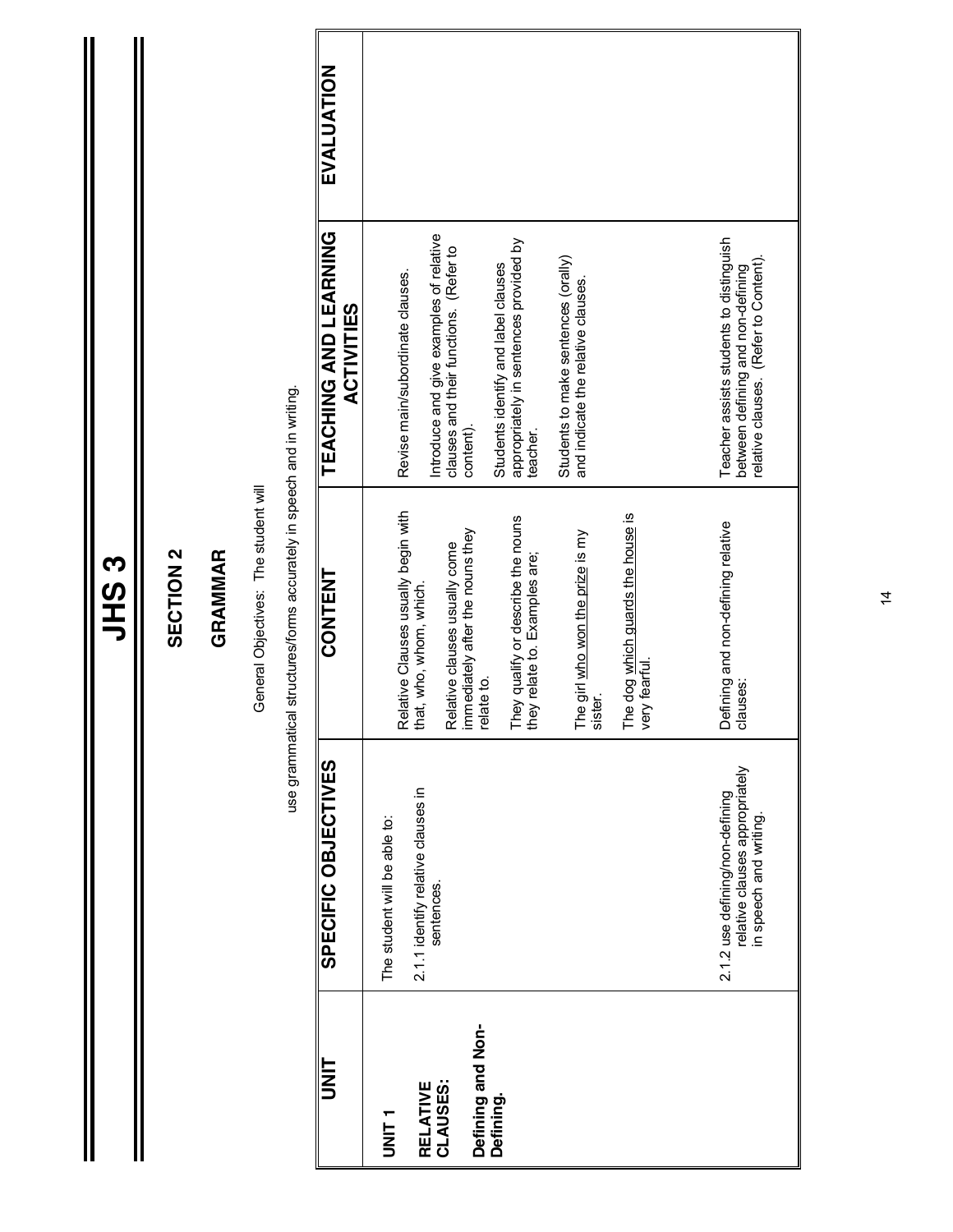| EVALUATION                                 |                 | Students write sentences with<br>defining and non-defining             | relative clauses.                                         | defining and non-defining<br>students to identify the<br>Provide a passage for<br>elative clauses.                         |                                                                                                                                                   |                                                                                     |                                                                                                                         |                                                                                                                                                                                |                                                                                                                |  |
|--------------------------------------------|-----------------|------------------------------------------------------------------------|-----------------------------------------------------------|----------------------------------------------------------------------------------------------------------------------------|---------------------------------------------------------------------------------------------------------------------------------------------------|-------------------------------------------------------------------------------------|-------------------------------------------------------------------------------------------------------------------------|--------------------------------------------------------------------------------------------------------------------------------------------------------------------------------|----------------------------------------------------------------------------------------------------------------|--|
| TEACHING AND LEARNING<br><b>ACTIVITIES</b> |                 | defining and non-defining relative<br>Students to identify and explain | clauses in given passages                                 | using defining and non-defining relative<br>Guide students to form sentences<br>clauses.                                   |                                                                                                                                                   |                                                                                     |                                                                                                                         |                                                                                                                                                                                |                                                                                                                |  |
| <b>CONTENT</b>                             |                 | separated from the main sentence<br>A defining relative clause is not  | by commas. It forms an important<br>part of the sentence. | were punished. (Defining: "who<br>e.g. The boys who came late<br>came late" defines the type of<br>boys who were punished) | dashes. e.g. My sister, who bakes<br>usually separated from the noun it<br>relates to by commas, brackets or<br>A non-defining relative clause is | bread, is out of town. Mr. Odum,<br>who teaches in the school, has<br>been promoted | Non-defining relative clauses can<br>be left out of sentences without<br>affecting the meaning of the<br>sentences e.g. | description and has nothing to do<br>The policeman, who arrested the<br>case, arresting the thief is only a<br>thief, was given a prize. (In this<br>with being given a prize) | Miss Ankomah, who selected the<br>players for the football team,<br>forgot to add my name.<br>Another example: |  |
| SPECIFIC OBJECTIVES                        |                 |                                                                        |                                                           |                                                                                                                            |                                                                                                                                                   |                                                                                     |                                                                                                                         |                                                                                                                                                                                |                                                                                                                |  |
| <b>UNL</b>                                 | UNIT 1 (CONT'D) | RELATIVE CLAUSES:                                                      | Defining and Non-<br>Defining.                            |                                                                                                                            |                                                                                                                                                   |                                                                                     |                                                                                                                         |                                                                                                                                                                                |                                                                                                                |  |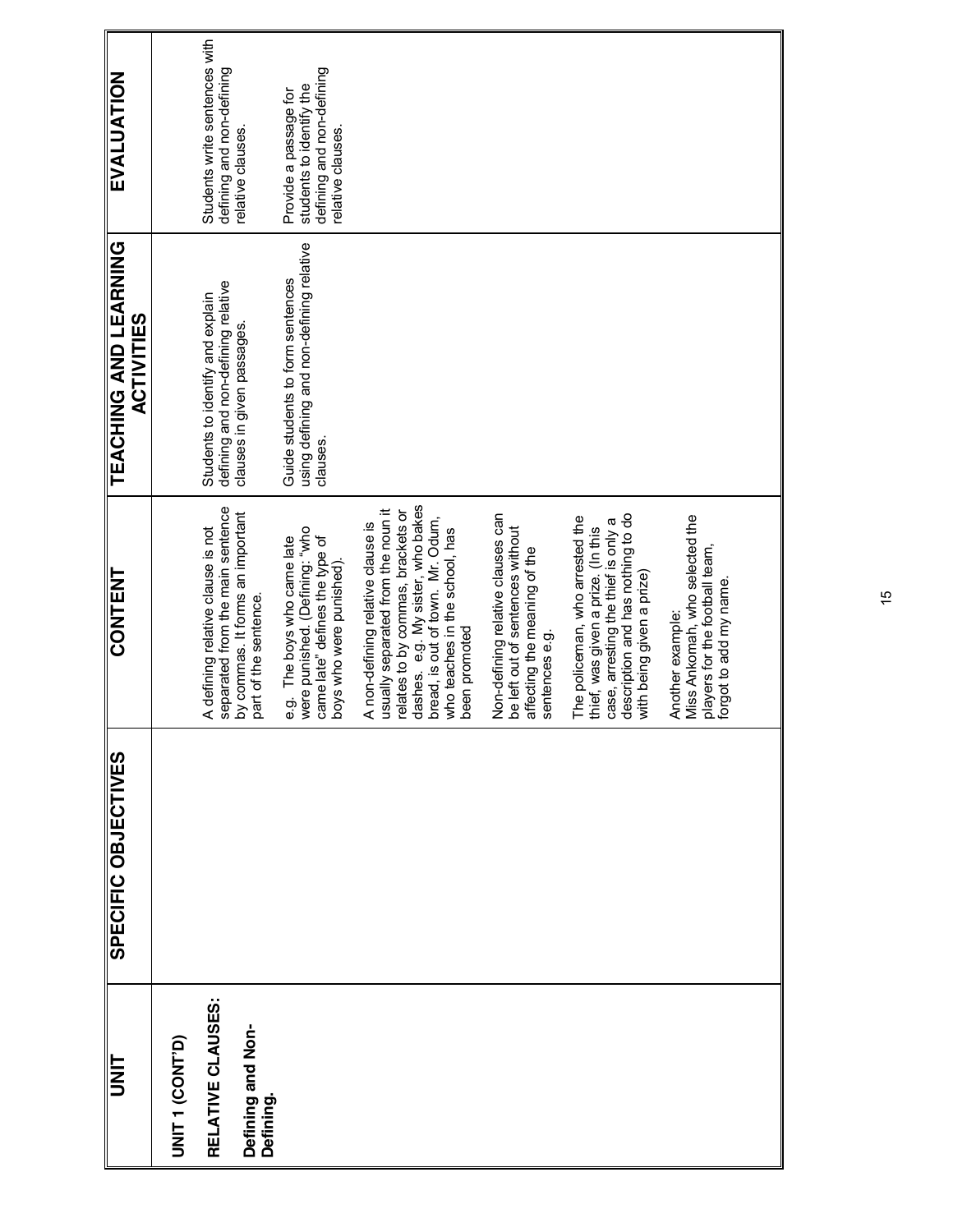| <b>UNIT</b>     | SPECIFIC OBJECTIVES                                            | CONTENT                                                                        | <b>LEARNING ACTIVITIES</b><br>TEACHING AND                              | EVALUATION                                     |
|-----------------|----------------------------------------------------------------|--------------------------------------------------------------------------------|-------------------------------------------------------------------------|------------------------------------------------|
| <b>UNIT 2</b>   | The student will be able to:                                   |                                                                                | Revise the Simple Past Tense.                                           | Students write sentences                       |
|                 |                                                                | Present Perfect                                                                |                                                                         | using the Present Perfect                      |
| TENSE FORMS     | Present Perfect and Present<br>2.2.1 differentiate between the | This tense is used for something that<br>rappened only a short time ago.       | Introduce the Present Perfect/Present<br>Perfect Continuous Tense Forms | Continuous Tense Forms.<br>and Present Perfect |
| Present Perfect | Perfect Continuous and                                         | ငှာ်<br>စ                                                                      | using appropriate                                                       |                                                |
|                 | use them appropriately in<br>sentences.                        | She has written the letter.<br>They have left the house.                       | sentences/situations.                                                   |                                                |
| Present Perfect |                                                                | We have eaten the food.                                                        | Illustrate and explain the differences                                  | Students fill in the blanks                    |
| Continuous      |                                                                |                                                                                | between the two tense forms                                             | using the appropriate verb                     |
|                 |                                                                | This tense is used to show an action<br><b>Present Perfect Continuous:</b>     | Guide students to make up sentences                                     | form.                                          |
|                 |                                                                | that began in the past and has gone<br>on for sometime.                        | following teacher's examples.                                           |                                                |
|                 |                                                                |                                                                                | In pairs/groups, students make up                                       |                                                |
|                 |                                                                | You have been watching<br>e.g. She has been reading                            | sentences following teacher's<br>examples.                              |                                                |
|                 |                                                                | television.                                                                    |                                                                         |                                                |
|                 |                                                                | They have been fishing.                                                        | In pairs/group students practise the<br>use of the tense forms          |                                                |
| <b>UNIT3</b>    |                                                                |                                                                                |                                                                         |                                                |
| NOUN PHRASES    | 2.3.1 identify the components of a<br>noun phrase.             | A noun phrase may control the action<br>of the verb. i.e. acting as subject or | Revise nouns and phrases.                                               |                                                |
|                 |                                                                | object e.g.                                                                    | Students add determiners to various                                     | Students underline noun                        |
|                 | 2.3.2 identify noun phrases in                                 | All of them do the work at the same                                            | nouns. e.g. the pen, the umbrella, a                                    | phrases in given sentences                     |
|                 | sentences.                                                     | ime)<br>El                                                                     | house.                                                                  | and indicate whether they                      |
|                 |                                                                | The boy left home (noun phrase)                                                |                                                                         | are subjects or objects.                       |
|                 |                                                                | <u>The girl</u> wrote <u>the letter</u><br>NOTE:                               | Guide students to break sentences                                       | Students write short noun                      |
|                 | 2.3.3 use the noun phrase                                      | The noun phrase may be made up of                                              | into subject/predicate and identify                                     | phrases as subjects/objects                    |
|                 | appropriately in speech and in<br>writing.                     | determiner, modifier and a noun e.g.<br>he determiner and a noun or the        | nouns/noun phrases.                                                     |                                                |
|                 |                                                                | The big table:                                                                 | object<br>verb                                                          |                                                |
|                 |                                                                | determiner = $the'$                                                            | all the food.<br>ate<br>e.g.<br>I The hungry boy                        |                                                |
|                 |                                                                | $Big =$<br>modifier                                                            | predicate                                                               |                                                |
|                 |                                                                | $e^{\frac{1}{2}}$ = "able"<br>noun                                             | Note:                                                                   |                                                |
|                 |                                                                |                                                                                | -Subject<br>- Object<br>Noun Phrase<br>Noun Phrase                      |                                                |
|                 |                                                                |                                                                                |                                                                         |                                                |
|                 |                                                                |                                                                                | Guide students to make sentences<br>using noun phrases.                 |                                                |
|                 |                                                                |                                                                                |                                                                         |                                                |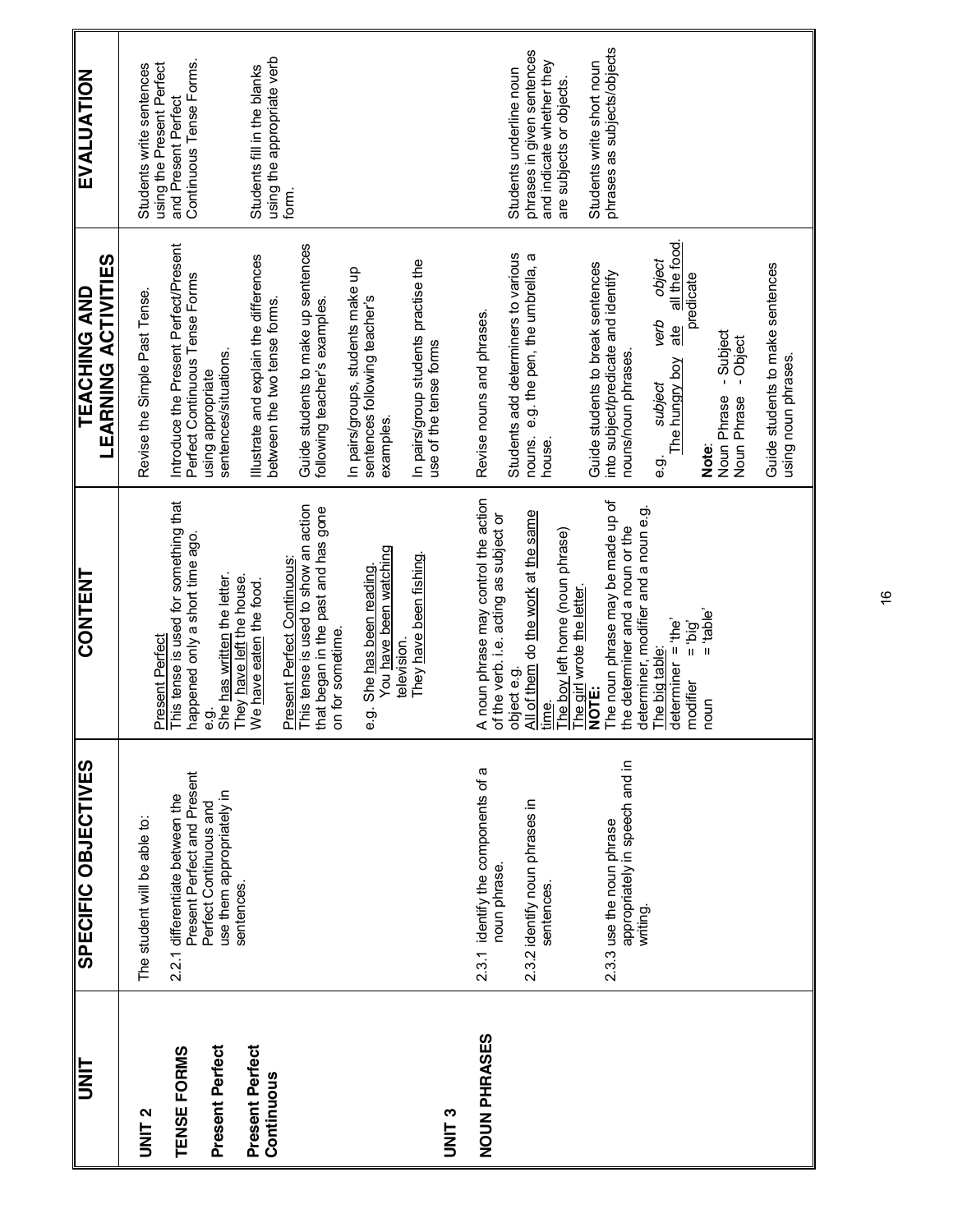| I<br>N<br>S                              | SPECIFIC OBJECTIVES                                                                  | CONTENT                                                                                                                                                                  | TEACHING AND LEARNING<br><b>ACTIVITIES</b>                                                                                                                                                                      | EVALUATION                                                         |
|------------------------------------------|--------------------------------------------------------------------------------------|--------------------------------------------------------------------------------------------------------------------------------------------------------------------------|-----------------------------------------------------------------------------------------------------------------------------------------------------------------------------------------------------------------|--------------------------------------------------------------------|
| <b>UNIT4</b>                             | The student will be able to:                                                         |                                                                                                                                                                          |                                                                                                                                                                                                                 |                                                                    |
| COLLECTIVE NOUNS                         | 2.4.1 identify collective nouns in<br>context                                        | many items found together. Examples<br>Collective nouns: These are phrases<br>used to define groups of items, or<br>are as follows:                                      | Assist students to learn collective nouns<br>associated with different items as<br>indicated in content.                                                                                                        |                                                                    |
|                                          |                                                                                      | group of girls (or bevy of ladies)<br>a bouquet of flowers<br>a bunch of bananas<br>a gang of thieves<br>a herd of cattle<br>a shoal of fish                             |                                                                                                                                                                                                                 | appropriate collective<br>Students complete<br>sentences using     |
| <b>UNIT<sub>5</sub></b>                  | appropriately in speech and in<br>2.4.2 use collective nouns<br>writing.             |                                                                                                                                                                          | Guide students to form sentences using<br>collective nouns.                                                                                                                                                     | nouns.                                                             |
| TENSE FORMS AND<br>Past Perfect<br>USES: | form, and use it appropriately.<br>2.5.1 identify the past perfect                   | Past perfect, past perfect continuous<br>The Past Perfect:<br>had $+$ v-ed<br>ense forms.                                                                                | Introduce the past perfect and the past<br>Revise the present perfect tense form.<br>perfect continuous tense forms.                                                                                            | Students write sentences<br>with collective nouns                  |
| Past Perfect<br>Continuous               |                                                                                      | e.g. It had rained that morning, so the<br>He had travelled before I came.<br>football match was postponed<br>(earlier time in the past)                                 | perfect and past perfect continuous. e.g.<br>Illustrate the contrast between the past<br>She had been writing written the letter<br>She has written the letter when her<br>mother cane in<br>before             |                                                                    |
|                                          | 2.5.2 identify and use the past perfect<br>continuous in sentences<br>appropriately. | e.g. Mary's house collapsed because<br>The past perfect continuous (earlier<br>it had been raining all night.<br>ime in the past + progressive).<br>$had + been + v-ing$ | She had been writing the letter for days<br>He had been farming until he moved to<br>It had been raining all night when the<br>They had finished the meal when<br>earthquake struck<br>the boys arrived<br>when |                                                                    |
|                                          |                                                                                      | She had been telling her children<br>Ananse stories, when her<br>husband arrived                                                                                         | perfect and the past prefect conterminous<br>contrast between the two forms. The past<br>Students write sentences to show the<br>Discuss the difference in meaning<br>between the two forms.<br>the city.       | Students write sentences<br>using appropriate verb<br>tense forms. |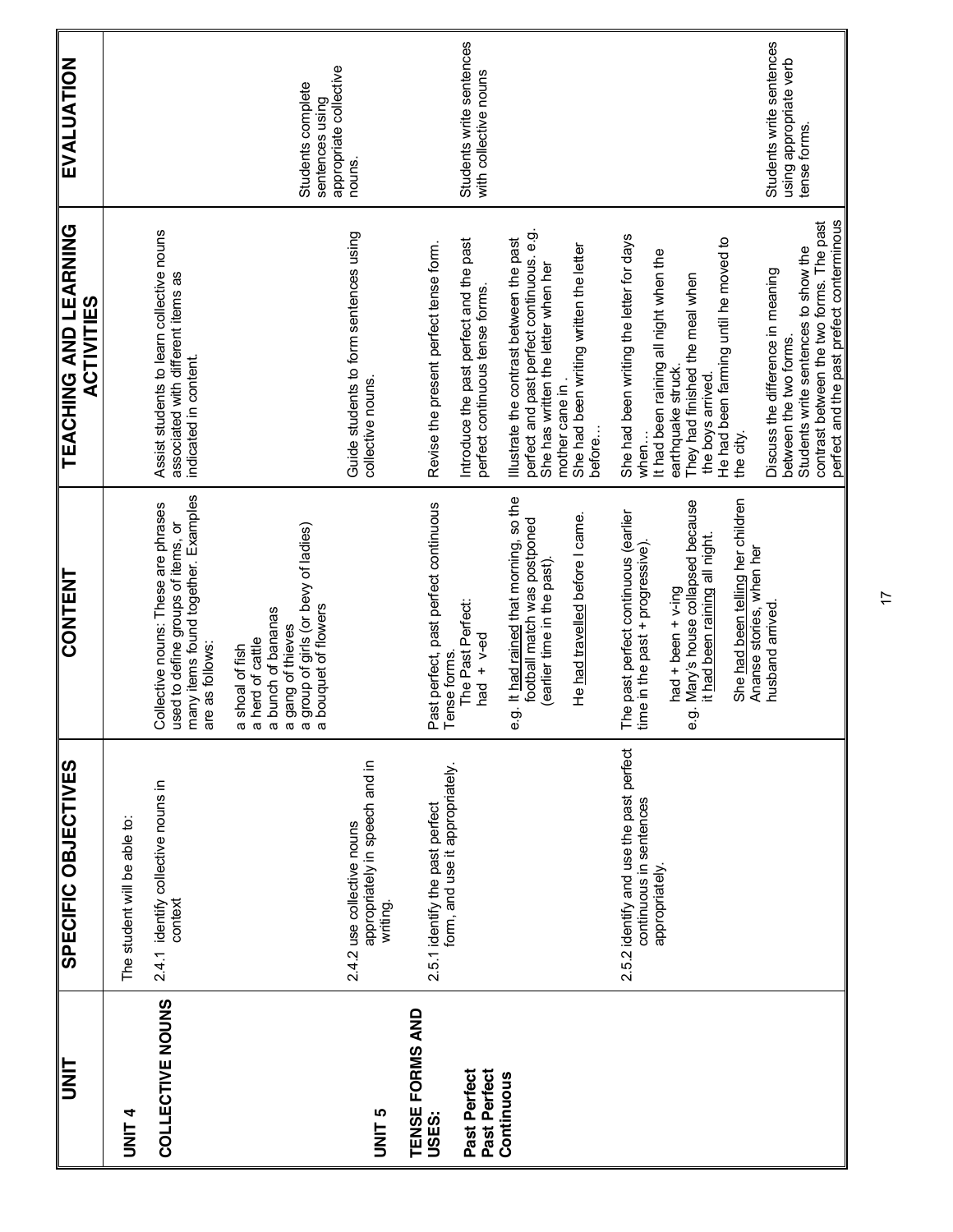| <b>TINL</b>                                | SPECIFIC OBJECTIVES                                                                   | <b>CONTENT</b>                                                                                   | <b>TEACHING AND LEARNING</b><br><b>ACTIVITIES</b>                                   | <b>EVALUATION</b>                                                     |
|--------------------------------------------|---------------------------------------------------------------------------------------|--------------------------------------------------------------------------------------------------|-------------------------------------------------------------------------------------|-----------------------------------------------------------------------|
| UNIT 5 (CONT'D)                            | The student will be able to:                                                          |                                                                                                  |                                                                                     |                                                                       |
| TENSE FORMS AND<br>USES:                   |                                                                                       |                                                                                                  | Draw attention to and explain errors of<br>tense when necessary                     | Students answer multiple<br>choice questions based<br>on tense forms. |
| Past Perfect<br>Past Perfect<br>Continuous |                                                                                       |                                                                                                  |                                                                                     |                                                                       |
| SUBJECT-VERB<br><b>ONITS</b>               | between the subject and its<br>2.6.1 identify the relationship<br>verb in a sentence. | Subject/verb relationship in a<br>sentence:                                                      | Revise simple sentences on identifying<br>subjects and verbs with students          | Students use pronouns in<br>sentences.                                |
| AGREEMENT                                  |                                                                                       |                                                                                                  |                                                                                     |                                                                       |
| (Either, Neither, None,                    | which the subjects and verbs<br>2.6.2 write/form sentences in                         | Singular subjects take singular<br>verbs                                                         | Introduce and explain the relationship<br>between the subject and the verb in a     | Students write sentences<br>using either, neither,                    |
| Nobody, Each, Not One                      | agree.                                                                                | The following are singular and                                                                   | sentence (Refer to Content). Illustrate<br>and discuss with students the use of     | nobody, each of us, each<br>of them, not one of them,                 |
| Of them, Everybody)                        |                                                                                       | take singular verbs: either,                                                                     | neither/nobody, etc. as singular pronouns                                           | and everybody.                                                        |
|                                            |                                                                                       | neither, none, nobody, each, not<br>one of them, e.g.                                            | and the verb they take.<br>(Refer to Content)                                       |                                                                       |
|                                            |                                                                                       | Neither of them is good at<br>football.                                                          | Students make sentences with the                                                    |                                                                       |
|                                            |                                                                                       | Nobody is born a criminal                                                                        | pronouns for discussion.                                                            |                                                                       |
|                                            |                                                                                       | Each of us has a duty to perform<br>Either of them is likely to come.<br>Not one of them is dull | the pronoun "Everybody" as singular and<br>Draw attention to and explain the use of |                                                                       |
|                                            |                                                                                       | None of the players is tired.                                                                    | as plural, e.g.                                                                     |                                                                       |
|                                            |                                                                                       |                                                                                                  |                                                                                     |                                                                       |
|                                            |                                                                                       | either as singular or as plural<br>"Everybody" has two uses,                                     | Everybody pays his/her dues to the<br>secretary                                     |                                                                       |
|                                            |                                                                                       | pronoun.                                                                                         | Everybody pay their dues to the<br>secretary                                        |                                                                       |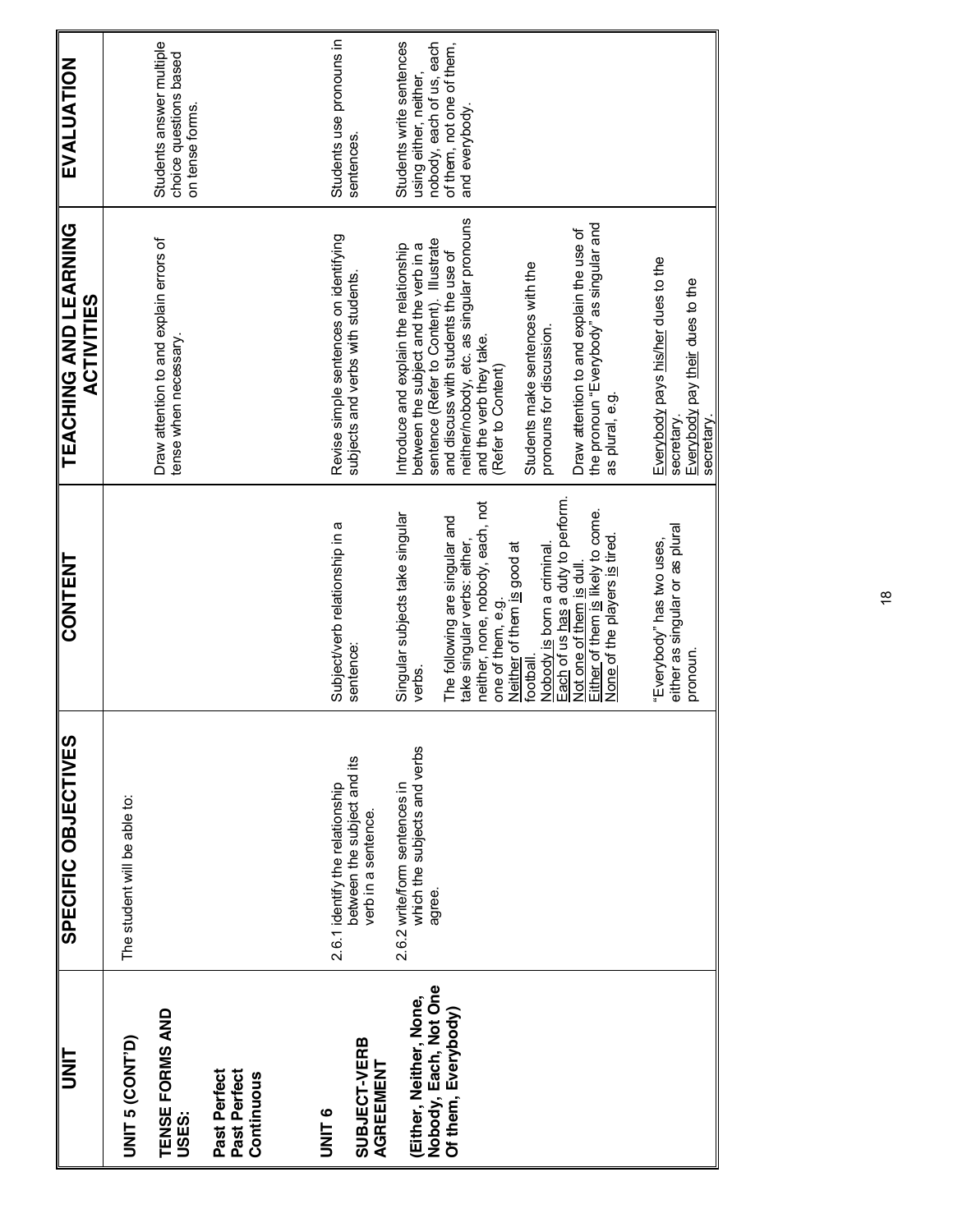| <b>UNIT</b>                                    | SPECIFIC OBJECTIVES          | CONTENT                                                                                                                     | TEACHING AND LEARNING<br><b>ACTIVITIES</b>                                                                                                                                                                                                                                                                                       | EVALUATION                                                                                                                                                                                     |
|------------------------------------------------|------------------------------|-----------------------------------------------------------------------------------------------------------------------------|----------------------------------------------------------------------------------------------------------------------------------------------------------------------------------------------------------------------------------------------------------------------------------------------------------------------------------|------------------------------------------------------------------------------------------------------------------------------------------------------------------------------------------------|
| UNIT 7                                         | The student will be able to: |                                                                                                                             |                                                                                                                                                                                                                                                                                                                                  |                                                                                                                                                                                                |
| <b>CLAUSES – TYPE<br/>THREE</b><br>CONDITIONAL |                              | If + Past Perfect + Conditional<br>If she had come I would have<br>Perfect Conditional<br>told her.<br>Perfect<br>ငှာ်<br>≝ | If my father had come we  to Accra.<br>some conditional sentences. Provide<br>Students to pick the correct ending to<br>possible answers e.g. If it rains, I<br>happy (will be/would be/would have<br>(will govwould have gone)<br>(will pass/would pass/would have<br>If you studied hard you<br>passed). Your exams.<br>been). | Students match parts of the<br>given conditional sentence.<br>be".<br>be".<br>Students to give more<br>conditional statements<br>Students to make up<br>without using "if".<br>sentences using |
|                                                |                              |                                                                                                                             |                                                                                                                                                                                                                                                                                                                                  |                                                                                                                                                                                                |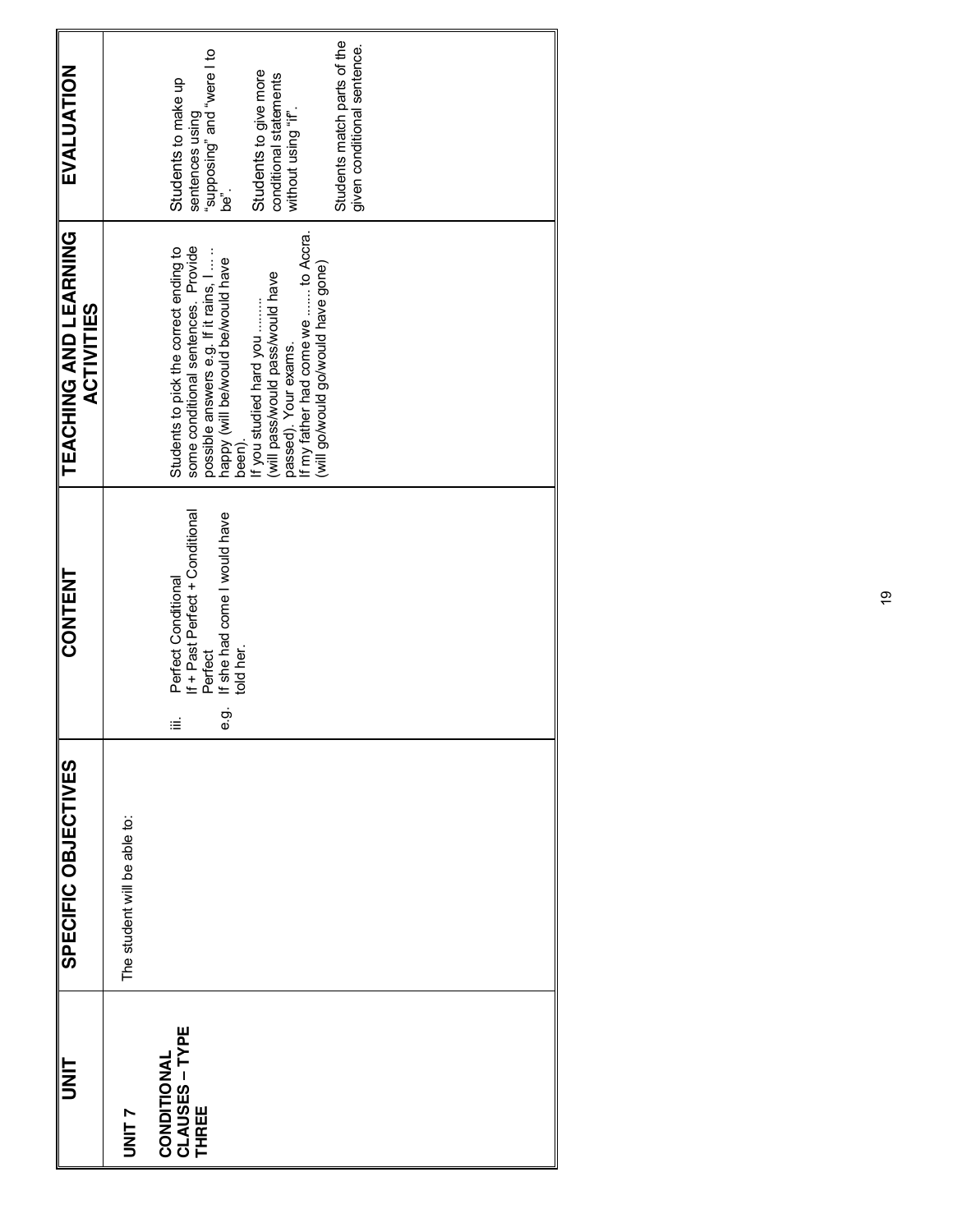| <b>UNIT</b>                                                 | SPECIFIC OBJECTIVES                                                                                                                                   | <b>CONTENT</b>                                                                                                                                                                                                                                           | <b>TEACHING AND LEARNING</b><br><b>ACTIVITIES</b>                                                                                                                                                                                                                                        | <b>EVALUATION</b>                                                                                                                                                                                                       |
|-------------------------------------------------------------|-------------------------------------------------------------------------------------------------------------------------------------------------------|----------------------------------------------------------------------------------------------------------------------------------------------------------------------------------------------------------------------------------------------------------|------------------------------------------------------------------------------------------------------------------------------------------------------------------------------------------------------------------------------------------------------------------------------------------|-------------------------------------------------------------------------------------------------------------------------------------------------------------------------------------------------------------------------|
| <b>B</b><br>DNIT                                            | The student will be able to:                                                                                                                          |                                                                                                                                                                                                                                                          |                                                                                                                                                                                                                                                                                          |                                                                                                                                                                                                                         |
| <b>EXPRESSIONS</b><br><b>IDIOMS AND</b><br><b>IDIOMATIC</b> | expressions correctly in speech<br>2.8.1 differentiate between idioms<br>and idiomatic expressions.<br>2.8.2 use idioms and idiomatic<br>and writing. | The following are some phrasal verbs<br>A phrasal verb is made up of more<br>dioms are largely phrasal verbs,<br>onoo, pue saka, squa aque puisu<br>than one word including a verb.<br>She takes after her mother.<br>He looks up to her mother.<br>ငှာ် | Explain that a phrasal verb is normally<br>Esi takes after<br>Introduce phrasal verbs and illustrate<br>made up of a verb and a preposition<br>(Refer to content). They are idioms.<br>How did the accident come about?<br>her mother (resembles)<br>them in sentences e.g.<br>(happen). | and let students explain the<br>expressions for discussion<br>Students find examples of<br>in class and use them in<br>expressions in a context<br>Use idioms/idiomatic<br>idioms/idiomatic<br>expressing<br>sentences. |
|                                                             |                                                                                                                                                       | An Idiom is usually made up of a verb<br>and a preposition as above or a verb<br>and an adverb, as below:<br>hold down<br>hold back<br>hold out                                                                                                          |                                                                                                                                                                                                                                                                                          |                                                                                                                                                                                                                         |
|                                                             |                                                                                                                                                       | the meaning of the individual words in<br>expressions cannot be obtained from<br>expressions. The meaning of such<br>t. e.g. To pull someone's $leg = to$<br>diomatic Expressions are fixed<br>tease/make fun of the person.                             | fixed expressions with fixed meanings.<br>Introduce idiomatic expressions using<br>sentences. Explain that idioms are<br>He is not able to make ends meet<br>(unable to provide his needs).                                                                                              |                                                                                                                                                                                                                         |
|                                                             |                                                                                                                                                       | accompanied by thunder and<br>To rain cats and dogs = rain<br>ightening.                                                                                                                                                                                 | time<br>undertook two things at the same<br>He fell between two stools. (He<br>but did not succeed in either).                                                                                                                                                                           |                                                                                                                                                                                                                         |
|                                                             |                                                                                                                                                       | In both cases, the individual words in<br>the idioms and idiomatic expressions<br>do not suggest the meanings of<br>either.                                                                                                                              | expressions and guide pupils to<br>Compare idioms and idiomatic<br>recognise differences.                                                                                                                                                                                                |                                                                                                                                                                                                                         |
|                                                             |                                                                                                                                                       |                                                                                                                                                                                                                                                          | Students write given phrasal verbs and<br>idioms (explained to them) in<br>sentences.                                                                                                                                                                                                    |                                                                                                                                                                                                                         |
|                                                             |                                                                                                                                                       |                                                                                                                                                                                                                                                          | idiomatic expressions with the aid of the<br>Students write out some examples of<br>dictionary and discuss in class.                                                                                                                                                                     |                                                                                                                                                                                                                         |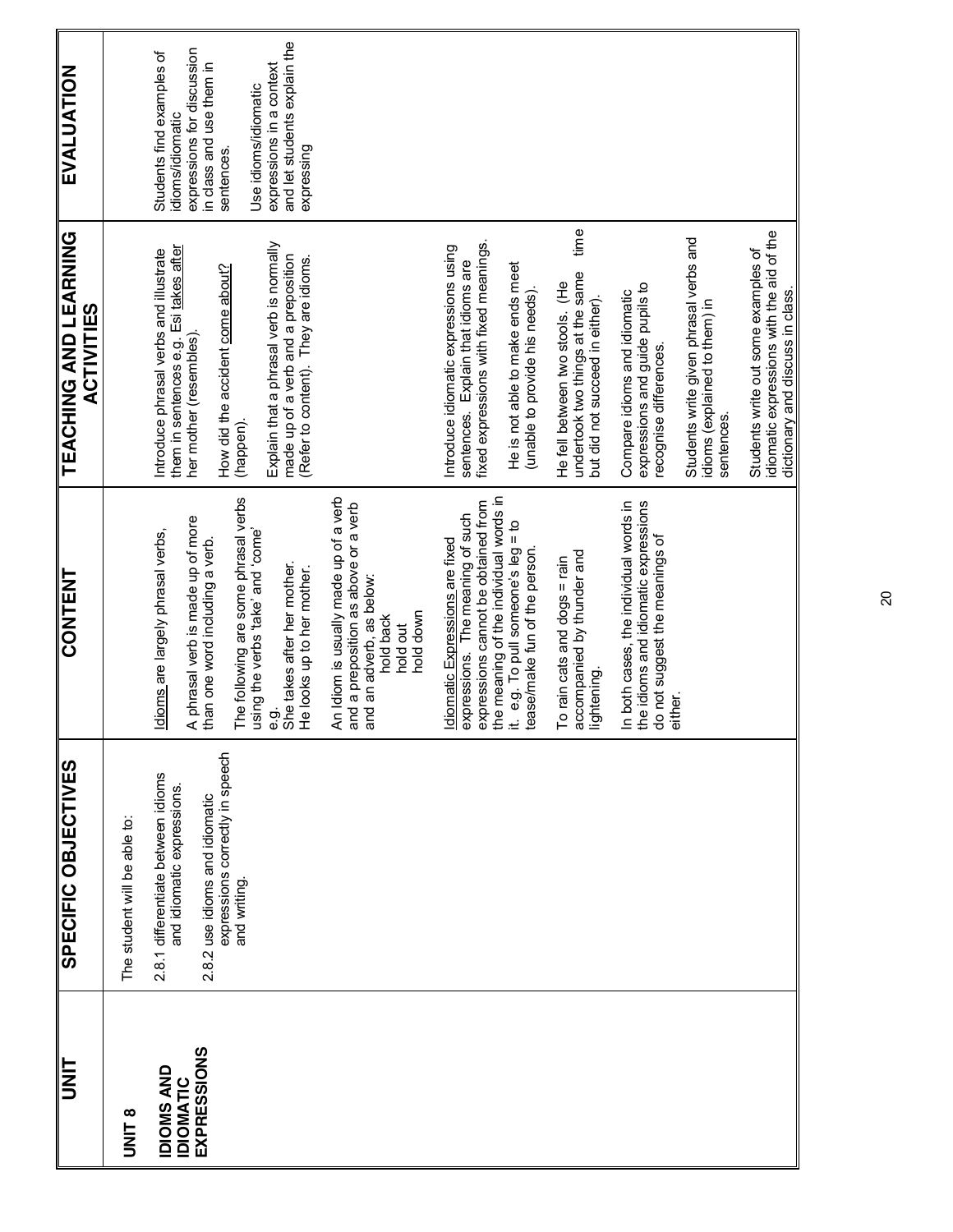| <b>UNIT</b>                   | <b>SPECIFIC OBJECTIVES</b>                                                                        | <b>CONTENT</b>                                                                           | <b>TEACHING AND LEARNING</b><br><b>ACTIVITIES</b>                                                                                                                                                                                                        | EVALUATION                                                              |
|-------------------------------|---------------------------------------------------------------------------------------------------|------------------------------------------------------------------------------------------|----------------------------------------------------------------------------------------------------------------------------------------------------------------------------------------------------------------------------------------------------------|-------------------------------------------------------------------------|
| <b>ONITO</b>                  | The students will be able to:                                                                     |                                                                                          |                                                                                                                                                                                                                                                          |                                                                         |
| REPORTED SPEECH<br>DIRECT AND | 2.9.1 identify direct and reported<br>speech forms.                                               | Direct and Reported Speech<br>forms.                                                     | Revise statements/sentences.<br>Students give sentences                                                                                                                                                                                                  | reported speech and vice<br>sentences from direct to<br>Students change |
|                               | reported speech and vice versa<br>using features that apply to<br>2.9.2 change direct speech into | reported speech forms e.g. 'say'<br>Verbs that go with direct and<br>'tell', 'ask', etc. | going home", "Dede is eating", etc. and<br>write these on the chalkboard.<br>(statements/questions) such as "I am                                                                                                                                        | versa                                                                   |
|                               | each.                                                                                             |                                                                                          | above is referred to as "direct speech".<br>Each of the statements or questions                                                                                                                                                                          |                                                                         |
|                               |                                                                                                   |                                                                                          | has said, the second person's report is<br>When a person reports what someone<br>referred to as "reported speech"                                                                                                                                        |                                                                         |
|                               |                                                                                                   |                                                                                          | Introduce verbs that go with reported<br>speech: e.g. say, tell, ask, etc.                                                                                                                                                                               |                                                                         |
|                               |                                                                                                   |                                                                                          | -Anum said he was going home.<br>-"I am going home", Anum said<br>Reported:<br><b>Direct:</b>                                                                                                                                                            |                                                                         |
|                               |                                                                                                   |                                                                                          | at the beginning or end of the statement.<br>reported speech will have "Anum asked"<br>If the direct speech is a question, the                                                                                                                           |                                                                         |
|                               |                                                                                                   |                                                                                          | Students in pairs, one reads a statement<br>enable students understand the lesson<br>on the board (or to make up a new<br>(Use statements and questions to<br>statement to the rest of the class.<br>statement), the other reports the<br>more clearly). |                                                                         |
|                               | 2.9.3 use direct and reported speech<br>forms appropriately in speech                             | Features of direct speech:                                                               | Teacher/ students discuss features of<br>direct speech in written form.                                                                                                                                                                                  |                                                                         |
|                               | and in writing                                                                                    | Use quotation and other<br>punctuation marks.                                            | In direct speech the direct words of the<br>speaker are put in quotation marks.                                                                                                                                                                          |                                                                         |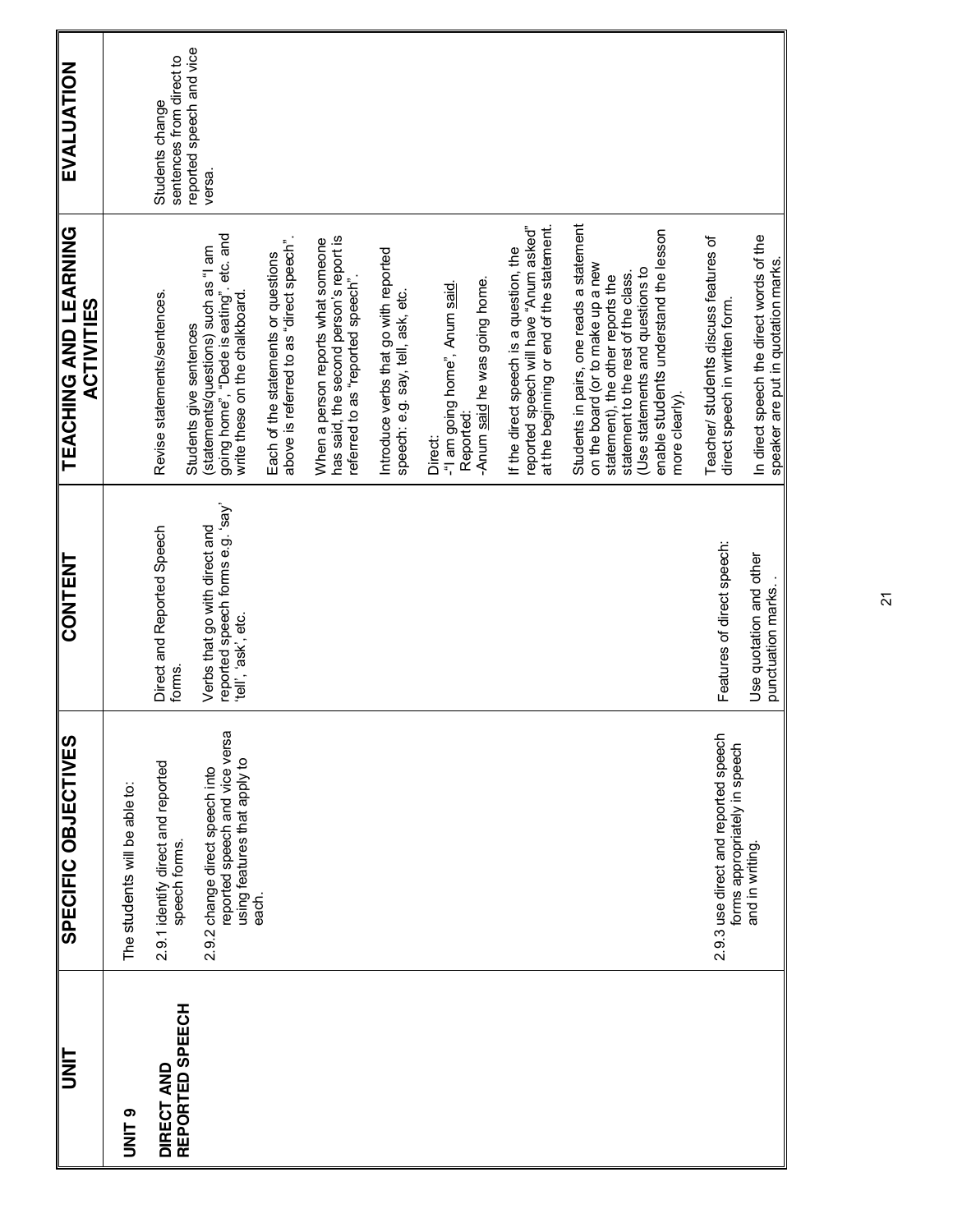| <b>hz<br/>N</b>                    | SPECIFIC OBJECTIVES                                                            | <b>CONTENT</b>                                                                                                                                                         | TEACHING AND LEARNING<br><b>ACTIVITIES</b>                                                                                                                                                                                                | EVALUATION                                                                             |
|------------------------------------|--------------------------------------------------------------------------------|------------------------------------------------------------------------------------------------------------------------------------------------------------------------|-------------------------------------------------------------------------------------------------------------------------------------------------------------------------------------------------------------------------------------------|----------------------------------------------------------------------------------------|
| UNIT 9 (CONT'D)                    | The students will be able to:                                                  |                                                                                                                                                                        |                                                                                                                                                                                                                                           |                                                                                        |
| REPORTED SPEECH<br>DIRECT AND      |                                                                                | Features of reported speech:<br>Absence of quotation marks<br>Tense change and<br>Pronoun change.                                                                      | show that it is someone else's statement.<br>Students to observe the use of quotation<br>marks before and after the statement to<br>After the statement comes a comma<br>before "John said".                                              |                                                                                        |
|                                    |                                                                                | Present Perfect = Past Perfect<br>Simple Present = Simple Past<br>Present Continuous = Past<br>Tense change:<br>Continuous                                             | Students in turns, to go to the board to<br>Introduce features of the reported<br>write the direct speech of others<br>speech.<br>တဲ့<br>စ                                                                                                |                                                                                        |
|                                    |                                                                                | Present Perfect Continuous = Past<br>Future Simple = Conditional<br>Simple Past = Past Perfect<br>Perfect Continuous<br>Pronoun Change:<br>$1/you = he/she$            | Show the absence of quotation marks<br>the tense change and the pronoun<br>"We are going home." They said<br>They were going home.<br>change.                                                                                             |                                                                                        |
| <b>UNIT 10</b>                     |                                                                                | Today - yesterday etc.<br>Adverbial changes<br>$me/you = him/her$<br>$us/you = them$<br>we/you = they<br>Now-the                                                       | Teacher draws attention to changes in<br>Students in turns, to go to the board to<br>change direct speeches to reported<br>speeches.<br>Adverbs                                                                                           | direct and reported speech.<br>make up sentences both in<br>In pairs/groups, students  |
| <b>QUESTION AND</b><br>ANSWER TAGS | answer tags and use them<br>identify question and<br>appropriately.<br>2.10.1  | Contracted forms of verbs are used.<br>Tags are used after statements.                                                                                                 | Revise simple auxiliary verbs e.g. Adjo is<br>dancing well.                                                                                                                                                                               | appropriate question/answer<br>Students complete given<br>statements with the<br>tags. |
|                                    | 2.10.2 use questions and answer<br>tags appropriately in<br>speech and writing | (Negative answer)<br>(Negative Question Tag)<br>(Positive answer)<br>He is a footballer, isn't he?<br>Answer Tag<br>Yes, he is - Answer Tag<br>No, he isn't<br>တ်<br>ၿ | Following the rules, illustrate and discuss<br>question tags for positive and negative<br>Discuss and illustrate the formation of<br>Negative Statement + Positive tag.<br>statements. (The rule is positive<br>statement + negative tag) | use question/answer tags in<br>In pairs/groups, students<br>making oral sentences      |
|                                    |                                                                                |                                                                                                                                                                        | the formation of answer tags.                                                                                                                                                                                                             |                                                                                        |

**UNIT SPECIFIC OBJECTIVES AND LEARNING AND LEARNING AND LEARNING AND LEAST AND LEAST AND LEARNING AND LEARNING A TEACHING AND LEARNING CONTENT** 

**EVALUATION** 

**SPECIFIC OBJECTIVES**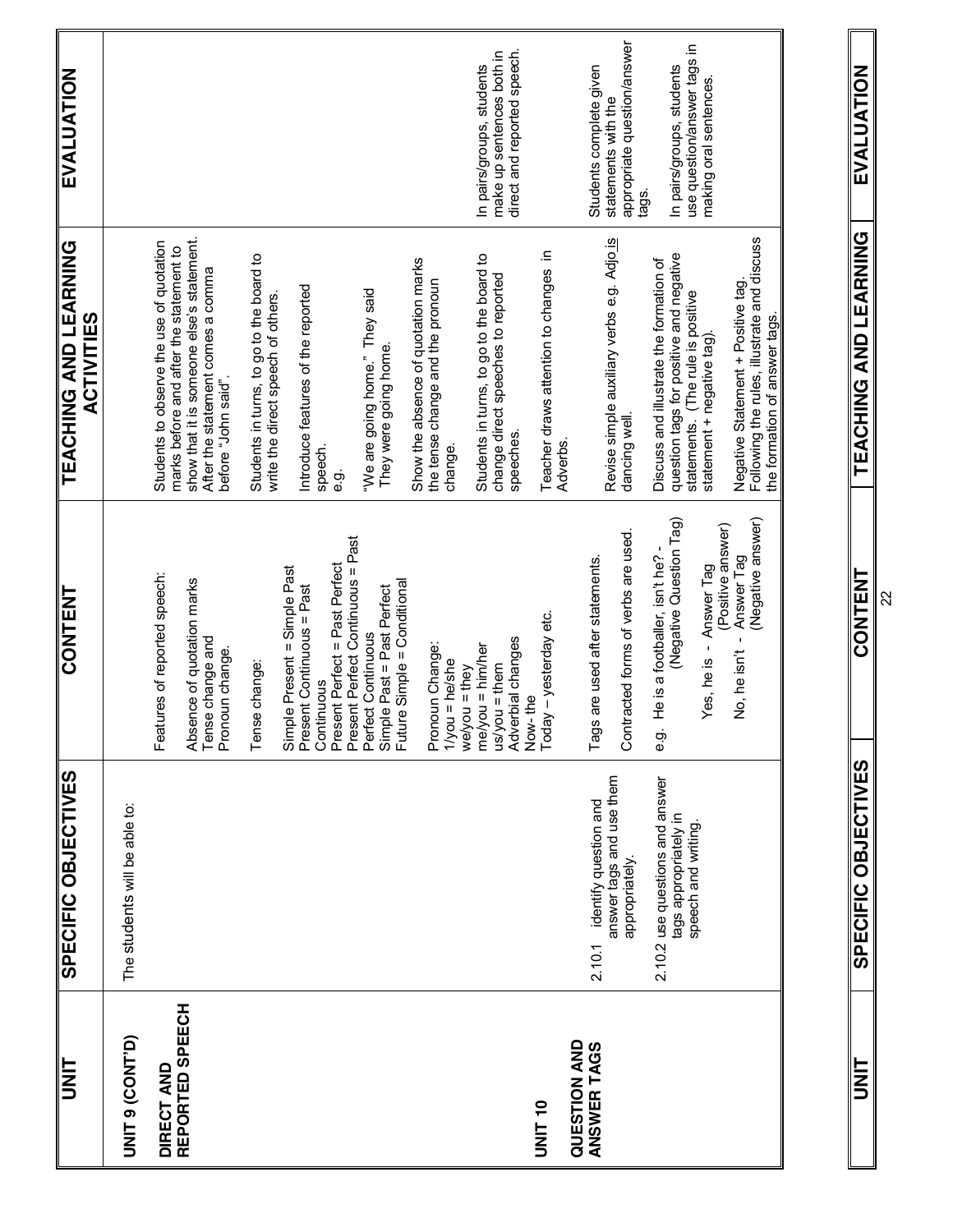|                                    |                              |                                                                                                                                                                        | <b>ACTIVITIES</b>                                                                                                                                                                                                  |  |
|------------------------------------|------------------------------|------------------------------------------------------------------------------------------------------------------------------------------------------------------------|--------------------------------------------------------------------------------------------------------------------------------------------------------------------------------------------------------------------|--|
| UNIT 10 (CONT'D)                   | The student will be able to: |                                                                                                                                                                        |                                                                                                                                                                                                                    |  |
| <b>QUESTION AND</b><br>ANSWER TAGS |                              | (Negative Question Tag)<br>(Negative answer)<br>Positive answer)<br>No, <u>she isn't</u> -  Answer Tag<br>- Answer Tag<br>She is an athlete, isn't she?<br>Yes, she is | noun/pronoun and verb in answer tags.<br>Students in pairs write statements and<br>produce question/answer tags<br>Draw attention to reversal of<br>appropriately.                                                 |  |
|                                    |                              | The question tag is formed with the<br>auxiliary verb. e.g. they are playing,<br>aren't they? (are not they).                                                          | exercises of question and answer tags<br>Students to practise oral and written<br>of the various forms in the content.                                                                                             |  |
|                                    |                              | We are Ghanaians, aren't we?<br>(Question Tag)<br>Answer Tag<br>No, we aren't - Answer Tag<br>(Negative)<br>(Positive)<br>Yes, we are                                  | Tags is not easy to grasp. The teacher<br>The concept of Question and Answer<br>concept. He/She should use practical<br>should not rush through teaching the<br>exercises in addition to<br><b>Teacher to Note</b> |  |
|                                    |                              | She has braided her hair, hasn't she?<br>Negative statements take positive<br>(has she not?)<br>tags.                                                                  | teaching/learning materials, to help<br>students understand the concept<br>thoroughly                                                                                                                              |  |
|                                    |                              | You aren't coming with me, are you?<br>t is not time for break, is it?                                                                                                 |                                                                                                                                                                                                                    |  |
|                                    |                              | the tag is formed with the appropriate<br>n statements without auxiliary verbs,<br>form of the verb 'do' e.g. She loves<br>ootball doesn't she?                        |                                                                                                                                                                                                                    |  |
|                                    |                              | She does not have a watch, does<br>The boy attended the party,<br>din't he?<br>she?                                                                                    |                                                                                                                                                                                                                    |  |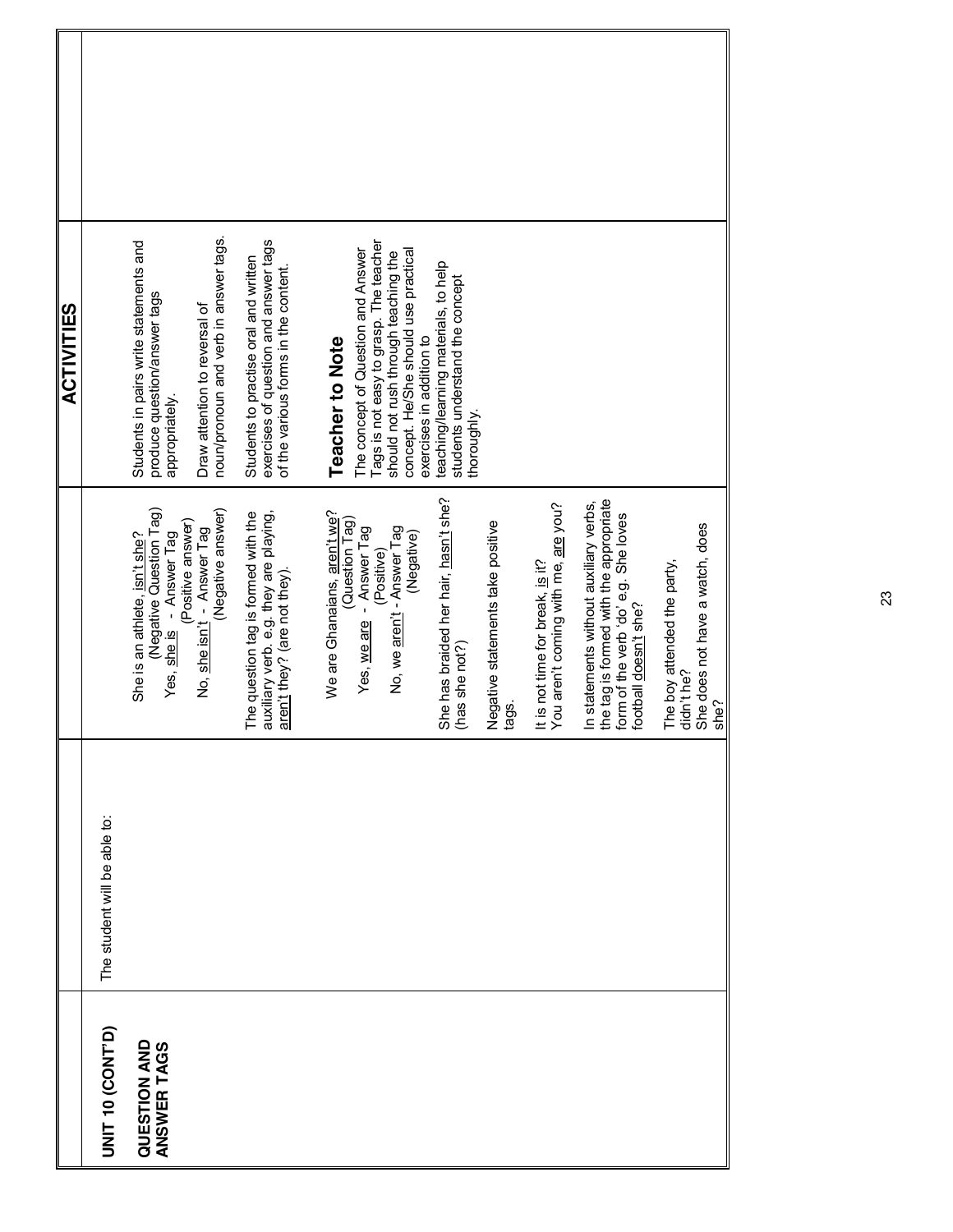Ш

#### SECTION<sub>3</sub> **SECTION 3**

#### **READING READING**

General Objectives: The student will General Objectives: The student will

- 1. read, understand and derive information from texts of varied nature.<br>2. read and derive moral values from texts. 1. read, understand and derive information from texts of varied nature.
	- 2. read and derive moral values from texts.

| E<br>NI               | SPECIFIC OBJECTIVES                                         | <b>CONTENT</b>                                                     | TEACHING AND LEARNING<br><b>ACTIVITIES</b>                                                                                                                                                                       | EVALUATION                                                                  |
|-----------------------|-------------------------------------------------------------|--------------------------------------------------------------------|------------------------------------------------------------------------------------------------------------------------------------------------------------------------------------------------------------------|-----------------------------------------------------------------------------|
| T<br>N<br>N<br>N<br>N | The student will be able to:                                |                                                                    |                                                                                                                                                                                                                  |                                                                             |
| COMPREHENSION         | 3.1.1 read silently with<br>understanding.                  | Reading for meaning                                                | information on students' background<br>Give predictive exercises through<br>- Discuss title and/or picture<br>accompanying passage.<br>- Use questions to obtain<br>speculative questions.<br>knowledge of text. |                                                                             |
|                       |                                                             |                                                                    | Assist students to discuss the unfamiliar<br>words and expressions in their context<br>in selected texts (use the dictionary<br>sparingly).                                                                      |                                                                             |
|                       | 3.1.2 recall facts and ideas.                               | Questions based on texts. e.g. Recall                              | Students read text silently                                                                                                                                                                                      | Students write answers to<br>questions based on texts.                      |
|                       | 3.1.3 infer meaning from texts.                             | Making inferences nonnewall<br>Inferential or Derivative questions | students discuss and answer questions<br>Individually, in pairs or in groups,<br>based on text.                                                                                                                  |                                                                             |
|                       |                                                             |                                                                    | Guide students to make inferences from<br>text using derivative questions, such as:<br>Why was Ekua very sad?                                                                                                    |                                                                             |
|                       | 3.1.4 show the literary effect a text<br>has on the reader. | Literary effects of a text.<br>Appreciative questions              | Guide students to identify/discuss the<br>literary effects of texts, e.g. imagery,<br>using appreciative questions.                                                                                              | identify/discuss/write their<br>In pairs/groups, students<br>views on texts |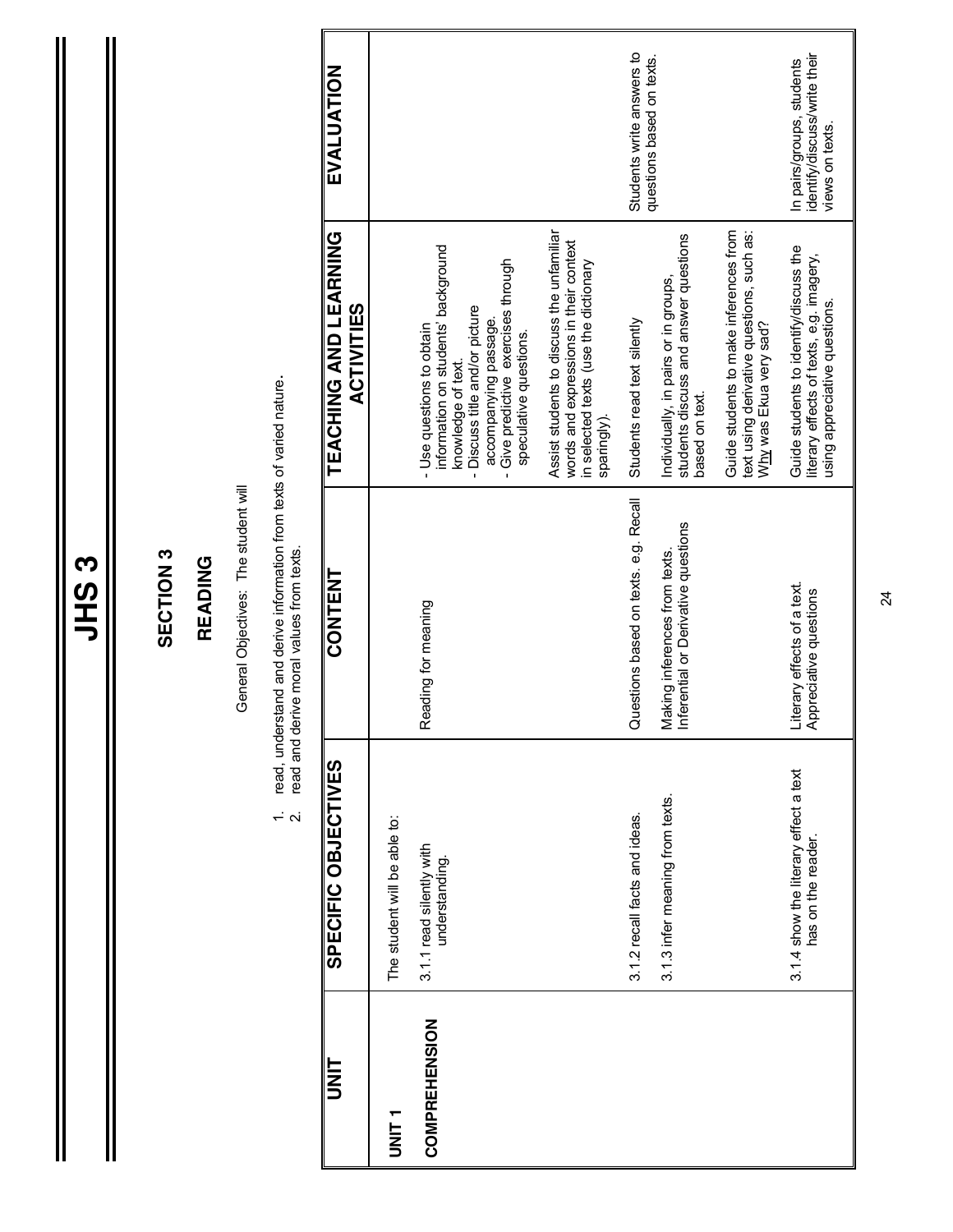| <b>TINIT</b>                  | SPECIFIC OBJECTIVES                                    | <b>CONTENT</b>                                                                               | TEACHING AND LEARNING<br><b>ACTIVITIES</b>                                                                            | EVALUATION                             |
|-------------------------------|--------------------------------------------------------|----------------------------------------------------------------------------------------------|-----------------------------------------------------------------------------------------------------------------------|----------------------------------------|
| UNIT <sub>2</sub>             | The student will be able to:                           | <b>Sentence Summary and Continuous</b><br>Summary                                            |                                                                                                                       |                                        |
| SUMMARY WRITING<br>OF TEXTS I | 3.2.1 identify and write main ideas<br>in given texts. | Understanding and identifying main<br>ideas in texts.                                        | Teacher to select a suitable text for<br>summary.                                                                     | Students to summarise a<br>given text. |
|                               |                                                        | Writing main ideas in full sentences.                                                        | Students search for main and<br>subsidiary ideas in the text.                                                         |                                        |
|                               |                                                        | Structure: content/function words;<br>Features: knowledge of text<br>nain/subordinate/ideas. | subordinate ideas identified in texts.<br>Teacher/students discuss main and                                           |                                        |
|                               |                                                        | Interpreting the summary task e.g.<br>keeping to sentences.                                  | identify the main and subordinate points<br>Students practise reading and writing<br>summaries in small groups.(First |                                        |
|                               |                                                        | sentences (depending upon length of<br>text).<br>Limits - In not more than seven             | before writing the summary).                                                                                          |                                        |
|                               |                                                        |                                                                                              | Insist on presentation of ideas in<br>NOTE:                                                                           |                                        |
|                               |                                                        | Summarising a given text.                                                                    | complete sentences                                                                                                    |                                        |
|                               |                                                        |                                                                                              |                                                                                                                       |                                        |
|                               |                                                        |                                                                                              |                                                                                                                       |                                        |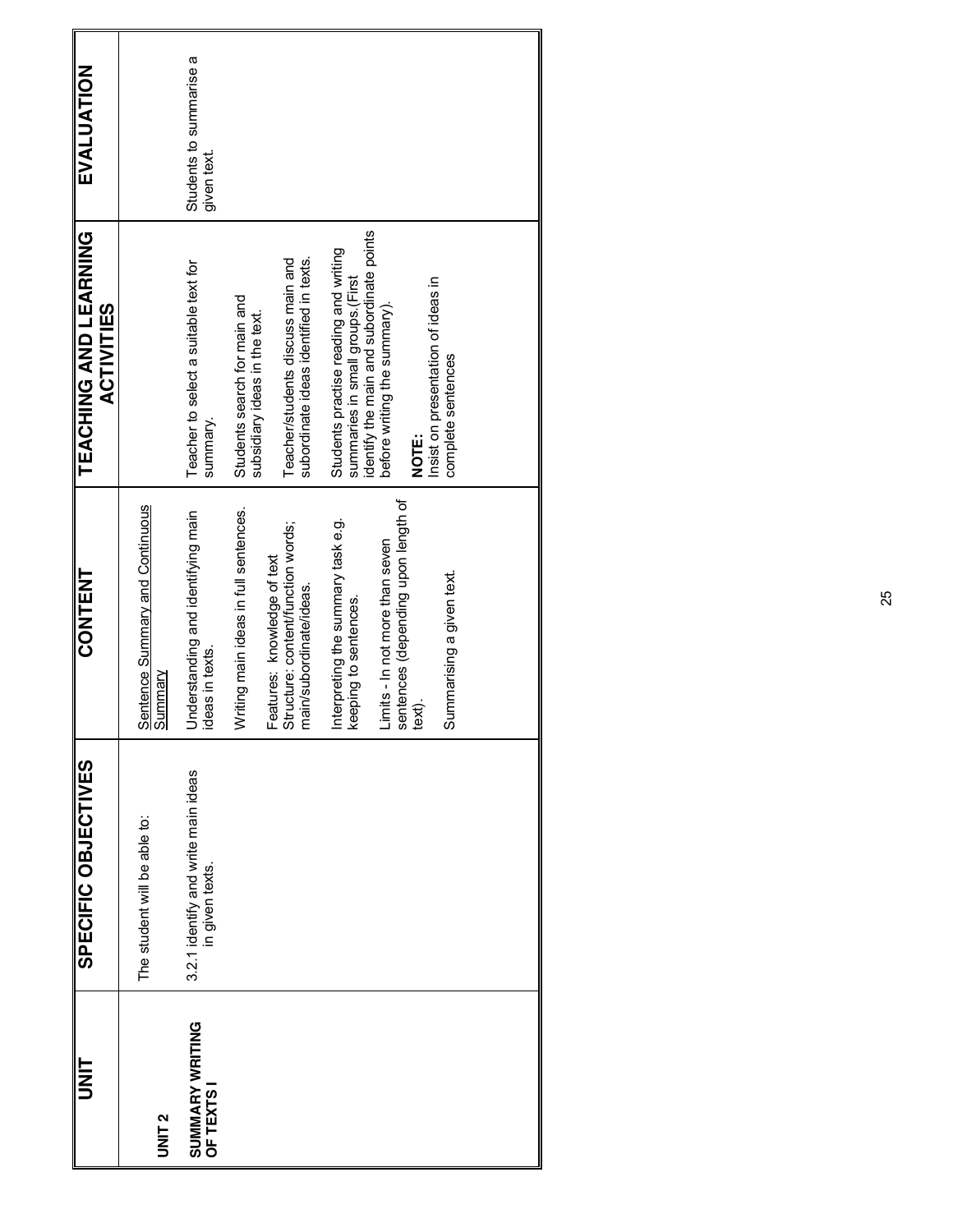|                      |                                                                                                                                     | JHS3                                                                                                                                                                                                                                             |                                                                                                                                                                                                          |                                                                                            |
|----------------------|-------------------------------------------------------------------------------------------------------------------------------------|--------------------------------------------------------------------------------------------------------------------------------------------------------------------------------------------------------------------------------------------------|----------------------------------------------------------------------------------------------------------------------------------------------------------------------------------------------------------|--------------------------------------------------------------------------------------------|
|                      |                                                                                                                                     | General Objectives: The student will<br><b>SECTION 4</b><br>WRITING                                                                                                                                                                              |                                                                                                                                                                                                          |                                                                                            |
|                      |                                                                                                                                     | 3. generate and organise ideas on specific topics in logical sequence.<br>4. communicate ideas fluently and effectively through writing<br>1. interpret information presented in tabular form.<br>2. present information clearly in tabular form |                                                                                                                                                                                                          |                                                                                            |
|                      | SPECIFIC OBJECTIVES                                                                                                                 | CONTENT                                                                                                                                                                                                                                          | TEACHING AND LEARNING<br><b>ACTIVITIES</b>                                                                                                                                                               | EVALUATION                                                                                 |
|                      | The student will be able to:                                                                                                        |                                                                                                                                                                                                                                                  |                                                                                                                                                                                                          |                                                                                            |
| <b>CONSOLIDATION</b> | 4.1.1 write a composition using<br>punctuation marks<br>appropriately.                                                              | Using upper case and lower case<br>letters, full stops, commas and<br>apostrophe effectively.                                                                                                                                                    | Revise the lessons on the use of upper<br>case and lower case letters; the full<br>stop; comma and apostrophe.                                                                                           |                                                                                            |
|                      |                                                                                                                                     |                                                                                                                                                                                                                                                  | students to insert these appropriately.<br>Set a passage in which upper case<br>apostrophes have been omitted for<br>letters, full stops, commas and                                                     |                                                                                            |
|                      |                                                                                                                                     |                                                                                                                                                                                                                                                  | paragraphs, each paragraph containing<br>at least five lines, using upper case and<br>lower case letters, full stops, commas<br>Students write a composition of two<br>and the apostrophe appropriately. |                                                                                            |
|                      | sentences using the colon<br>4.1.2 write a composition of two<br>paragraphs each of five<br>and exclamation marks<br>appropriately. | Using the colon and exclamation marks.<br>used for explaining or giving details of a<br>Colon: The colon is a punctuation mark<br>statement listing items.                                                                                       | Students write sentences containing the<br>Teacher/students revise the lesson on<br>the use of the colon and exclamation<br>marks in JH2, Sect. 4 Unit 1.                                                | Students write composition<br>on given topics using<br>punctuation marks<br>appropriately. |
|                      |                                                                                                                                     | Exclamation mark: It is used to express<br>anger, surprise or command                                                                                                                                                                            | board the colon and exclamation marks<br>exclamation marks have been used<br>Class to comment if colon and<br>correctly in the sentences.<br>on the board.                                               |                                                                                            |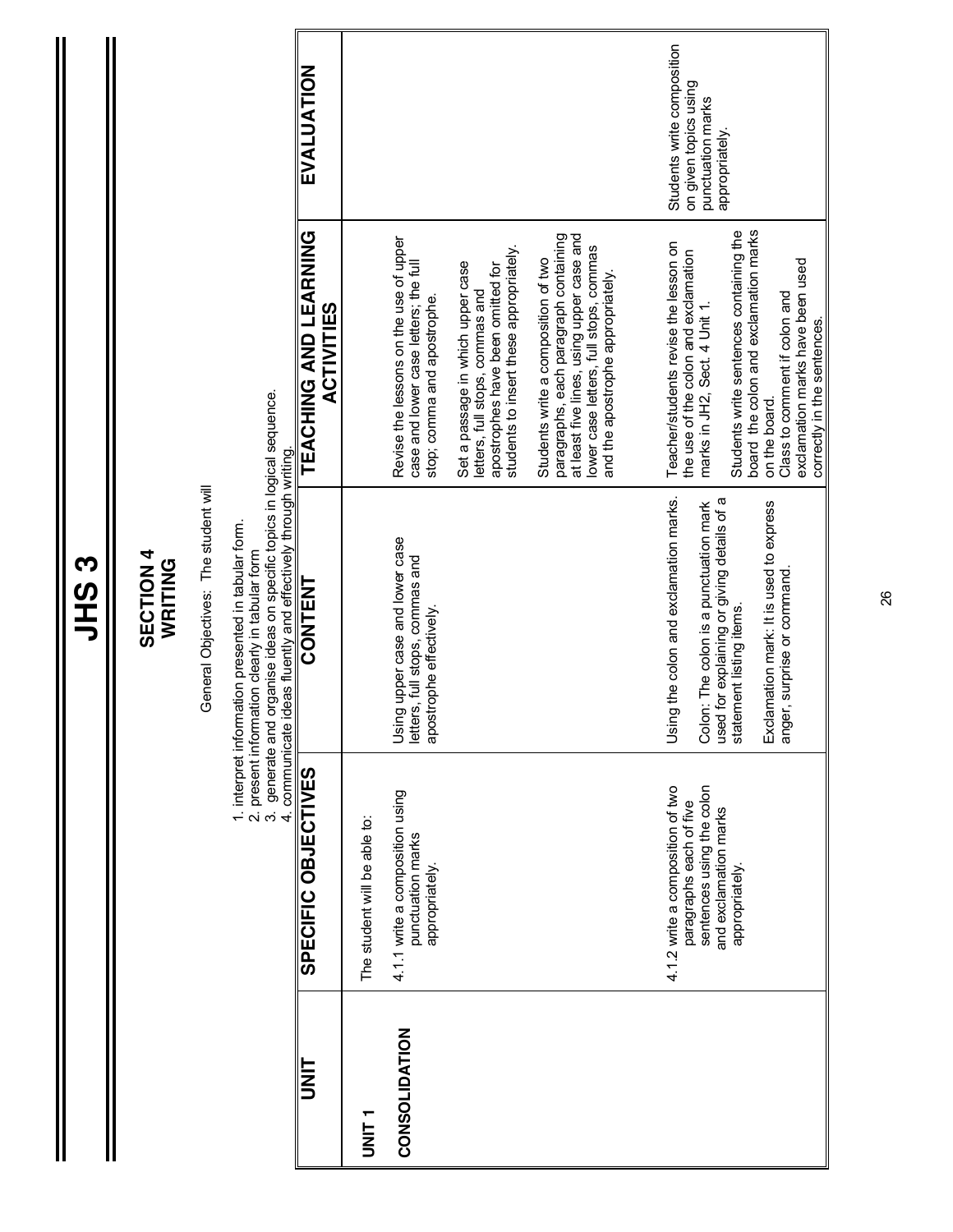| <b>UNLI</b>     | SPECIFIC OBJECTIVES                                           | <b>CONTENT</b>                                                                                       | TEACHING AND LEARNING<br><b>ACTIVITIES</b>                                                                                                                                                                      | EVALUATION                                                                                                                                                                              |
|-----------------|---------------------------------------------------------------|------------------------------------------------------------------------------------------------------|-----------------------------------------------------------------------------------------------------------------------------------------------------------------------------------------------------------------|-----------------------------------------------------------------------------------------------------------------------------------------------------------------------------------------|
| UNIT 1 (CONT'D) | The student will be able to:                                  |                                                                                                      |                                                                                                                                                                                                                 |                                                                                                                                                                                         |
| CONSOLIDATION   | 4.1.3 write sentences using inverted<br>commas appropriately. | Inverted commas are used to<br>indicate direct speech.                                               | Assist students to revise the lesson on<br>Direct and Reported Speech at JHS3,<br>Sect. 2, Unit 8.                                                                                                              |                                                                                                                                                                                         |
|                 |                                                               |                                                                                                      | board in the direct speech using inverted<br>Students to write sentences on the<br>commas.                                                                                                                      |                                                                                                                                                                                         |
|                 |                                                               |                                                                                                      | Students, change the sentences on the<br>board in to reported speech.                                                                                                                                           |                                                                                                                                                                                         |
|                 |                                                               | marks and upper and lower case<br>letters correctly in composition.<br>Using appropriate punctuation | topics for composition. Students select<br>Teacher and students select a list of<br>exercises to ensure that students<br>the topics they like and write the<br>Teacher assigns several writing<br>compositions. | best ones for the notice or<br>compositions were not up<br>compositions, selects the<br>gives remedial instruction<br>bulletin board, and then<br>to students whose<br>Teacher read the |
|                 |                                                               |                                                                                                      | practise the skills of punctuation.                                                                                                                                                                             | to standard.                                                                                                                                                                            |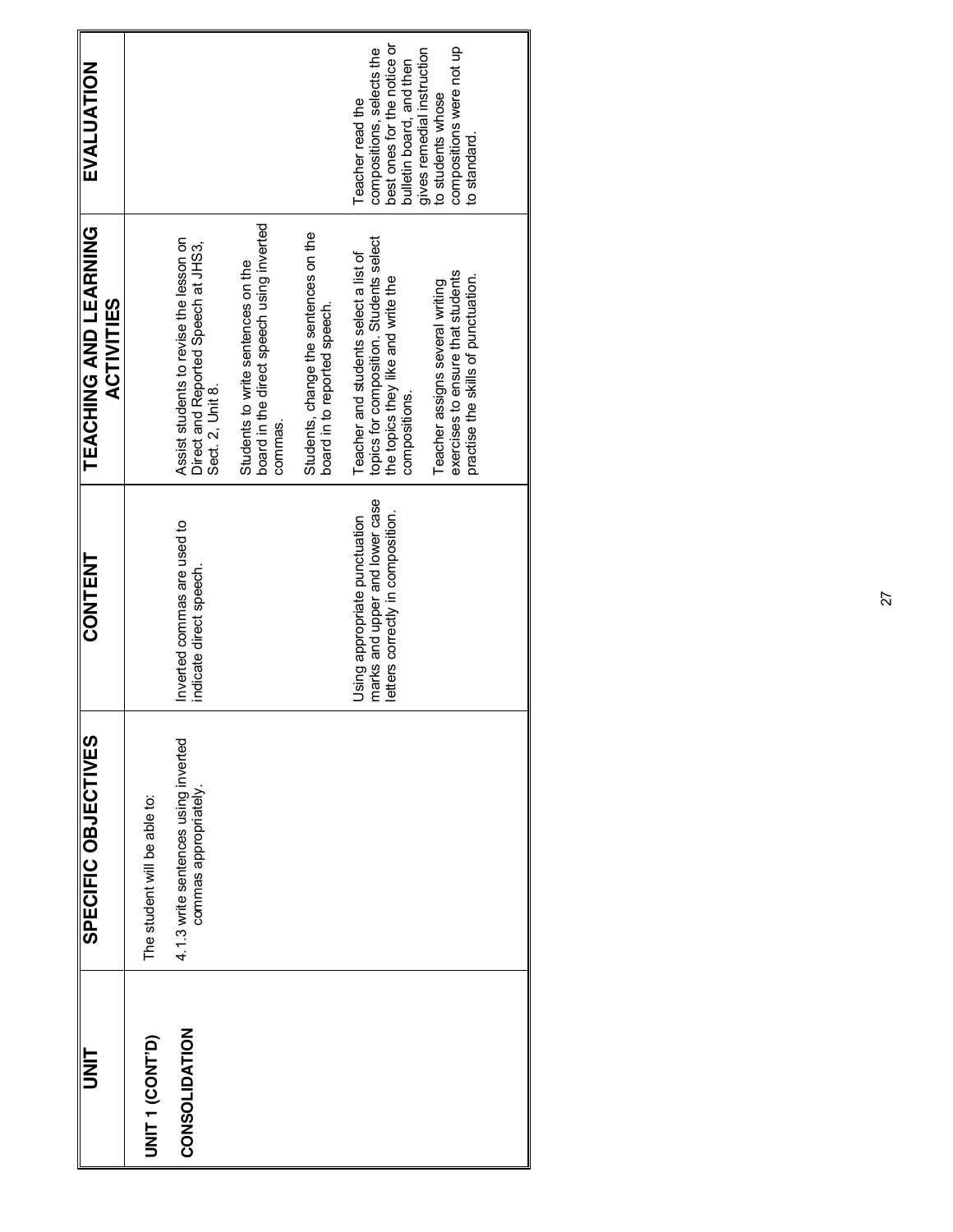| <b>EVALUATION</b>                                 |                              |                                                                                                                                                                        |                                 |                                                                         |                                    |                                                                                | Students write description                                    | of given graphs/tables for<br>discussion. |                                                                              |                                      |                                           |                                 |                                             |                                           |                                                |                                       |                                           |                                           |                                                        |                                       |        |                                                                     |             |                             |
|---------------------------------------------------|------------------------------|------------------------------------------------------------------------------------------------------------------------------------------------------------------------|---------------------------------|-------------------------------------------------------------------------|------------------------------------|--------------------------------------------------------------------------------|---------------------------------------------------------------|-------------------------------------------|------------------------------------------------------------------------------|--------------------------------------|-------------------------------------------|---------------------------------|---------------------------------------------|-------------------------------------------|------------------------------------------------|---------------------------------------|-------------------------------------------|-------------------------------------------|--------------------------------------------------------|---------------------------------------|--------|---------------------------------------------------------------------|-------------|-----------------------------|
| <b>TEACHING AND LEARNING</b><br><b>ACTIVITIES</b> |                              | the table. (Use table in the content as an<br>tables containing information and help<br>students to interpret the information in<br>Teacher selects a sample of simple | example.                        | information in the table into words.<br>Guide students to translate the |                                    | Students bring other tables from books,<br>newspapers, magazines etc to class. | Teacher uses these to help the class<br>interpret the tables. | Assist students to develop tables         | consisting of some information e.g the<br>number of chairs and tables in the | classroom belonging to students and  | teacher.                                  |                                 | Teacher selects examples for the<br>lesson. |                                           | Guide students to translate the                | information in tables into words.     | Students write translations of given      | tables in groups for class discussion.    | Revise mathematical knowledge on                       | graphs and their interpretation.      |        | Guide students to translate information<br>in graphs into words.    |             |                             |
| <b>CONTENT</b>                                    |                              | Headteachers, teachers, workers and<br>The table below is on a number of<br>students in a school.                                                                      | <b>TOTAL</b><br>Щ<br>Σ<br>GROUP | Headteachers                                                            | $\tilde{C}$<br>ro 4 co<br>Teachers | 224<br>$\frac{1}{2}$<br>112<br>112<br>Other workers<br><b>Students</b>         | 225<br>129<br>126<br><b>TOTAL</b>                             | Developing tables and graphs.             | A table consists of columns and rows.                                        | (Explain columns and rows to pupils) | The rows show the information relating to | each of the items in the table. | The top row shows the categories            | considered important to be represented in | the table. (See the top row of tables<br>above | The columns also show the information | relating to each of the items in the row. | table must have a heading/title.<br>Every | The last column shows the totals of each<br><b>NOJ</b> | The last row shows the totals of each | column | There must be a grand total at the right<br>corner of the last row. | anguage use | Tenses, adjectives, concord |
| <b>OBJECTIVES</b><br><b>SPECIFIC</b>              | The student will be able to: | provided in tables and<br>interpret information<br>graphs<br>4.2.1                                                                                                     |                                 |                                                                         | write brief descriptions<br>4.2.2  | on given data                                                                  |                                                               |                                           |                                                                              |                                      |                                           |                                 |                                             |                                           |                                                |                                       |                                           |                                           |                                                        |                                       |        |                                                                     |             |                             |
| <b>IIE</b>                                        | UNIT <sub>2</sub>            | WRITING BASED ON<br>NON-VERBAL<br>SOURCES                                                                                                                              |                                 |                                                                         |                                    |                                                                                |                                                               |                                           |                                                                              |                                      |                                           |                                 |                                             |                                           |                                                |                                       |                                           |                                           |                                                        |                                       |        |                                                                     |             |                             |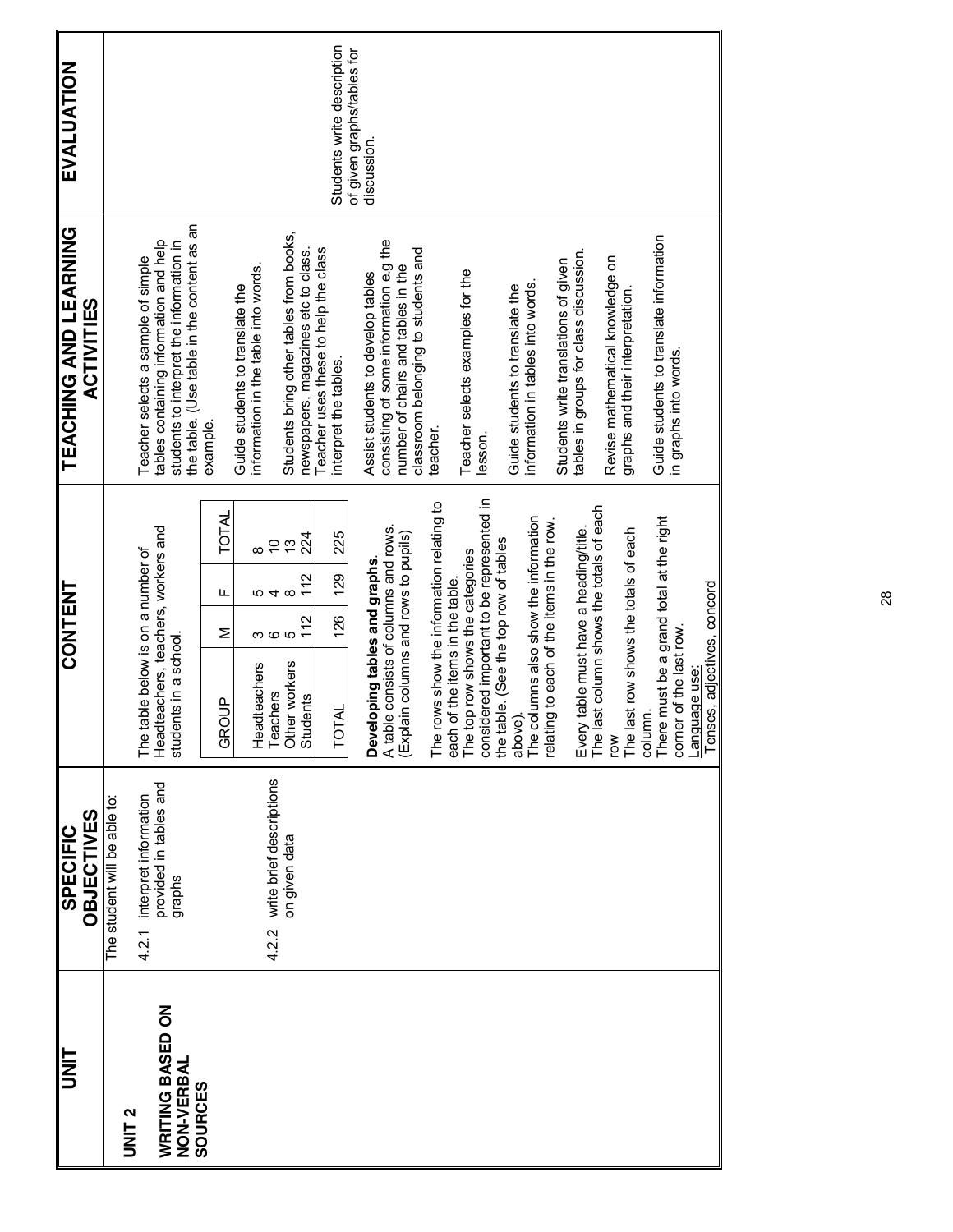| <b>UNIT</b>           | SPECIFIC OBJECTIVES                                  | <b>CONTENT</b>                                                                                                                                                                                                                                          | <b>TEACHING AND LEARNING</b><br><b>ACTIVITIES</b>                                  | EVALUATION                                                          |
|-----------------------|------------------------------------------------------|---------------------------------------------------------------------------------------------------------------------------------------------------------------------------------------------------------------------------------------------------------|------------------------------------------------------------------------------------|---------------------------------------------------------------------|
| <b>UNIT3</b>          | The student will be able to:                         |                                                                                                                                                                                                                                                         |                                                                                    |                                                                     |
| PROGRAMME<br>DRAWING- | programme/agenda<br>4.3.1 identify features of       | Features of programme/agenda for<br>formal functions:                                                                                                                                                                                                   | Discuss real life programme/agenda<br>with students.                               |                                                                     |
| AGENDA                |                                                      | Clear headings                                                                                                                                                                                                                                          | Point out the various features and<br>illustrate them. (See example in<br>content) |                                                                     |
|                       | 4.3.2 draw programme/agenda for<br>formal functions. | Meeting of the J.H.S. Red Cross<br>Society                                                                                                                                                                                                              | In clubs/groups students draw                                                      |                                                                     |
|                       |                                                      | On Monday  Sept 1                                                                                                                                                                                                                                       | programmes/agenda for an impending<br>meeting and other club business              |                                                                     |
|                       |                                                      | Assembly Hall<br>$10$ a.m.<br>Venue:<br>Time:                                                                                                                                                                                                           |                                                                                    |                                                                     |
|                       |                                                      | <b>AGENDA</b>                                                                                                                                                                                                                                           |                                                                                    |                                                                     |
|                       |                                                      | Reading of Previous Minutes.<br>(c) Election of New Officers<br>New Membership Dues<br>(a) Proposed Excursion<br>Opening Prayer<br><b>Matters Arising</b><br>New Business:<br>Closing Prayer<br><b>Other Matters</b><br>ê<br>$ \sim$ $\sim$ $4$<br>မာ ထ | Groups present programmes/agenda<br>for discussion and correction                  | Individuals to produce an<br>agenda for a proposed<br>class meeting |
|                       |                                                      | usually numbered as in example<br>above.<br>NOTE Items on the agenda are                                                                                                                                                                                |                                                                                    |                                                                     |
|                       |                                                      | Focus on Grammar<br>Use of noun phrase                                                                                                                                                                                                                  |                                                                                    |                                                                     |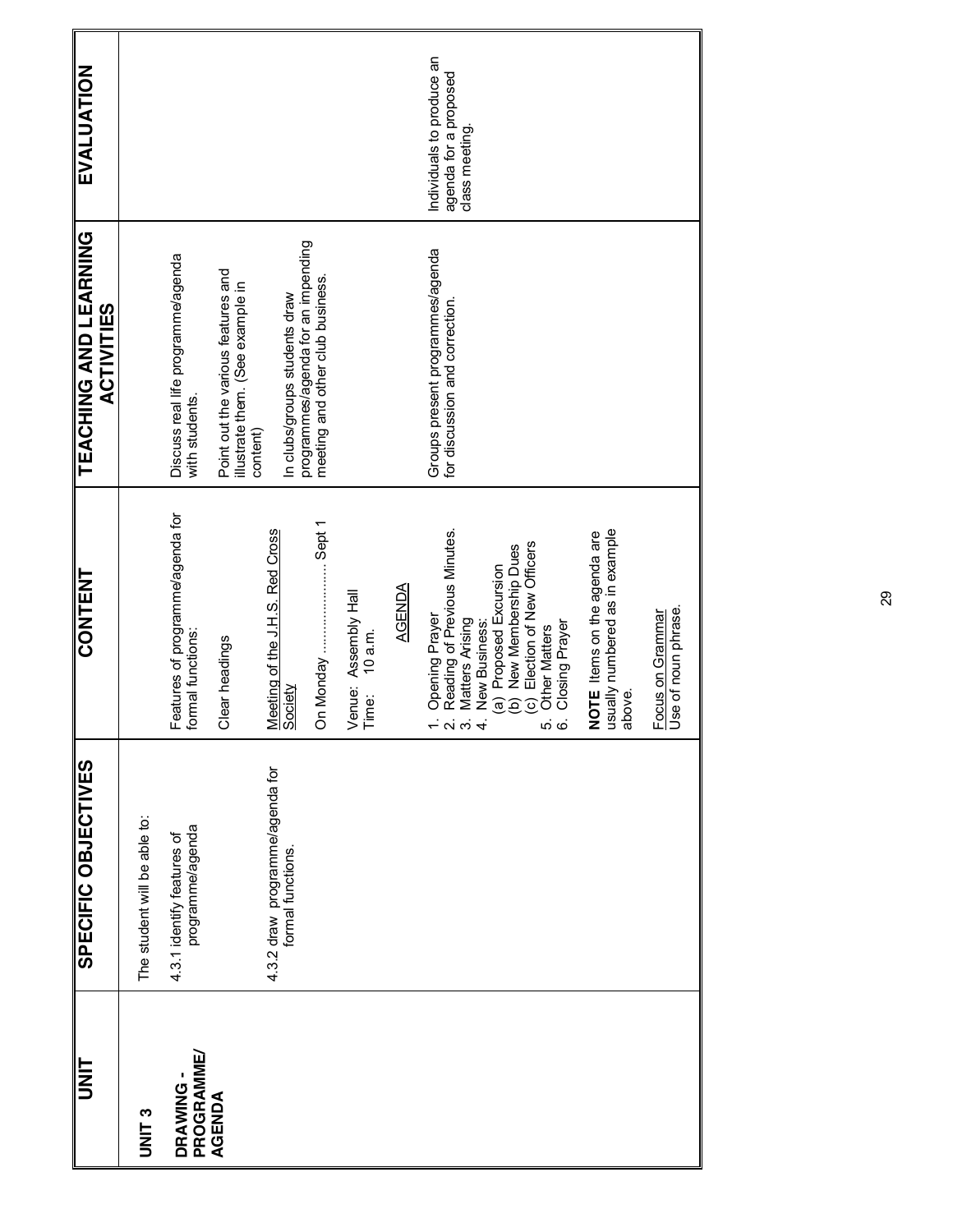| <b>INIT</b>               | SPECIFIC OBJECTIVES                              | CONTENT                                                                                                                                 | TEACHING AND LEARNING<br><b>ACTIVITIES</b>                                                                                                                    | EVALUATION                                                    |
|---------------------------|--------------------------------------------------|-----------------------------------------------------------------------------------------------------------------------------------------|---------------------------------------------------------------------------------------------------------------------------------------------------------------|---------------------------------------------------------------|
| <b>UNIT4</b>              | The student will be able to:                     |                                                                                                                                         |                                                                                                                                                               |                                                               |
| <b>WRITING MINUTES</b>    | 4.4.1 write minutes of club/society<br>meetings. | Clear heading covering name of club,<br>type of meeting (executive, general,<br>Features of Minutes:                                    | Programme/Agenda in Unit 3 above.<br>Revise the lesson on                                                                                                     | Students to take notes,<br>write minutes on class<br>meetings |
|                           |                                                  | etc.), date, venue and time, etc.                                                                                                       | Read a well /prepared school club<br>minutes to class for discussion.                                                                                         |                                                               |
|                           |                                                  | Minutes of Meeting of the Executive<br>Example:                                                                                         | Revise 1.4.3 of JHS3 on the duties of                                                                                                                         |                                                               |
|                           |                                                  | Committee of the Health Club on<br>Friday 12 <sup>th</sup> September, 2001 at                                                           | the secretary.                                                                                                                                                |                                                               |
|                           |                                                  | 3.00p.m. in 3A classroom                                                                                                                | Point out and illustrate various features<br>and components of minutes using the                                                                              |                                                               |
|                           |                                                  | (The title and particulars of the                                                                                                       | example in content.                                                                                                                                           |                                                               |
|                           |                                                  | meeting are underlined as                                                                                                               | Students to hold club/society meetings,                                                                                                                       |                                                               |
|                           |                                                  | above)                                                                                                                                  | appointing secretaries to take down<br>minutes.                                                                                                               |                                                               |
|                           |                                                  | Sub-heading following agenda.                                                                                                           |                                                                                                                                                               |                                                               |
|                           |                                                  | Clear presentation of decisions, etc.                                                                                                   | before reading and discussion in class.<br>Club/groups to discuss draft minutes                                                                               |                                                               |
|                           |                                                  | Use of Language:<br>Formal                                                                                                              | Minutes to be signed by chairman after<br>class approval that the minutes reflect                                                                             |                                                               |
|                           |                                                  | Secretary or Writer<br>Signature:                                                                                                       | the proceedings of the meeting                                                                                                                                |                                                               |
|                           |                                                  | Signature of Chairman/President of<br>Club.                                                                                             |                                                                                                                                                               |                                                               |
| UNIT <sub>5</sub>         |                                                  | Language use:<br>Reported Speech<br>use of Tense                                                                                        |                                                                                                                                                               |                                                               |
| FUNCTIONAL                | 4.5.1 write formal letters using                 | Nouns and pronouns.<br>Passive Form                                                                                                     | -Read out a well written formal letter.                                                                                                                       |                                                               |
| Formal Letters<br>WRITING | appropriate features and<br>language.            | Application letter for a job, into<br>apprenticeship, admission to<br>educational institutions, etc.                                    | features and draw attention to specific<br>vocabulary and structures used, etc.<br>-Discuss letter with class. Point out<br>points such as purpose of letter, |                                                               |
|                           |                                                  | Date, Recipient's Address, Salutation,<br>Features of Formal Letters: Address,<br>Heading, Body, Subscription,<br>Signature, Full Name, | -Students to compare and discuss their<br>members of a club to a meeting.<br>Students to draft letters inviting<br>work in groups.                            |                                                               |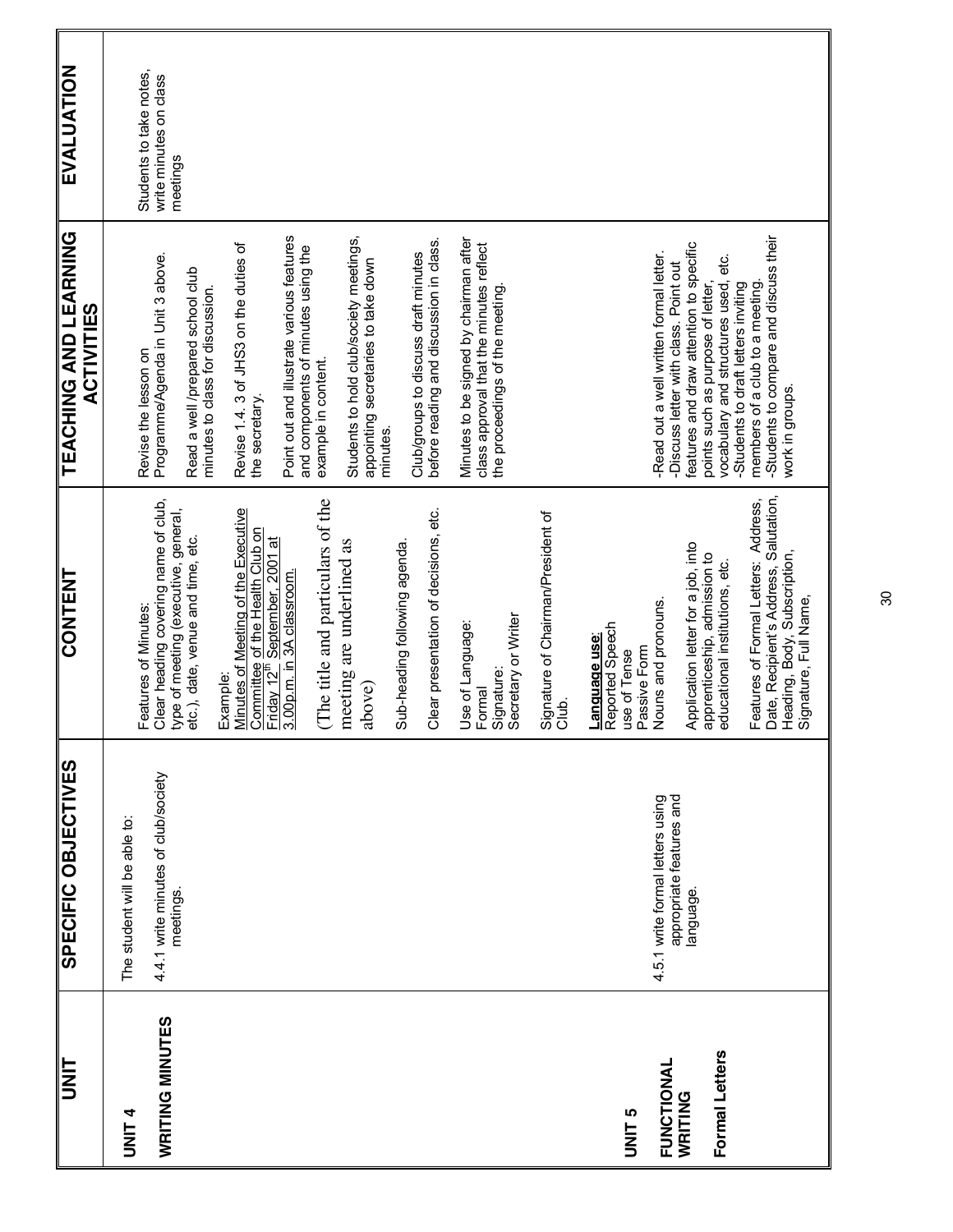| UNIT                                     | SPECIFIC OBJECTIVES                                            | <b>CONTENT</b>                                                                                                       | EARNING ACTIVITIES<br><b>TEACHING AND</b>                                                                                                         | EVALUATION                                                                                                    |
|------------------------------------------|----------------------------------------------------------------|----------------------------------------------------------------------------------------------------------------------|---------------------------------------------------------------------------------------------------------------------------------------------------|---------------------------------------------------------------------------------------------------------------|
| UNIT 5 (CONT'D)<br>FUNCTIONAL<br>WRITING | The student will be able to:                                   | Use of Language:<br>Formal (non contracted forms), Direct to<br>the point. No irrelevant information No<br>slang.    | explain/illustrate areas and points of<br>Hold class discussion on writing<br>formal application letters and<br>difficulty.                       | Students to write letters of<br>response to the following<br>application for a job in<br>advertisement:       |
| Formal Letters                           |                                                                | Address<br>Date<br>Layout as follows:                                                                                |                                                                                                                                                   | Limited wants a number of<br>employment as assistant<br>The Ampeyo Goldfields<br>Wanted<br>boys and girls for |
|                                          |                                                                | Recipient's Address: e.g.<br>The General Manager<br>Agro Chemicals Co. Ltd.<br>P. O. Box 234,<br>Swedru.             |                                                                                                                                                   | Applicants must be in their<br>final year in the Junior<br>Secondary School.<br>clerical officers             |
|                                          |                                                                | Salutation                                                                                                           |                                                                                                                                                   | Interested students must<br>apply immediately giving<br>the following particulars:                            |
|                                          |                                                                | Subscription<br>Heading (underline)<br>Body                                                                          |                                                                                                                                                   | subjects being studied and<br>the type of employment<br>age, present school,<br>required to:                  |
| UNIT <sub>6</sub>                        |                                                                | Full Name<br>Signature                                                                                               |                                                                                                                                                   | Ampeyo Goldfields Limited,<br>P.O. Box 3345, Ampeyo.<br>The Personnel Manager,                                |
| FUNCTIONAL<br>WRITING                    |                                                                |                                                                                                                      |                                                                                                                                                   |                                                                                                               |
| Letters to the Press<br>(Editor)         | 4.6.1 write letters for publication in<br>magazines/newspapers | magazines/newspapers. Letters to be<br>Writing letters for publication in<br>brief, direct to the point.             | Read samples of letters published in<br>newspapers to class.                                                                                      |                                                                                                               |
|                                          |                                                                | Drag Substance Abuse by Students,<br>Causes of Environmental Pollution,<br>Examples of topics:<br>Causes of Bushfire | letters to the Editor. (See examples of<br>up lists of issues/topics of interest for<br>Teacher/ students discuss and draw<br>topics in content). |                                                                                                               |
|                                          |                                                                | Why All Households Should Conserve<br>Energy, Teenage Pregnancy, etc.                                                | Discuss features and emphasise<br>brevity.                                                                                                        |                                                                                                               |
|                                          |                                                                | Formal features and use of language for<br>formal letters (Refer Year 3 Unit 5)                                      | Students in groups, write letters to the<br>Editor and read out for class<br>discussion.                                                          | Students write a letter to an<br>newspaper on a topical<br>Editor of a national<br>issue.                     |

 $\frac{1}{2}$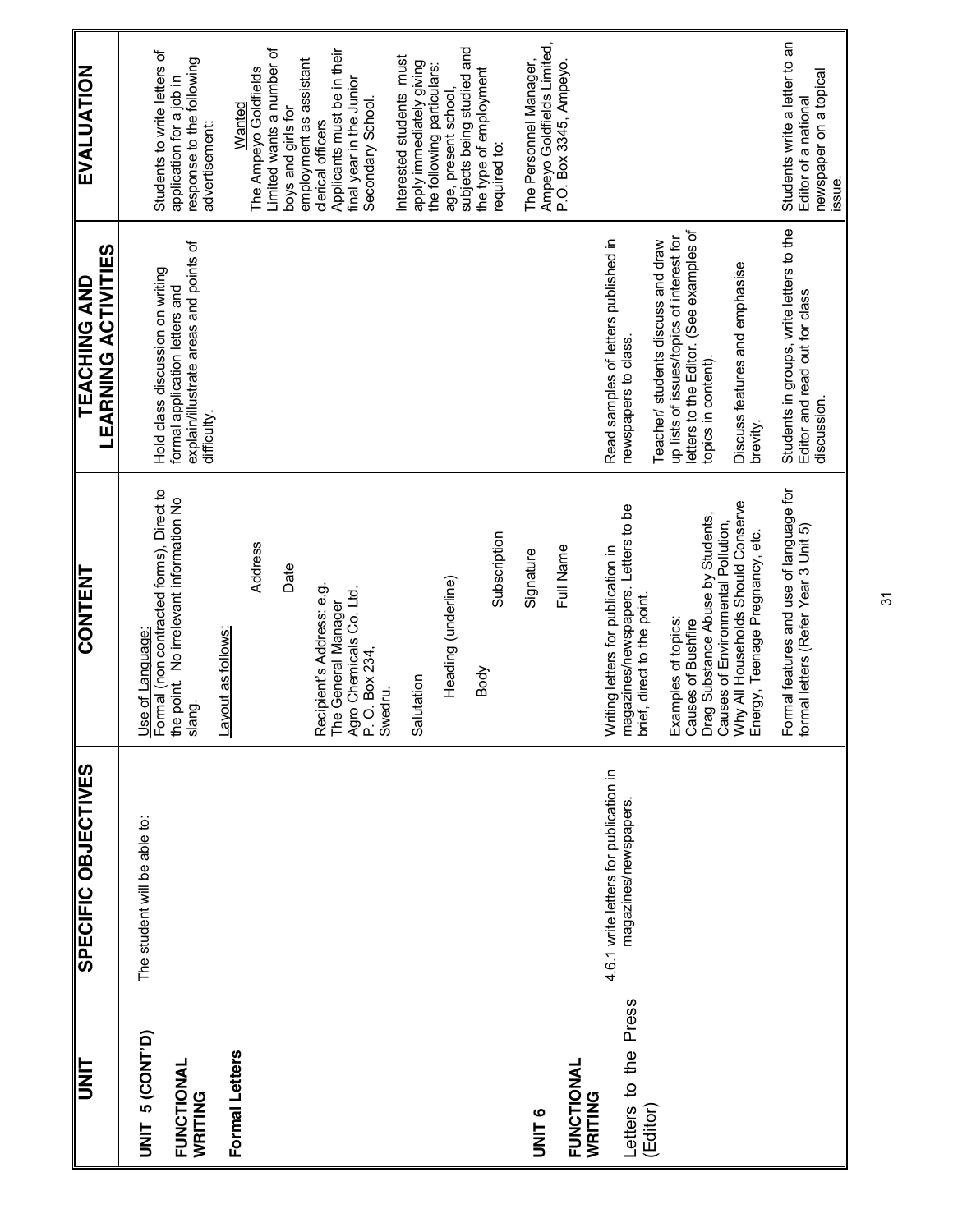|                      | SPECIFIC OBJECTIVES                                                        | <b>CONTENT</b>                                                                                                                                                           | <b>TEACHING AND LEARNING</b><br><b>ACTIVITIES</b>                                                                                                 | EVALUATION                                                               |
|----------------------|----------------------------------------------------------------------------|--------------------------------------------------------------------------------------------------------------------------------------------------------------------------|---------------------------------------------------------------------------------------------------------------------------------------------------|--------------------------------------------------------------------------|
| <b>UNIT7</b>         | The student will be able to:                                               |                                                                                                                                                                          |                                                                                                                                                   |                                                                          |
| NARRATIVE<br>WRITING | 4.7.1 write short stories for<br>publication in class/school<br>magazines. | Short stories with clearly defined<br>plots/story line and good<br>characterisation.                                                                                     | Read out a published short story or<br>'teacher-made' story to students.                                                                          | Students write short stories<br>on any topic of their choice.            |
| Short Stories        |                                                                            | Features of short stories: Title, Plot,<br>Characters (main/minor), Time Limit,<br>Setting, Beginning and End.                                                           | Encouraging them to express their<br>(Do they like it? Which parts they<br>Discuss the story with students,<br>ike/dislike and why?)<br>opinions. | Students write short stories<br>for class magazines/<br>bulletin boards. |
|                      |                                                                            | Grammar focus<br>Use of language: use of direct speech<br>and appropriate punctuation, use of<br>past tense forms, varied sentence<br>types/forms--dialogue, adjectives. | Discuss/illustrate various features of a<br>short story, including use of language<br>and punctuation.                                            |                                                                          |
|                      |                                                                            |                                                                                                                                                                          | Students plan/write the outline of a story<br>of their choice.                                                                                    |                                                                          |
|                      |                                                                            |                                                                                                                                                                          | following outlines prepared. Point out<br>any flaws and suggest correction.<br>Students tell/read their stories briefly                           |                                                                          |
| UNIT 8               |                                                                            |                                                                                                                                                                          |                                                                                                                                                   |                                                                          |
| <b>DEBATES</b>       | 4.8.1 write debates on given<br>motions.                                   | Writing debates presenting both<br>sides, for/against an argument.                                                                                                       | arguments/speeches/talks in Section 4,<br>Units 4 and 5, JHS 2 and relate to the<br>Revise the lesson on                                          | Students write debates on<br>given motion.                               |
|                      |                                                                            | Features: Vocatives, introduction,<br>arguments for/against, taking sides,<br>summary/conclusion.                                                                        | current lesson on debates.                                                                                                                        |                                                                          |
|                      |                                                                            |                                                                                                                                                                          | Discuss and give examples of features<br>relevant to debates.                                                                                     |                                                                          |
|                      |                                                                            | Development of points<br>Paragraphing: I<br>in paragraphs.                                                                                                               | Class makes a list of topics for debate<br>and selects topic for class debate.                                                                    |                                                                          |
|                      |                                                                            | Use of language: Formal,<br>persuasive, argumentative,<br>constructive.                                                                                                  | groups for the topic and two against it.<br>Organise class into four groups: Two                                                                  |                                                                          |
|                      |                                                                            |                                                                                                                                                                          | Organise debate in class.                                                                                                                         |                                                                          |
|                      |                                                                            |                                                                                                                                                                          | Reinforce features through class<br>discussion.                                                                                                   |                                                                          |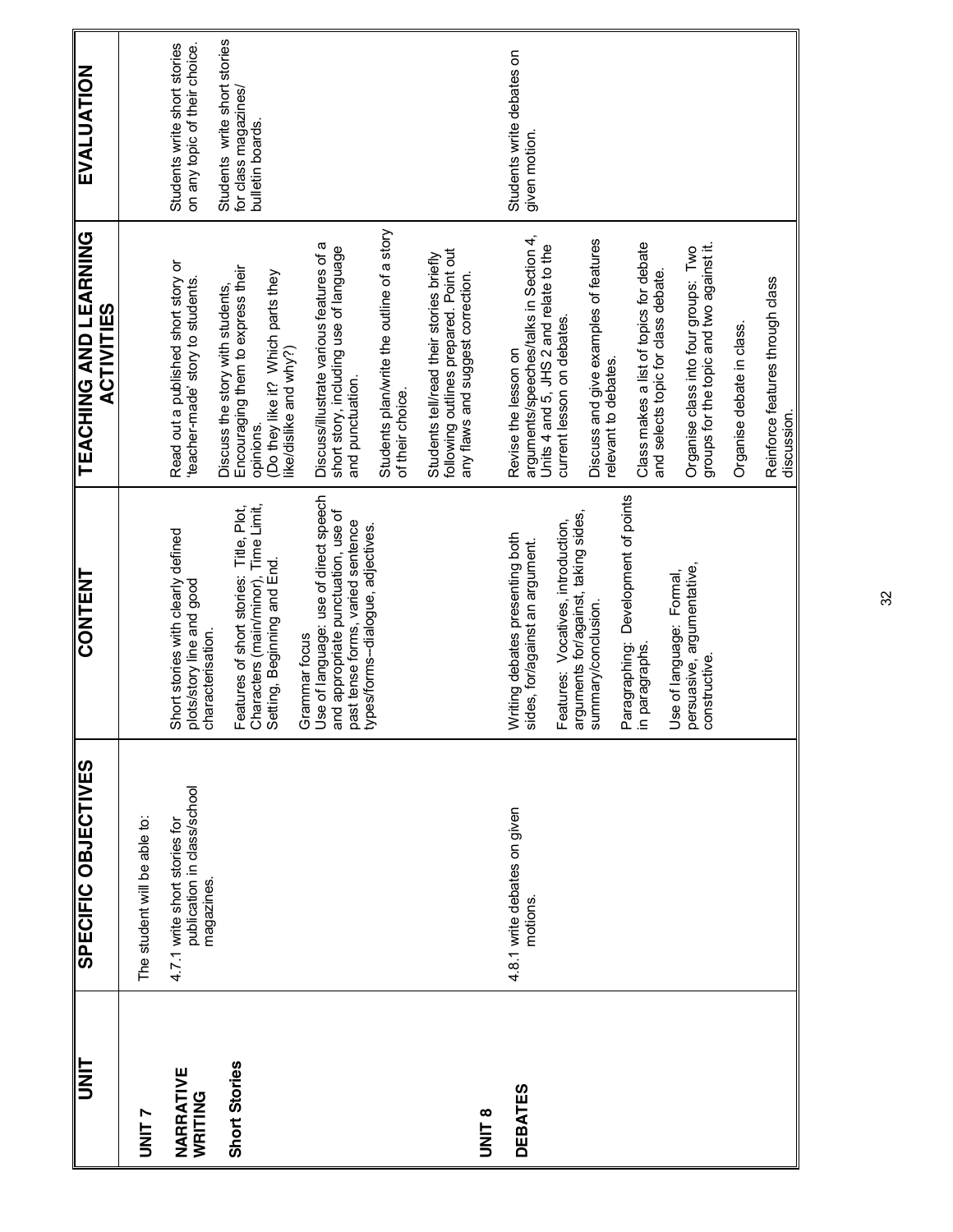| <b>EVALUATION</b>                                |                               | write a description of a<br>Students individually,                    | school event/role<br>model.                                           |                                                                      |                                                                        |                                                        |                                    | Students describe an                                                                 | excursion.                                            |                                                 |                                                   |  |  |  |  |
|--------------------------------------------------|-------------------------------|-----------------------------------------------------------------------|-----------------------------------------------------------------------|----------------------------------------------------------------------|------------------------------------------------------------------------|--------------------------------------------------------|------------------------------------|--------------------------------------------------------------------------------------|-------------------------------------------------------|-------------------------------------------------|---------------------------------------------------|--|--|--|--|
| <b>LEVCHING AND LEARING</b><br><b>ACTIVITIES</b> |                               | Discuss features of descriptive writing.                              | Discuss a recent school event e.g. a<br>sports and games competition. | In groups, students discuss an event and                             | personality.                                                           | Groups present their work for general<br>discussion.   |                                    | Draw attention to descriptive details e.g.<br>time and place, sequencing, and use of | appropriate vocabulary.                               |                                                 |                                                   |  |  |  |  |
| <b>CONTENT</b>                                   |                               | Describing events/personalities/e.g.<br>An Open Day/Sports/Games/Quiz | Competition.                                                          | name/kind of event, date, place,<br>Features of Descriptive Writing: | time, participants, activities, colour a<br>i.e. general appearance of | participants, decoration, general<br>impressions, etc. | Personality - physical appearance, | quality position/role in society.                                                    | Appropriate vocabulary e.g. specific<br>Language use: | adjectives and idioms/idiomatic<br>expressions. | Simple Past Present Perfect,<br>Passive form etc. |  |  |  |  |
| <b>SPECIFIC OBJECTIVES</b>                       | The students will be able to: | 4.9.1 describe vividly<br>events and                                  | personalities.                                                        |                                                                      |                                                                        |                                                        |                                    |                                                                                      |                                                       |                                                 |                                                   |  |  |  |  |
| <b>UNIT</b>                                      | UNIT <sub>9</sub>             | <b>DESCRIPTIVE</b>                                                    | WRITING                                                               | Events/personalities                                                 |                                                                        |                                                        |                                    |                                                                                      |                                                       |                                                 |                                                   |  |  |  |  |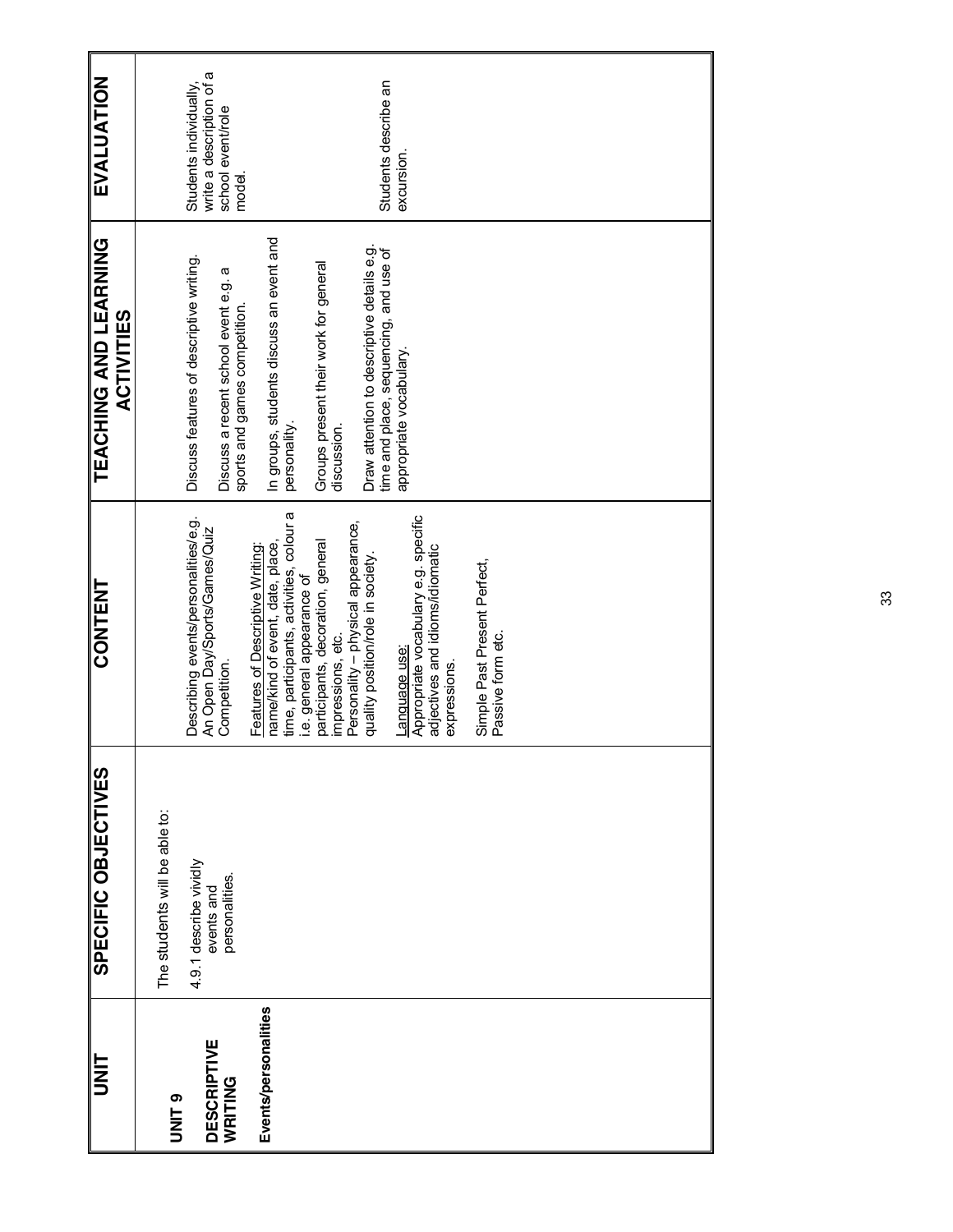$\mathbf{\mathbf{\mathsf{I}}}\mathbf{\mathsf{I}}$ 

#### SECTION 5 **SECTION 5**

## **LITERATURE/LIBRARY LITERATURE/LIBRARY**

General Objectives: The student will General Objectives: The student will

read a variety of texts with including a minimum of 15 story boos. 1. read a variety of texts with including a minimum of 15 story boos.

|   | read a variety of texts with including a minimum of 1. |
|---|--------------------------------------------------------|
| j | appreciate literature texts.                           |

| <b>UNIT</b>     | appi eciale illei alui e lexis<br>SPECIFIC OBJECTIVES            | CONTENT                                                                                                                                                    | TEACHING AND LEARNING<br><b>ACTIVITIES</b>                                                                                                                                     | EVALUATION                                     |
|-----------------|------------------------------------------------------------------|------------------------------------------------------------------------------------------------------------------------------------------------------------|--------------------------------------------------------------------------------------------------------------------------------------------------------------------------------|------------------------------------------------|
| T<br>TINIT<br>1 | The student will be able to:                                     |                                                                                                                                                            |                                                                                                                                                                                | Students work in groups to                     |
| NOVELS:         | 5.1.1 read a novel to determine the<br>Subject matter and theme. | Reading novels to determine the<br>theme and subject matter.                                                                                               | develops in the chapters of the text, and<br>theme and examine the way the theme<br>Students work in groups to identify the<br>present their findings for class<br>discussion. | write their reactions to<br>novels they read.  |
|                 | 5.1.2 trace the story line/plot.                                 | Development of the plots of novels.                                                                                                                        |                                                                                                                                                                                |                                                |
|                 | 5.1.3 describe characters in the<br>novel.                       | Tracing character development by<br>finding out:<br>what the characters say/do<br>what other characters say about them<br>what the author says about them. | Students examine the way characters<br>Guide students in pairs to identify the<br>are developed by using the criteria<br>described in content.<br>plot,                        | characters in the novel.<br>Students compare 2 |
|                 |                                                                  |                                                                                                                                                            |                                                                                                                                                                                |                                                |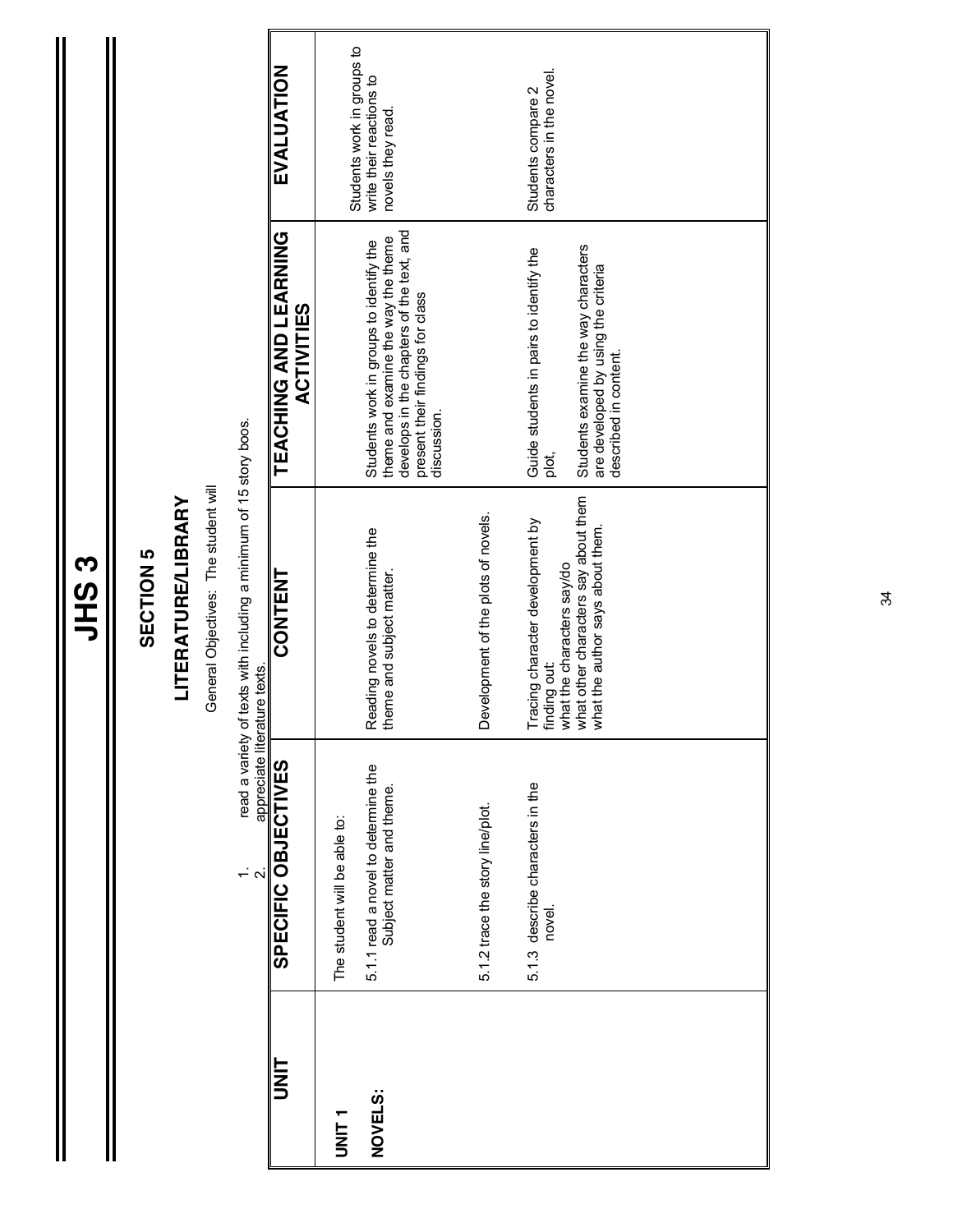| UNIT          | SPECIFIC OBJECTIVES                                                                                                     | CONTENT                                                                                                                | TEACHING AND LEARNING<br><b>ACTIVITIES</b>                                                                                  | EVALUATION                                                         |
|---------------|-------------------------------------------------------------------------------------------------------------------------|------------------------------------------------------------------------------------------------------------------------|-----------------------------------------------------------------------------------------------------------------------------|--------------------------------------------------------------------|
| <b>UNIT 2</b> | The student will be able to:                                                                                            |                                                                                                                        |                                                                                                                             |                                                                    |
| POETRY        | 5.2.1 identify the subject matter and<br>the theme of a poem.                                                           | Subject matter and theme of a poem                                                                                     | identify the subject matter/theme for<br>In groups students read a poem,<br>discussion.                                     | Students write reactions to<br>poems read/studied.                 |
|               | poems successful (i.e. figures<br>5.2.2 identify features that make<br>of speech).                                      | Features that make a poem<br>successful i.e. figures of speech.                                                        | poem and state whether the devices are<br>Students identify features/devices in the<br>successfully used in the poem.       | Students relate poems<br>studied to real life<br>experiences.      |
|               | 5.2.3 write own poems around<br>themes identified.                                                                      | Writing own poems around themes<br>identified.                                                                         | Students write own poems around<br>themes identified.                                                                       | Students give reasons why<br>they enjoy the poem.                  |
|               |                                                                                                                         |                                                                                                                        |                                                                                                                             | Students write poems for<br>publication in the school<br>magazine. |
| <b>UNIT3</b>  |                                                                                                                         |                                                                                                                        |                                                                                                                             |                                                                    |
| <b>DRAMA</b>  | 5.3.1 identify the theme(s) of a play.                                                                                  | Theme(s) of a play read.                                                                                               | themes, characters and roles in a play.<br>Students to work in groups to identify                                           | Students relate themes to<br>real life situations.                 |
|               | 5.3.2 determine the roles of the<br>characters.                                                                         | evelopment of characters in a play.<br>≏                                                                               | Students rehearse the play.<br>Learning of lines.                                                                           | character e.g. the hero.<br>Students describe a                    |
|               | expressions) in the develop-<br>ment of the theme of a play.<br>language (i.e. words and<br>5.3.3 comment on the use of | Organise rehearsal for a play<br>Choose characters, costumes etc.<br>Language use (words and<br>expressions) in plays. | Students analyse the roles characters<br>play and present analysis to class.                                                | Students stage the play<br>learnt.                                 |
|               | 5.3.4 perform a given play.                                                                                             |                                                                                                                        | develop the theme and present to class.<br>use of certain words and expressions to<br>Students in pairs/groups, examine the |                                                                    |

35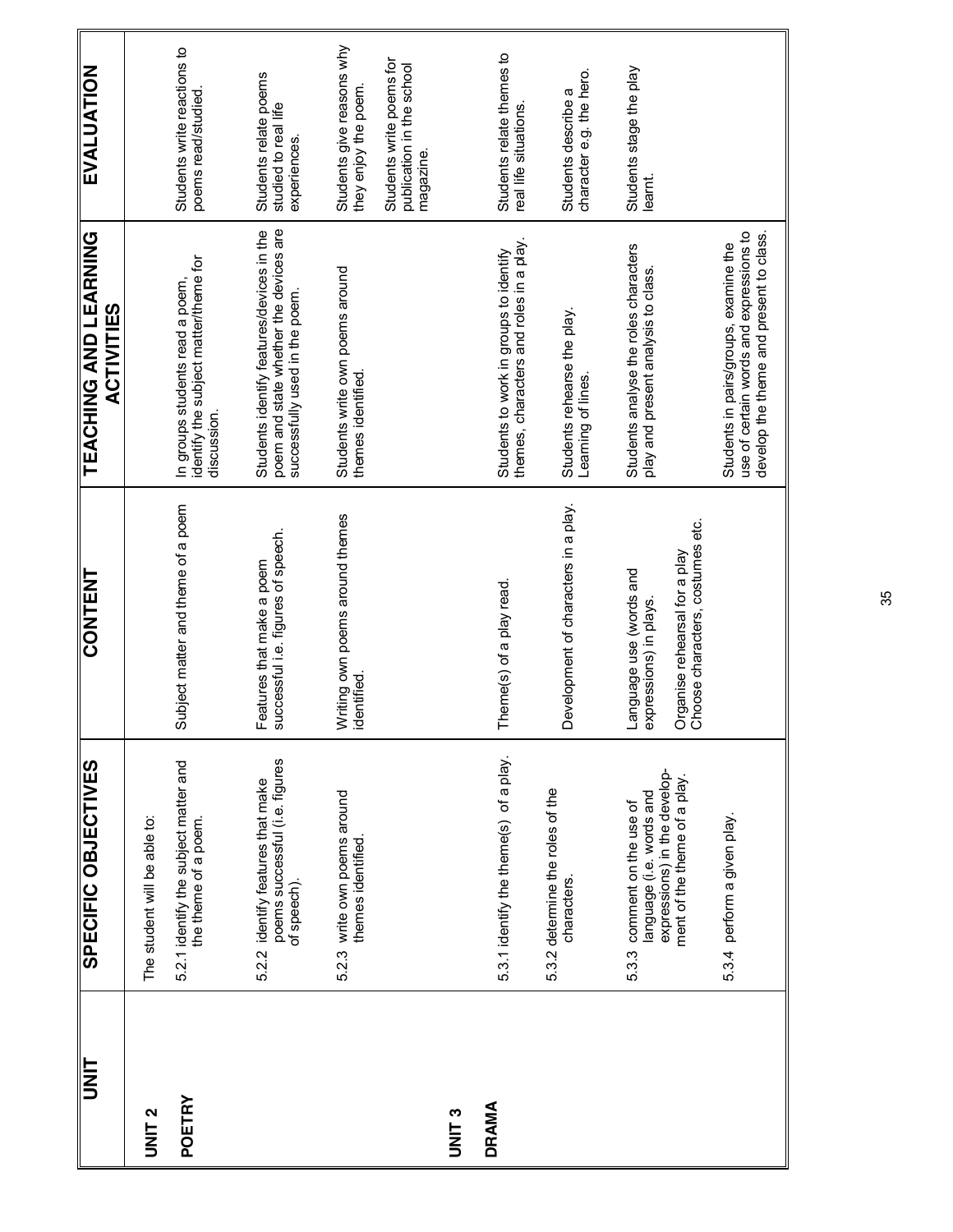#### LIBRARY **LIBRARY**

# 1. **General Objectives**: Students will: **General Objectives:**  $\div$

Students will:

- develop the love for reading; i. develop the love for reading; L,
- develop interest in, and acquire the habit of reading for pleasure and for academic purposes; ii. develop interest in, and acquire the habit of reading for pleasure and for academic purposes; Ξ
- read for information on various topics. v. read for information on various topics.  $\ddot{\phantom{1}}$
- read a minimum of 9 books by the end of the year. vi. read a minimum of 9 books by the end of the year.  $\overline{z}$

#### Students will: 2. **Specific Objectives**: Students will: **Specific Objectives:**  $\overline{\mathbf{v}}$

- acquire the skills for handling books; i. acquire the skills for handling books; <u>.</u>
- talk about what they see in books; ii. talk about what they see in books; Ξ
- read at least 15 story books; iii. read at least 15 story books; Ξ
- express their views on stories read and the characters in them; iv. express their views on stories read and the characters in them;  $\geq$
- talk and write about books read. v. talk and write about books read.  $\ddot{\phantom{1}}$

#### **General Guidelines on Library Work:** 3. **General Guidelines on Library Work**:  $\dot{\infty}$

- Introduce students to books/library. (a) Introduce students to books/library.  $\widehat{\mathbf{e}}$
- Teachers should introduce pupils to books with special emphasis on handling and care. (b) Teachers should introduce pupils to books with special emphasis on handling and care.  $\widehat{e}$
- Introduce students to the class/school library and how it is organised. (c) Introduce students to the class/school library and how it is organised.  $\widehat{c}$
- Students should also be educated on library rules, such as borrowing procedures. (d) Students should also be educated on library rules. Such as borrowing provided uses.  $\widehat{\sigma}$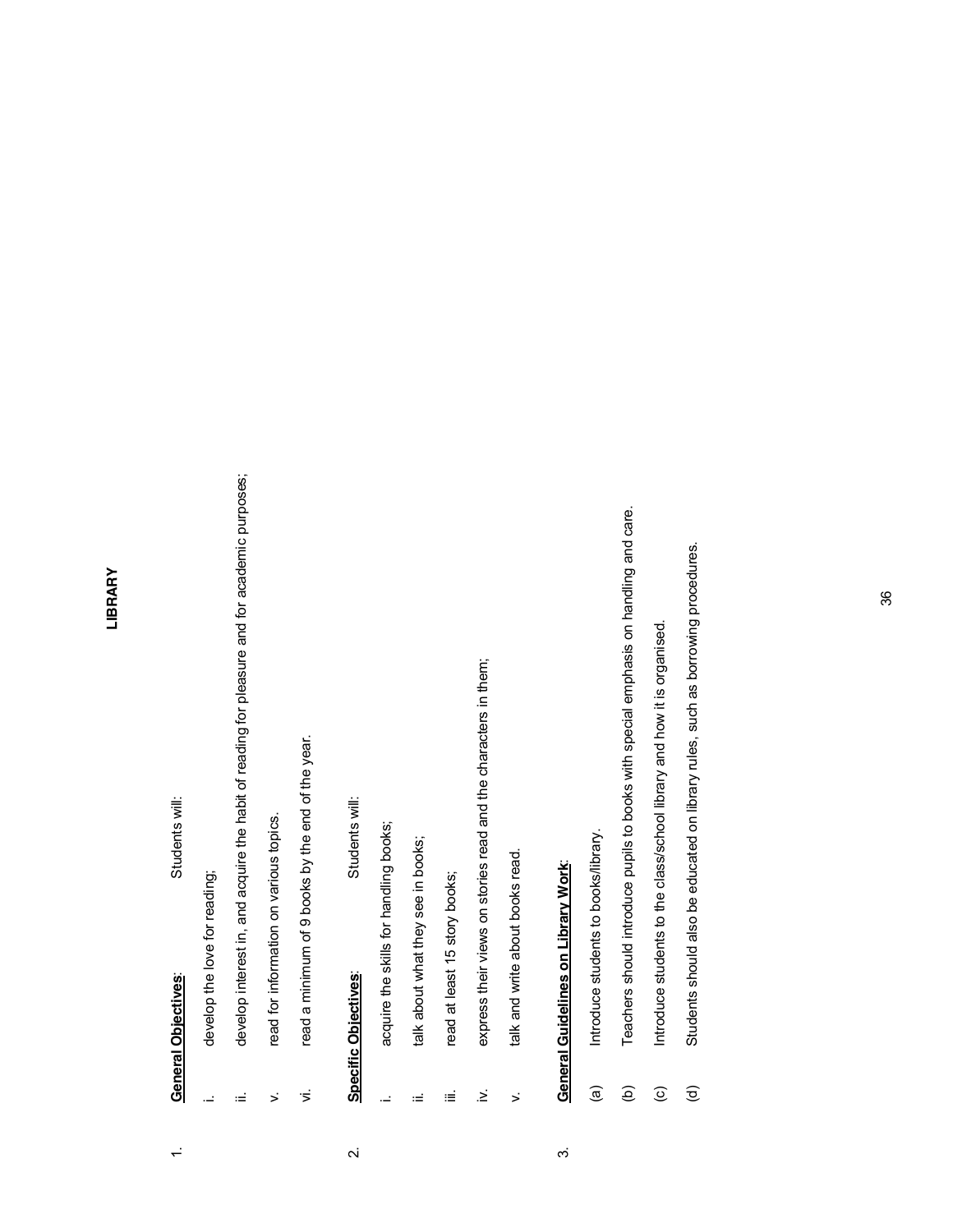# **Starting The Class/School Library** I. **Starting The Class/School Library**

 $\mathbf{r}$ 

A library could be a room full of books or a simple collection of books neatly arranged in cartons or boxes and available for pupils to read. A library could be a room full of books or a simple collection of books neatly arranged in cartons or boxes and available for pupils to read.

Teachers can start a class/school library with scrap-books made by teachers and pupils. Such books should be made with brightly coloured pictures and drawings. Every<br>school should, therefore, be able to start a simple clas Teachers can start a class/school library with scrap-books made by teachers and pupils. Such books should be made with brightly coloured pictures and drawings. Every school should, therefore, be able to start a simple class/school library. Textbooks that are no longer in use and other discarded books could be used to begin a class/school library. class/school library.

#### Equipping A Class/School Library II. **Equipping A Class/School Library** Ξ

Books for the library could be obtained from other sources like: Books for the library could be obtained from other sources like:

The Ghana Education Service (GES). The Ghana Education Service (GES). The Ghana National Association of Teachers (GNAT). The Ghana National Association of Teachers (GNAT).

The District Assemblies. The District Assemblies.

The School Management Committees. The School Management Committees.

Past Students. Past Students.

Churches and Other Organisations. Churches and Other Organisations.

Philanthropists. Philanthropists.

Ghana Library Board. Ghana Library Board.

Ghana Book Trust. Ghana Book Trust.

and Non-Governmental Organisations (NGOs) such as: and Non-Governmental Organisations (NGOs) such as:

Save the Children Fund. Save the Children Fund. Plan International. Plan International. The Rotary Club. The Rotary Club.World Vision. World Vision.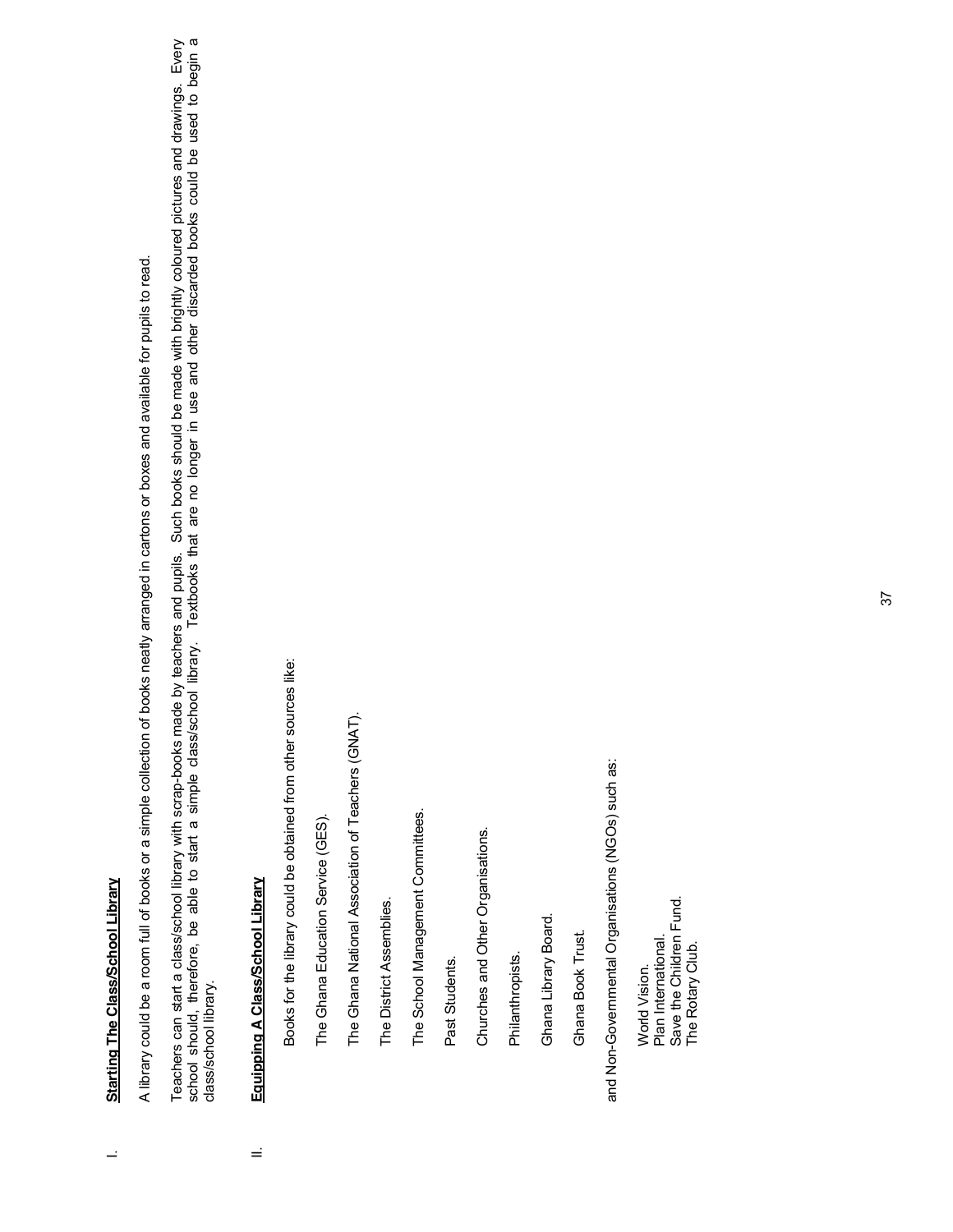European Economic Community. European Economic Community. Valco Fund. Valco Fund.

Friedrich Nauman Foundation. Friedrich Nauman Foundation. Friedrich Ebert Foundation. Friedrich Ebert Foundation. JNICEF/UNESCO, etc. UNICEF/UNESCO, etc. Zonta International. Zonta International. ADRA.

### Maintaining The Class/School Library III **Maintaining The Class/School Library**  $\equiv$

Teachers must ensure that books in the library are properly kept and maintained. Books that get torn or damaged must be mended promptly. Teachers must also ensure Teachers must ensure that books in the library are properly kept and maintained. Books that get torn or damaged must be mended promptly. Teachers must also ensure hat books do not get lost and pupils must be tasked to prevent thefts. that books do not get lost and pupils must be tasked to prevent thefts.

#### Generating Interest in Reading IV **Generating Interest in Reading**  $\geq$

## Minimum Reading Targets: Minimum Reading Targets:

Reading is crucial to progress, not only in English, but in all other subjects. One way of encouraging the JHS child to read is to make suitable reading materials available,<br>and set minimum reading targets. As stated in th Reading is crucial to progress, not only in English, but in all other subjects. One way of encouraging the JHS child to read is to make suitable reading materials available, and set minimum reading targets. As stated in the specific objectives, the target is 15 books for the year. It is expected that given the necessary encouragement, many students will exceed the target. students will exceed the target.

Teachers should use various other approaches to generate interest in library reading including the following: Teachers should use various other approaches to generate interest in library reading including the following:

- making sure children see them reading library and other books; i. making sure children see them reading library and other books;
	- giving gists of books read and recommending them to pupils, ii. giving gists of books read and recommending them to pupils,
		- retelling stories read to class. iii. retelling stories read to class.
- giving time for pupils to tell stories read to the class; dramatize part of books read. iv. giving time for pupils to tell stories read to the class; dramatize part of books read.  $\omega \equiv \equiv \tilde{\Xi}$ 
	- dramatizing parts of books (stories) read by pupils; writing short stories. v. dramatizing parts of books (stories) read by pupils; writing short stories.
- vi. giving prizes to pupils who read a lot of books and to those who make remarkable progress in library reading.  $>5\frac{1}{2}$
- giving prizes to pupils who read a lot of books and to those who make remarkable progress in library reading.<br>selecting comprehension passages from class library books for terminal examinations and continuous assessment te vii. selecting comprehension passages from class library books for terminal examinations and continuous assessment tests and tasks.

# **Checking on Pupils Reading Checking on Pupils Reading**

 $\geq$ 

Teachers should introduce measures to check on pupils'. One way is to introduce a library reading sheet as shown on the next page. Teachers should introduce measures to check on pupils¶. One way is to introduce a library reading sheet as shown on the next page.